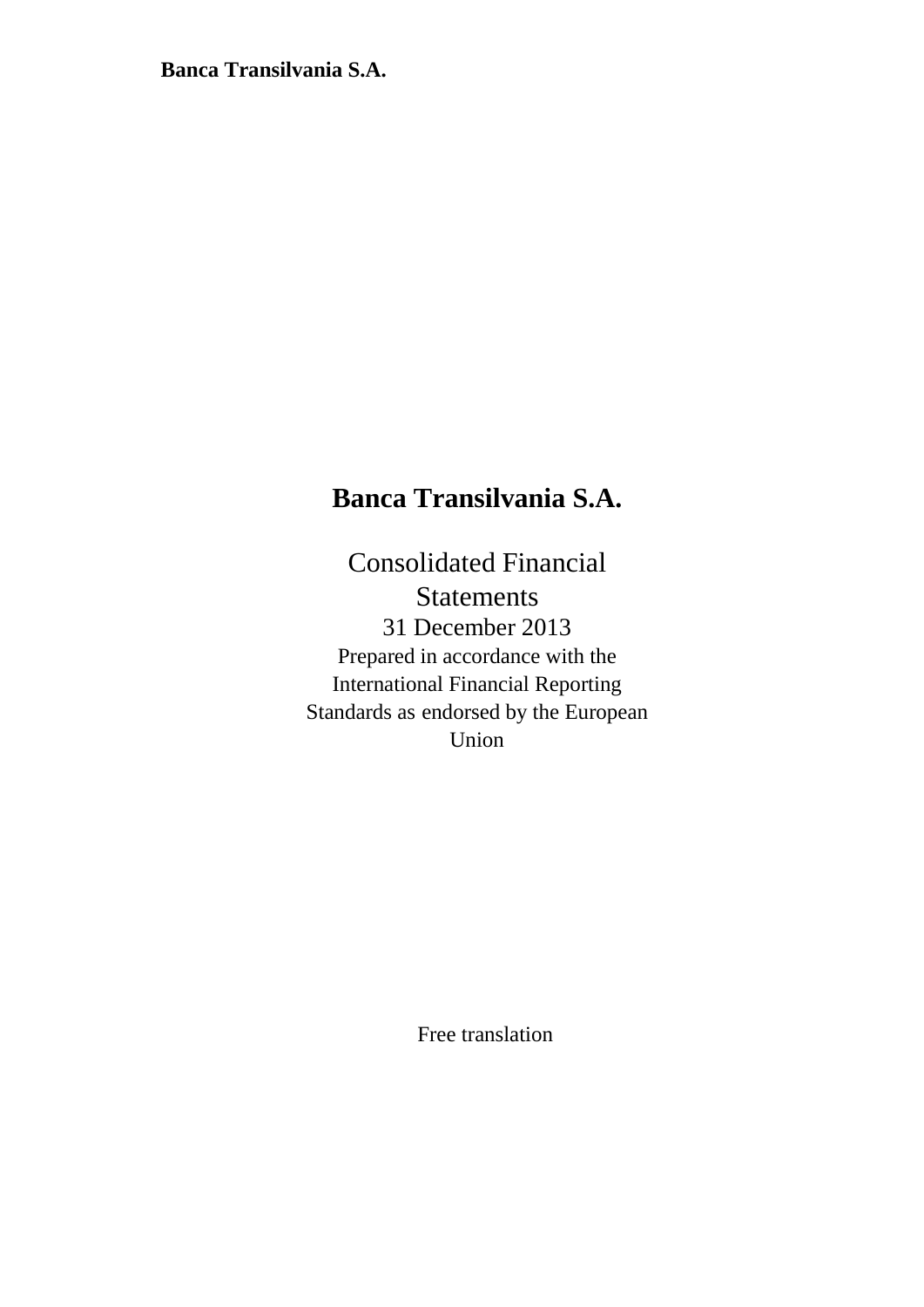# **Contents**

| Independent auditors' report                       |          |
|----------------------------------------------------|----------|
| Consolidated statement of profit or loss and other |          |
| comprehensive income                               | $1 - 2$  |
| Consolidated statement of financial position       | 3        |
| Consolidated statement of changes in equity        | $4 - 5$  |
| Consolidated statement of cash flows               | $6 - 7$  |
| Notes to the consolidated financial statements     | $8 - 82$ |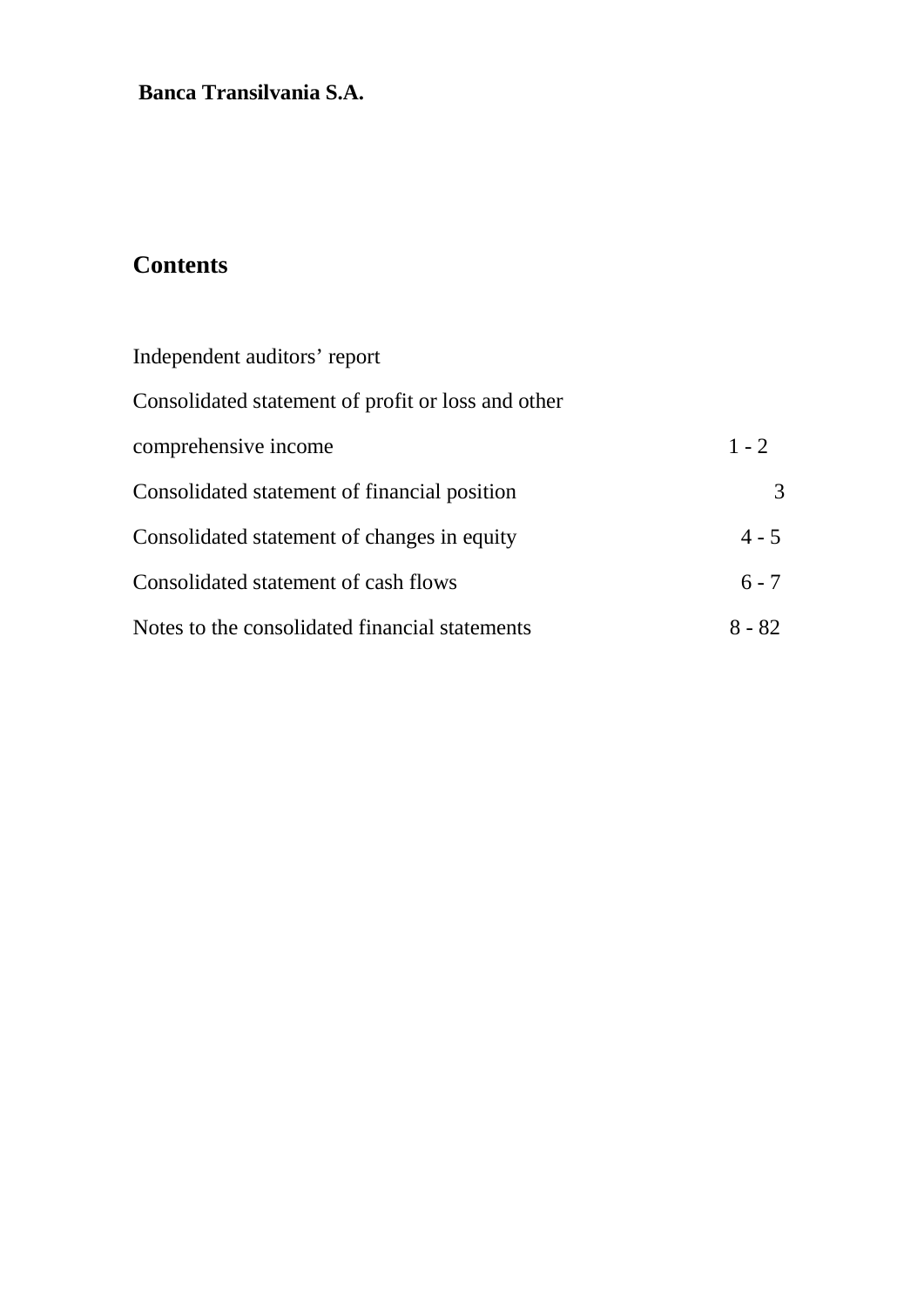## **Banca Transilvania S.A. Consolidated statement of profit or loss and other comprehensive income**

#### *For the year ended 31 December*

|                                                                               |             |                                |                                |                         | <b>Convenience Translation*</b> |
|-------------------------------------------------------------------------------|-------------|--------------------------------|--------------------------------|-------------------------|---------------------------------|
|                                                                               | <b>Note</b> | 2013<br><b>RON</b><br>thousand | 2012<br><b>RON</b><br>thousand | 2013<br>EUR<br>thousand | 2012<br><b>EUR</b><br>thousand  |
| Interest income                                                               |             | 1,882,489                      | 2,010,114                      | 425,999                 | 451,103                         |
| Interest expense                                                              |             | (855, 722)                     | (1,042,382)                    | (193, 646)              | (233,928)                       |
| Net interest income                                                           | 8           | 1,026,767                      | 967,732                        | 232,353                 | 217,175                         |
| Fee and commission income                                                     |             | 446,116                        | 428,439                        | 100,954                 | 96,149                          |
| Fee and commission expense                                                    |             | (75,038)                       | (64,963)                       | (16,981)                | (14, 579)                       |
| Net fee and commission income                                                 | 9           | 371,078                        | 363,476                        | 83,973                  | 81,570                          |
| Net trading income                                                            | $10\,$      | 146,954                        | 147,666                        | 33,255                  | 33,139                          |
| Net gain from sale of available for sale financial instruments                | 11          | 202,817                        | 74,687                         | 45,897                  | 16,761                          |
| Contribution to the Banking Deposits Guarantee Fund                           |             | (64,398)                       | (54,045)                       | (14, 573)               | (12, 129)                       |
| Other operating income                                                        | 12          | 76,403                         | 87,820                         | 17,290                  | 19,708                          |
| <b>Operating income</b>                                                       |             | 1,759,621                      | 1,587,336                      | 398,195                 | 356,224                         |
| Net impairment allowance on assets, other liabilities and loan<br>commitments | 13          | (414,280)                      | (379, 536)                     | (93,750)                | (85, 174)                       |
| Personnel expenses                                                            | 14          | (462, 214)                     | (436,980)                      | (104, 597)              | (98,066)                        |
| Depreciation and amortization                                                 | 23,24       | (65,243)                       | (54,710)                       | (14,764)                | (12, 278)                       |
| Other operating expenses                                                      | 15          | (344, 437)                     | (346, 277)                     | (77, 945)               | (77,708)                        |
| <b>Operating expenses</b>                                                     |             | (1,286,174)                    | (1,217,503)                    | (291,056)               | (273, 226)                      |
| Share of profits in associates                                                |             | 5,937                          | 1,169                          | 1,344                   | 262                             |
| Profit before income tax                                                      |             | 479,384                        | 371,002                        | 108,483                 | 83,260                          |
| Income tax expense                                                            | 16          | (70, 827)                      | (24, 546)                      | (16,028)                | (5,509)                         |
| Profit for the year                                                           |             | 408,557                        | 346,456                        | 92,455                  | 77,751                          |
| Profit for the year attributable to:                                          |             |                                |                                |                         |                                 |
| Equity holders of the Bank                                                    |             | 404,942                        | 341,529                        | 91,637                  | 76,645                          |
| Non controlling interests                                                     |             | 3,615                          | 4,927                          | 818                     | 1,106                           |
| Profit for the year                                                           |             | 408,557                        | 346,456                        | 92,455                  | 77,751                          |
| Basic earnings per share                                                      | 36          | 0.1967                         | 0.1589                         |                         |                                 |
| Diluted earnings per share                                                    | 36          | 0.1967                         | 0.1589                         |                         |                                 |
| *Refer to Note 2c                                                             |             |                                |                                |                         |                                 |

The accompanying notes from pages 8 to 82 form an integral part of these consolidated financial statements.

1

\_\_\_\_\_\_\_\_\_\_\_\_\_\_\_\_\_\_\_\_\_\_\_\_\_\_\_\_\_\_\_\_\_\_ TRANSLATOR'S EXPLANATORY NOTE: The above is provided as a free translation from Romanian which is the official and binding version.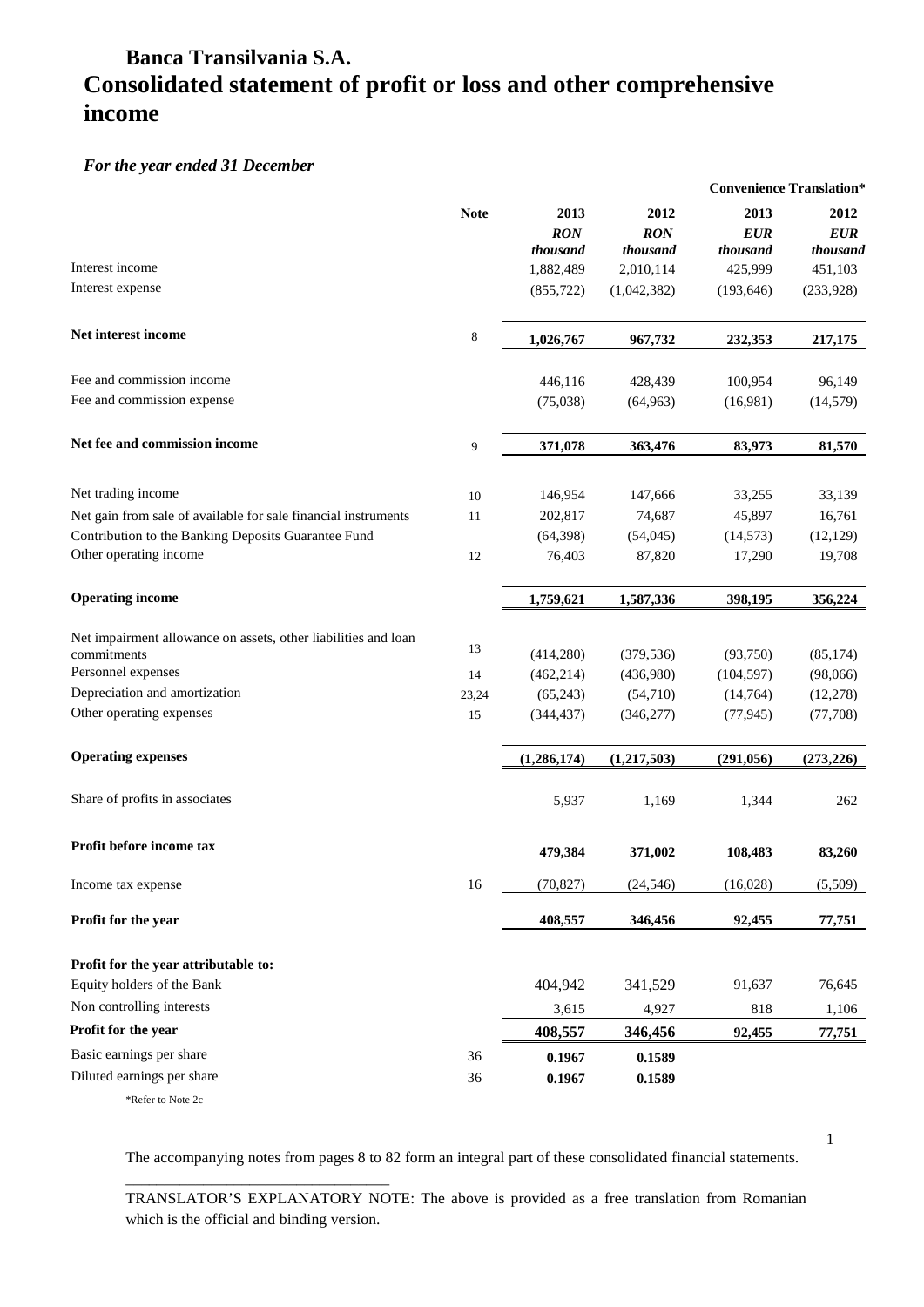## **Consolidated statement of profit or loss and other comprehensive income**

#### *For the year ended 31 December*

|                                                                                                          |             |                                |                                |                                | Convenience<br>Translation* |
|----------------------------------------------------------------------------------------------------------|-------------|--------------------------------|--------------------------------|--------------------------------|-----------------------------|
|                                                                                                          | <b>Note</b> | 2013<br><b>RON</b><br>thousand | 2012<br><b>RON</b><br>thousand | 2013<br><b>EUR</b><br>thousand | 2013<br>RON<br>thousand     |
| Profit for the year                                                                                      |             | 408,557                        | 346,456                        | 92,455                         | 77,750                      |
| Items that will never be reclassified as profit or loss, net                                             |             |                                |                                |                                |                             |
| of tax<br>Increases/ decreases from revaluation of property and<br>equipment                             |             | (5,667)                        | 4,699                          | (1,282)                        | 1,055                       |
| Other elements of comprehensive income                                                                   |             | (4,836)                        | (37, 873)                      | (1,095)                        | (8, 499)                    |
| Items that or may be reclassified as profit or loss                                                      |             |                                |                                |                                |                             |
| Fair value reserve (available for sale financial assets) net of<br>tax, out of which:                    |             | (3,161)                        | 89,607                         | (716)                          | 20,109                      |
| Net gain from sale of available for sale financial instruments<br>transferred to profit and loss account |             | (187, 576)                     | (75, 104)                      | (42, 448)                      | (16, 855)                   |
| Fair value changes of available for sale financial<br>instruments, net of tax                            |             | 184,415                        | 164,711                        | 41,732                         | 36,964                      |
| <b>Total comprehensive income</b>                                                                        |             | 394,893                        | 402,889                        | 89,362                         | 90,415                      |
| Total comprehensive income attributable to:                                                              |             |                                |                                |                                |                             |
| Equity holders of the Bank                                                                               |             | 391,278                        | 397,962                        | 88,544                         | 89,309                      |
| Non controlling interest                                                                                 |             | 3,615                          | 4,927                          | 818                            | 1,106                       |
| <b>Total comprehensive income</b>                                                                        |             | 394,893                        | 402,889                        | 89,362                         | 90,415                      |

\* Refer to Note 2c,

The consolidated financial statements were approved by the Board of Directors on 27 March 2014 and were signed on its behalf by:

\_\_\_\_\_\_\_\_\_\_\_\_\_\_\_\_\_\_\_\_\_\_\_\_\_\_\_\_\_\_\_\_\_\_

Horia Ciorcila George Calinescu  *Chairman Deputy CEO*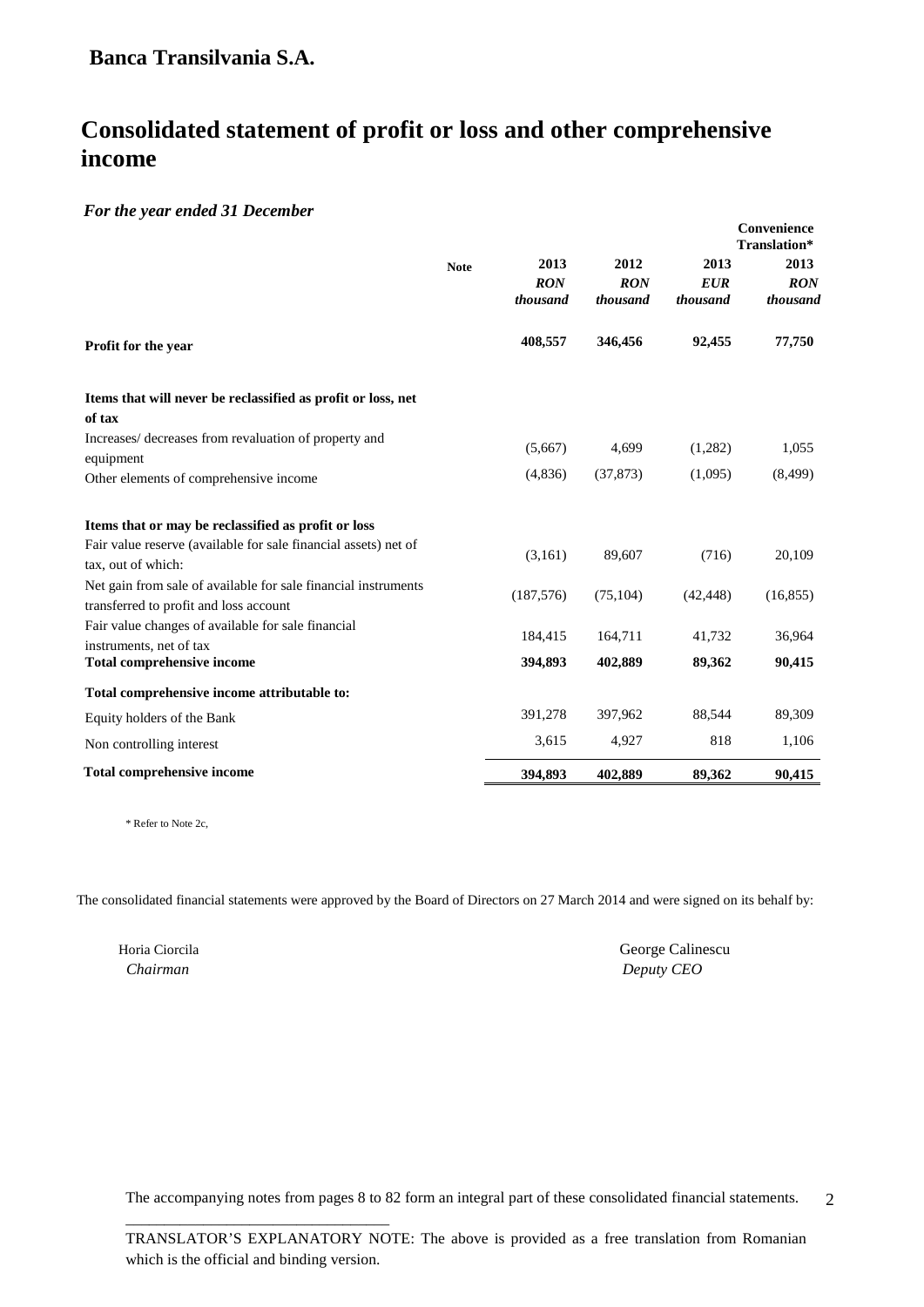# **Consolidated statement of financial position**

*As at 31 December*

|                                                        |             |                     |                     |                     | <b>Convenience Translation*</b> |
|--------------------------------------------------------|-------------|---------------------|---------------------|---------------------|---------------------------------|
|                                                        | <b>Note</b> | 2013                | 2012                | 2013                | 2012                            |
|                                                        |             | <b>RON</b> thousand | <b>RON</b> thousand | <b>EUR</b> thousand | <b>EUR</b> thousand             |
| Assets                                                 |             |                     |                     |                     |                                 |
| Cash and cash equivalents                              | 17          | 4,105,584           | 5,579,088           | 915,465             | 1,259,757                       |
| Placements with banks                                  | 18          | 1,760,517           | 1,405,173           | 392,561             | 317,288                         |
| Financial assets at fair value through profit and loss | 19          | 103,556             | 125,851             | 23,091              | 28,417                          |
| Loans and advances to customers                        | 20          | 16,583,398          | 15,361,263          | 3,697,772           | 3,468,572                       |
| Net finance lease investments                          | 21          | 243,151             | 202,686             | 54,218              | 45,766                          |
| Investment securities, available for sale              | 22          | 8,817,441           | 6,420,054           | 1,966,116           | 1,449,648                       |
| Investment in associates                               |             | 49,778              | 25,858              | 11,100              | 5,839                           |
| Property and equipment                                 | 23          | 328,227             | 334,587             | 73,188              | 75,550                          |
| Intangible assets                                      | 24          | 84,230              | 81,433              | 18,782              | 18,388                          |
| Goodwill                                               | 24          | 376                 | 376                 | 84                  | 85                              |
| Other assets                                           | 26          | 167,824             | 174,827             | 37,421              | 39,475                          |
| <b>Total assets</b>                                    |             | 32,244,082          | 29,711,196          | 7,189,798           | 6,708,785                       |
|                                                        |             |                     |                     |                     |                                 |
| <b>Liabilities</b>                                     |             |                     |                     |                     |                                 |
| Deposits from banks                                    | 27          | 418,755             | 45.953              | 93,374              | 10,376                          |
| Deposits from customers                                | 28          | 25,736,216          | 23,167,128          | 5,738,671           | 5,231,135                       |
| Loans from banks and other financial institutions      | 29          | 2,146,743           | 3,035,944           | 478,682             | 685,516                         |
| Other subordinated liabilities                         | 30          | 338,124             | 288,810             | 75,395              | 65,213                          |
| Deferred tax liabilities                               | 25          | 57,723              | 27,527              | 12,871              | 6,216                           |
| Other liabilities                                      | 31          | 337,363             | 330,823             | 75,226              | 74,700                          |
| <b>Total liabilities</b>                               |             | 29,034,924          | 26,896,185          | 6,474,219           | 6,073,156                       |
| <b>Equity</b>                                          |             |                     |                     |                     |                                 |
| Share capital                                          | 32          | 2,292,937           | 1,989,543           | 511,280             | 449,239                         |
| Treasury shares                                        |             | (1,490)             | (9, 853)            | (332)               | (2,225)                         |
| Retained earnings                                      |             | 539,116             | 460,334             | 120,212             | 103,943                         |
| <b>Revaluation reserve</b>                             |             | 30,218              | 39,496              | 6,738               | 8,918                           |
| Other reserves                                         | 33          | 319,234             | 299,864             | 71,183              | 67,709                          |
| Total equity attributable to equity holders of the     |             | 3,180,015           | 2,779,384           | 709,081             | 627,584                         |
| <b>Bank</b>                                            |             |                     |                     |                     |                                 |
| <b>Non-controlling interest</b>                        |             | 29,143              | 35,627              | 6,498               | 8,045                           |
| <b>Total equity</b>                                    |             | 3,209,158           | 2,815,011           | 715,579             | 635,629                         |
|                                                        |             | 32,244,082          | 29,711,196          | 7,189,798           | 6,708,785                       |
| <b>Total liabilities and equity</b>                    |             |                     |                     |                     |                                 |

\* Refer to Note 2c.

The consolidated financial statements were approved by the Board of Directors on 27 March 2014 and were signed on its behalf by:

Horia Ciorcila George Calinescu *Chairman Deputy CEO*

\_\_\_\_\_\_\_\_\_\_\_\_\_\_\_\_\_\_\_\_\_\_\_\_\_\_\_\_\_\_\_\_\_\_

The accompanying notes from pages 8 to 82 form an integral part of these consolidated financial statements. 3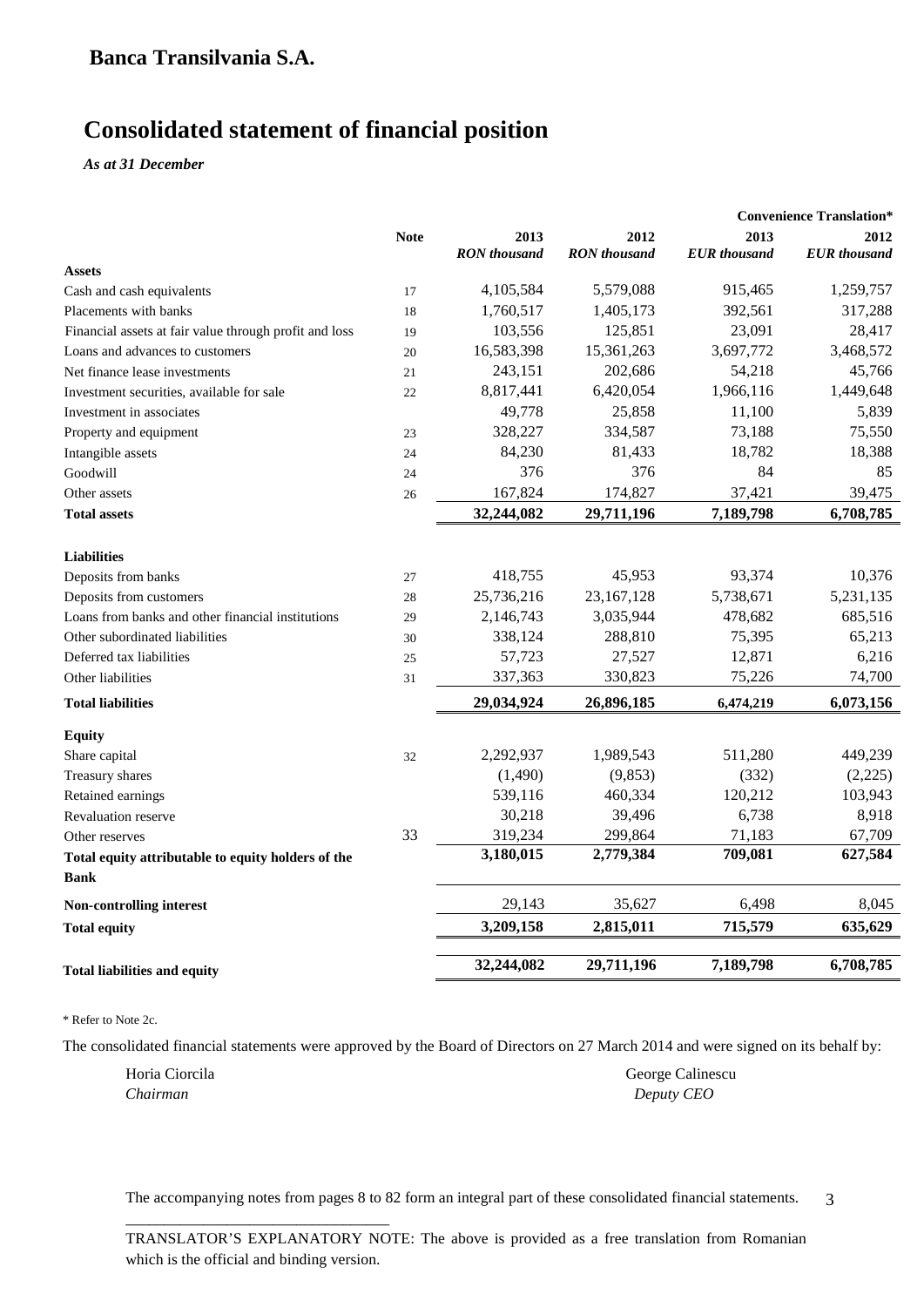# **Consolidated statement of changes in equity**

*For the year ended 31 December*

\_\_\_\_\_\_\_\_\_\_\_\_\_\_\_\_\_\_\_\_\_\_\_\_\_\_\_\_\_\_\_\_\_\_

| <b>Attributable to the equity holders of the Bank</b>                               |               |                           |                          |                                 |                          |                             |                                 |              |
|-------------------------------------------------------------------------------------|---------------|---------------------------|--------------------------|---------------------------------|--------------------------|-----------------------------|---------------------------------|--------------|
| In RON thousand                                                                     | Share capital | <b>Treasury</b><br>shares | <b>Share</b><br>premium  | <b>Reevaluation</b><br>reserves | <b>Other</b><br>reserves | <b>Retained</b><br>earnings | Non-<br>controlling<br>interest | <b>Total</b> |
| <b>Balance as at 31 December 2012</b>                                               | 1,989,543     | (9, 853)                  |                          | 39,496                          | 299,864                  | 460,334                     | 35,627                          | 2,815,011    |
| Total comprehensive income for the period                                           |               |                           |                          |                                 |                          |                             |                                 |              |
| Profit for the year                                                                 |               |                           |                          |                                 |                          | 404,942                     | 3,615                           | 408,557      |
| Other comprehensive income, net of income tax                                       |               |                           |                          |                                 |                          |                             |                                 |              |
| Transfer from revaluation surplus to retained earnings                              |               |                           |                          | (4,191)                         |                          | 4,191                       |                                 |              |
| Fair value gains from available for sale financials assets (net<br>of deferred tax) |               |                           |                          |                                 | (3,161)                  |                             |                                 | (3, 161)     |
| Revaluation reserve for property and equipment net of<br>income tax                 |               |                           | $\overline{\phantom{a}}$ | (5.087)                         |                          | (580)                       | $\overline{\phantom{a}}$        | (5,667)      |
| Other elements of comprehensive income                                              |               |                           |                          |                                 |                          | (4,836)                     |                                 | (4, 836)     |
| <b>Total comprehensive income</b>                                                   |               |                           |                          | (9,278)                         | (3,161)                  | 403,717                     | 3,615                           | 394,893      |
| <b>Contributions of the shareholders</b>                                            |               |                           |                          |                                 |                          |                             |                                 |              |
| Increase in share capital through conversion of reserves from<br>the profit         | 303,394       |                           |                          | $-$                             |                          | (303, 394)                  |                                 |              |
| Distribution to statutory reserves                                                  |               |                           |                          | $\overline{\phantom{a}}$        | 22,531                   | (22, 531)                   |                                 |              |
| Acquisitions of treasury shares                                                     |               | (13, 557)                 |                          |                                 |                          |                             |                                 | (13, 557)    |
| Non-controlling interest                                                            |               | 1,753                     |                          |                                 |                          |                             | (10,099)                        | (8,346)      |
| Shared based payments                                                               |               | 20,167                    |                          |                                 |                          | 990                         |                                 | 21,157       |
| <b>Total contributions of the shareholders</b>                                      | 303,394       | 8,363                     |                          |                                 | 22,531                   | (324, 935)                  | (10,099)                        | (746)        |
| <b>Balance at 31 December 2013</b>                                                  | 2,292,937     | (1,490)                   |                          | 30,218                          | 319,234                  | 539,116                     | 29,143                          | 3,209,158    |

The accompanying notes from pages 8 to 82 form an integral part of these consolidated financial statements.

TRANSLATOR'S EXPLANATORY NOTE: The above is provided as a free translation from Romanian which is the official and binding version.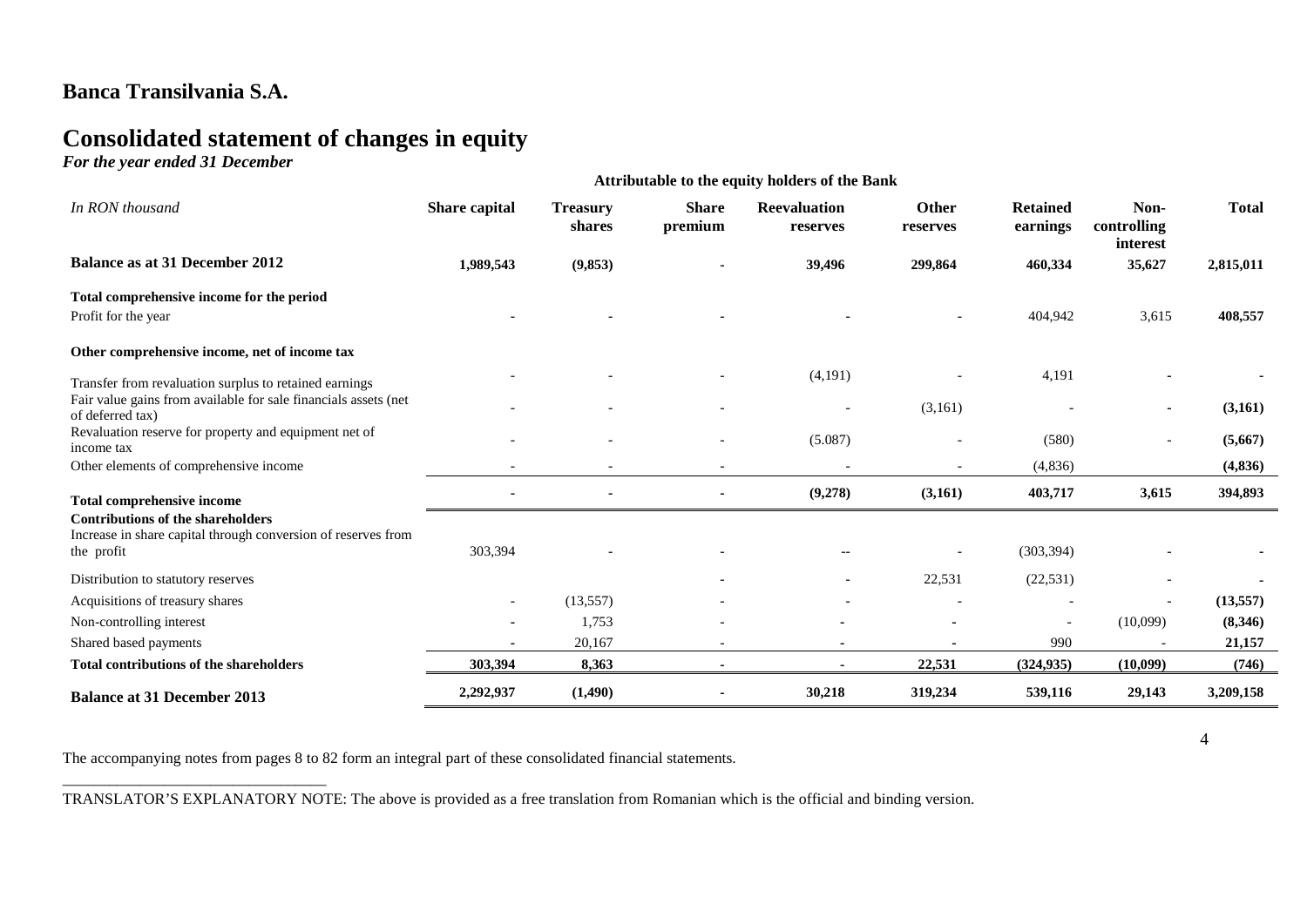# **Consolidated statement of changes in equity**

*For the year ended 31 December*

\_\_\_\_\_\_\_\_\_\_\_\_\_\_\_\_\_\_\_\_\_\_\_\_\_\_\_\_\_\_\_\_\_\_

| <b>Attributable to the equity holders of the Bank</b>                                                                     |               |                           |                         |                                 |                          |                             |                                 |              |
|---------------------------------------------------------------------------------------------------------------------------|---------------|---------------------------|-------------------------|---------------------------------|--------------------------|-----------------------------|---------------------------------|--------------|
| In RON thousand                                                                                                           | Share capital | <b>Treasury</b><br>shares | <b>Share</b><br>premium | <b>Reevaluation</b><br>reserves | Other<br>reserves        | <b>Retained</b><br>earnings | Non-<br>controlling<br>interest | <b>Total</b> |
| <b>Balance as at 31 December 2011</b>                                                                                     | 1,860,159     | (2,118)                   | 732                     | 35,544                          | 192,248                  | 303,268                     | 2,034                           | 2,391,867    |
| Total comprehensive income for the period<br>Profit for the year                                                          |               |                           |                         |                                 |                          | 341,529                     | 4,927                           | 346,456      |
| Other comprehensive income, net of income tax                                                                             |               |                           |                         |                                 |                          |                             |                                 |              |
| Transfer from revaluation surplus to retained earnings<br>Fair value gains from available for sale financials assets (net |               |                           |                         | (747)                           |                          | 747                         |                                 |              |
| of deferred tax)                                                                                                          |               |                           |                         |                                 | 89,607                   |                             |                                 | 89,607       |
| Revaluation reserve for property and equipment                                                                            |               |                           |                         | 4,699                           |                          |                             |                                 | 4,699        |
| Other elements of comprehensive income                                                                                    |               |                           |                         | $\overline{\phantom{a}}$        | $\overline{\phantom{a}}$ | (37, 873)                   | $\overline{\phantom{a}}$        | (37, 873)    |
| Total comprehensive income                                                                                                |               |                           |                         | 3,952                           | 89,607                   | 304,403                     | 4,927                           | 402,889      |
| <b>Contributions of the shareholders</b><br>Increase in share capital through conversion of reserves from<br>the profit   | 128,652       |                           |                         |                                 |                          | (128, 652)                  |                                 |              |
| Increase in share capital from share premiums                                                                             | 732           |                           | (732)                   |                                 |                          |                             |                                 |              |
| Distribution to statutory reserves                                                                                        |               |                           |                         |                                 | 18,009                   | (18,009)                    |                                 |              |
| Acquisitions of treasury shares                                                                                           |               | (22, 832)                 |                         |                                 |                          |                             |                                 | (22, 832)    |
| Non-controlling interest                                                                                                  |               |                           |                         |                                 |                          |                             | 28,666                          | 28,666       |
| Shared based payments                                                                                                     |               | 15,097                    |                         |                                 |                          | (676)                       |                                 | 14,421       |
| <b>Total contributions of the shareholders</b>                                                                            | 129,384       | (7, 735)                  | (732)                   |                                 | 18,009                   | (147, 337)                  | 28,666                          | 20,255       |
| <b>Balance at 31 December 2012</b>                                                                                        | 1,989,543     | (9, 853)                  |                         | 39,496                          | 299,864                  | 460,334                     | 35,627                          | 2,815,011    |
|                                                                                                                           |               |                           |                         |                                 |                          |                             |                                 | 5            |

The accompanying notes from pages 8 to 82 form an integral part of these consolidated financial statements.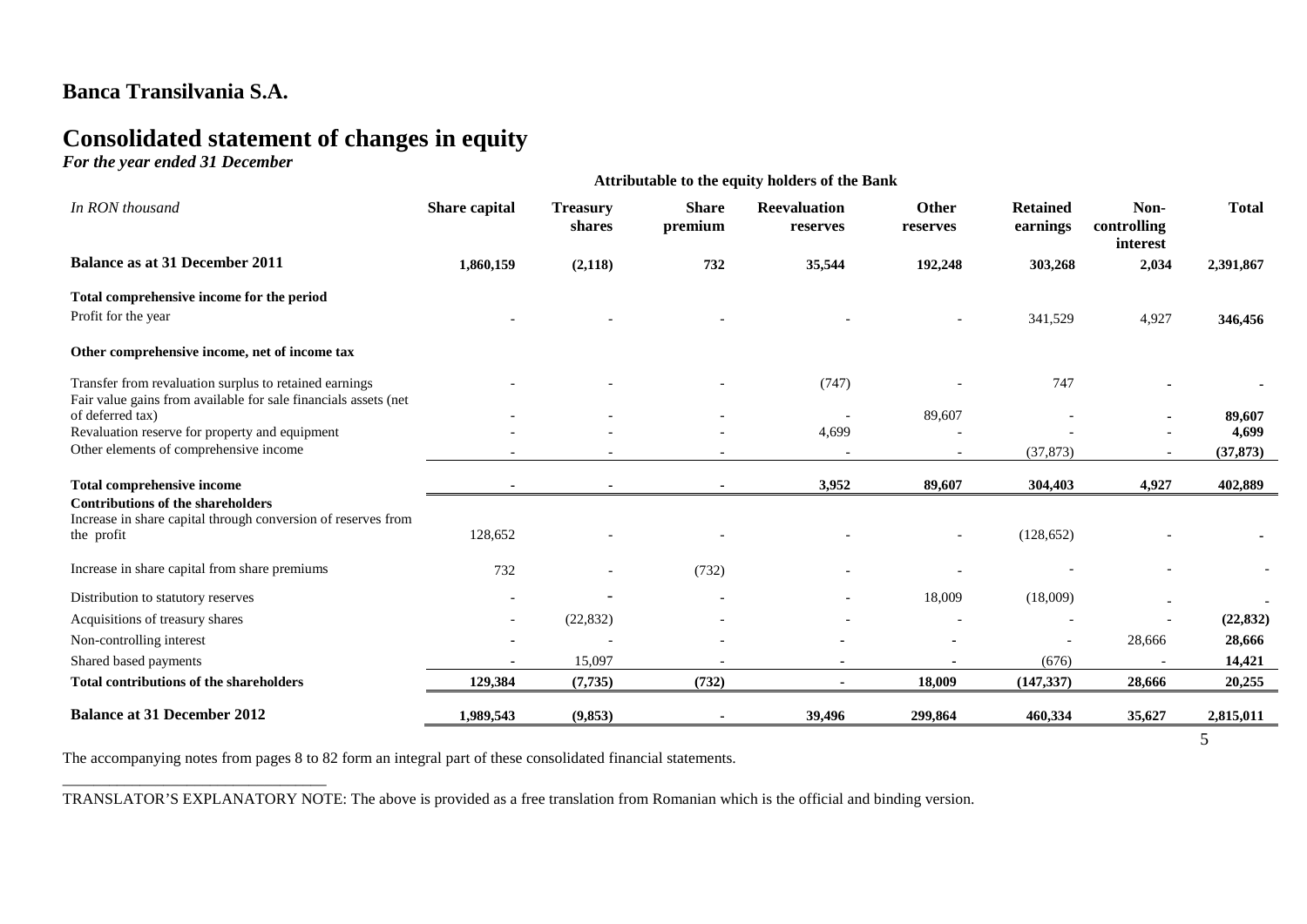# **Consolidated statement of cash flows**

#### *For the year ended 31 December*

| In RON thousand                                                                      | <b>Note</b> | 2013        | 2012        |
|--------------------------------------------------------------------------------------|-------------|-------------|-------------|
| Cash flow from/ (used in) operating activities                                       |             |             |             |
| Profit for the year                                                                  |             | 408,557     | 346,456     |
| <b>Adjustments for:</b>                                                              |             |             |             |
| Depreciation and amortization                                                        | 23,24       | 65,243      | 54,710      |
| Impairments allowance and write-offs of financial assets, other liabilities and loan |             |             |             |
| commitments                                                                          |             | 414,280     | 379,536     |
| Share of profit in associate, net of dividends                                       |             | (5,937)     | (1,169)     |
| Fair value adjustment of financial assets at fair value through profit and loss      |             | (17,907)    | (30, 487)   |
| Income tax expense                                                                   | 16          | 70,827      | 24,546      |
| Other adjustments                                                                    |             | (69, 871)   | (13, 192)   |
| Net profit adjusted with non-monetary elements                                       |             | 865,192     | 760,400     |
| Changes in operating assets and liabilities                                          |             |             |             |
| Change in investment securities                                                      |             | (2,389,078) | (360, 364)  |
| Change in placement with banks                                                       |             | (40,689)    | 91,797      |
| Change in loans and advances to customers                                            |             | (1,563,280) | (1,736,447) |
| Change in net lease investments                                                      |             | (46, 406)   | 3,524       |
| Change in financial assets at fair value through profit and loss                     |             | 36,686      | 151,615     |
| Change in other assets                                                               |             | (4,245)     | (48, 365)   |
| Change in deposits from customers                                                    |             | 2,587,941   | 2,871,122   |
| Change in deposits from banks                                                        |             | 372,626     | (205, 132)  |
| Change in other liabilities                                                          |             | (39,293)    | 122,452     |
| Income tax paid                                                                      |             | (17,265)    | (70, 696)   |
| Net cash from/ (used in) operating activities                                        |             | (237, 811)  | 1,579,906   |
|                                                                                      |             |             |             |
| Cash flow from / (used in) investing activities                                      |             |             |             |
| Net acquisitions of property and equipment and intangible assets                     |             | (57,986)    | (92, 963)   |
| Acquisition of subsidiaries (net of cash acquired) and investments in associates     |             | (17,983)    | (24, 689)   |
| Dividends collected                                                                  |             | 508         | 697         |
| Net cash flow from/(used in) investing activities                                    |             | (75, 461)   | (116,955)   |
| Cash flow from /(used in) financing activities                                       |             |             |             |
| Net proceeds/(payments) from loans from banks and other financial institutions       |             |             |             |
| subordinated liabilities and debt securities issued                                  |             | (844,399)   | 430,321     |
| Payments of dividends                                                                |             |             |             |
| Payments for treasury shares                                                         |             | (13, 557)   | (22, 832)   |
| Proceeds from investments held to maturity                                           |             |             | 819         |
| Net cash flow from financing activities                                              |             | (857, 956)  | 408,308     |

6

The accompanying notes from pages 8 to 82 form an integral part of these consolidated financial statements.

\_\_\_\_\_\_\_\_\_\_\_\_\_\_\_\_\_\_\_\_\_\_\_\_\_\_\_\_\_\_\_\_\_\_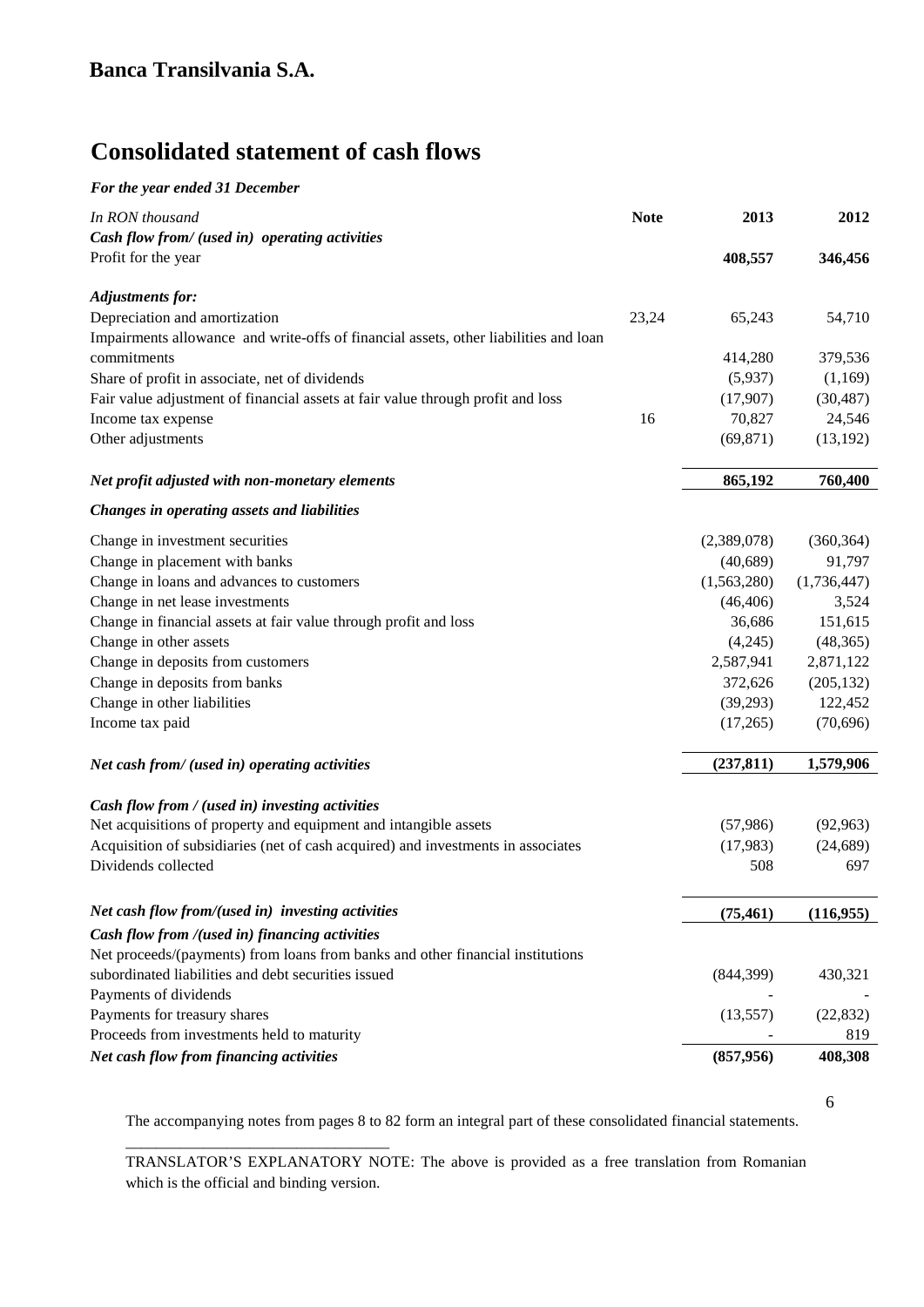# **Consolidated statement of cash flows (continued)**

#### *For the year ended 31 December*

| In RON thousand                                                                                | 2013                     | 2012                   |
|------------------------------------------------------------------------------------------------|--------------------------|------------------------|
| Net increase/(decrease) in cash and cash equivalents<br>Cash and cash equivalents at 1 January | (1,171,228)<br>6,903,856 | 1,871,259<br>5,032,597 |
| Cash and cash equivalents at 31 December                                                       | 5,732,628                | 6,903,856              |

## *Reconciliation of cash and cash equivalents to consolidated statement of financial position*

| In RON thousand                                      | <b>Note</b> | 2013        | 2012      |
|------------------------------------------------------|-------------|-------------|-----------|
| Cash and cash equivalents                            | 17          | 4, 105, 584 | 5,579,088 |
| Placements with banks, less than 3 months maturity   |             | 1,628,149   | 1,326,846 |
| Less accrued interest                                |             | (1.105)     | (2,078)   |
| Cash and cash equivalents in the cash flow statement |             | 5,732,628   | 6,903,856 |

### *Cash flows from operating activities include*:

\_\_\_\_\_\_\_\_\_\_\_\_\_\_\_\_\_\_\_\_\_\_\_\_\_\_\_\_\_\_\_\_\_\_

| In RON thousand    | 31 December 2013 31 December 2012 |           |
|--------------------|-----------------------------------|-----------|
| Interest collected | 1.816.377                         | 1.764.923 |
| Interest paid      | 875.480                           | 1.003.357 |

The accompanying notes from pages 8 to 82 form an integral part of these consolidated financial statements.

7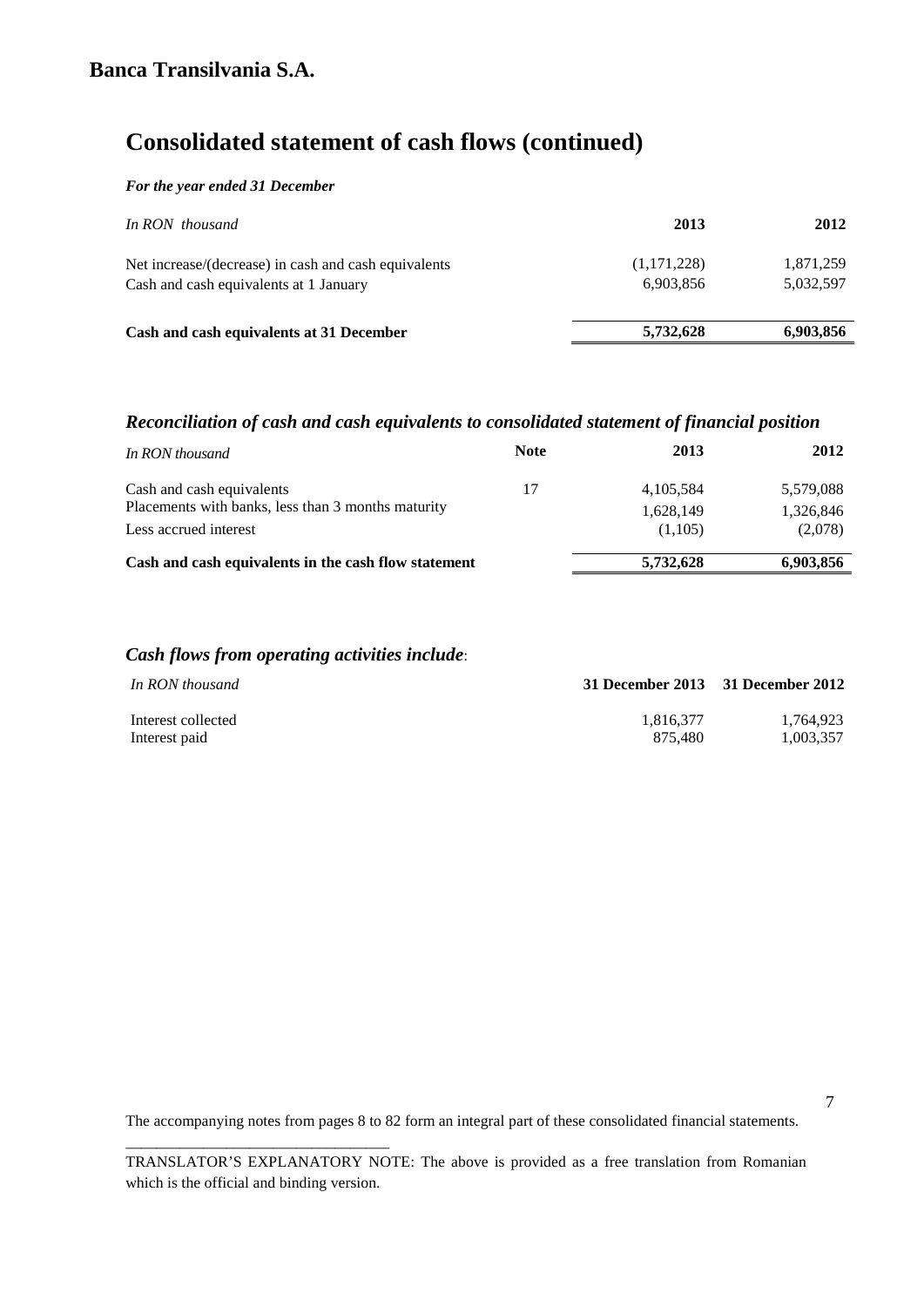### **1. Reporting entity**

Banca Transilvania Group (the "Group") includes the parent bank, Banca Transilvania S.A, (the "Bank") and its subsidiaries headquartered in Romania and Moldova. The consolidated financial statements of the Group for the year ended 31 December 2013 include the financial statements of the Bank and its subsidiaries (together referred to as the "Group"). The subsidiaries include the following companies:

|                                          |                                                                      | 31 December |                  |
|------------------------------------------|----------------------------------------------------------------------|-------------|------------------|
| <b>Branch</b>                            | <b>Field of activity</b>                                             | 2013        | 31 December 2012 |
| BT Securities S.A.                       | Investments                                                          | 98.68%      | 98.68%           |
| BT Leasing Transilvania IFN S.A.         | Leasing                                                              | 100.00%     | 100.00%          |
| BT Investments S.R.L.                    | Investments                                                          | 100.00%     | 100.00%          |
| BT Direct IFN S.A.                       | Consumer loans                                                       | 100.00%     | 100.00%          |
| BT Building S.R.L.                       | Investments                                                          | 100.00%     | 100.00%          |
| BT Asset Management S.A.I S.A.           | Asset management                                                     | 80.00%      | 80.00%           |
| BT Solution Agent de Asigurare S.R.L.    | Insurance                                                            | 95.00%      | 95.00%           |
| BT Asiom Agent de Asigurare S.R.L        | Insurance                                                            | 95.00%      | 95.00%           |
| BT Safe Agent de Asigurare S.R.L.        | Insurance                                                            | 99.99%      | 99.99%           |
| BT Intermedieri Agent de Asigurare       | Insurance                                                            | 99.99%      | 99.99%           |
| S.R.L.                                   |                                                                      |             |                  |
| BT Compania de Factoring S.R.L.          | Factoring                                                            | 100.00%     | 100.00%          |
| BT Operational Leasing S.A.              | Leasing                                                              | 94.73%      | 91.98%           |
| BT Medical Leasing IFN S.A.              | Leasing                                                              |             | 100.00%          |
| Rent-a-Med S.R.L.                        | Rental of medical<br>equipment                                       |             | 100.00%          |
| BT Leasing MD SRL                        | Leasing                                                              | 100.00%     | 100.00%          |
| BT Transilvania Imagistica S.A.          | Other human health<br>activities                                     | 82.31%      | 81.18%           |
| <b>Improvement Credit Collection SRL</b> | Activity of the<br>collection agents and<br>credit reporting bureaus | 100.00%     |                  |

The Group has the following lines of business: banking, which is performed by Banca Transilvania S.A. ("the Bank"), leasing and consumer finance, which is performed mainly by BT Leasing Transilvania IFN S.A., BT Operational Leasing S.A., BT Direct IFN S.A and BT Leasing MD S.R.L, asset management which is performed by BT Asset Management S.A.I S.A. Also the Bank has more than 50% holding in 4 investment funds, which are consolidated and a significant influence in 3 investment funds. During 2013, one subsidiary was closed, Rent a Med S.R.L. another subsidiary, BT Medical Leasing IFN SA, was taken over through absorption by BT Leasing Transilvania IFN SA. Also, in 2013 a new subsidiary was set up, Improvement Credit Collection SRL. This subsidiary is fully owned by the Bank through Compania de Factoring S.R.L.

\_\_\_\_\_\_\_\_\_\_\_\_\_\_\_\_\_\_\_\_\_\_\_\_\_\_\_\_\_\_\_\_\_\_

TRANSLATOR'S EXPLANATORY NOTE: The above is provided as a free translation from Romanian which is the official and binding version.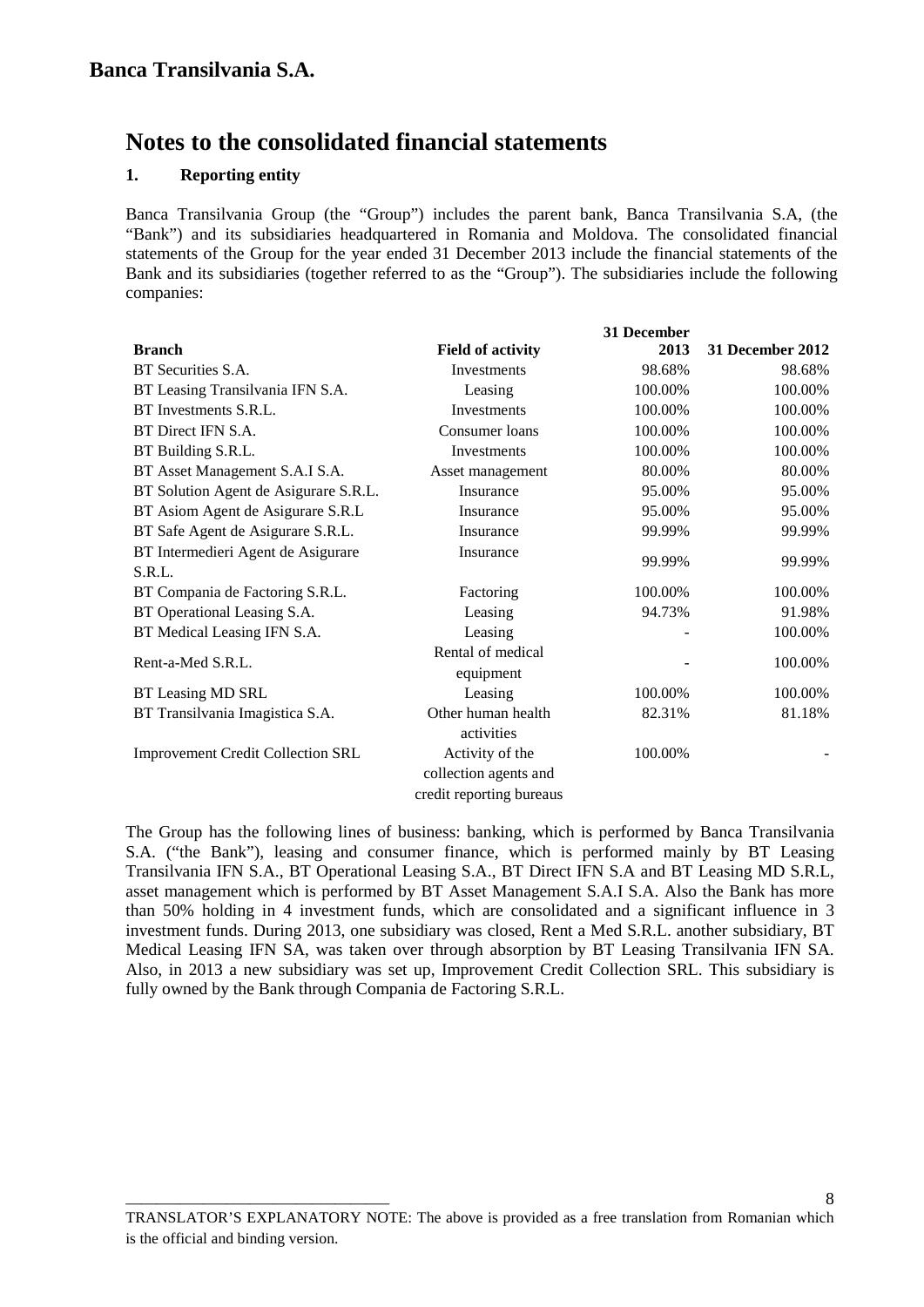## **1. Reporting entity** *(continued)*

### *Banca Transilvania S.A.*

Banca Transilvania S.A. was incorporated in Romania in 1993 and is licensed by the National Bank of Romania to conduct banking activities. The Bank started its activity in 1994 and its main operations involve banking services for corporate and retail clients.

The Bank carries its activity through its business place in Cluj-Napoca and 61 branches, 436 agencies, 33 bank units, 11 healthcare division units and 1 regional center located in Bucharest (2012: 63 branches, 445 agencies, 31 bank units, 11 healthcare division units and 1 regional center located in Bucharest) throughout the country. The Bank accepts deposits and grants loans, carries out funds transfers in Romania and abroad, exchanges currencies and provides banking services for its corporate and retail customers.

As at 31 December 2013, the Bank no longer operated through its branch located in Cyprus. As at 31 December 2012 the structure of the branch asset structure was: total assets RON 618,475 thousand, total liabilities RON 618,946 thousand, losses RON 471 thousand. During 2013 the Bank opened a branch located in Italy, which started the operational activity in 2014.

The Bank's number of employees as at 31 December 2013 was 6,041 (31 December 2012: 6,160). The registered address of the Bank is 8 George Baritiu Street, Cluj-Napoca, Romania.

The structure of the equity holders of the Bank is presented below:

|                                                           | 31 December | 31 December |
|-----------------------------------------------------------|-------------|-------------|
|                                                           | 2013        | 2012        |
| European Bank for Reconstruction and Development ("EBRD") | 14.61%      | 14.61%      |
| Romanian individuals                                      | 19.56%      | 23.06%      |
| Romanian companies                                        | 24.64%      | 26.32%      |
| Foreign individuals                                       | 2.33%       | 2.84%       |
| Foreign companies                                         | 38.86%      | 33.17%      |
| <b>Total</b>                                              | 100%        | 100%        |

The Bank's shares are listed on the Bucharest Stock Exchange and are traded under the symbol TLV.

### *BT Leasing Transilvania IFN S.A.*

\_\_\_\_\_\_\_\_\_\_\_\_\_\_\_\_\_\_\_\_\_\_\_\_\_\_\_\_\_\_\_\_\_\_

BT Leasing Transilvania IFN S.A. was incorporated in 1995 as a privately owned joint-stock company, established under Romanian laws. It was initially incorporated under the name of BT Leasing Transilvania S.A., which was changed to the current name in February 2003. The company operates through its Head Office located in Cluj-Napoca, 1 agency and 19 working points (2012: 1 agency and 23 working points) throughout the country. The company leases various types of vehicles and technical equipment.

During 2013 BT Leasing Transilvania IFN SA merged with BT Medical Leasing IFN SA. As a result of the merger, BT Leasing Transilvania IFN SA, as the absorbing entity, took over as at 30 June 2013 all assets and liabilities of the absorbed company, BT Medical Leasing IFN SA, acquiring its rights and obligations.

BT Medical Leasing IFN SA was dissolved without liquidation.

The number of employees as at 31 December 2013 was 101 (2012: 104).

The registered address of BT Leasing Transilvania IFN S.A. is: 1 Baritiu Street, Cluj-Napoca, Romania.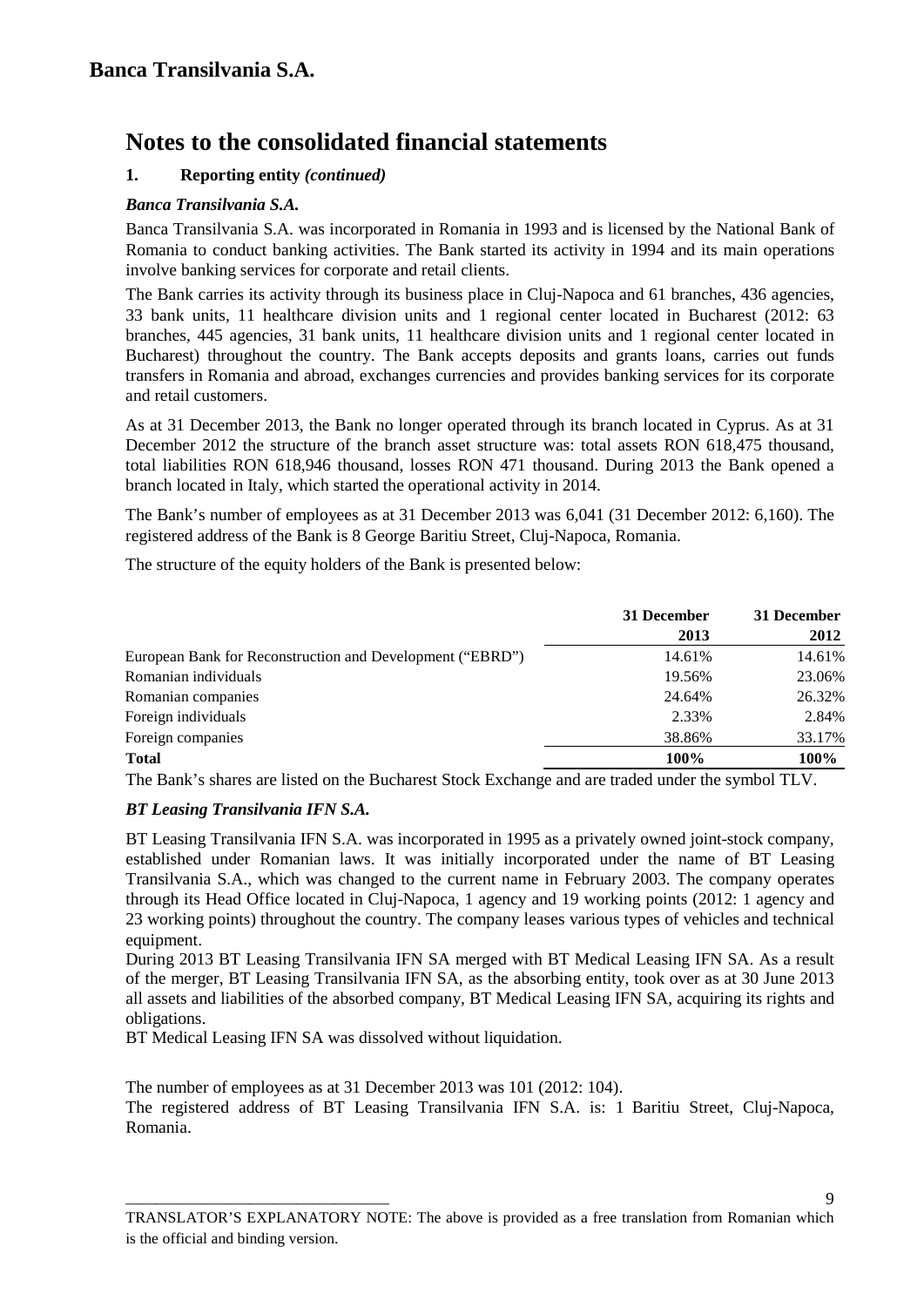### **1. Reporting entity** *(continued)*

#### *BT Asset Management SAI*

BT Asset Management SAI S.A. is a commercial company, member of the Banca Transilvania Financial Group, which is operating in the management of opened and closed investment funds domain.

It can also perform investment portfolio management activities, including management of pension funds and also related advisory services regarding financial instruments.

BT Asset Management SAI S.A provides a full range of investment products, from fixed income funds to equity funds. The opening to the capital market is provided to customers through investments in Romania and Austria, while investments can be performed in both lei and euro.

At the end of 2013, BT Asset Management SAI market share is 4.81%, considering the value of the assets managed, and it ranks 5th among investment fund managers in Romania.

As at 31 December 2013, the number of employees was 19 (2012: 18 employees).

The registered address of BT Asset Management SAI S.A is: Maestro Business Center, 104, 21 Decembrie 1989 Blvd, Cluj-Napoca, Romania.

#### *BT Securities S.A.*

BT Securities S.A. was set up in 2003 as a result of the change of the name and of the registered address of the commercial company Transilvania Capital Invest. The Company main operating activity is brokerage of financial transactions and management of funds (financial agents), and also activities related activities financial brokerage.

During 2013, BT Securities SA activity was developed in the Romanian capital market characterized through increased of the main quoted companies' shares values, as a result of the macroeconomic stability, but the increase were not noted in the trade volumes. The development of the brokerage activity was characterized through the maintenance of a low level of the transaction volumes and also through the continue decrease in the average commission percent received from customers, as a result of the competitors actions.

Among BT Securities S.A. achievements in 2013 the followings can be mentioned: successful brokering of the public offers of SNTGN Transgaz S.A. and SN Nuclearelectrica S.A., and also the increase in turnover with more than 42% as compared to 2012.

As at 31 December 2013, the number of employees was 77 (2012: 83 employees).

BT Securities S.A. is operating through its head office located in Maestro Business Center, 104, 21 Decembrie 1989 Blvd, first floor, Cluj-Napoca, Romania and also through 17 units.

### *BT Direct IFN SA*

\_\_\_\_\_\_\_\_\_\_\_\_\_\_\_\_\_\_\_\_\_\_\_\_\_\_\_\_\_\_\_\_\_\_

BT Direct IFN SA is a non-banking financial institution set up in 2003 that is granting personal needs loans to individuals.

During 2013 BT Direct IFN SA increased its loans portfolio, composed of consumer loans and personal needs loans, with 6.73% as compared to 2012.

As at 31 December 2013, the number of employees was 33 (2012: 28 employees).

BT Direct IFN SA is operating through its head office located in: 47 Taietura Turcului, Tetarom I Business Park, Cluj-Napoca, Romania.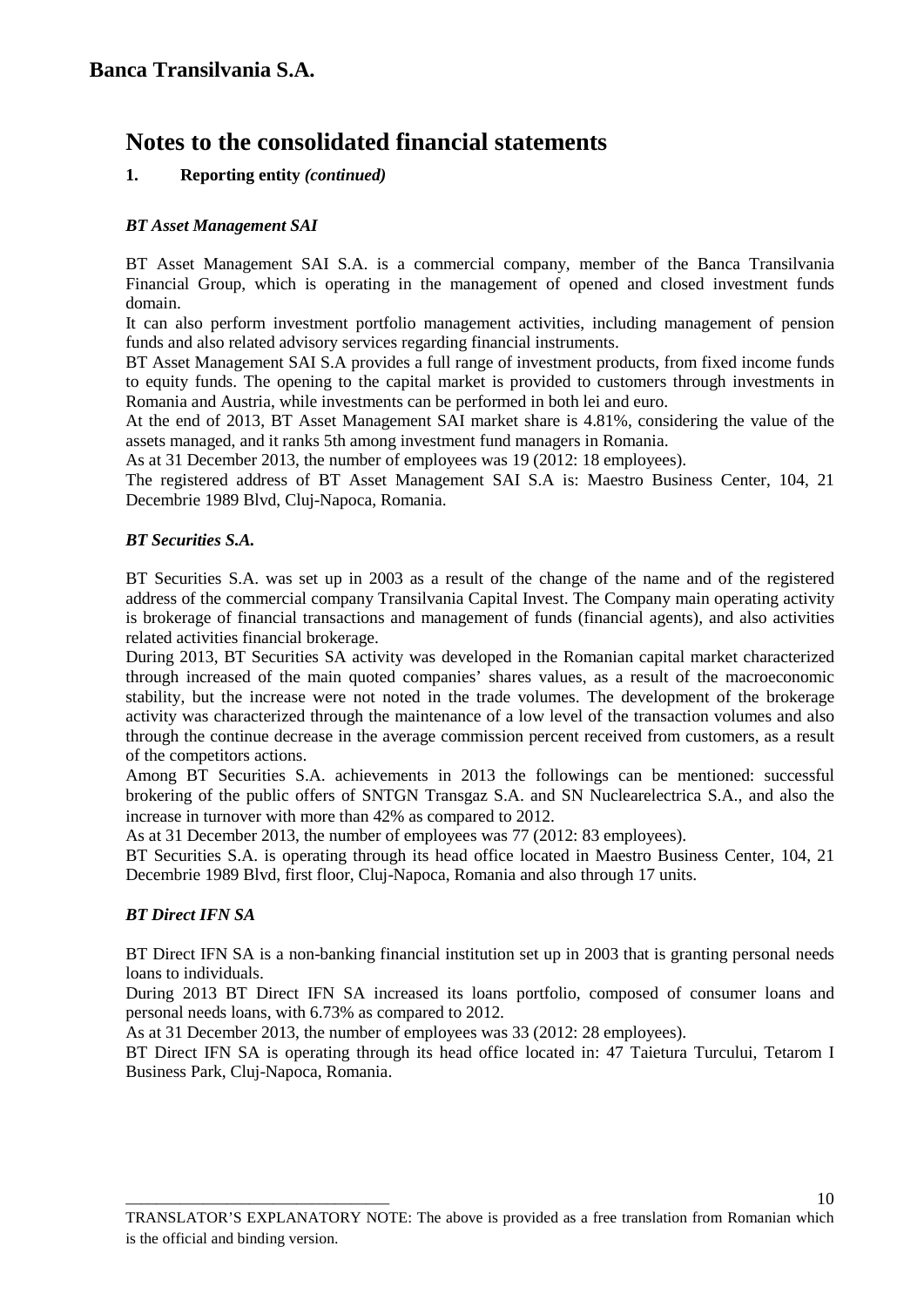### **2. Basis of preparation**

### **a) Statement of compliance**

The consolidated financial statements of the Group have been prepared in accordance with the International Financial Reporting Standards ("IFRS") as endorsed by the European Union, effective at the Group's annual reporting date, 31 December 2013.

According with provisions of Order 27/2010 issued by National Bank of Romania, starting with 1 January 2012 the Bank applies as endorsed by European Union ("IFRS"), as statutory financial reporting framework.

### *Differences between the IFRS financial statements and statutory financial statements*

The subsidiaries maintain their accounting records in accordance with Romanian and Moldavian accounting law. All these accounts of the subsidiaries are defined hereafter as the statutory accounts.

These accounts have been restated to reflect the differences between the statutory accounts and IFRS. Accordingly, adjustments have been made to the statutory accounts, where considered necessary, to bring the financial statements into line, in all material aspects, with the IFRS.

The major changes applied to the statutory financial statements of the subsidiaries in order to bring them into line with the International Financial Reporting Standards as endorsed by the European Union are:

• grouping of numerous detailed items into broader captions;

• restatement adjustments required in accordance with IAS 29 ("Financial Reporting in Hyperinflationary Economies") due to the fact that Romanian economy has been hyperinflationary until 31 December 2003 (refer to Note 3c);

fair value and impairment adjustments required in accordance with IAS 39 ("Financial Instruments – Recognition and Measurement');

- deferred taxes, and
- presenting the necessary information in accordance with the IFRS.

### **b) Basis of measurement**

\_\_\_\_\_\_\_\_\_\_\_\_\_\_\_\_\_\_\_\_\_\_\_\_\_\_\_\_\_\_\_\_\_\_

The consolidated financial statements of the Group are prepared on a fair value basis, for financial assets and liabilities at fair value through profit and loss and available-for-sale instruments, except from those for which a reliable measure of fair value is not available.

Other financial assets and liabilities and non-financial assets and liabilities are stated at amortized cost, revaluated amount or historical cost. Non-current assets held for sale are stated at the lower of net carrying amount and fair value, less cost to sale.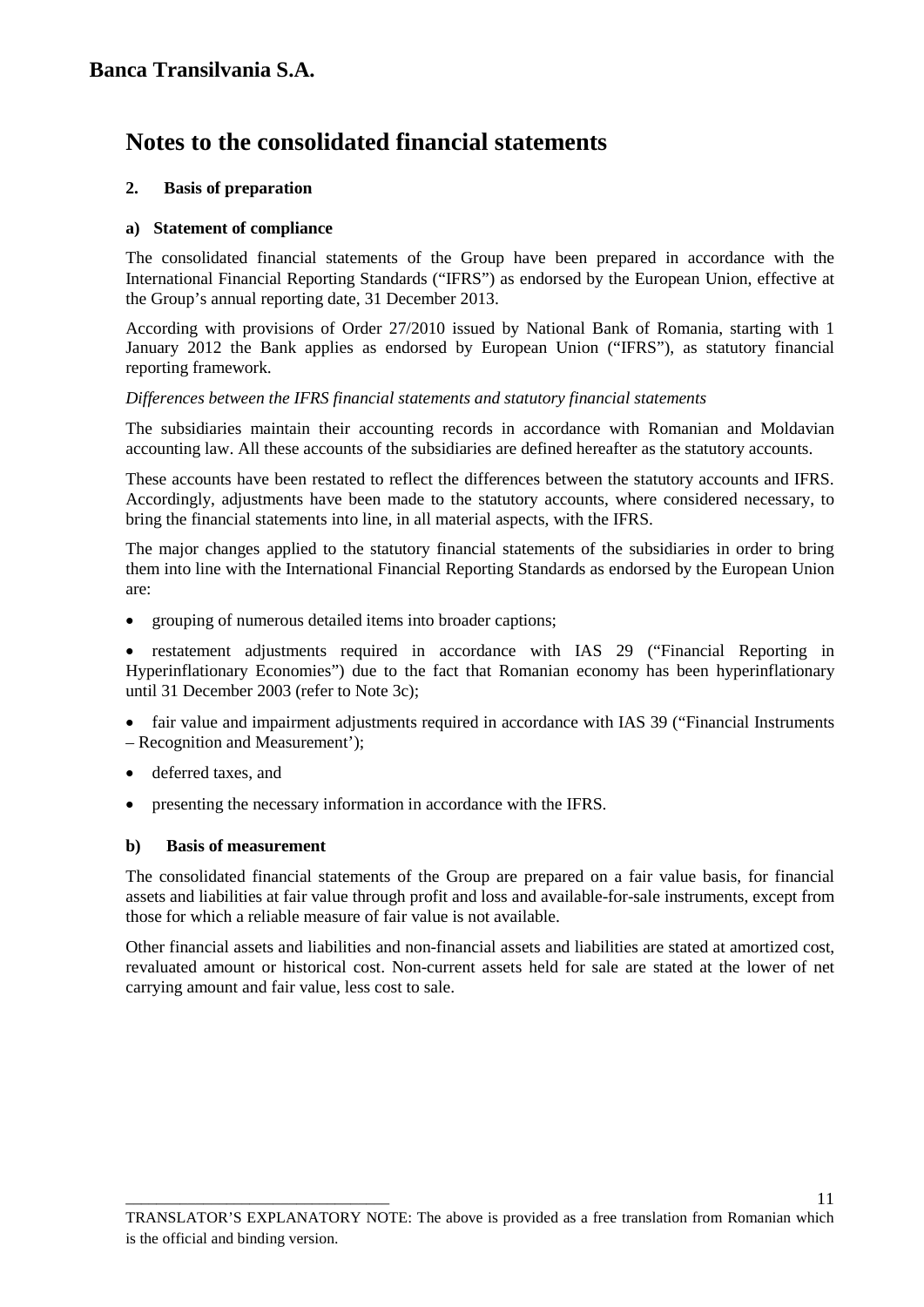### **2. Basis of presentation** *(continued)*

### **c) Functional and presentation currency**

Items included in the financial statements of each of the Group's entities are measured using the currency of the primary economic environment in which the entity operates ('the functional currency'). The consolidated financial statements are presented in Romanian lei "RON", which is the Group's functional and presentation currency, rounded to the nearest thousand.

### *Convenience translation*

For the user's information, the restated RON figures from the Consolidated statement of profit or loss and other comprehensive income and the Consolidated statement of financial position have been presented in EUR, following the requirement of IAS 21 "The Effect of Changes in Foreign Exchange Rates". This presentation is not part of the audited financial statements.

According to IAS 21, since the functional currency is RON for translation from RON to EUR the following procedures were followed:

- Assets, liabilities and equity items for all balance sheet items presented (i.e. including comparatives) were translated at the closing rate existing at the date of each balance sheet presented (31 December 2013: 4.4847 RON/EUR; 31 December 2012: 4.4287 RON/EUR);
- Income and expenses items for current period presented were translated at the exchange rates existing at the dates of the transactions or a rate that approximates the actual exchange rates (average exchange rate in 2013: 4.4190 RON/EUR; average exchange rate in 2012: 4.4560 RON/EUR);
- All exchange differences resulting from translation in the current period are recognized directly in equity.

The restatement and presentation procedures used according to IAS 21, "The Effects of Changes in Foreign Exchange Rates", could result in differences between the amounts presented in EUR and the real values.

### **d) Use of estimates and judgments**

\_\_\_\_\_\_\_\_\_\_\_\_\_\_\_\_\_\_\_\_\_\_\_\_\_\_\_\_\_\_\_\_\_\_

The preparation of the consolidated financial statements in accordance with IFRS as endorsed by the European Union implies that the management uses estimation and judgments that affect the application of accounting policies, as well as the reported value of assets, liabilities, income and expenses. The estimates and associated assumptions are based on historical experience and various other factors that are believed to be reasonable under the circumstances, the result of which form the basis of the judgments used in assessing the carrying value of the assets and liabilities for which no other evaluation sources are available. Actual results may differ from these estimates.

The estimates and judgments are reviewed on an ongoing basis. The review of the accounting estimates are recognized in the period in which the estimate is reviewed if the review affects only that period or in the period of the review and future periods if the review affects both current and future periods.

Information about estimates used in the application of the accounting policies which carry a significant impact on the consolidated financial statements, as well as the estimates which involve a significant degree of uncertainty, are described in Notes 4 and 5.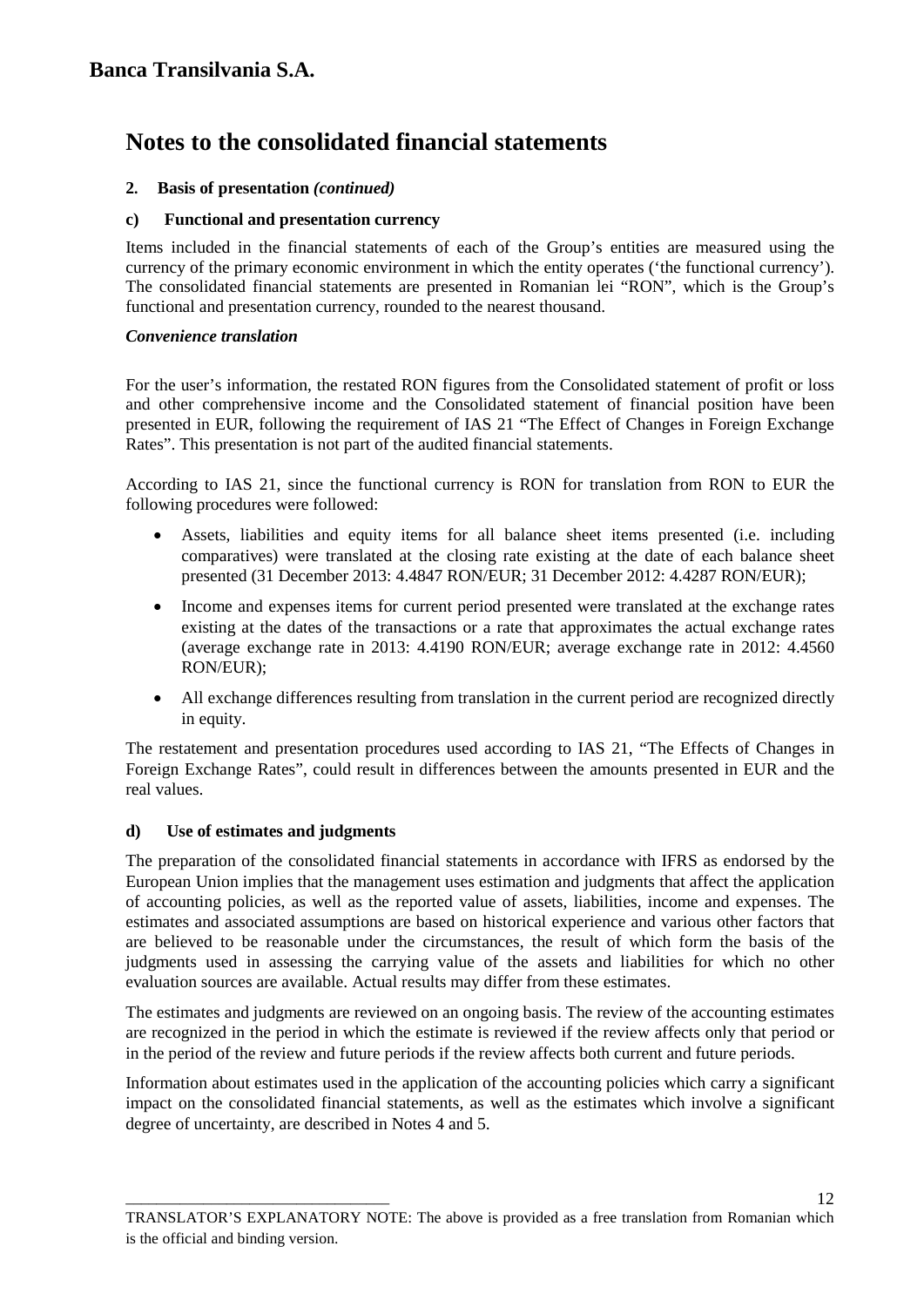### **3. Significant accounting policies**

The significant accounting policies set out below have been applied consistently to all periods presented in these consolidated financial statements, and have been applied consistently by the Group entities.

### **a) Basis of consolidation**

### *i) Subsidiaries*

Subsidiaries are those companies controlled by the Bank. Control exists when the Bank has the power, directly or indirectly, to govern the financial and operating policies of an entity so as to obtain benefits from its activities. When assessing control, potential voting rights that presently are exercisable or convertible must be taken into consideration. The financial statements of subsidiaries are included in the consolidated financial statements from the date that control starts until the date that control ceases.

The Bank consolidates the financial statements of its subsidiaries in accordance with IAS 27 "Consolidated and separate financial statements". The list of the Group's subsidiaries is presented in Note 1.

### *ii) Investment funds management*

The Group manages and administrates assets invested in unit funds on behalf of investors. The financial statements of these entities are not included in these consolidated financial statements except when the Group controls the entity by holding an interest higher than 50% in the respective unit funds.

### *iii) Associates*

Associates are those companies on which the Group may exercise a significant influence, but not control over the financial and operational policies. The consolidated financial statements include the Group's share of the total recognized gains and losses of associates using the equity method, from the date that significant influence commences until the date that significant influence ceases. If the Group's share of losses from associates exceeds the carrying amount of the investment, the carrying amount is reduced to nil and recognition of further losses is discontinued except to the extent that the Group has incurred obligations in respect of the associate.

At 31 December 2013, the Group has significant influence in 3 investment funds, the ownership percentage is between 20.00% and 42.81% (31 December 2012 26.31% - 43.68%).

### *iv) Jointly controlled entities*

\_\_\_\_\_\_\_\_\_\_\_\_\_\_\_\_\_\_\_\_\_\_\_\_\_\_\_\_\_\_\_\_\_\_

Jointly controlled entities are those enterprises where there is a contractually agreed sharing of control over the economic activities of the respective entities, and exist only when the strategic financial and operating decisions relating to the activities require the unanimous consent of the parties sharing control. The consolidated financial statements include the Group's share of interest in a jointly controlled entity using proportionate consolidation in accordance with the provisions of IAS 31 "Interests in joined ventures".

At 31 December 2013 and 31 December 2012, the Group does not own jointly controlled entities.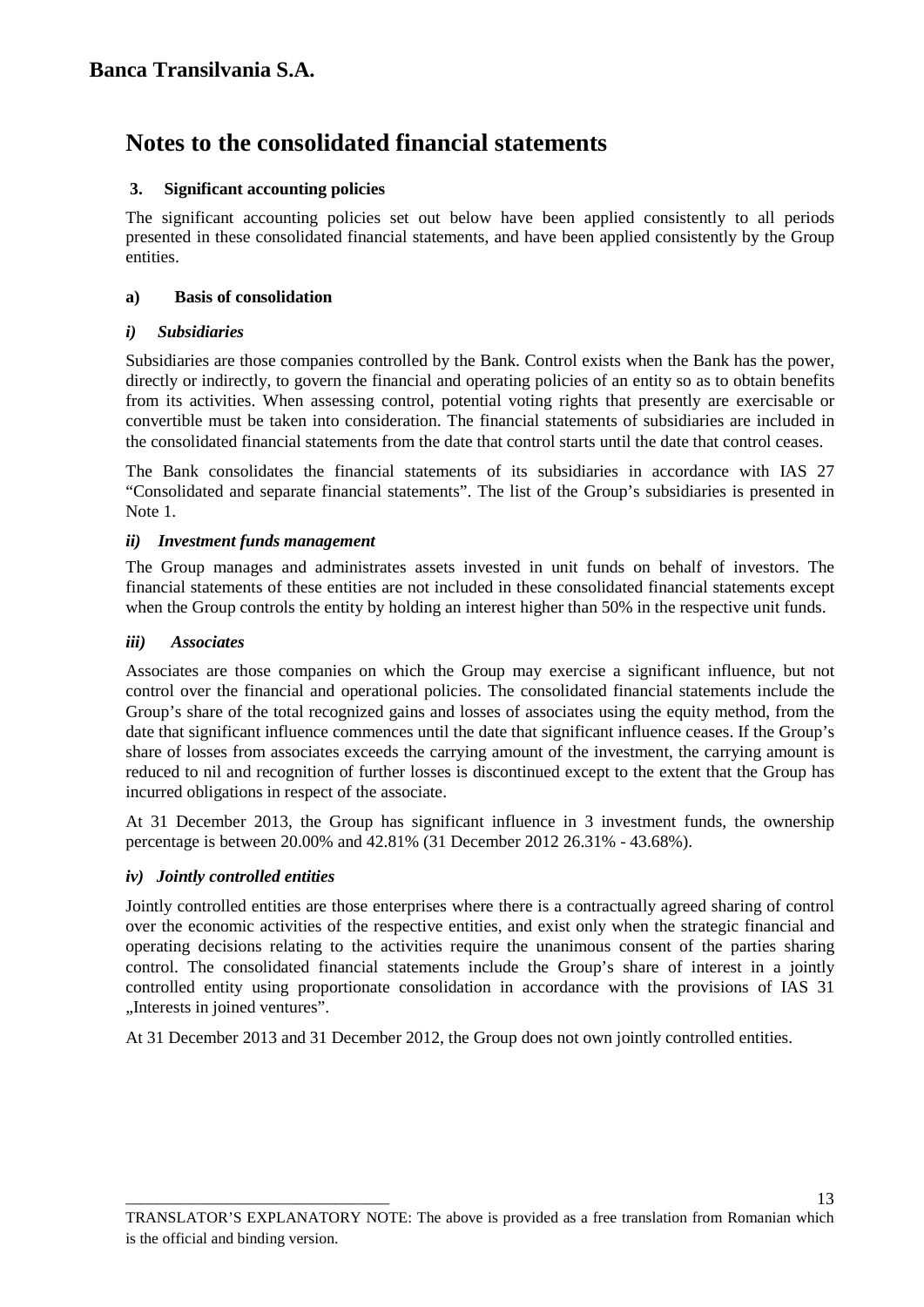- **3. Significant accounting policies** *(continued)*
- **a) Basis of consolidation** *(continued)*

### *v) Transactions eliminated on consolidation*

Intra-group balances and transactions as well as any unrealized gains resulted from the intra-group transactions have been eliminated in preparing the consolidated financial statements. Unrealized gains resulted from transactions with associates and jointly controlled entities are eliminated to the extent of the Group's interest in the entity. Unrealized gains resulted from transactions with associates are eliminated against the investment in the associate. Unrealized losses are eliminated in the same way as unrealized gains, but only to the extent that there is no evidence of impairment.

### **b) Foreign currency**

### *i) Foreign currency transactions*

Transactions in foreign currencies are recorded in RON at the official exchange rate at the dates of the transaction. Monetary assets and liabilities denominated in foreign currencies at the date of the consolidated statement of financial position are translated to the functional currency at the exchange rate at that date. The gains and losses related to the settlement and translations of these balances using the exchange rate at the end of the financial year are recognized in the income statement, except for the ones recorded in equity as a result of applying hedge accounting.

Non-monetary assets and liabilities that are measured in terms of historical cost in a foreign currency are translated using the exchange rate at the date of the transaction Non-monetary assets and liabilities denominated in foreign currencies that are stated at fair value are translated to the functional currency at the exchange rate valid at the date when the fair value is determined.

Foreign currency differences arising on translation are recognized in profit or loss.

### *ii) Translation of foreign currency operations*

\_\_\_\_\_\_\_\_\_\_\_\_\_\_\_\_\_\_\_\_\_\_\_\_\_\_\_\_\_\_\_\_\_\_

The result and financial position of foreign operations, which have a functional currency different from the functional and presentation currency of the Group, are translated into the presentation currency as follows:

- assets and liabilities, both monetary and non-monetary, of this entity have been translated at the closing rate of the consolidated statement of financial position date;
- income and expenses items of these operations have been translated at the average exchange rate of the period, as an estimate for the exchange rates from the dates of the transactions; and
- all resulting exchange differences have been classified as equity until the disposal of the investment.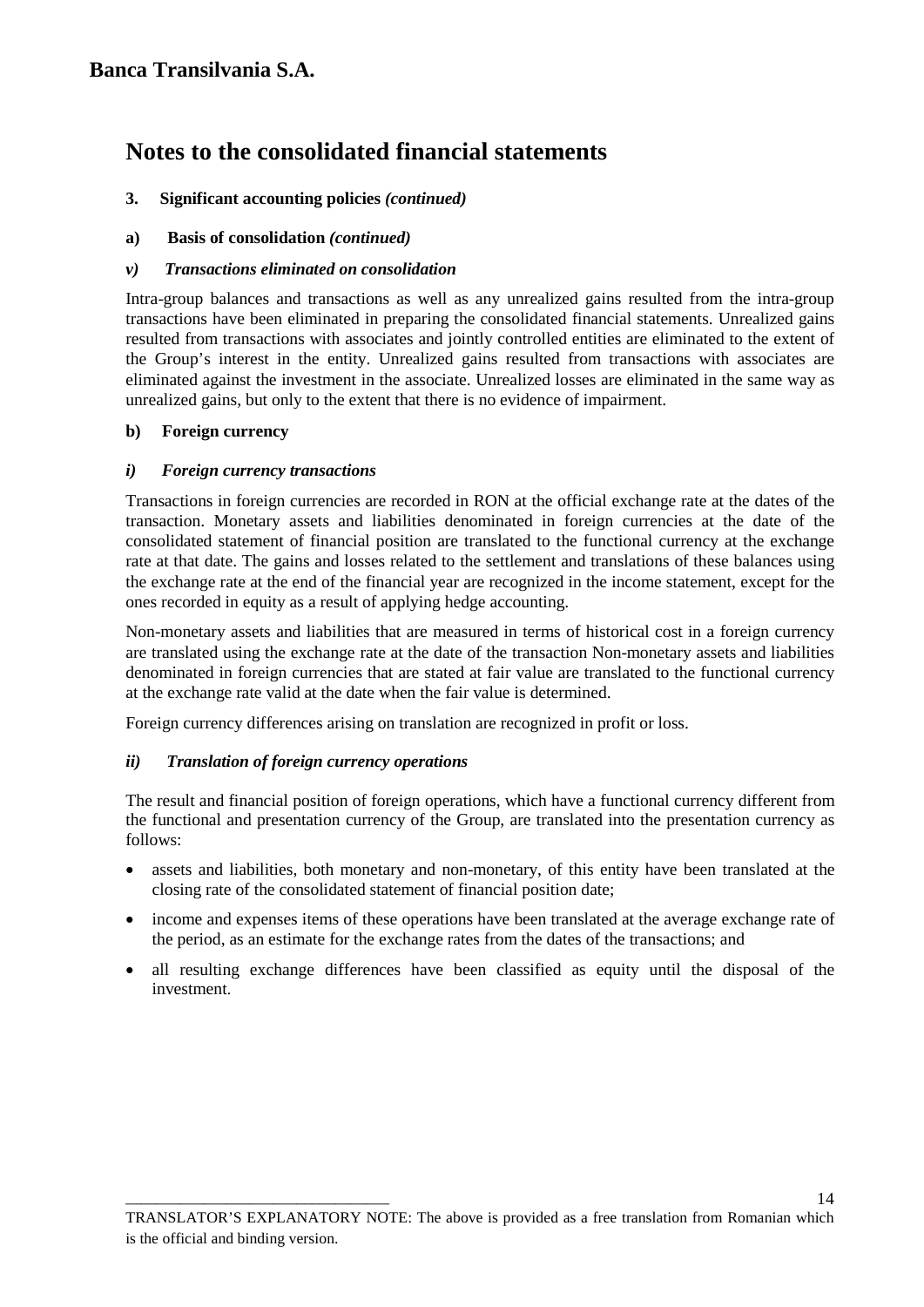### **3. Significant accounting policies** *(continued)*

### **b) Foreign currency** *(continued)*

The exchange rates of major foreign currencies were:

| <b>Currency</b> | 31 December 2013 | 31 December 2012 | <b>Variation</b> |
|-----------------|------------------|------------------|------------------|
|                 |                  |                  | $\frac{6}{10}$   |
| Euro (EUR)      | 1: LEU 4.4847    | 1: LEU 4.4287    | 1.01%            |
| US Dollar (USD) | 1: LEU 3.2551    | 1: LEU 3.3575    | 0.97%            |

### **c) Accounting method for the effect of hyperinflation**

According to IAS 29 and IAS 21, the financial statements of an entity whose functional currency of a hyperinflationary economy should be stated in terms of measuring unit current at the date of consolidated statement of financial position i.e. non-monetary items are restated using a general price index from the date of acquisition or contribution.

IAS 29 suggests that economies should be regarded as hyperinflationary if, among other factors, the cumulative inflation rate over a period of three years exceeds 100%.

The continuously decreasing inflation rates and other factors related to the characteristics of the economic environment in Romania indicate that the economy whose functional currency was adopted by the Group ceased to be hyperinflationary, effective for financial periods starting at 1 January 2004. Therefore, the provisions of IAS 29 have no longer been adopted in preparing these consolidated financial statements.

Accordingly, the amounts expressed in measuring unit current at 31 December 2003 are treated as the basis for the carrying amounts in these consolidated financial statements and do not represent appraised value, replacement cost, or any other measure of the current value of assets or the prices at which transactions would take place currently.

### **d) Interest income and expenses**

Interest income and expenses related to financial investments are recognized in the income statement at amortized cost using the effective interest rate method. The effective interest method is a method of calculating the amortized cost of a financial asset or a financial liability and of allocating the interest income or interest expense over the relevant period. The effective interest rate is the rate that exactly discounts estimated future cash payments or receipts through the expected life of the financial instrument or, when appropriate, a shorter period to the net carrying amount of the financial asset or financial liability. When calculating the effective interest rate, the Group estimates cash flows considering all contractual terms of the financial instrument (for example, prepayment, call and similar options) but does not consider future credit losses. The calculation includes all fees and commissions paid or received between parties to the contract that are an integral part of the effective interest rate, transaction costs, and all other premiums or discounts.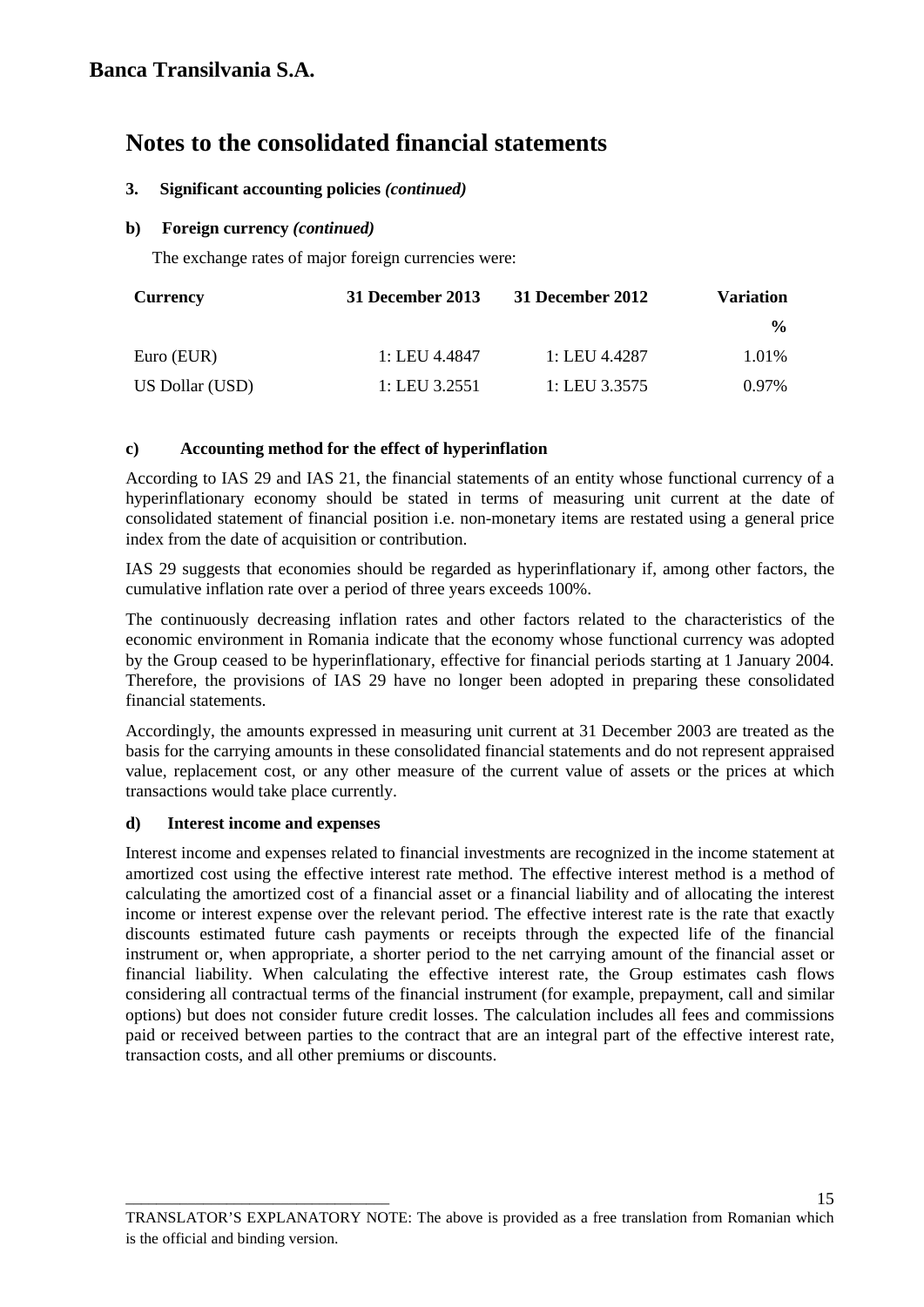### **3. Significant accounting policies (continued)**

### **d) Interest income and expenses** *(continued)*

Fair value changes of derivative instruments held for risk management and other financial assets and liabilities at fair value are presented in the net trading income resulted from other financial instruments at fair value through the income statement.

Once a financial asset or a group of similar financial assets has been written down as a result of an impairment loss, the interest income is thereafter recognized using the rate of interest used to discount the future cash flows for the purpose of measuring the impairment loss applied at the net carrying value of the asset.

### **e) Fees and commissions**

Fees and commission income arises on financial services provided by the Group including upfront fees, commitment fees, card fees, cash management services, brokerage services, investment advice and financial planning, investment banking services, and asset management services.

Fee and commission directly attributable to the financial asset or liability origination (both income and expense) are included in the measurement of the effective interest rate. Loan commitments fees that are likely to be drawn down, are deferred, together with the related direct costs, and are recognized as an adjustment to the effective interest rate of the loan.

Other fee and commission income arising on the financial services provided by the Group including investment management services, brokerage services, and account services fees are recognized as the related service is provided in the income statement. Other fees and commission expense relates mainly to transaction and service fees, which are expensed as the services are received.

### **f) Net trading income**

Net trading income represents the difference between the gain and loss related to the trading assets and liabilities and included all fair value changes realized and unrealized and net foreign exchange differences.

### **g) Net gain and loses from sale of financial instruments available for sale**

Net gain from sale of financial instruments available for sale include gains and losses from trading financials instruments available for sales and gains from disposal of equity investments valued at cost.

Net gain and loses from sale of financial instruments available for sale are recognized in the profit or loss account in the moment of selling of the financial instruments available for sale. Those represent the difference between the selling price and amortized cost of the financial instruments available for sale.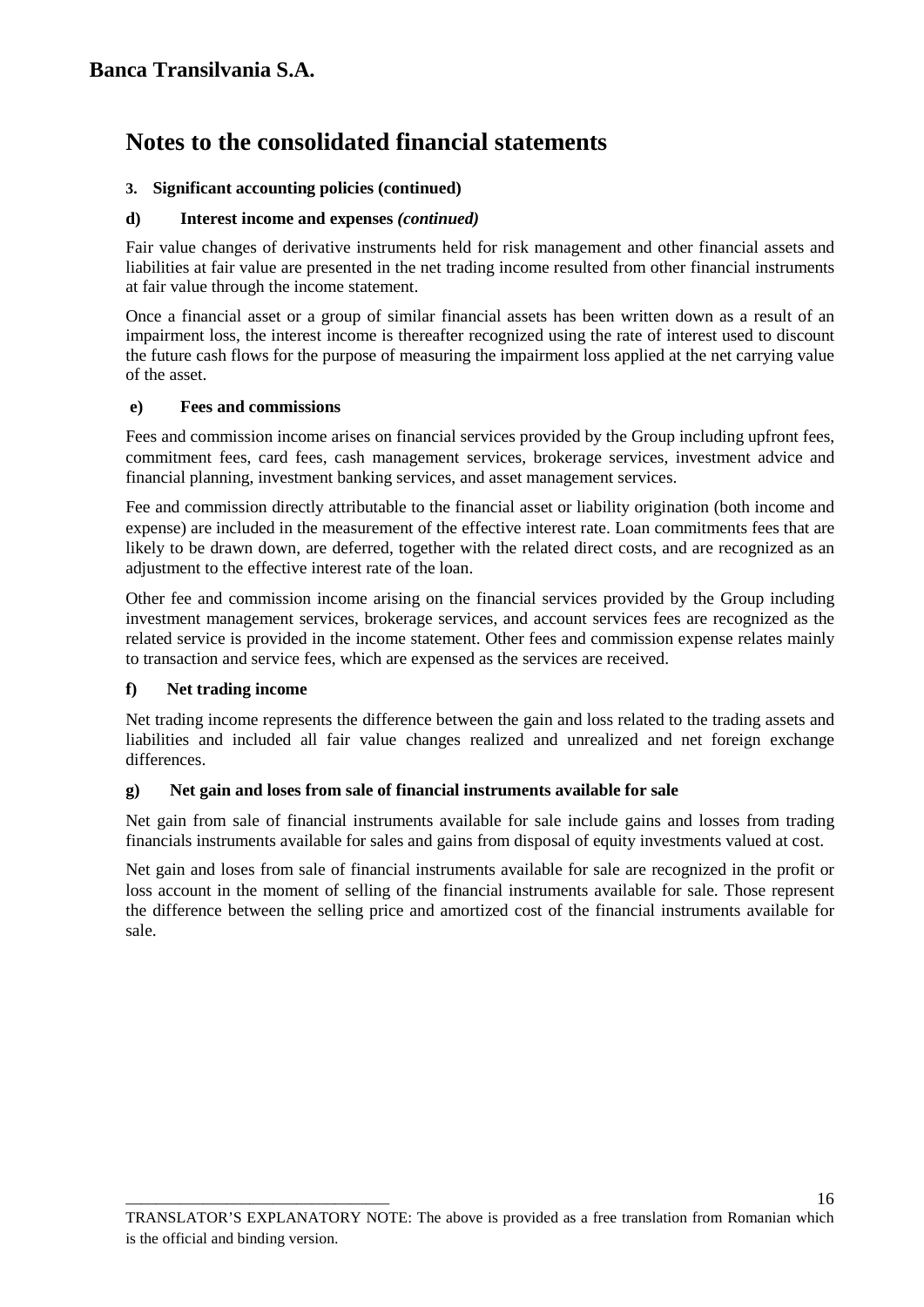### **3. Significant accounting policies (continued)**

### **h) Dividends**

Dividend income is recognized in the income when the right to receive income is established. Income from equity investments and other non-fixed income investments is recognized as dividend income when it accrues. Dividends are reflected as a component of other operating income.

Dividends are treated as an appropriation of profit in the period they are declared and approved by the General Assembly of Shareholders. For the Bank's subsidiaries, the only profit available for distribution is the profit for the year recorded in the Romanian statutory accounts, which differs from the profit in these consolidated financial statements prepared in accordance with IFRS as endorsed by European Union, due to the differences between the applicable Romanian Accounting Regulations and IFRS as endorsed by the European Union. In case of the Bank, as presented in Note 2, starting with 1 January 2012, the IFRS standards as endorsed by the European Union are applied as a legal base for financial reporting.

### **i) Lease payments**

Payments made under operating leases are recognized in profit or loss on a straight-line basis over the term of the lease. Lease incentives received are recognized as an integral part of the total lease expense, over the term of the lease. Operating lease expense is recognized as a component of the operating expenses.

Minimum lease payments made under finance leases are apportioned between the interest expense and the reduction of the outstanding liability. The interest expense is allocated to each period during the lease term so as to produce a constant periodic rate of interest on the remaining balance of the liability. Contingent lease payments are accounted for by revising the minimum lease payments over the remaining term of the lease when the lease adjustment is confirmed.

### **j) Income tax expense**

\_\_\_\_\_\_\_\_\_\_\_\_\_\_\_\_\_\_\_\_\_\_\_\_\_\_\_\_\_\_\_\_\_\_

Income tax for the year comprises current and deferred tax. Income tax is recognized in the income statement except to the extent that it relates to items recognized directly in equity, in which case it relates to equity elements.

Current tax is the expected tax payable on the taxable income for the year, using tax rates enacted or substantially enacted at the balance sheet date, and any adjustment to tax payable in respect of prior periods.

The adjustments that influence the fiscal base of current tax are: non-deductible expenses, non-taxable income, elements similar to expenses, or to income and other tax deductions.

Items assimilated to expenses includes: prudential filters that are "positive differences between prudential value adjustments / expected losses determined on the basis of methodologies applicable staring with financial year of 2012 and impairment adjustments determined under IFRS, related to financial assets covered by these methodologies". In terms of tax, prudential filters are deducted from current tax calculation and the reduction or cancellation is taxed in order of their registration

Deferred tax is provided using the balance sheet liability method, providing for temporary differences between the carrying amounts of assets and liabilities for financial reporting purposes and the amounts used for taxation purposes.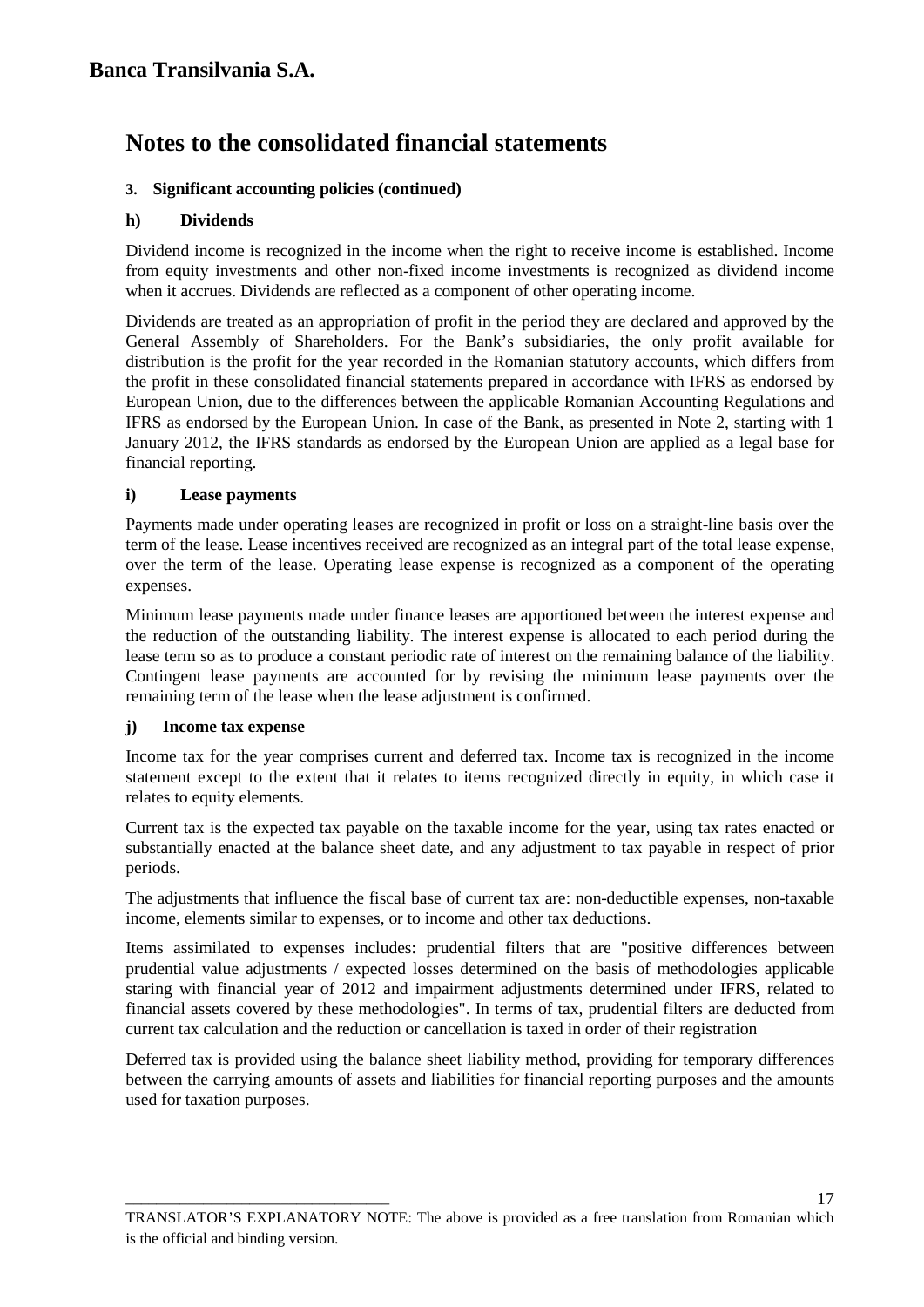### **3. Significant accounting policies (continued)**

### **j) Income tax expense (continued)**

Deferred tax is not recognized for the following temporary differences: the initial recognition of the goodwill, the initial recognition of the assets and liabilities that come from transactions other than business mergers and which have no impact on the accounting profit nor on the fiscal one and differences related to investments in subsidiaries, as long as they are not considered to be reversed in the near future. The amount of deferred tax provided is based on the expected manner of realization or settlement of the carrying amount of assets and liabilities, using tax rates enacted or substantively enacted at the date of the consolidated statement of financial position.

A deferred tax asset is recognized only to the extent that it is probable that future taxable profits are likely to be obtained after compensation with fiscal losses in the previous years and the tax on profit to be recovered. Deferred tax assets are reduced to the extent that it is no longer probable that the related tax benefit to be realized.

Additional income taxes that arise from the distribution of dividends are recognized at the same time as the liability to pay the related dividend.

The tax rate used to calculate the current and deferred tax position at 31 December 2013 is 16% (31 December 2012: 16%).

### **k) Financial assets and** *liabilities*

\_\_\_\_\_\_\_\_\_\_\_\_\_\_\_\_\_\_\_\_\_\_\_\_\_\_\_\_\_\_\_\_\_\_

### *(i) Classifications*

The Group classifies its financial assets and liabilities in the following categories:

*Financial assets or financial liabilities at fair value through profit or loss*. This category has two subcategories: financial assets or financial liabilities held for trading, and those designated at fair value through profit or loss at inception. A financial instrument is classified in this category if acquired principally for the purpose of short term profit-taking or if so designated by management. Derivatives are also categorized as held for trading unless the derivative is a designated and effective hedging instrument. The financial instruments at fair value through profit or loss comprise listed equity securities and derivatives instruments.

*Loans and receivables* are non-derivative financial assets with fixed or determinable payments that are not quoted in an active market, other than those that the Group intends to sell immediately or in the near term, those that the Group, upon initial recognition, designates as at fair value through profit and loss, those that the Group, upon initial recognition, designates as available for sale or those for which the holder may not recover substantially all of its initial investment, other than because of credit deterioration. Loans and receivables comprise loans and advances to banks and customers and net lease investments.

*Held-to-maturity investments* are non-derivative financial assets with fixed or determinable payments and fixed maturities that the Group's management has the positive intention and ability to hold to maturity.

*Available-for-sale financial assets* are those financial assets that are designated as available for sale or are not classified as loans and advances, held-to-maturity investments or financial assets at fair value through profit or loss. Available-for-sale instruments include treasury bonds and other bonds eligible for discounting with central banks, investments in unit funds, equity investments and other investment securities that are not at fair value through profit and loss or held-to-maturity.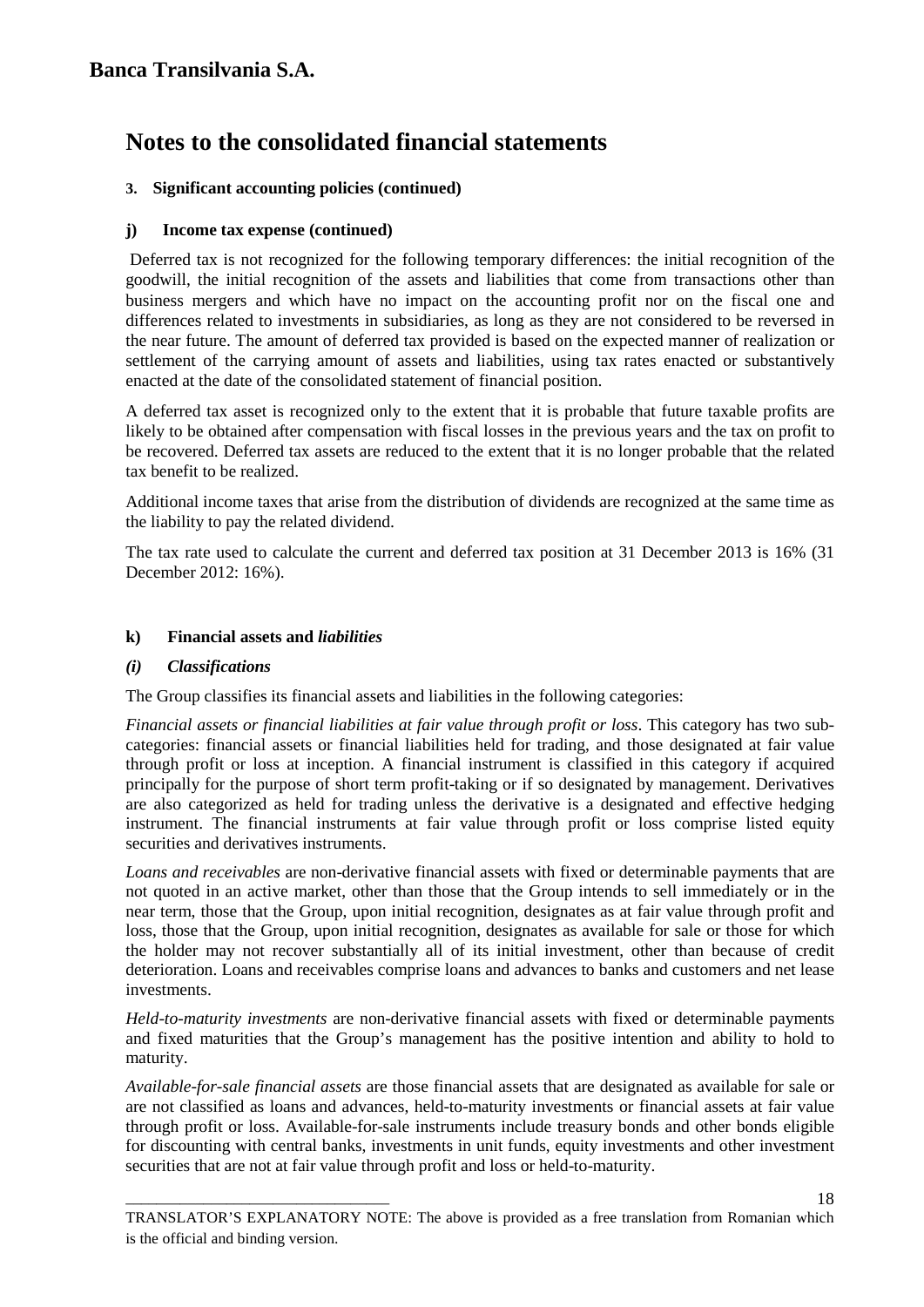### **3. Significant accounting policies (continued)**

### **k) Financial assets and** *liabilities (continued)*

#### *(ii) Recognition*

Financial assets and financial liabilities are initially recognized at fair value plus, in case of financial assets and financial liabilities not carried at fair value through profit or loss, directly attributable transaction costs.

The Group initially recognizes: loans and advances, deposits, debt securities issued and subordinated liabilities on the date that they are originated. All other financial assets and liabilities (including assets and liabilities designated at fair value through profit or loss) are initially recognized on the trade date at which the Group becomes a party to the contractual provisions of the financial instrument.

#### *(iii) Derecognition*

The Group derecognizes a financial asset when the contractual rights to the cash flows from the asset expire, or it transfers the rights to receive the contractual cash flows on the financial asset in a transaction in which substantially all the risks and rewards of ownership of the financial asset are transferred. Any interest in transferred financial assets that is created or retained by the Group is recognized as a separate asset or liability.

On derecognition of a financial asset, the difference between the carrying amount of the asset (or the carrying amount allocated to the portion of the asset transferred), and the sum of (i) the consideration received (including any new asset obtained less any new liability assumed) and (ii) any cumulative gain or loss that had been recognized in other comprehensive income is recognized in profit or loss.

The Group derecognizes a financial liability when its contractual obligations are discharged or cancelled or expire.

The Group enters into transactions whereby it transfers assets recognized on its balance sheet, but retains either all risks or rewards of the transferred assets or a portion of them. If all or substantially all risks and rewards are retained, then the transferred assets are not derecognized from the balance sheet. Transfers of assets with retention of all or substantially all risks and rewards include, for example, securities lending and repurchase transactions.

When assets are sold to a third party with a concurrent total rate of return swap on the transferred assets, the transaction is accounted for as a secured financing transaction similar to repurchase transactions. In transactions where the Group neither retains nor transfers substantially all the risks and rewards of ownership of a financial asset, it derecognizes the asset if control over the asset is lost.

The rights and obligations retained in the transfer are recognized separately as assets and liabilities as appropriate. In transfers where control over the asset is retained, the Group continues to recognize the asset to the extent of its continuing involvement, determined by the extent to which it is exposed to changes in the value of the transferred asset.

### *(iv) Offsetting*

\_\_\_\_\_\_\_\_\_\_\_\_\_\_\_\_\_\_\_\_\_\_\_\_\_\_\_\_\_\_\_\_\_\_

Financial assets and liabilities are offset and the net amount reported in the consolidated statement of financial position when and only when there is a legally enforceable right to set off the recognized amounts and there is an intention to settle on a net basis, or realize the asset and settle the liability simultaneously. Income and expenses are presented on a net basis only when permitted by the accounting standards, or for gains and losses arising from a group of similar transactions such as in the Group's trading activity.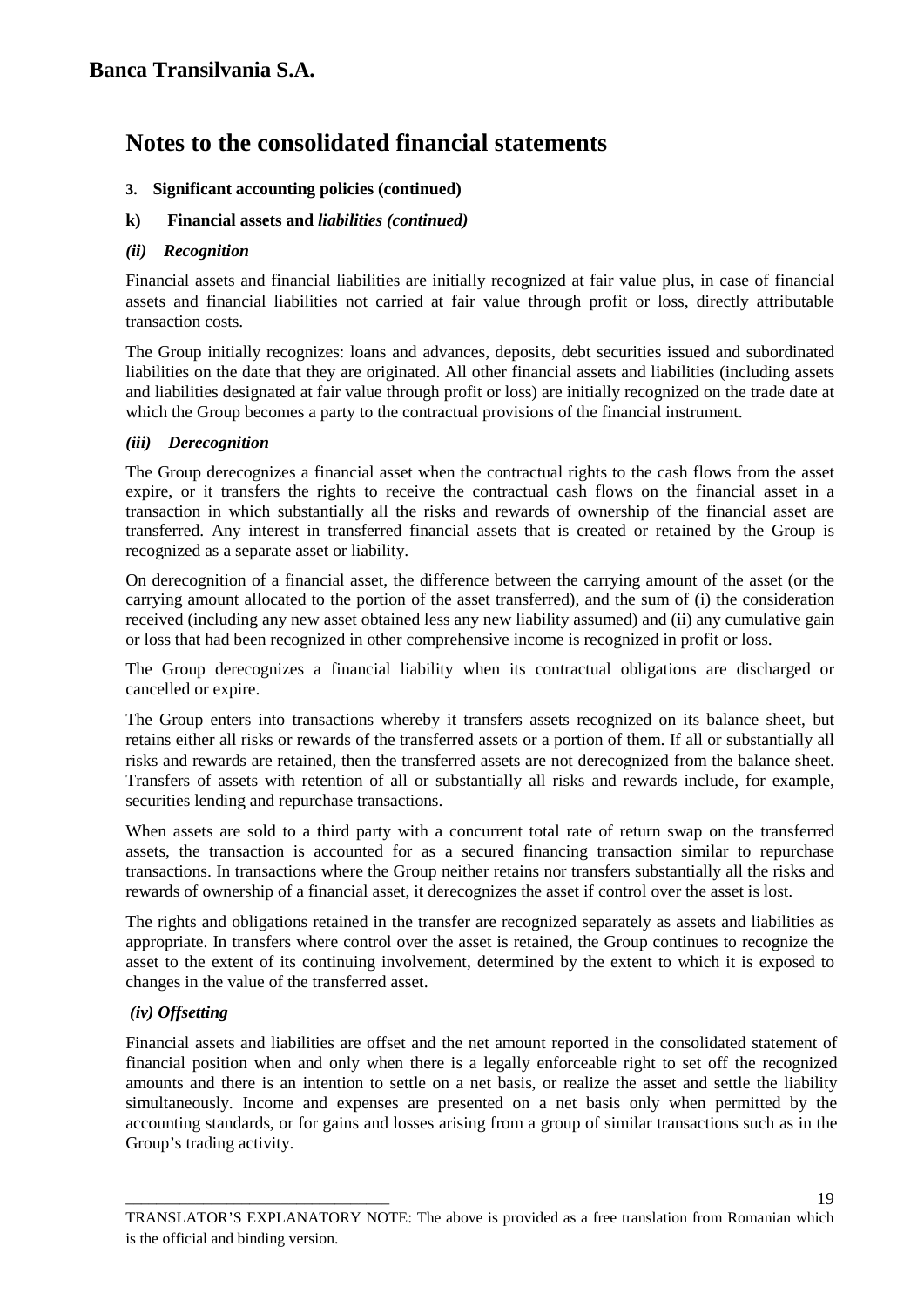#### **3. Significant accounting policies (continued)**

#### **k) Financial assets and** *liabilities (continued)*

#### *(v) Amortized cost measurement*

The amortized cost of a financial asset or liability is the amount at which the financial asset or liability is measured at initial recognition, minus principal repayments, plus or minus the cumulative amortization using the effective interest method of any difference between the initial amount recognized and the maturity amount, less any reduction for impairment.

#### *(vi) Fair value measurement*

#### *a. Policy applicable after 1 January 2013*

Fair value is the price that would be received to sell an asset or paid to transfer a liability in an orderly transaction between market participants at the measurement date in the principal or, in its absence, the most advantageous market to which the Group has access at the date. The fair value of a liability reflects its nonperformance risk.

When available, the Group measures the fair value of an instrument using the quoted price in an active market for that instrument. A market is regarded as active if transactions for the asset or liability take place with sufficient frequency and volume to provide pricing information on an ongoing basis.

If there is no quoted price in an active market, then the Group uses valuation techniques that maximize the use of relevant observable inputs and minimize the use of unobservable inputs.

The chosen valuation technique incorporates all of the factors that market participants would take into account in pricing a transaction.

The best evidence of a fair value of a financial instrument at initial recognition is normally the transaction price – the fair value of a consideration given or received. If the Group determines that the fair value at initial recognition differs from the transaction price and the fair value is evidenced neither by a quoted price in an active market for an identical asset or liability nor based on a valuation technique that uses only data from observable markets, then the financial instrument is initially measured at the fair value, adjusted to defer the difference between the fair value at initial recognition and the transaction price. Subsequently, that difference is recognized in profit or loss on an appropriate basis over the life of an instrument but not later than when the valuation is wholly supported by observable market data or the transaction is closed out.

The Group recognizes transfers between levels of the fair value hierarchy as of the end of the reporting period during which the change has occurred.

### *b. Policy applicable before 1 January 2013*

\_\_\_\_\_\_\_\_\_\_\_\_\_\_\_\_\_\_\_\_\_\_\_\_\_\_\_\_\_\_\_\_\_\_

Fair value is the price that would be received to sell an asset or paid to transfer a liability in an orderly transaction between market participants at the measurement date.

When available, the Group measures the fair value of an instrument using quoted prices in an active market for that instrument. A market is regarded as active if quoted prices are readily and regularly available and represent actual and regularly occurring market transactions on an arm's length basis.

If a market for a financial instrument is not active, the Group establishes fair value using a valuation technique, Valuation techniques include using recent arm's length transactions between knowledgeable, willing parties (if available), reference to the current fair value of other instruments that are substantially the same, discounted cash flow analyses and option pricing models.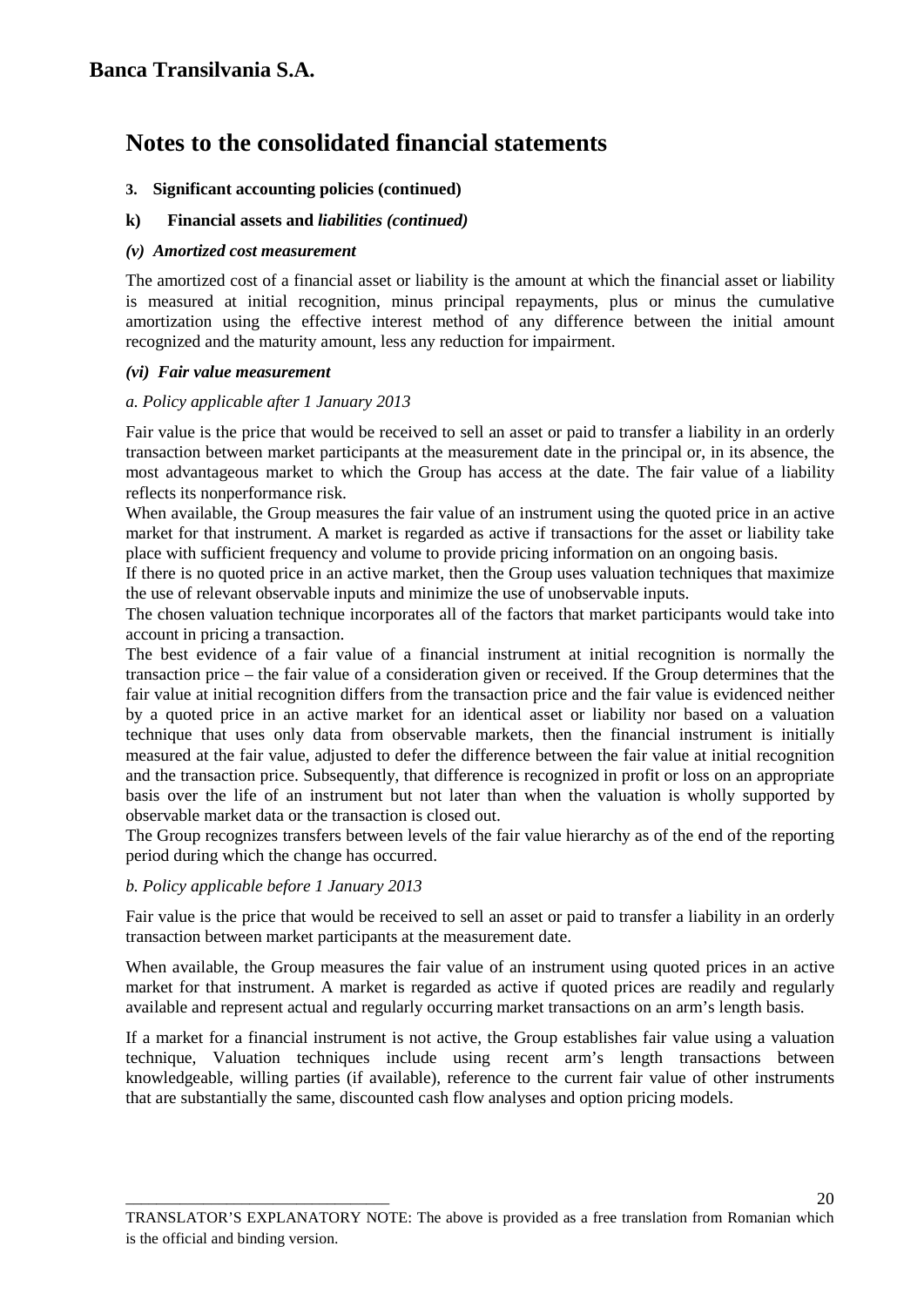- **3. Significant accounting policies (continued)**
- **k) Financial assets and** *liabilities (continued)*
- *(vi) Fair value measurement (continued)*

### *b. Policy applicable before 1 January 2013(continued)*

The chosen valuation technique makes maximum use of market inputs, relies as little as possible on estimates specific to the Group, incorporates all factors that market participants would consider in setting a price, and is consistent with accepted economic methodologies for pricing financial instruments. Inputs to valuation techniques reasonably represent market expectations and measures of the risk-return factors inherent in the financial instruments. The Group calibrates valuation techniques and tests them for validity using prices from observable current market transactions in the same instrument or based on other observable market data.

The best evidence of the fair value of a financial instrument at initial recognition is the transaction price, i.e. the fair value of the consideration given or received, unless the fair value of that instrument is evidenced by comparison with other observable current market transactions in the same instrument or based on a valuation technique whose variables include only data from observable markets. When transaction price provides the best evidence of fair value at initial recognition, the financial instrument is initially measured at the transaction price and any difference between this price and the value initially obtained from a valuation model is subsequently recognized in profit or loss on an appropriate basis over the life of the instrument.

Where discounted cash flow techniques are used, estimated future cash flows are based on management's best estimates and the discount rate is a market related rate for an instrument with similar terms and conditions.

Where pricing models are used, inputs are based on market related measures at the date of consolidated statement of financial position. Where a fair value cannot be reliably be estimated, equity instruments that do not have a quoted market price in an active market are measured at cost and periodically tested for impairment.

### *(vii) Identification and measurement of impairment*

### *Assets held at amortized cost*

\_\_\_\_\_\_\_\_\_\_\_\_\_\_\_\_\_\_\_\_\_\_\_\_\_\_\_\_\_\_\_\_\_\_

At each consolidated statement of financial position date the Group assesses whether there is objective evidence that financial assets not carried at fair value through profit or loss are impaired. Financial assets or a group of financial assets are impaired when objective evidence demonstrates that a loss event has occurred after the initial recognition of the asset ("loss generating event"), and that the loss event has an impact on the future cash flows on the asset that can be estimated reliably.

It is probable that the identification of a single event responsible for the impairment is difficult. Impairment may have been caused by the combined effect of multiple events. The losses expected as a result of the future events, regardless of their probability, are not recognized.

If there is objective evidence that an impairment loss on financial assets carried at amortized cost has been incurred, the amount of the loss is measured as the difference between the asset's carrying amount and the present value of estimated future cash flows discounted at the financial asset's original effective interest rate (i.e. the effective interest rate computed at initial recognition). If a financial asset has a variable interest rate, the discount rate for measuring any impairment loss is the variable interest rate at current rate, specified in the contract. The asset's accounting value can be decreased directly or by using an impairment account. The expense with the impairment loss is recognized in the statement of profit or loss.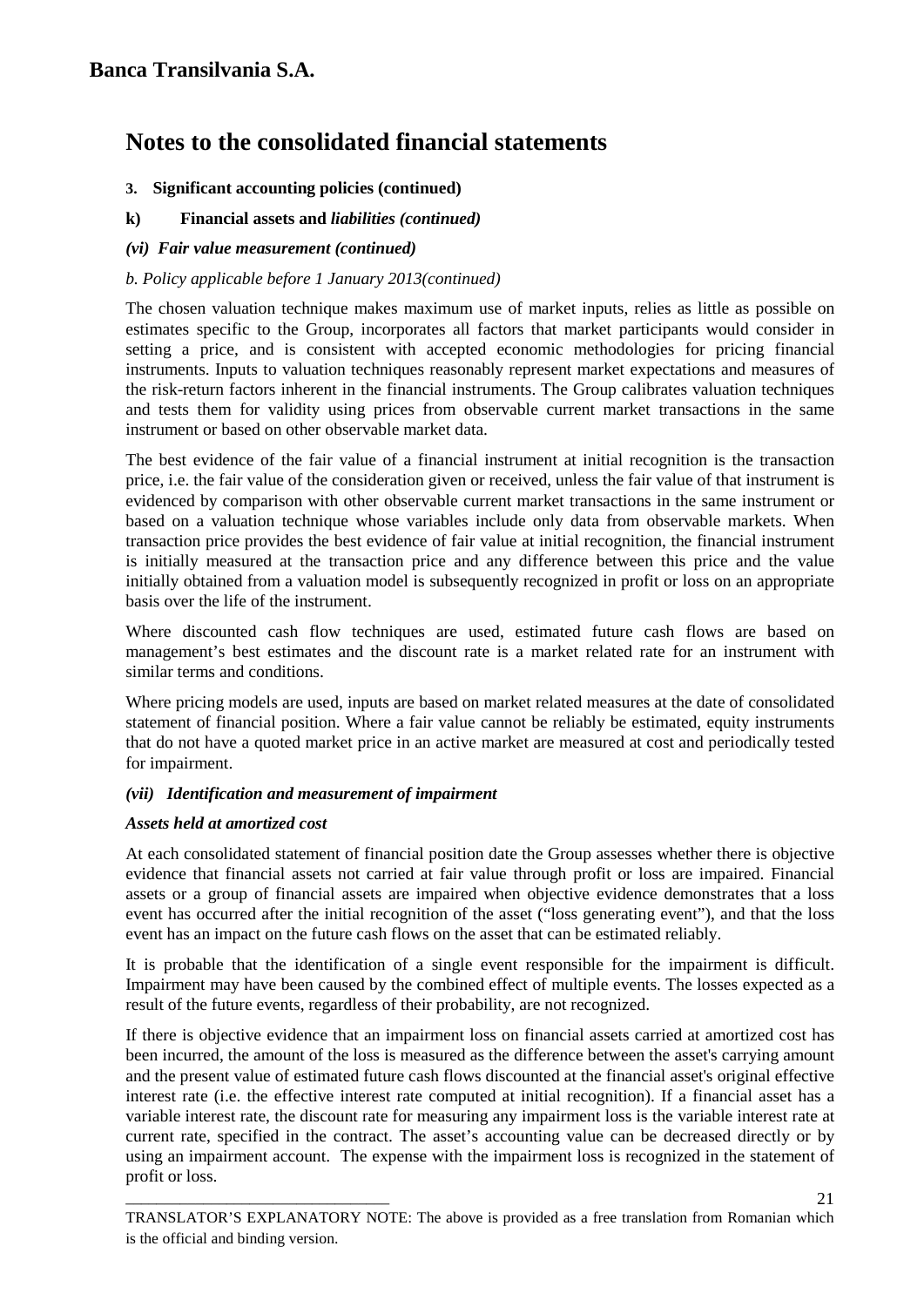### **3. Significant accounting policies (continued)**

### **k) Financial assets and** *liabilities (continued)*

### *(vii) Identification and measurement of impairment (continued)*

If during a future period, an event that took place after the date of the impairment recognition generates decrease in the impairment expense, the formerly recognized impairment loss is reversed either directly or through the adjustment of an impairment account. The impairment decrease is recognized through statement of profit or loss.

### *Loans and advances to customers and net lease investments*

The Group, based on its internal impairment assessment methodology included observable data on the following loss events that comes to its attention as objective evidence that loans and advances to customers and net lease investments or groups of assets are impaired:

- (a) significant financial difficulty of the borrower (lessee) determined in accordance with the Group's internal rating system;
- (b) a breach of contract, such as a default or delinquency in interest or principal payments of the borrowers (individually and in the same group of borrowers);
- (c) the lender, for economic or legal reasons relating to the borrower's or lessee's financial difficulty, granting to the borrower a concession that the lender would not otherwise consider such as the rescheduling of the interest or principal payments;
- (d) is becoming probable that the borrower will enter bankruptcy or other financial reorganization;
- (e) credible information indicating a measurable decrease in the estimated future cash flows of a group of financial assets from the date of the initial recognition, regardless of the fact that the decrease cannot be identified for each asset, including:
	- *i.* unfavorable change in the payment behavior of the Group's debtors, or
	- *ii.* national or local economic circumstances that can be correlated to the loss / depreciation of the Group's assets.

The Group first assesses whether objective evidence of impairment exists as described above, individually for loans to customers and net lease investments that are individually significant, and individually or collectively for loans to customers and net lease investments that are not individually significant.

If the Group determines that no objective evidence of impairment exists for an individually assessed financial asset, whether significant or not, it includes the loans to customers and net lease investments into a group with similar credit risk characteristics and collectively assesses them for impairment. The loans to customers and net lease investments individually assessed, for which an individual impairment is recognized or continue to be recognized are not included in the groups with similar characteristics of impairment under collective assessment. The calculation of the present value of the estimated future cash flows of a collateralized loan reflects the cash flows that may result from foreclosure less costs for obtaining and selling the collateral, whether or not foreclosure is probable.

For the purpose of a collective evaluation of impairment, loans and advances to customers and net lease investments are grouped on the basis of similar credit risk characteristics that are indicative of the debtors' ability to pay all amounts due according to the contractual terms (for example, grouping based on separated lines of business, type of loan, currency, maturity, debt service and so on).

\_\_\_\_\_\_\_\_\_\_\_\_\_\_\_\_\_\_\_\_\_\_\_\_\_\_\_\_\_\_\_\_\_\_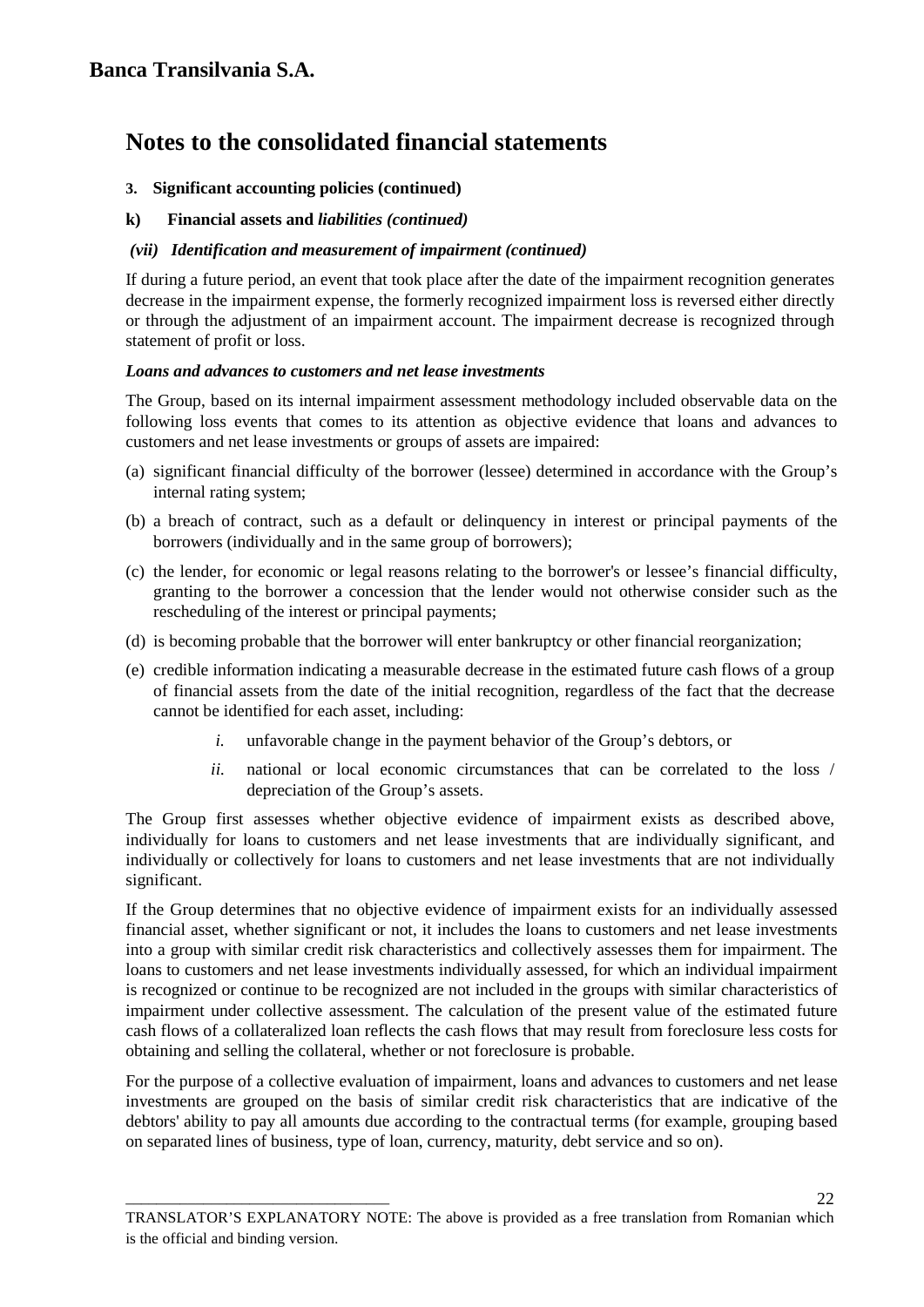- **3. Significant accounting policies** *(continued)*
- **k) Financial assets and liabilities** *(continued)*
- *(vii) Identification and measurement of impairment (continued)*

### *Loans and advances to customers and net lease investments (continued)*

Management considers that these characteristics chosen are the best estimate of similar credit risk characteristics relevant to the estimation of future cash flows for groups of such loans and net lease investments by being indicative of the debtors' ability to pay all amounts due according to the contractual terms of the assets being evaluated.

Future cash flows in a group of loans and advances to customers and net lease investments that are collectively evaluated for impairment are estimated on the basis of historical loss experience for loans and net lease investments with credit risk characteristics similar to those in the group. Historical loss experience is adjusted on the basis of current observable data to reflect the effects of current conditions that did not affect the period on which the historical loss experience is based and to remove the effects of conditions in the historical period that do not exist currently.

The Group regularly reviews the methodology and assumptions used to estimate future cash flows to reduce differences between estimated and actual losses.

### *Available for sale financial assets*

For financial assets classified as available-for-sale, when a decline in the fair value of an available-forsale financial asset has been recognized directly in equity and there is objective evidence that the asset is impaired, the cumulative loss that had been recognized directly in equity shall be released directly from equity and recognized in profit or loss even though the financial asset has not been derecognized.

The amount of the cumulative loss that is released from equity and recognized in profit or loss shall be the difference between the acquisition cost (net of any principal repayment and amortization) and current fair value, less any impairment loss on that financial asset previously recognized in income statement.

Impairment losses recognized in income statement for an investment in an equity instrument classified as available for sale shall not be released through profit or loss. If, in a subsequent period, the fair value of a debt instrument classified as available for sale increases and the increase can be objectively related to an event occurring after the impairment loss was recognized in profit or loss, the impairment loss shall be reversed, with the amount of the reversal recognized in profit or loss.

### *Financial assets carried at cost*

If there is objective evidence that an impairment loss has been incurred on an unquoted equity instrument that is not carried at fair value because its fair value cannot be reliably measured, or on a derivative asset that is linked to and must be settled by delivery of such an unquoted equity instrument, the amount of the impairment loss is measured as the difference between the carrying amount of the financial asset and the present value of estimated future cash flows discounted at the current market rate of return for a similar financial asset. Such impairment losses are not reversed through income statement.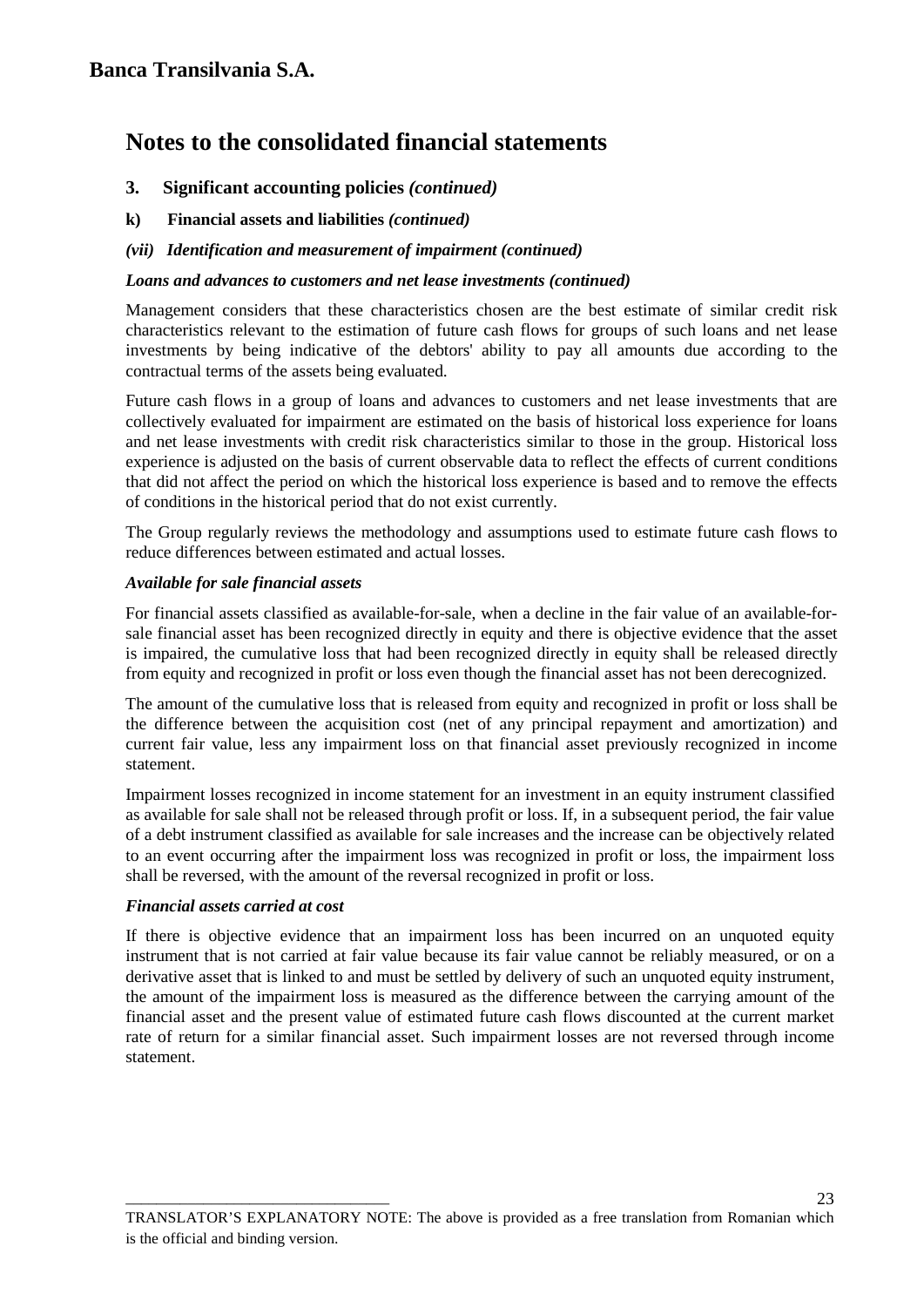### **3.****Significant accounting policies** *(continued)*

### **k) Financial assets and liabilities** *(continued)*

### *(viii) Designation at fair value through profit and loss*

The Group has designated financial assets and liabilities at fair value through profit and loss when:

- eliminates or significantly reduces an evaluation or recognition mismatch ("accounting error") which might have arisen from the measurement of the assets and liabilities or from the recognition of their gain or loss based on different principles;
- they are part of a group of financial assets or liabilities managed, evaluated and reported to the management on a fair value basis according to the risk management documentation / investment strategy; or
- they are hybrid contracts through which an entity can reflect the entire contract at fair value through in profit and loss.

### **l) Cash and cash equivalents**

Cash and cash equivalents comprise: cash on hand, unrestricted balances held at National Bank of Romania and highly liquid financial assets with original maturities of less than three months, which are subject to insignificant risk of changes in their fair value.

Cash and cash equivalents are carried at amortized cost in the consolidated statement of financial position.

### **m) Trading assets and liabilities**

\_\_\_\_\_\_\_\_\_\_\_\_\_\_\_\_\_\_\_\_\_\_\_\_\_\_\_\_\_\_\_\_\_\_

Trading assets and liabilities are those assets and liabilities that the Group acquires or incurs principally for the purpose of selling or repurchasing in the near term, or holds as part of a portfolio that is managed together for short-term profit or position taking.

Trading assets and liabilities are initially recognized and subsequently measured at fair value in the consolidated statement of the financial position and the transaction costs are taken directly to consolidated statement of profit and loss. All changes in fair value are recognized as part of net trading income in comprehensive income. Trading assets and liabilities are not reclassified subsequent to their initial recognition.

### **n) Derivatives**

### *(i) Derivatives held for risk management purposes*

Derivatives held for risk management purposes include all derivative assets and liabilities that are not classified as trading assets or liabilities. Derivatives held for risk management purposes are measured at fair value in the consolidated statement of the financial position.

When a derivate is not held for trading, and is not designated in a qualifying hedge relationship, all changes in its fair value are recognized immediately in statement of comprehensive income as a component of net trading income.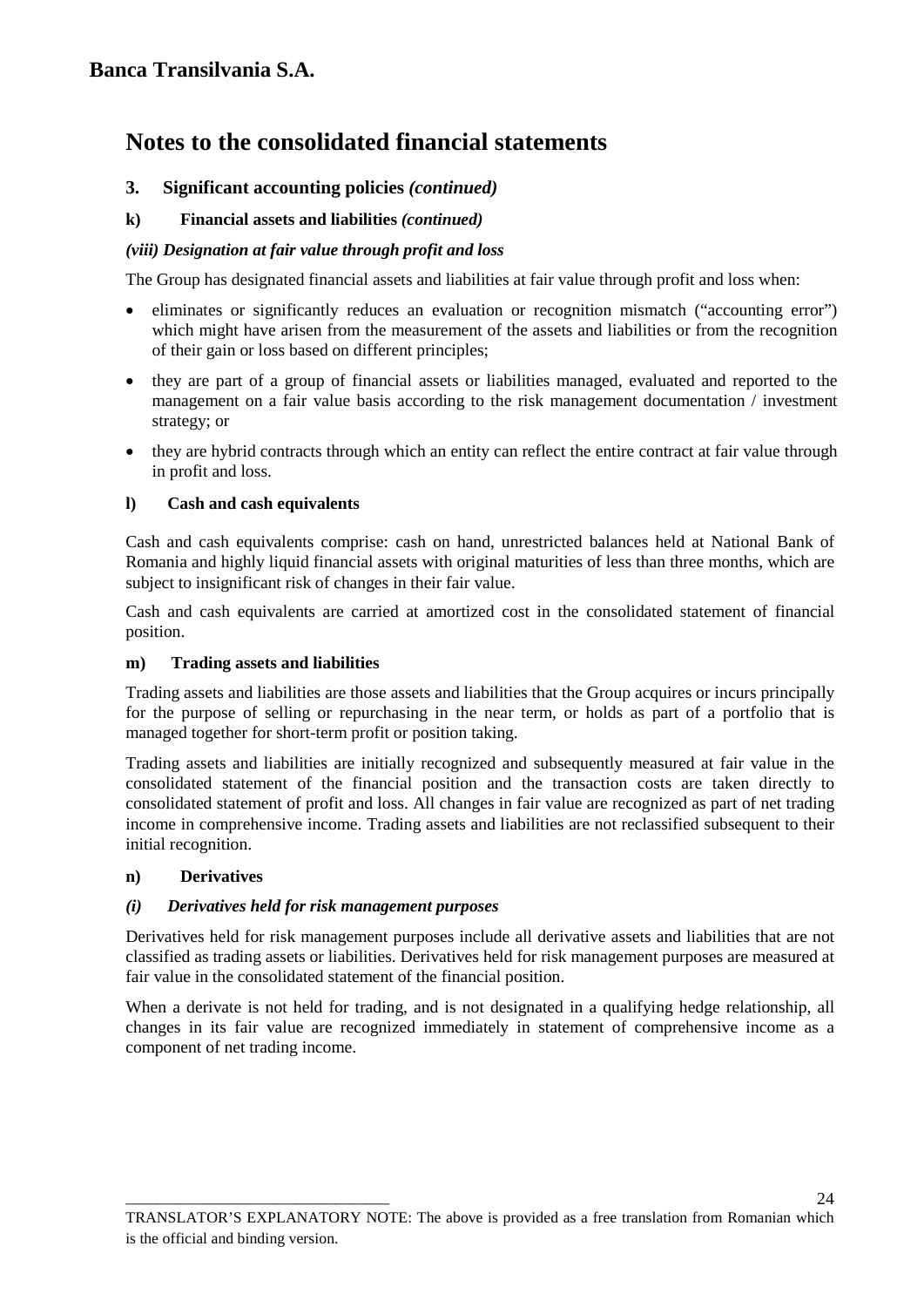## **3. Significant accounting policies** *(continued)*

**n) Derivatives (continued)**

### *(ii) Embedded derivatives*

Derivatives may be embedded in another contractual arrangement (a "host contract"). The Group accounts for embedded derivatives separately from the host contract when the host contract is not itself carried through profit and loss, and the characteristics of the embedded derivatives are not clearly and closely related to the host contract. Separate embedded derivatives are accounted for depending on their classification, and are presented in consolidated statement of the financial position together with the host contract.

### **o) Loans and advances and net lease investments**

Loans and advances are non-derivative financial assets with fixed or determinable payments that are not quoted in an active market and that the Group does not intend to sell immediately or in the near term.

When the Group is the lessor in a lease agreement that transfers substantially all the risks and rewards incidental to ownership of an asset to the lessee, the arrangement is presented within loans and advances. Consumer loans granted by the Bank's subsidiaries to customers are also included in net lease investments.

Loans and advances and net lease investments are initially measured at fair value plus incremental direct transaction costs, and subsequently measured at their amortized cost using the effective interest method as described in the accounting policy 3(d) above, except when the Group chooses to carry the loans and advances and net lease investments at fair value through profit or loss as described in accounting policy 3(k) (viii) above.

Loans and advances are stated at net value after the deducting of the provision for impairment. The provision is recorded for the loans and advances and net lease investments, identified as impaired based on continual assessment, to bring these assets to their recoverable amount.

### **p) Investment securities**

Investment securities are initially measured at fair value plus incremental direct transaction costs and subsequently accounted for depending on their classification as either held-to-maturity, fair value through profit and loss, available-for-sale or loans and receivables.

### *(i) Held to maturity*

Held-to-maturity investments are carried at amortized cost using the effective interest method. Any sale or reclassification of a significant amount of held-to-maturity investments not close to their maturity would result in the reclassification of all held-to-maturity investments as available-for-sale, and prevent the Group from classifying investment securities as held-to-maturity for the current and the following two financial years.

However, sales and reclassifications in any of the following circumstances would not trigger a reclassification: sales or reclassifications that are so close to maturity that changes in the market rate of interest would not have a significant effect on the financial asset's fair value; sales or reclassifications after the Group has collected substantially all of the asset's original principal; sales or reclassifications attributable to non-recurring isolated events beyond the Group's control that could not have been reasonably anticipated.

### *(ii) Fair value through profit and loss*

\_\_\_\_\_\_\_\_\_\_\_\_\_\_\_\_\_\_\_\_\_\_\_\_\_\_\_\_\_\_\_\_\_\_

The Group carries some investment securities at fair value, with fair value changes recognized immediately in profit or loss as described in accounting policy 3(m).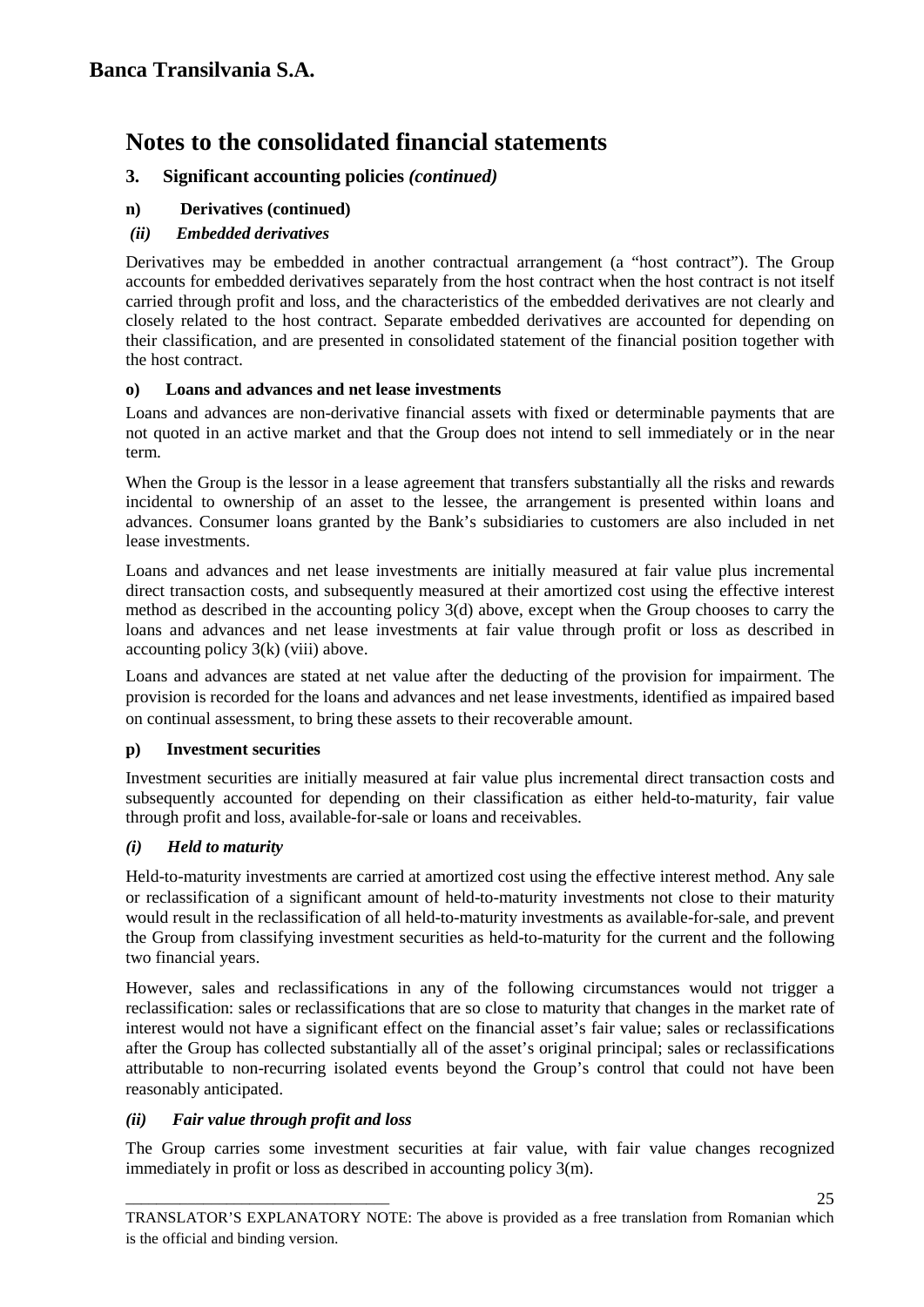## **3. Significant accounting policies** *(continued)*

### **p) Investment securities (continued)**

### *(iii) Available for sale*

Debt securities such as treasury bills issued by the Government of Romania are classified as availablefor-sale assets.

The Group considered that the effective transaction prices would be between the informative BID-ASK quotations obtained, which are rather an interval within which the Group could have realistically negotiated the quotations for each series and taking into account the volume of its portfolio, and thus, the Group used in its estimation an average price for each series.

Other securities such as investments in unit funds are classified as available-for-sale assets and are carried at their market prices.

Other equity investments in listed or unlisted companies are classified as available-for-sale assets and are carried at the fair value. Where no reliable estimate of fair value is available, equity investments are stated at restated cost less impairment.

Interest income is recognized in profit and loss using effective interest method. Dividend income is recognized in profit and loss when the Group becomes entitled to the dividend. Foreign exchange gains or losses on available-for-sale debt security investments are recognized in profit and loss.

Other fair value changes are recognized directly in equity until the investment is sold or impaired and the balance in equity is recognized in profit or loss.

### *(iv) Loans and advances*

Investments in securities such as corporate bonds are classified as loans and advances and are held at amortized cost using effective interest rate method.

### **q) Property and equipment**

### *(i) Recognition and measurement*

Items of property and equipment are stated at their cost or revalued amount less accumulated depreciation value and impairment losses. Capital expenditure on property and equipment in the course of construction is capitalized and depreciated once the assets enter into use.

Leases in term of which the Group assumes substantially all the risks and rewards of ownership are classified as finance leases. Property and equipment acquired by way of finance lease is stated at an amount equal to the lower of its fair value and the present value of the minimum lease payments at inception of the lease, less accumulated depreciation and impairment losses.

### *(ii) Subsequent costs*

The Group recognizes in the carrying amount of an item of property and equipment the cost of replacing part of such an item when that cost is incurred if it is probable that the future economic benefits embodied with the item will flow to the Group and the cost of the item can be measured reliably. All other costs are recognized in the income statement as an expense as incurred.

### *(iii) Depreciation*

\_\_\_\_\_\_\_\_\_\_\_\_\_\_\_\_\_\_\_\_\_\_\_\_\_\_\_\_\_\_\_\_\_\_

Depreciation is charged to the income statement on a straight-line basis over the estimated useful lives of each part of an item of property, plant and equipment. Leased assets are depreciated over the shorter of the lease term and their useful lives. Land is not depreciated.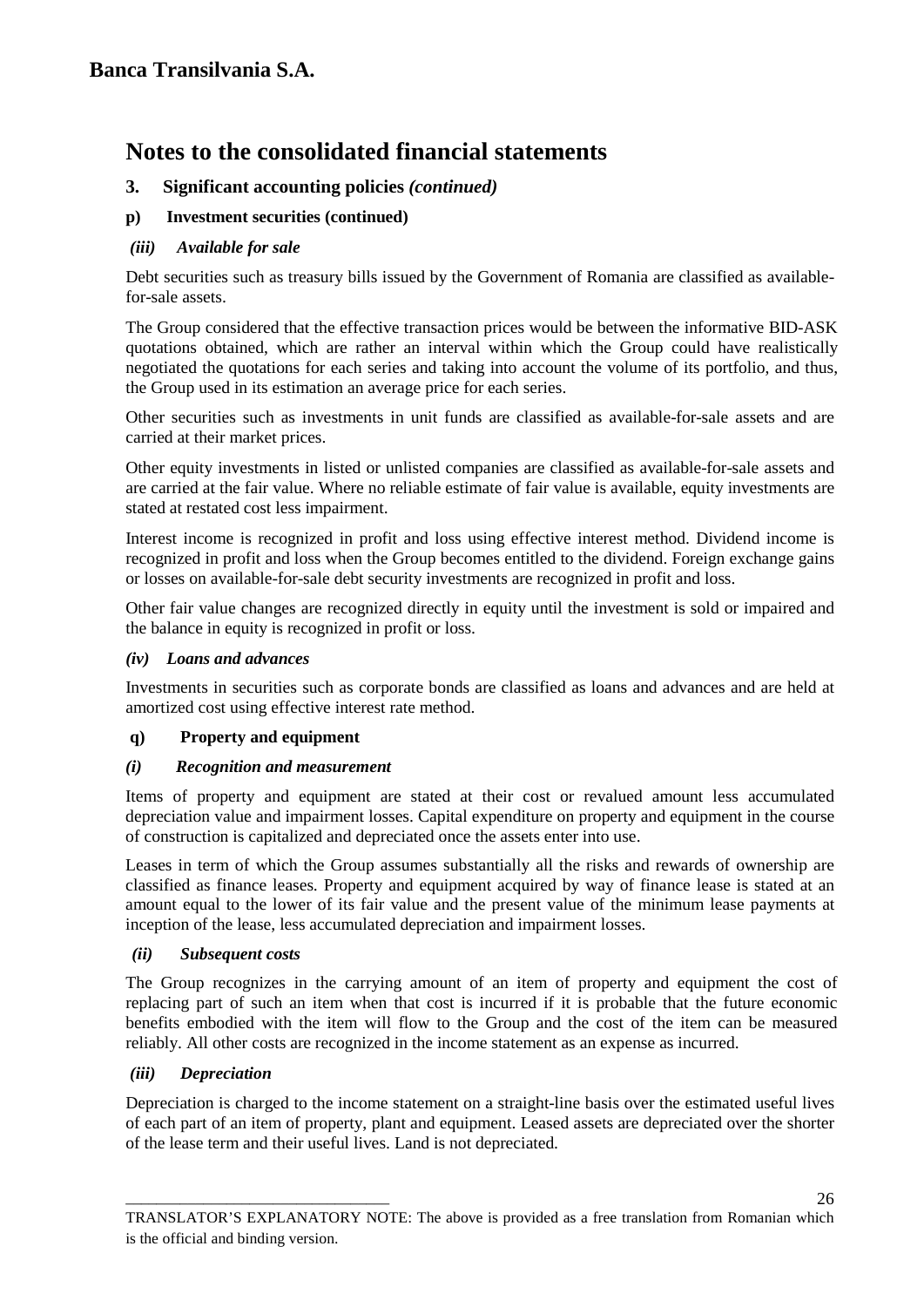### **3. Significant accounting policies** *(continued)*

### **q) Property and equipment (continued)**

### *(iii) Depreciation (continued)*

The estimated useful lives are as follows:

| <b>Buildings</b>                 | 50 years       |
|----------------------------------|----------------|
| Leasehold improvements (average) | 6 years        |
| Computers                        | 4 years        |
| Furniture and equipment          | $2 - 24$ years |
| Vehicles                         | $4 - 5$ years  |

The leasehold improvements are depreciated over the rental contract period, which varies between 1 and 52 years. Depreciation methods, useful lives and residual values are reassessed at the reporting date.

#### **r) Intangible assets**

#### *i) Goodwill and negative goodwill*

\_\_\_\_\_\_\_\_\_\_\_\_\_\_\_\_\_\_\_\_\_\_\_\_\_\_\_\_\_\_\_\_\_\_

Goodwill / (negative goodwill) arise on the acquisition of subsidiaries. Goodwill represents the difference between the cost of the acquisition and the Group's interest in the net fair value of the acquired identifiable assets, liabilities and contingent liabilities. When the difference is negative (negative goodwill), it is recognized immediately in profit and loss, after reanalyzing the manner of identification and valuation of the assets, liabilities and identifiable contingent liabilities and measurement of the acquisition cost.

#### *Subsequent measurement*

Goodwill is measured at cost less accumulated impairment losses. Negative goodwill is recognized immediately in the income statement, after reassessment of the identification and measurement of the identifiable assets, liabilities and contingent liabilities and the measurement of the acquisition cost.

#### *(ii) Software*

Costs associated with developing or maintaining software programs are recognized as an expense when incurred. Costs that are directly associated with the production of identifiable and unique software products controlled by the Group, and that will probably generate economic benefits exceeding costs beyond one year, are recognized as intangible assets. Subsequent expenditure on software assets is capitalized only when it increases the future economic benefits embodied in the specific asset to which it relates. All other expenditure is expensed as incurred.

Amortization is recognized in income statement on a straight-line basis over the estimated useful life of the software, from the date that it is available for use. The estimate useful life of software is three years.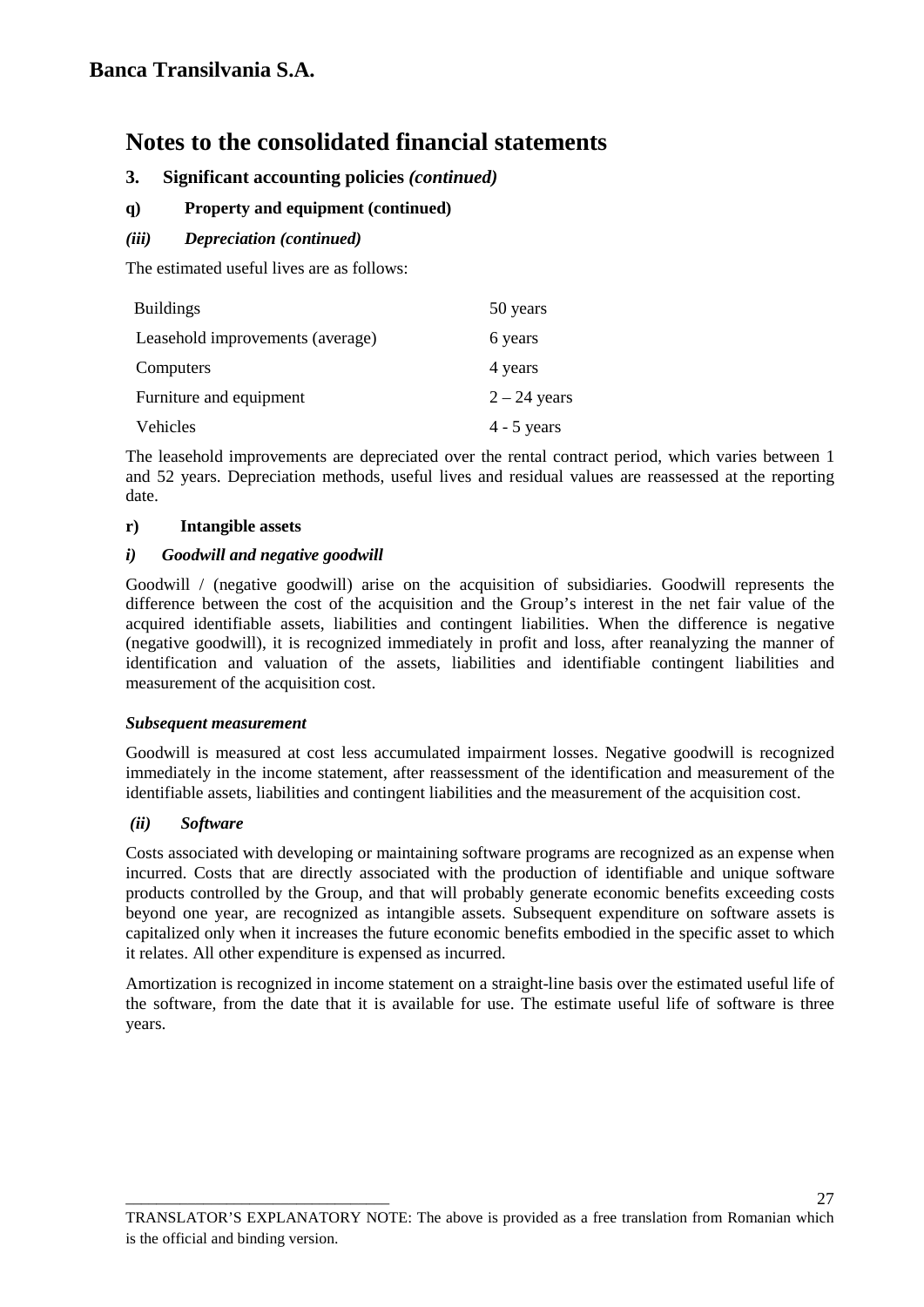## **3. Significant accounting policies** *(continued)*

### **s) Financial lease – lessee**

Leases in terms of which the Group assumes substantially all the risks and rewards of ownership are classified as finance leases. Upon initial recognition the leased asset is measured at an amount equal to the lower of its fair value and the present value of the minimum lease payments. Subsequent to initial recognition, the asset is accounted for in accordance with the accounting policy applicable to that asset.

Other leases are operating leases and, except for investment property, the leased assets are not recognized on the Group's consolidated statement of financial situation.

### **t) Impairment of non-financial assets**

An impairment loss is recognized if the carrying amount of an asset or its cash-generating unit exceeds its recoverable amount. A cash-generating unit is the smallest identifiable asset generating cash flows that largely are independent from other assets and groups. Impairment losses recognized in respect of cash-generating units are allocated first to reduce the carrying amount of any goodwill allocated to the units and then to reduce the carrying amount of the other assets in the unit (group of units) on a pro rata basis.

The recoverable amount of an asset or cash-generating unit is the greater of its value in use and its fair value less costs to sell. In assessing value in use, the estimated future cash flows are discounted to their present value using a pre-tax discount rate that reflects current market assessments of the time value of money and the risks specific to the asset.

In respect of other assets, impairment losses recognized in prior periods are assessed at each reporting date for any indications that the loss has decreased or no longer exists. An impairment loss in other than goodwill is reversed if there has been a change in the estimates used to determine the recoverable amount. An impairment loss is reversed only to the extent that the asset's carrying amount does not exceed the carrying amount that would have been determined, net of depreciation or amortization, if no impairment loss had been recognized.

### **u) Deposits from customers**

\_\_\_\_\_\_\_\_\_\_\_\_\_\_\_\_\_\_\_\_\_\_\_\_\_\_\_\_\_\_\_\_\_\_

Deposits from customers are initially measured at fair value plus transaction costs, and subsequently measured at amortized cost using the effective interest method.

### **v) Debt securities issued and loans from banks and other financial institutions**

Borrowings such as loans from banks and other financial institutions and debt securities issued are recognized initially at fair value, being their issue proceeds (fair value of consideration received) net of transaction costs occurred. Debt securities and loans from banks and other financial institutions are subsequently stated at amortized cost.

The Group classifies capital instruments as financial liabilities or equity instruments in accordance with the substance of the contractual terms of the instrument.

### **w) Provisions**

A provision is recognized in the consolidated statement of financial position when the Group has a present legal or constructive obligation as a result of a past event, and it is probable that an outflow of economic benefits will be required to settle the obligation. If the effect is material, provisions are determined by discounting the expected future cash flows at a pre-tax rate that reflects current market assessments of the time value of money and, where appropriate, the risks specific to the liability.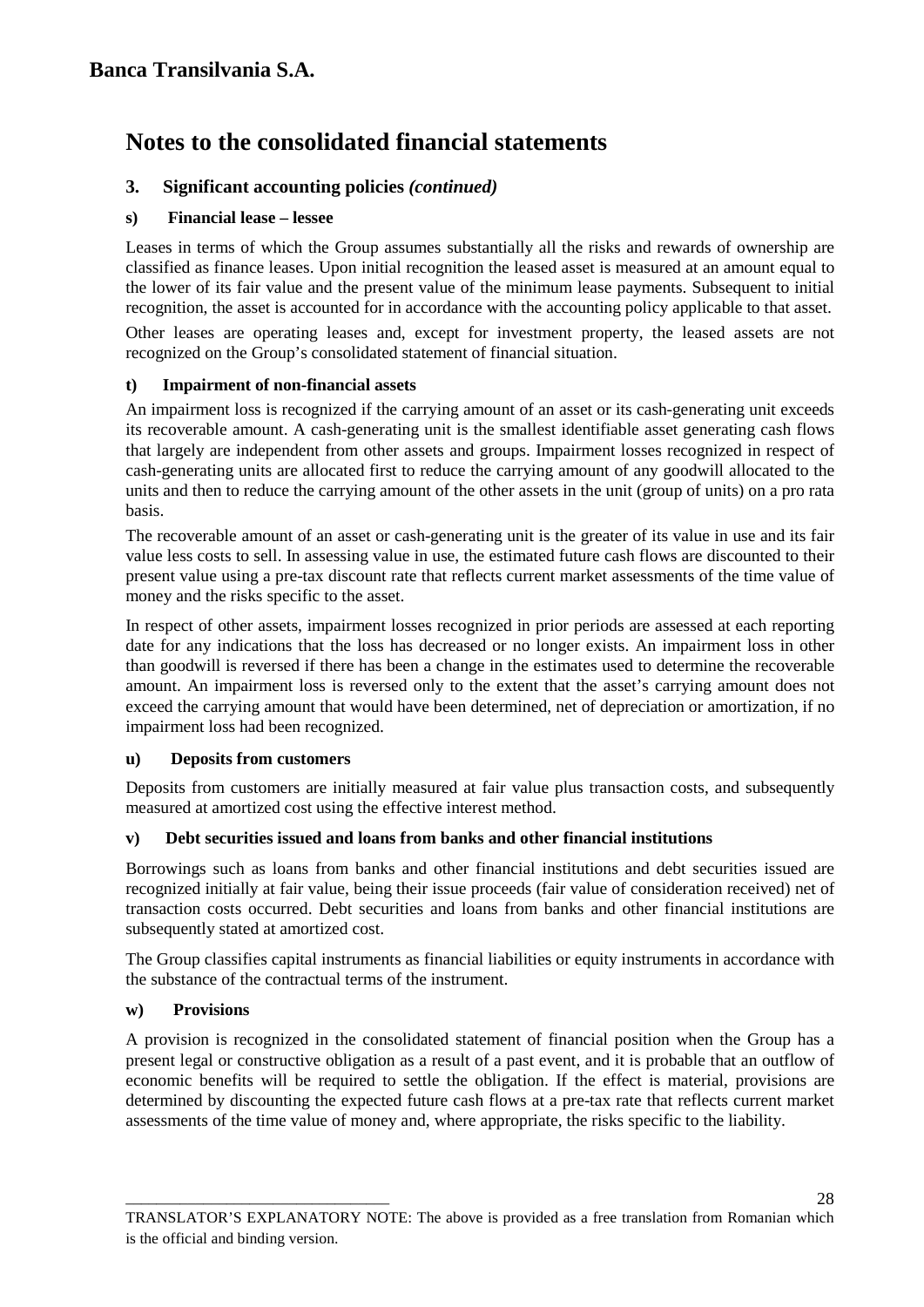### **3. Significant accounting policies** *(continued)*

### **x) Financial guarantees**

Financial guarantees are contracts that require the Group to make specified payments to reimburse the holder for a loss it incurs because a specified debtor fails to make payment when due in accordance with the terms of a debt instrument.

Financial guarantee liabilities are initially recognized at their fair value, and the initial fair value is amortized over the life of the financial guarantee. The guarantee liability is subsequently carried at the higher of this amortized amount and the present value of any expected payment (when a payment under the guarantee has become probable).

### **y) Employee benefits**

### *(i) Short term benefits*

Short-term employee benefits include wages, salaries, bonuses and social security contributions. Shortterm employee benefits are recognized as expense when services are rendered.

### *(ii) Defined contribution plans*

The Bank and its subsidiaries, in the normal course of business make payments to the Romanian State funds on behalf of its Romanian employees for pension, health care and unemployment benefit. All employees of the Bank and its subsidiaries are members and are also legally obliged to make defined contributions (included in the social security contributions) to the Romanian State pension plan (a State defined contribution plan). All relevant contributions to the Romanian State pension plan are recognized as an expense in the income statement as incurred. The Bank and its subsidiaries do not have any further obligations. The Bank and its subsidiaries do not operate any independent pension scheme and, consequently, have no obligation in respect of pensions. The Bank and its subsidiaries do not operate any other postretirement benefit plan. The Bank and its subsidiaries have no obligation to provide further services to current or former employees.

### *(iii) Other benefits*

Based on the decision of the shareholders, the Board of Directors of the Bank decides in respect of the number of shares included in the employee fidelity plan. The grant-date fair value of share-based payment awards - stock options – granted to employees is recognized as personnel expenses, with a corresponding increase in equity, over the period in which actual reward of the employees become unconditionally entitled to the awards. The amount recognized as an expense is adjusted to reflect the value of awards for which the related service and non-market related performance conditions are expected to be met, such that the amount ultimately recognized as an expense is based on the number of awards that meet the related service and non-market related performance conditions at the vesting date.

#### **z) Segment reporting**

\_\_\_\_\_\_\_\_\_\_\_\_\_\_\_\_\_\_\_\_\_\_\_\_\_\_\_\_\_\_\_\_\_\_

A segment is a distinguishable component of the Group that is engaged either in providing products or services (business segment), or in providing products or services within a particular economic environment (geographical segment), which is subject to risks and rewards that are different from those of other segments. The Group's primary format for segment reporting is based on business segments.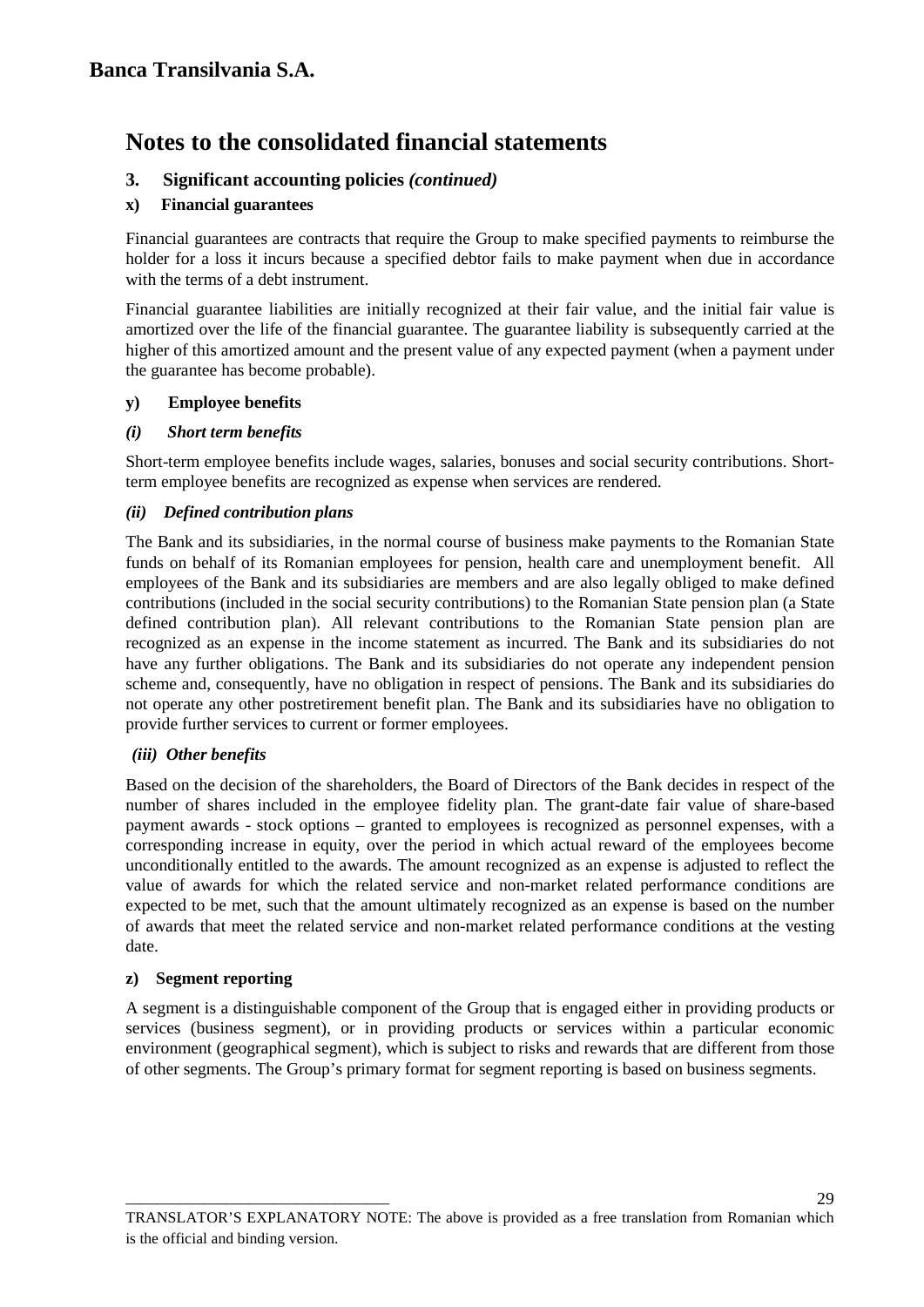### **3. Significant accounting policies** *(continued)*

### **aa) Earnings per share**

The Group presents basic and diluted earnings per share ("EPS") data for its ordinary shares. Basic EPS is calculated by dividing the profit or loss attributable to ordinary shareholders of the Bank by the weighted average number of ordinary shares outstanding during the period. Diluted EPS is determined by adjusting the profit or loss attributable to ordinary shareholders and the weighted average number of ordinary shares outstanding for the effect of all dilutive potential ordinary shares, which comprise convertible notes and share options granted to employees.

### **ab) Treasury shares**

Own equity instruments which are reacquired (treasury shares) are deducted from equity. No gain or loss is recognized in the income statement on the purchase, sale, issue or cancellation of the Group's own equity instruments.

### **ac) Reclassification**

In 2013, the Bank reclassified from interest income the net gains from sale of financial instruments available for sale at a distinct position in the statement of profit or loss and statement of comprehensive income and loan management fees have been reclassified from fee income to interest income. These reclassifications affected the statement of profit or loss and statement of comprehensive income for comparative figures as follows:

|                                                                           | 2012                              |                            |                           |
|---------------------------------------------------------------------------|-----------------------------------|----------------------------|---------------------------|
| In RON thousand                                                           | <b>Before</b><br>reclassification | Reclassification<br>effect | After<br>reclassification |
| Interest income                                                           | 2,054,585                         | (44, 471)                  | 2,010,114                 |
| Interest expense                                                          | (1,085,870)                       | 43,488                     | (1,042,382)               |
| Net interest income                                                       | 968,715                           | (983)                      | 967,732                   |
| Loan management fees                                                      | 73,922                            |                            |                           |
| Net fee and commission income<br>Net gain from sale of available for sale | 437,398                           | (73, 922)                  | 363,476                   |
| financial instruments                                                     |                                   | 74,687                     | 74,687                    |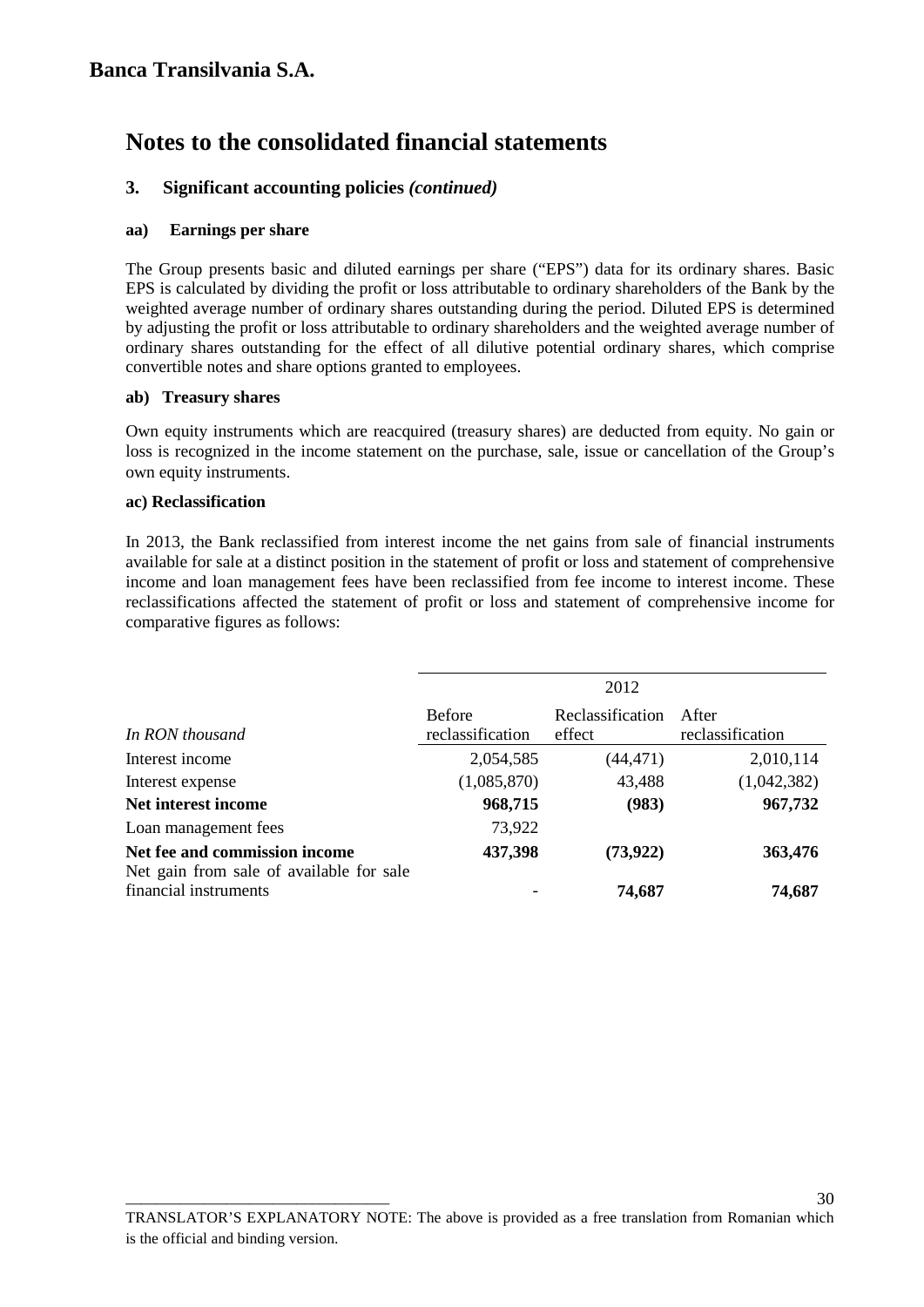## **3. Significant accounting policies** *(continued)*

### **ad) New standards and interpretations not yet adopted**

A number of new standards, amendments to standards and interpretations are not yet effective for the year ended at 31 December 2013, and have not been applied in preparing these separate financial statements:

• IFRS 9 Financial Instruments – adoption date not yet decided. This Standard replaces the guidance in IAS 39, Financial Instruments: Recognition and Measurement, about classification and measurement of financial assets. The Standard eliminates the existing IAS 39 categories of held to maturity, available for sale and loans and receivable. Financial assets will be classified into one of two categories on initial recognition: financial assets measured at amortized cost or financial assets measured at fair value. A financial asset is measured at amortized cost if the following two conditions are met: the assets is held within a business model whose objective is to hold assets in order to collect contractual cash flows and its contractual terms give rise on specified dates to cash flows that are solely payments of principal and interest on the principal outstanding. Gains and losses on re-measurement of financial assets measured at fair value are recognized in profit or loss, except that for an investment in an equity instrument which is not held for trading, IFRS 9 provides, on initial recognition, an irrevocable election to present all fair value changes from the investment in other comprehensive income (OCI). The election is available on an individual share-by-share basis. No amount recognized in OCI is ever reclassified to profit or loss at a later date. It is expected that the new Standard, when initially applied, will have a significant impact on the financial statements, since the classification and the measurement of the Bank's financial assets are expected to change. This standard had not yet been adopted by the European Union.

• Amendments to IFRS 10 - Consolidated Financial Statements, IFRS 12 - Disclosure of Interests in Other Entities and IAS 27 (2011) Separate Financial Statements – Investment Entities (effective for annual periods beginning on or after 1 January 2014). According to these amendments, an investment entity does not have to prepare consolidated financial statements and has the obligation to assess all its subsidiaries at fair value through profit or loss. An entity qualifies as an investment entity if it meets all of the essential elements of the definition of an investment entity. According to these essential elements an investment entity obtains funds from investors to provide those investors with investment management services;

- commits to its investors that its business purpose is to invest for returns solely from appreciation and/or investment income; and

- measures and evaluates the performance of substantially all of its investments on a fair value basis.

The amendments also set out disclosure requirements for investment entities.

\_\_\_\_\_\_\_\_\_\_\_\_\_\_\_\_\_\_\_\_\_\_\_\_\_\_\_\_\_\_\_\_\_\_

• IFRS 11 "Joint Arrangements" (Effective for annual periods beginning on or after 1 January 2014; to be applied retrospectively subject to transitional provisions. Earlier application is permitted if IFRS 10, IFRS 12, IAS 27 (2011) and IAS 28 (2011) are also applied early.) IFRS 11 "Joint Arrangements" eliminates and replaces IAS 31 "Interests in Joint Ventures". IFRS 11 does not introduce substantive changes to the overall definition of an arrangement subject to joint control, although the definition of control, and therefore indirectly of joint control, has changed due to IFRS 10. Under the new Standard, joint arrangements are divided into two types, each having its own accounting model defined as follows: a joint operation is one whereby the jointly controlling parties, known as the joint operators, have rights to the assets, and obligations for the liabilities, relating to the arrangement an a joint venture is one whereby the jointly controlling parties, known as joint ventures, have rights to the net assets of the arrangement.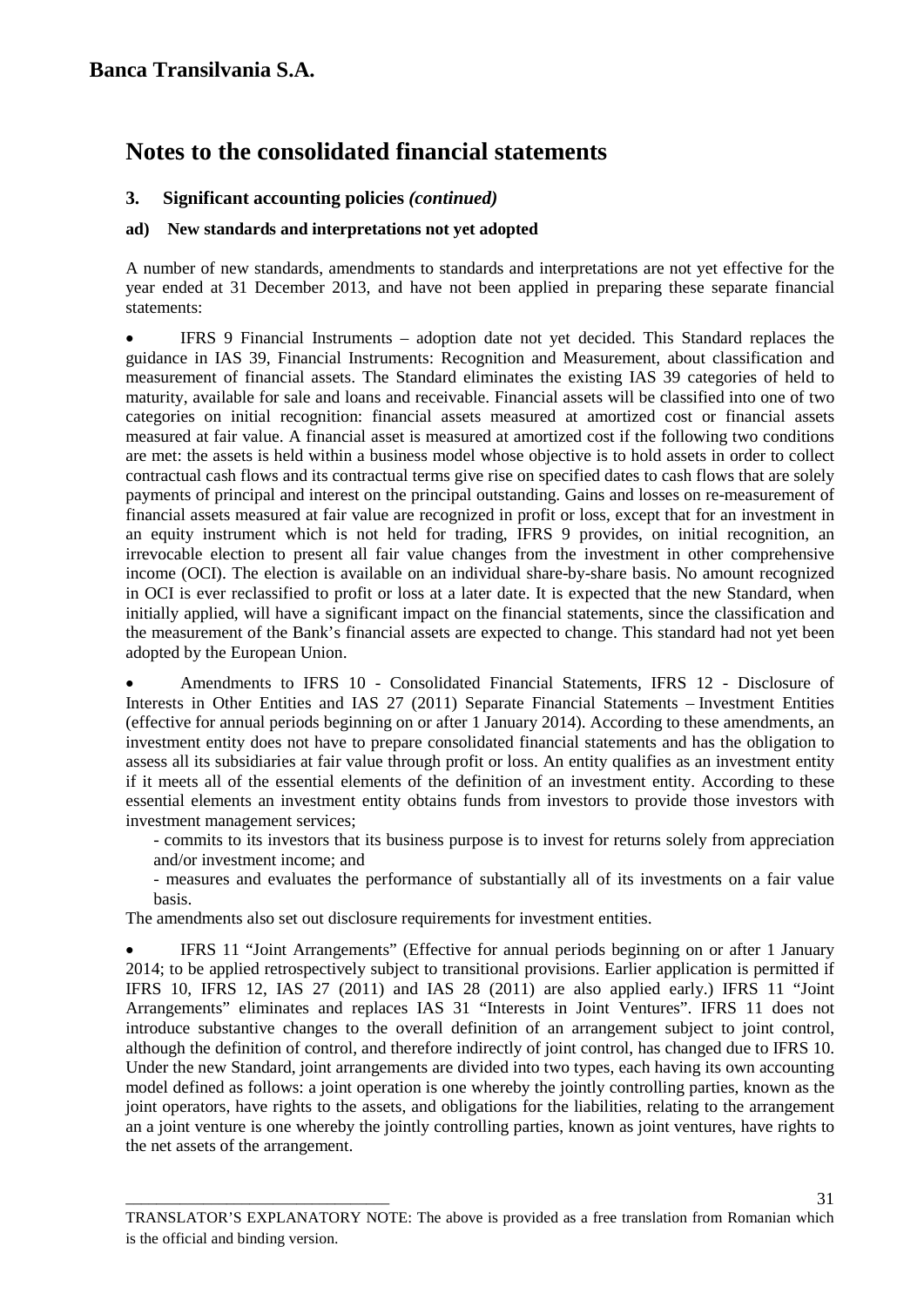## **3. Significant accounting policies** *(continued)*

### **ad) New standards and interpretations not yet adopted (continued)**

IFRS 11 effectively carves out from IAS 31 jointly controlled entities those cases in which, although there is a separate vehicle for the joint arrangement, separation is ineffective in certain ways. These arrangements are treated similarly to jointly controlled assets/operations under IAS 31, and are now called joint operations. The remainder of IAS 31 jointly controlled entities, now called joint ventures, are stripped of the free choice of equity accounting or proportionate consolidation; they must now always use the equity method in its consolidated financial statements. The Group does not expect IFRS 11 to have material impact on the financial statements since it is not a party to any joint arrangements.

• IFRS 12, "Disclosure of Interests in Other Entities" (effective for annual periods beginning on or after 1 January 2014; to be applied retrospectively; earlier application is permitted). IFRS 12 requires additional disclosures relating to significant judgments and assumptions made in determining the nature of interests in an entity or arrangement, interests in subsidiaries, joint arrangements and associates and unconsolidated structured entities. The Group does not expect the new standard will have a material impact on the financial statements.

• IAS 27 (2011) Separate Financial Statements (effective for annual periods beginning on or after 1 January 2014. Earlier application is permitted if IFRS 10, IFRS 11, IFRS 12 and IAS 28 (2011) are also applied early.). IAS 27 (2011) carries forward the existing accounting and disclosure requirements of IAS 27 (2008) for separate financial statements, with some minor clarifications. As well, the existing requirements of IAS 28 (2008) and IAS 31 for separate financial statements have been incorporated into IAS 27 (2011). The Standard no longer addresses the principle of control and requirements relating to the preparation of consolidated financial statements, which have been incorporated into IFRS 10, Consolidated Financial Statements. The Group does not expect IAS 27 (2011) to have material impact on the financial statements, since it does not results in a change in the entity's accounting policy.

• IAS 28, "Investments in Associates and Joint Ventures" (amendments effective for annual periods beginning on or after 1 January 2014; to be applied retrospectively; earlier application is permitted if IFRS 10, IFRS 11, IFRS 12 and IAS 27 are also applied early.) There are limited amendments made to IAS 28: a) associates and joint ventures held for sale. IFRS 5, Non-current Assets Held for Sale and Discontinued Operations applies to an investment, or a portion of an investment, in an associate or a joint venture that meets the criteria to be classified as held for sale. For any retained portion of the investment that has not been classified as held for sale, the equity method is applied until disposal of the portion held for sale. After disposal, any retained interest is accounted for using the equity method if the retained interest continues to be an associate or a joint venture; b) changes in interests held in associates and joint ventures. Previously, IAS 28 and IAS 31 specified that the cessation of significant influence or joint control triggered re-measurement of any retained stake in all cases, even if significant influence was succeeded by joint control. IAS 28 now requires that in such scenarios the retained interest in the investment is not re-measured.

The Group does not expect the amendments to standard to have material impact on the financial statements since it does not have any investments in associates or joint ventures that will be impacted by the amendments.

32

\_\_\_\_\_\_\_\_\_\_\_\_\_\_\_\_\_\_\_\_\_\_\_\_\_\_\_\_\_\_\_\_\_\_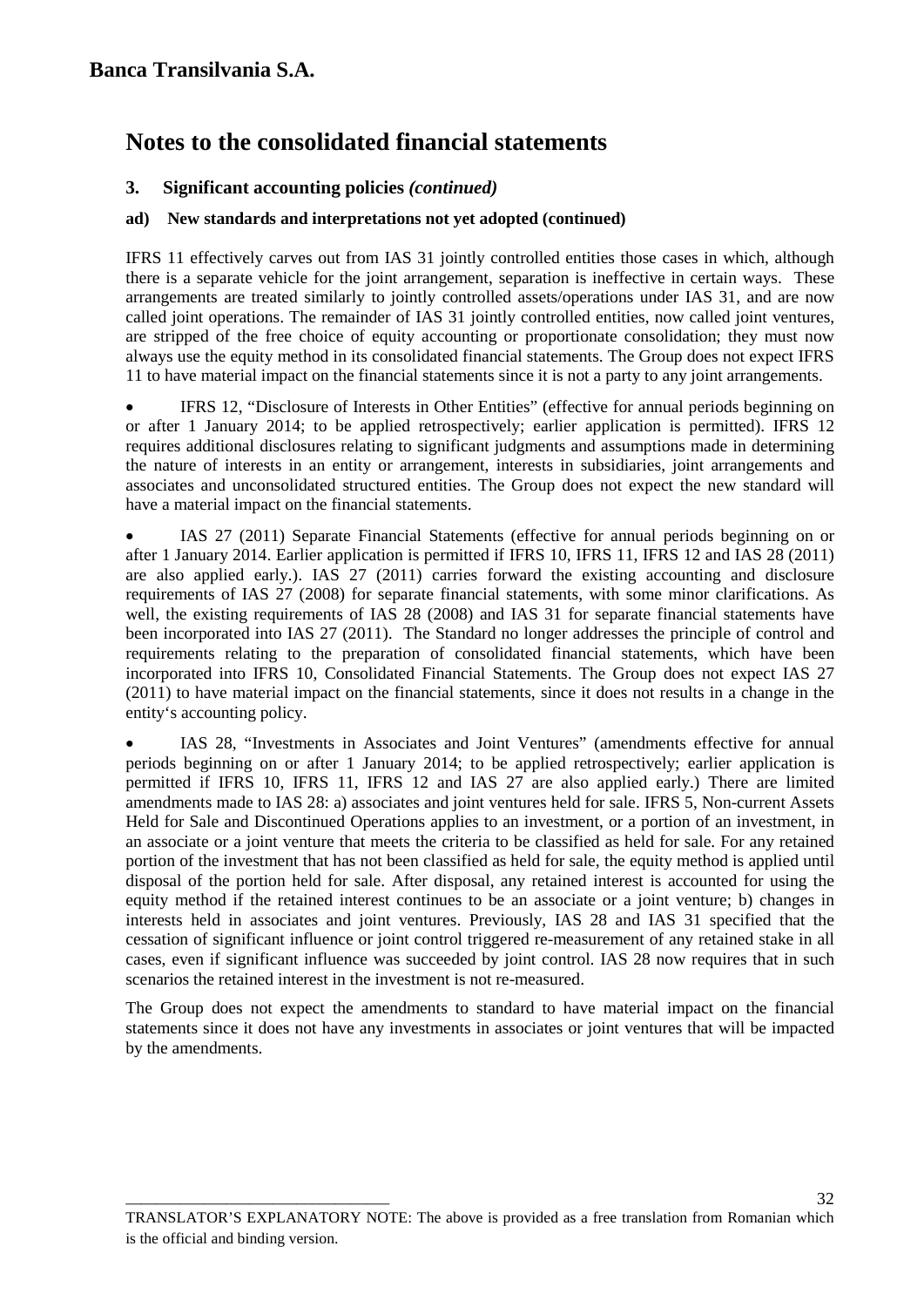## **3. Significant accounting policies** *(continued)*

### **ad) New standards and interpretations not yet adopted (continued)**

• Amendments to IAS 32, "Offsetting Financial Assets and Financial Liabilities" (effective for annual periods beginning on or after 1 January 2014; to be applied retrospectively; earlier application is permitted, however the additional disclosures required by amendments to IFRS 7, "Disclosures - Offsetting Financial Assets and Financial Liabilities" must also be made). The amendments do not introduce new rules for offsetting financial assets and liabilities; rather they clarify the offsetting criteria to address inconsistencies in their application. The amendments clarify that an entity currently has a legally enforceable right to set-off if that right is: not contingent on a future event; and enforceable both in the normal course of business and in the event of default, insolvency or bankruptcy of the entity and all counterparties. The Bank does not expect the amendments to have any impact on the financial statements since it has not entered into master netting arrangements.

• Amendments to IAS 36 –"Recoverable Amount Disclosures for Non-Financial Assets" (effective for annual periods beginning on or after 1 January 2014; to be applied retrospectively. Earlier application is permitted, however an entity shall not apply the amendments in periods (including comparative periods) in which it does not also apply IFRS 13). The Amendments clarify that recoverable amount should be disclosed only for individual assets (including goodwill) or cashgenerated units for which an impairment loss was recognized or reversed during the period. The Amendments also require the following additional disclosures when an impairment for individual assets (including goodwill) or cash-generated units has been recognized or reversed in the period and recoverable amount is based on fair value less costs to disposal: the level of IFRS 13 'Fair value hierarchy' within which the fair value measurement of the asset or cash-generating unit is categorized; for fair value measurements categorized within Level 2 and Level 3 of the fair value hierarchy, a description of the valuation techniques used and any changes in that valuation technique together with the reason for making it; for fair value measurements categorized within Level 2 and Level 3, each key assumption (i.e. assumptions to which recoverable amount is most sensitive) used in determining fair value less costs of disposal. If fair value less costs of disposal is measured using a present value technique, discount rate(s) used both in current and previous measurement should be disclosed. The Group does not expect the new Standard will have a material impact on the financial statements.

• Amendments to IAS 39 – "Novation of Derivatives and Continuation of Hedge Accounting (effective for annual periods beginning on or after 1 January 2014; to be applied retrospectively. Earlier application is permitted, however an entity shall not apply the amendments in periods (including comparative periods) in which it does not also apply IFRS 13). The Amendments allows hedge accounting to continue in a situation where a derivative, which has been designated as a hedging instrument, is novated to effect clearing with a central counterparty as a result of laws and regulations, when the following criteria are met: the novation is made as a consequence of laws or regulations; a clearing counterparty becomes a new counterparty to each of the original counterparties of the derivative instrument; changes to the terms of the derivative are limited to those necessary to replace. The Group does not expect the new standard to have any impact on the financial statements, since the entity does not apply hedge accounting.

\_\_\_\_\_\_\_\_\_\_\_\_\_\_\_\_\_\_\_\_\_\_\_\_\_\_\_\_\_\_\_\_\_\_ TRANSLATOR'S EXPLANATORY NOTE: The above is provided as a free translation from Romanian which is the official and binding version.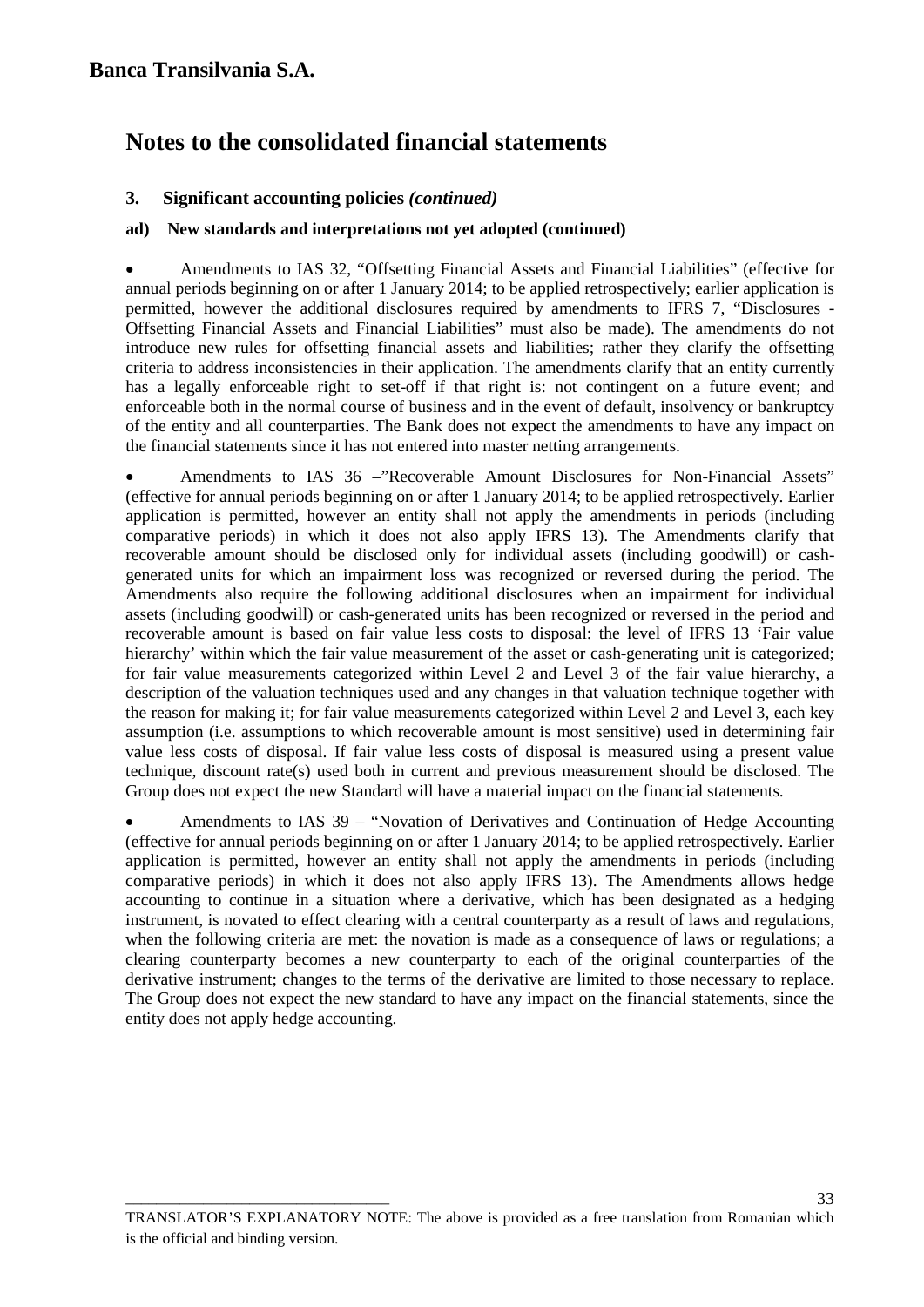### **4 Financial risk management**

### **a) Introduction**

The Group has exposure to the following risks from its use of financial instruments:

- Credit risk
- Liquidity risk
- Market risk
- Operational risk
- Taxation risk

This note presents information about the Group's exposure to each of the above risks, the Group's objectives, policies and processes for measuring and managing risk. The most important types of financial risk to which the Group is exposed are credit risk, liquidity risk and market risk. Market risk includes currency risk, interest rate risk and equity price risk.

### *Risk management framework*

The risk management is an important part of all the decisional and business processes within the Group.

The Board of Directors has the responsibility regarding the establishment and monitoring of the general framework for the Group risk management. The Board of Directors has appointed Leaders Committee, Executive Management Committee, Assets - Liabilities Committee (ALCO), Credit Policy and Approval Committee, Credit and Risk Committees of Bank's Head Office (loan approval), Credit and Risk Committee of branches / agencies that are responsible for the formulation and / or monitoring risk management policies in their field of expertise. The Board of Directors periodically reviews the activity of these committees.

The Board of Directors monitors the compliance with Group risk policies and the improvement of the general risk management frame in connection with risks at which the Group is exposed to.

The Group's strategy regarding significant risk management focuses over the realization of the budgeted ratios in a controlled risk environment which ensures both the sound continuity of the business and the protection of the shareholders and clients' interest, the Group adopts a risk profile consistent with its risk profile, strategies and policies regarding significant risks management, correlated with the general strategy of the Group, its capital and experience in risk management.

Risk management policies and systems of the Group are reviewed regularly (mainly annually) with the participation of the Leaders Committee, Executive Management Committee, and persons responsible from different Departments involved in order to reflect the changes in the market conditions, products and services provided.

The process of crisis simulation is an integral part of risk management process.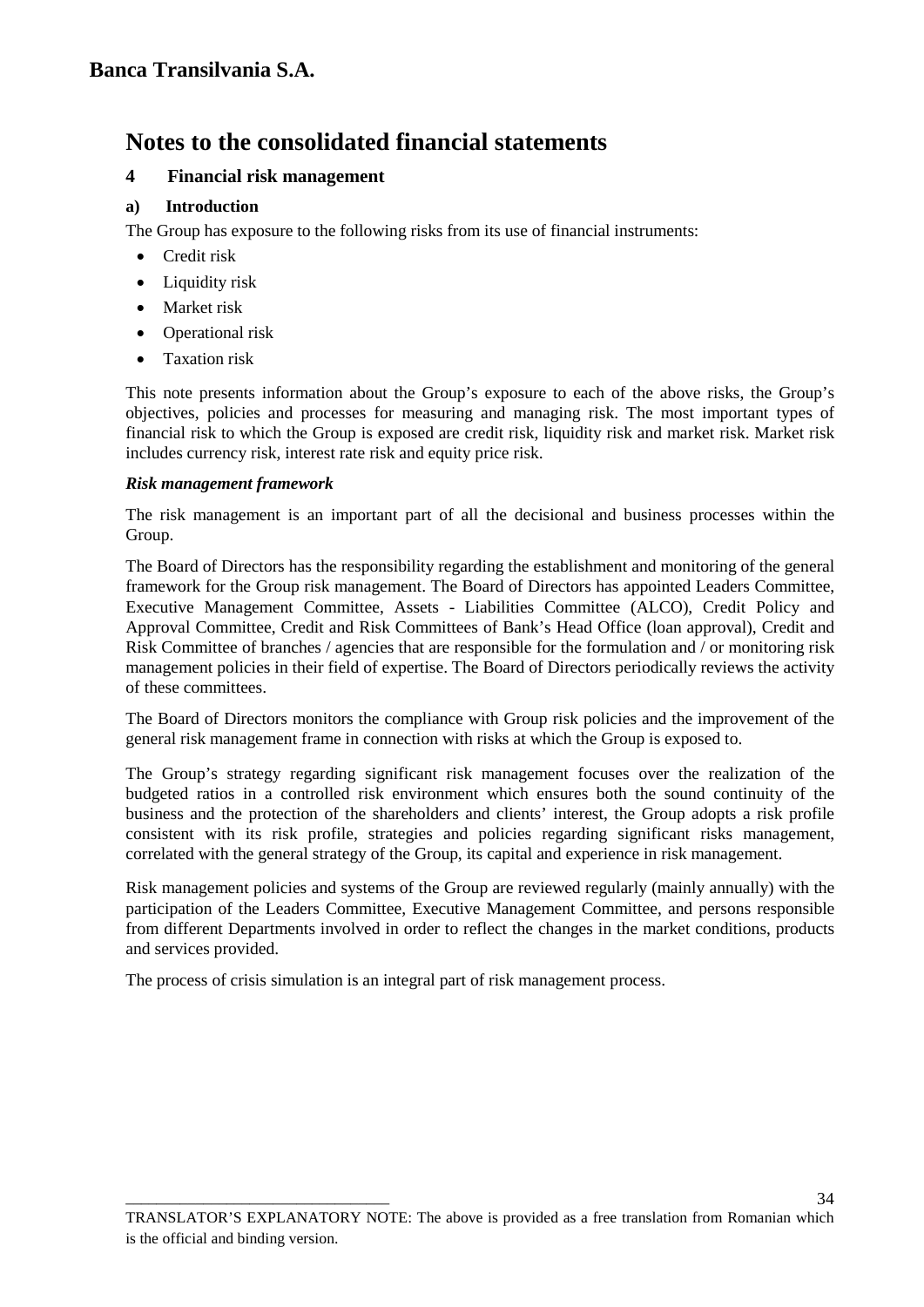#### **4. Financial risk management** *(continued)*

#### **a) Introduction**

The Group's Audit Committee reports to Board of Directors and is responsible for monitoring compliance with the risk management procedures. The Audit Committee is assisted in these functions by Internal Audit. Internal Audit undertakes both regular and ad-hoc reviews of risk management controls and procedures, the results of which are reported to the Audit Committee.

The Board of Directors and management committees of the subsidiaries which constitute the Group have responsibilities regarding significant risk management in correlation with their business characteristic and the legislation in force.

#### **b) Credit risk**

#### *(i) Credit risk management*

The Group is exposed to credit risk through its trading, lending, leasing and investing activities and in cases where it issues guarantees. Credit risk associated with trading and investing activities is managed through the Group's market risk management process. The risk is mitigated through selecting counterparties of good credit standings and monitoring their activities and ratings and through the use of exposure limits and when appropriate, obtains collateral.

The Group's primary exposure to credit risk arises through its loans and advances to customers. The amount of credit exposure in this regard is represented by the carrying amounts of the assets on the balance sheet. The Group is exposed to credit risk on various other financial assets, including derivative instruments and debt investments, the current credit exposure in respect of these instruments is equal to the carrying amount of these assets in the Consolidated statement of financial situation. In addition, the Group is exposed to off balance sheet credit risk through commitments to extend credit and guarantees issued (see Note 35).

In order to minimize the risk, the Group has certain procedures meant to assess the clients before granting the loans, to observe their capacity of reimbursing the principal and related interests during the entire period of the loans and to establish exposure limits. In addition, the Group has procedures for monitoring the risk in the loan portfolio and has established exposure limits on the types of loans, the economic sectors, the types of collateral, the maturity of loans and so on.

The Board of Directors has delegated responsibility for credit risk management to Leaders Committee, Executive Management Committee, Credit approval and Policy Committee, Credit and Risk committees from the head office of the Bank (credit approval) at Head Office level and to Credit and Risk Committees of branches / agencies at branch level. Within the Bank operates the Risk Management Division that reports to the above Central Committees and has responsibilities regarding:

- Identification and assessment of specific risks within the loan activity;
- Following the internal regulations specific for the loan activity;

\_\_\_\_\_\_\_\_\_\_\_\_\_\_\_\_\_\_\_\_\_\_\_\_\_\_\_\_\_\_\_\_\_\_

- Elaborating proposals for reducing specific risks, in order to maintain healthy standards for the loan activity;
- Monitoring the granted loans, in accordance with the client's financial performance, the type of the credit, the nature of the collateral and debt service, according to the internal norms of the loan activity;
- Approval and application of ratios computation in respect of granting / modifying the competencies of granting loans for the branches, according to specific internal policies;
- Periodic review and recommendation of the risk levels accepted by the Group to the Leaders Committee;
- Identifying, monitoring and controlling the credit risk at branch and subsidiary level;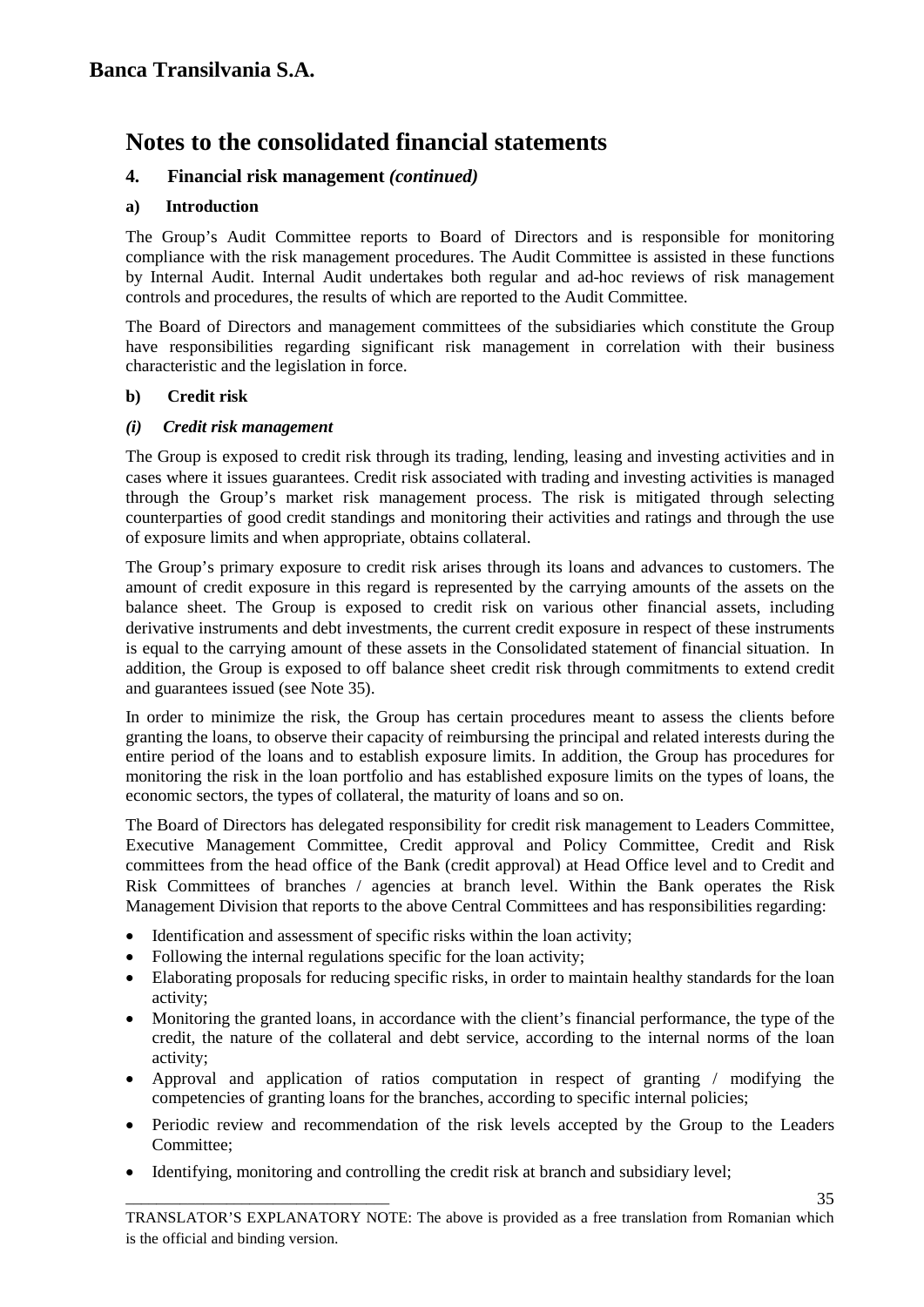#### **4. Financial risk management** *(continued)*

#### **b) Credit risk (continued)**

- Insuring the compliance with the internal regulations, the BNR norms and the active legislation for the loan activity carried out by the local units;
- Elaboration of proposal for reducing specific risks, in order to maintain certain loan granting standards at each branch level;
- Risk analysis for new credit products / changes of credit products, including recommendations to the involved directions;
- Approval of the computation for the exposure limits per counterparties;
- Periodically presents reports to the Board of Directors and Leaders Committee regarding the evolution of the significant risks (the implications of risk correlation, forecasts etc.);
- Analysis of loan portfolio both individually and as Group of financial assets with similar characteristics to determine if there is any objective evidence of impairment, and assessment of impairment losses, related provisioning in accordance with IFRS.

Each Branch / Agency implements at local level the Group policies and regulations regarding the credit risk, having loan approval competencies established by the Leader Committee. Each Branch is responsible for the quality and performance of its credit portfolio and for monitoring and controlling all credit risks in its portfolios, including those subject to central approval.

The Internal Audit Department and the Risk Inspection Department inside the Risk Management Direction carries out periodical verifications of the branches and agencies.

The Group classified the exposures according to the risk level of the potential financial losses. The risk classification system is used for assessing the risk monitoring activities and the rapport with the customers. The scoring system reflects different levels of the non-payment risk and is reviewed periodically.

#### *Credit risk exposure*

Concentrations of credit risk that arise from financial instruments exist for groups of counterparties when they have similar economic characteristics that would cause their ability to meet contractual obligations to be similarly affected by changes in economic or other conditions. The major concentrations of credit risk arise by individual counterparty and by type of customer in relation to the Group's loans and advances, commitments to extend credit, net lease investment and guarantees issued.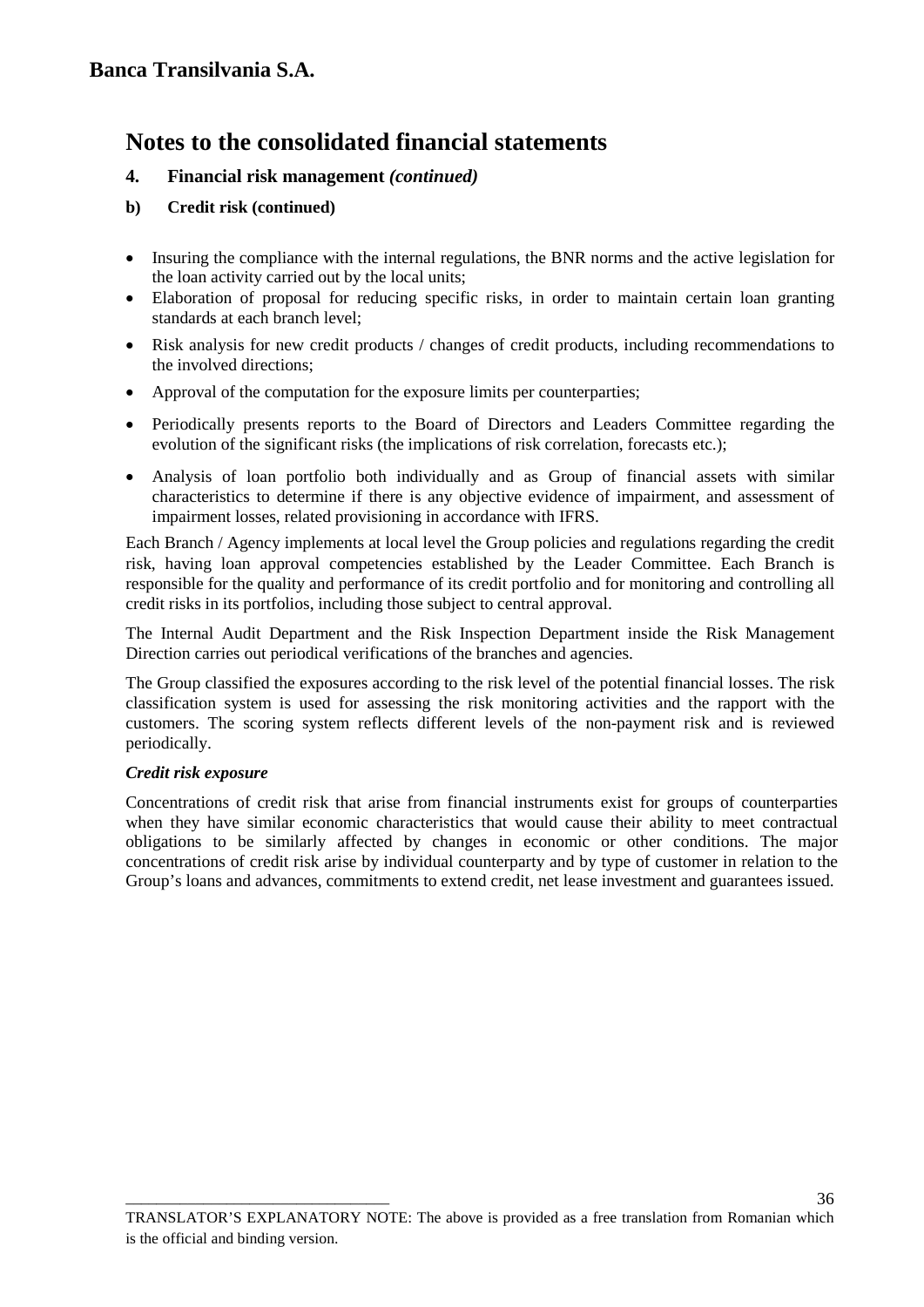#### **4. Financial risk management** *(continued)*

#### **b) Credit risk** *(continued)*

\_\_\_\_\_\_\_\_\_\_\_\_\_\_\_\_\_\_\_\_\_\_\_\_\_\_\_\_\_\_\_\_\_\_

Total on and off balance sheet economic sector risk concentrations are presented in the table below:

|                               | 31 December 2013 | 31 December 2012 |
|-------------------------------|------------------|------------------|
| Individuals                   | 31.67%           | 32.67%           |
| Trading                       | 16.49%           | 16.70%           |
| Production                    | 17.04%           | 15.21%           |
| Construction                  | 8.11%            | 7.54%            |
| Services                      | 5.23%            | 5.36%            |
| Transport                     | 3.92%            | 4.47%            |
| Real estate                   | 2.74%            | 2.54%            |
| Agriculture                   | 4.34%            | 4.51%            |
| Free lancers                  | 1.79%            | 1.70%            |
| Energy industry               | 1.42%            | 2.44%            |
| Chemical industry             | 0.94%            | 1.00%            |
| Telecommunication             | 0.49%            | 0.66%            |
| Mining industry               | 0.49%            | 0.67%            |
| Governmental bodies           | 2.49%            | 0.14%            |
| <b>Financial Institutions</b> | 0.04%            | 1.78%            |
| Fishing industry              | 0.12%            | 0.06%            |
| Others                        | 2.68%            | 2.55%            |
| <b>Total</b>                  | 100%             | 100%             |

At 31 December 2013, total on and off balance sheet exposures was RON 24,341,181 thousand (31 December 2012: RON 21,971,832 thousand).

The amounts reflected in the previous paragraph reflect the maximum accounting loss that would be recognized at reporting date if the customers failed completely to perform as contracted and any collateral or security proved to be of no value.

The Group holds collateral against loans and advances to customers in the form of pledge over cash deposits, mortgage over property, guarantees and other pledge over equipment and/or receivables. Estimates of fair value are based on the value of collateral assessed at the time of borrowing, and if necessary estimates on further analysis. Collateral generally is not held over loans and advances to banks.

The Group is using risk grades both for loans individually and collectively assessed. According to the Bank's policies, a loan can be allocated to an appropriate risk grade from low risk (1) to impaired (8). Classification of risk grades is based on customers payment behavior and on impairment signs identified when performing individual assessment, risk grade (8) being composed mainly of principal exposure from non-performing loans and loans for which the legal recovery process was initiated.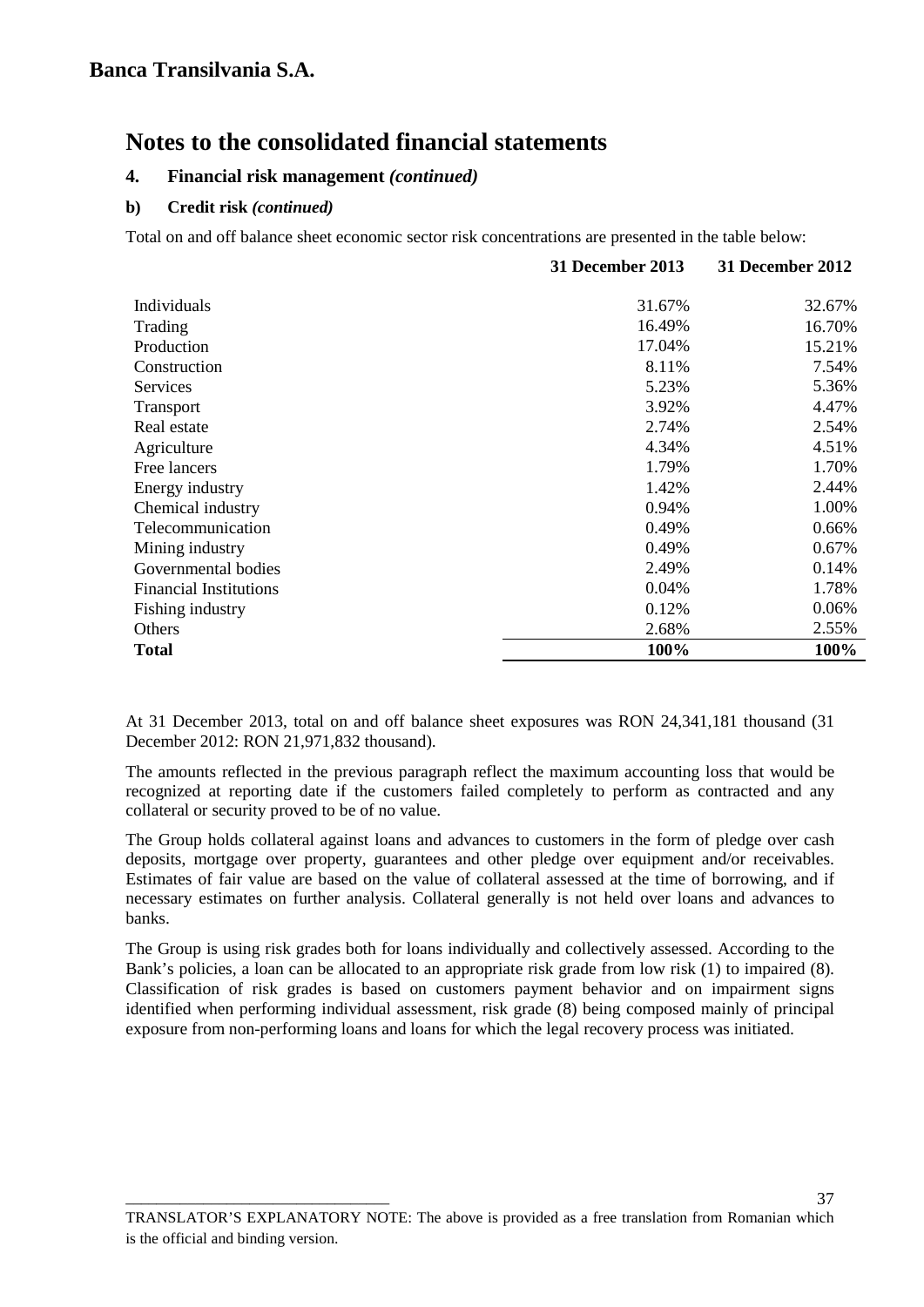#### **4. Financial risk management** *(continued)*

**b) Credit risk** *(continued)*

\_\_\_\_\_\_\_\_\_\_\_\_\_\_\_\_\_\_\_\_\_\_\_\_\_\_\_\_\_\_\_\_\_\_

The credit risk exposures for loans and advances to customers and net lease investments at 31 December 2013 and 2012 are presented below:

| <b>Depreciated cost</b>                                |                              | 2013                                                                                                                | 2012               |  |
|--------------------------------------------------------|------------------------------|---------------------------------------------------------------------------------------------------------------------|--------------------|--|
| <b>Carrying amount</b>                                 |                              |                                                                                                                     |                    |  |
| Grade 1                                                | Low Risk                     | 14,061,613                                                                                                          | 13,128,642         |  |
| Grade 2-3                                              | Moderate Risk                | 1,119,585                                                                                                           | 1,260,771          |  |
| Grade 4-6                                              | Medium Risk                  | 1,003,037                                                                                                           | 972,330            |  |
| Grade 7                                                | <b>High Risk</b>             | 542,621                                                                                                             | 219,104            |  |
| Grade 8                                                | Impaired                     | 2,745,347                                                                                                           | 2,218,844          |  |
| <b>Gross Value</b>                                     |                              | 19.472.203                                                                                                          | 17,799,691         |  |
| Adjustment for impairment (individual and              |                              |                                                                                                                     |                    |  |
| collective)                                            |                              | (2,645,654)                                                                                                         | (2, 235, 742)      |  |
| Net book value                                         |                              | 16,826,549                                                                                                          | 15,563,949         |  |
| Gross values neither past due nor impaired<br>Grade 1  | Low Risk                     | 13,509,776                                                                                                          | 12,345,952         |  |
| Grade 2-3                                              | Moderate Risk                | 847,346                                                                                                             | 809,334            |  |
| Grade 4-6                                              | Medium Risk                  | 58,003                                                                                                              | 71,811             |  |
| <b>Total</b>                                           |                              | 14,415,125                                                                                                          | 13,227,097         |  |
| $1-15$ days<br>15-30 days                              |                              | Gross values of outstanding loans and advances granted to customers past due but not impaired<br>608,939<br>195,890 | 922,735<br>274,661 |  |
| 30-60 days                                             |                              | 283,362                                                                                                             | 357,851            |  |
| 60-90 days                                             |                              | 249,093                                                                                                             | 266,132            |  |
| 90-180 days                                            |                              | 112,705                                                                                                             | 128,382            |  |
| $180 \text{ days} +$                                   |                              | 20,041                                                                                                              | 16,960             |  |
| <b>Total</b>                                           |                              | 1,470,030                                                                                                           | 1,966,721          |  |
| adjustments                                            |                              | Gross value of loans and receivables offered to customers with specific (individual)                                |                    |  |
| Grade 4-6                                              | Medium Risk                  | 298,301                                                                                                             | 167,925            |  |
| Grade 7                                                | <b>High Risk</b>             | 542,621                                                                                                             | 219,104            |  |
| Grade 8                                                | Impaired                     | 2,746,126                                                                                                           | 2,218,844          |  |
| <b>Total</b>                                           |                              | 3,587,048                                                                                                           | 2,605,873          |  |
| <b>Adjustments for impairment</b>                      |                              |                                                                                                                     |                    |  |
| Individual                                             |                              | (1,498,113)                                                                                                         | (1, 184, 798)      |  |
| Collective                                             | (1, 147, 541)<br>(1,050,944) |                                                                                                                     |                    |  |
| <b>Total Adjustments for impairment</b><br>(2,645,654) |                              |                                                                                                                     | (2, 235, 742)      |  |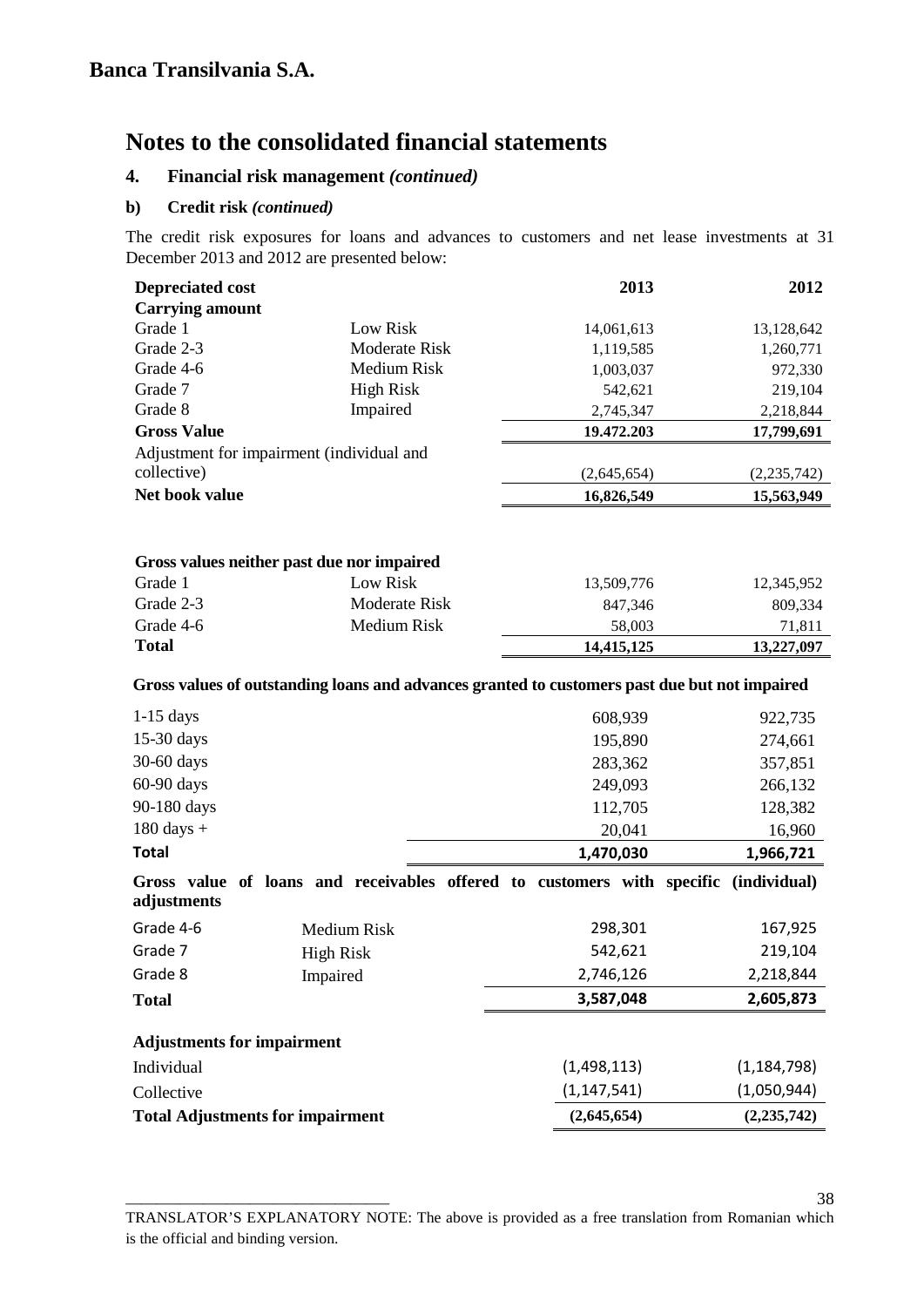#### *4. Financial risk management (continued)*

#### **b) Credit risk** *(continued)*

The outstanding balance of the Group as at 31 December amounted to RON 3,223,773 thousand, representing renegotiated loan agreements within the past five years. According to the internal procedure regarding exposure reporting and monitoring, the high risk category as at 31 December 2013 included the amount of RON 542,621 thousand, representing mainly loans with final maturities amended within the past 12 months.

In addition, the Group had entered into lending commitments as of 31 December 2013 amounting to RON 4,868,978 thousand (31 December 2012: RON 4,172,141 thousand), mainly with counterparties graded 1-3.

Placements with banks and investments securities are neither past due nor impaired.

#### *Past due and individually impaired loans*

Impaired loans and securities are loans and securities for which the Group determines that it is probable that it will be unable to collect all principal and interest due according to the contractual terms of the loan / securities agreement.

#### *Past due but not individually impaired loans*

\_\_\_\_\_\_\_\_\_\_\_\_\_\_\_\_\_\_\_\_\_\_\_\_\_\_\_\_\_\_\_\_\_\_

Loans and securities where contractual interest or principal payments are past due but the Group believes that an individual impairment is not appropriate on the basis of the level of security / collateral available and / or the stage of collection of amounts due to the Group.

#### *Allowances for impairment*

The Group sets an allowance for impairment losses that represents its estimate of incurred losses in its loan portfolio, The main components of this allowance are an individual loan loss component that relates to individually significant exposures, and a collective loan loss allowance established for groups of homogeneous assets in respect of losses that have been incurred but have not been identified on loans subject to individual assessment for impairment.

#### *Write-off policy*

The Group writes off a loan / security balance (and any related allowances for impairment losses) when Group's Risk Committee/ Board of Directors determines that the loans / securities are uncollectible. This determination is reached after considering information such as the occurrence of significant changes in the borrower / issuer's financial position such that the borrower / issuer can no longer pay the obligation, or that proceeds from collateral will not be sufficient to pay back the entire exposure. For smaller balance standardized loans, charge off decisions generally are based on a product specific past due status.

The value of the write-offs in the year 2013 is RON 149.867 thousand (31 December 2012: RON 81.267 thousand).

The Group holds collateral against loans and advances to customers in the form of mortgage over land and buildings, property, inventory, insurance policies and other guarantees. The Group has the ownership right over these guarantees until the end of the contract. Estimates of fair value are based on the value of collateral assessed at the time of borrowing, and periodical updates on collaterals.

An analysis of the collaterals values split per types of loans and advances granted to customers is presented below: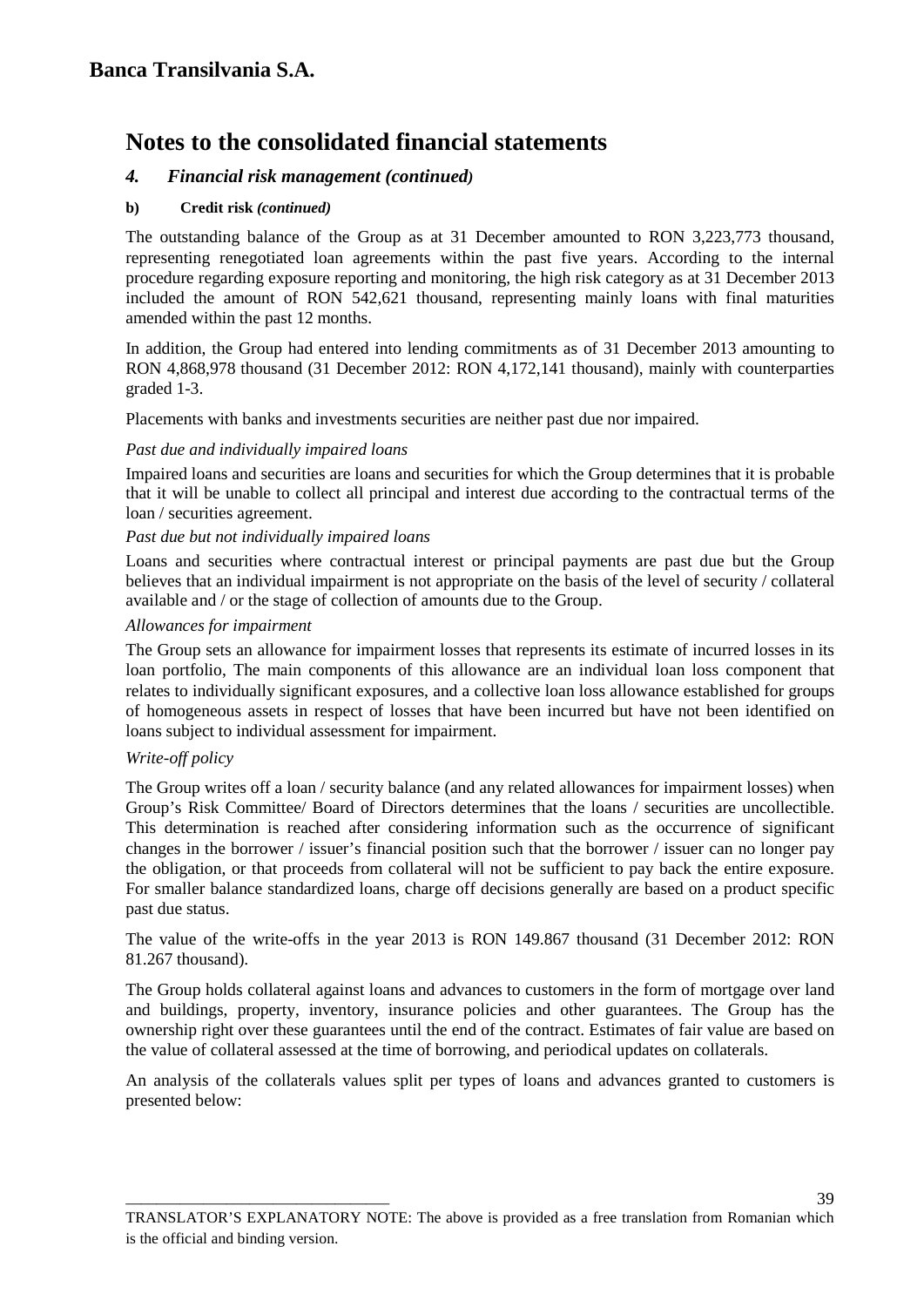#### **4. Financial risk management** *(continued)*

#### **b) Credit risk** *(continued)*

|                                                                                          | 31 December | <b>31 December</b> |
|------------------------------------------------------------------------------------------|-------------|--------------------|
| In RON thousand                                                                          | 2013        | 2012               |
| Collaterals related to loans with a moderate, medium<br>and high risk and impaired loans |             |                    |
| Real estate                                                                              | 4,077,198   | 4,840,149          |
| Pledges                                                                                  | 474,066     | 763,835            |
| Other collaterals                                                                        | 322,768     | 96,301             |
|                                                                                          | 4,874,032   | 5,700,285          |
| Collaterals related to loans with low risk                                               |             |                    |
| Real estate                                                                              | 11,553,414  | 10,423,197         |
| Pledgees                                                                                 | 1,821,476   | 1.899.068          |
| Other collaterals                                                                        | 1,571,029   | 193.840            |
|                                                                                          | 14,945,919  | 12.516.105         |
| <b>Total</b>                                                                             | 19,819,951  | 18.216.390         |

#### *Exposure to higher risk Eurozone countries*

Significant concerns about the creditworthiness of certain Eurozone countries persisted during 2013 leading to speculation as to the long-term sustainability of the Eurozone. The deepening recession in a number of countries, the wider political and economic consequences of fiscal austerity programs and other government actions, and concerns about the viability of some countries' financial institutions have led to increased volatility of spreads on sovereign bonds that have peaked at times during the past year at worrying levels. Most recently, certain actions undertaken by the European Central Bank and European Commission have led to positive results in terms of improving market confidence. However, the situation remains fragile.

#### **c) Liquidity risk**

\_\_\_\_\_\_\_\_\_\_\_\_\_\_\_\_\_\_\_\_\_\_\_\_\_\_\_\_\_\_\_\_\_\_

Liquidity risk is generated by the Group's inability to meet its payment obligations outstanding at their due date. Liquidity risk has 2 components: the difficulties in procuring funds on the relative maturity date, necessary to refinance current assets or the inability to convert an asset into cash at a value near its fair value, in a reasonable period of time. The Group is concerned to counteract this type of risk. The Group has access to diverse funding base. Funds are raised using a broad range of instruments including bank deposits from customers or banks, loans from development institutions and financial institutions and share capital. Access to diverse funding sources improves flexibility to attract funds, limiting dependence on one type of financing and on one type of partner and lead to an overall decrease of costs of fundraising. The Group tries to maintain a balance between continuity and flexibility of attracting funds, through contracting debts with different maturities and different currencies. The Group continually assesses liquidity risk by identifying and monitoring changes in funding, and diversifying the funding sources.

The Management Committee of Assets and Liabilities (ALCO) is responsible for the periodical review of the liquidity indicators and for the establishment of corrective actions on the balance structures in order to eliminate unacceptable deviations in terms of liquidity risk management.

The financial assets and liabilities of the Group analyzed over the remaining period from the balance: sheet date to contractual maturity are as at 31 December 2013 and 31 December 2012 as follows: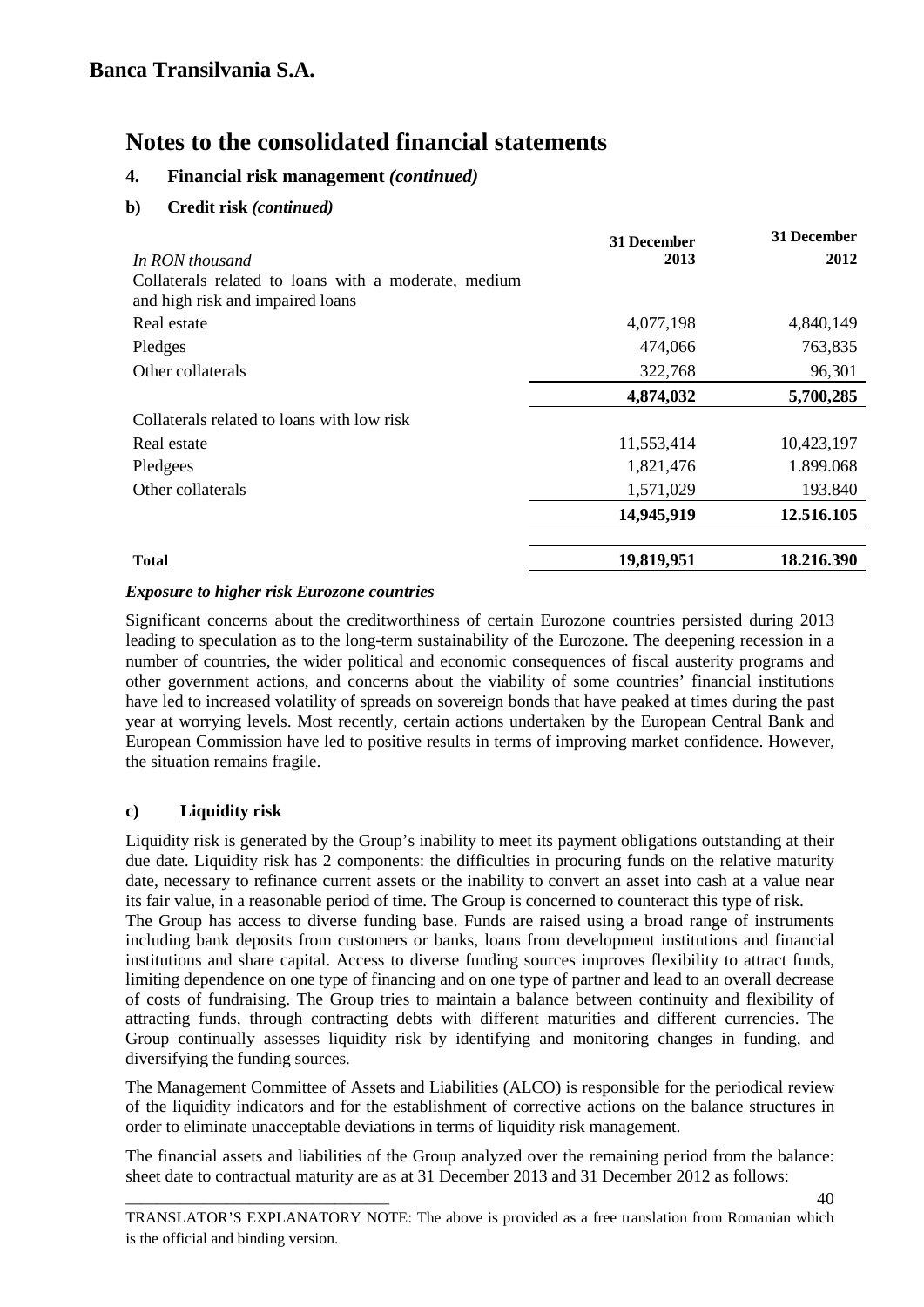## **Notes to the consolidated financial statements**

- **4 . Financial risk management** *(continued)*
- **c) Liquidity risk** *(continued)*

\_\_\_\_\_\_\_\_\_\_\_\_\_\_\_\_\_\_\_\_\_\_\_\_\_\_\_\_\_\_\_\_\_\_

| In thousand RON                                           | Carrying<br>amount | <b>Gross nominal</b><br>inflow/(outflow) | Less than 3<br>months | 3-6 months  | 6-12 months | 1-3 years   | $3 - 5$ years | More than 5<br>years | Without<br>maturity |
|-----------------------------------------------------------|--------------------|------------------------------------------|-----------------------|-------------|-------------|-------------|---------------|----------------------|---------------------|
| 31 December 2013                                          |                    |                                          |                       |             |             |             |               |                      |                     |
| <b>Financial liabilities</b>                              |                    |                                          |                       |             |             |             |               |                      |                     |
| Deposits from banks                                       | 418,755            | (418,949)                                | (418, 640)            | (309)       |             |             |               |                      |                     |
| Deposits from customers                                   | 25,736,216         | (25,861,448)                             | (17,930,405)          | (3,621,272) | (1,819,435) | (824, 531)  | (1,577,923)   | (87, 882)            |                     |
| Loans from banks and other financial                      | 2,484,867          | (2,681,917)                              | (1,558,134)           | (163, 277)  | (104, 753)  | (342,765)   | (209, 418)    | (303,570)            |                     |
| institutions and other subordinates liabilities           |                    |                                          |                       |             |             |             |               |                      |                     |
| <b>Total Financial liabilities</b>                        | 28,639,838         | (28,962,314)                             | (19,907,179)          | (3,784,858) | (1,924,188) | (1,167,296) | (1,787,341)   | (391, 452)           |                     |
| <b>Financial assets</b>                                   |                    |                                          |                       |             |             |             |               |                      |                     |
| Cash and cash equivalents                                 | 4,105,584          | 4,105,584                                | 4,105,584             |             |             |             |               |                      |                     |
| Placements with banks                                     | 1,760,517          | 1,777,960                                | 1,645,905             | 33,955      | 22,637      | 55,029      | 9,381         | 11,053               |                     |
| Financial assets at fair value through profit<br>and loss | 103,556            | 103,556                                  | 52,205                |             |             |             |               | $\blacksquare$       | 51,351              |
| Loans and advances to customers                           | 16,583,398         | 24,575,267                               | 5,040,789             | 2,369,454   | 6,117,031   | 3,379,604   | 2,183,437     | 5,484,952            |                     |
| Net finance lease investments                             | 243,151            | 345,491                                  | 91,525                | 26,897      | 50,148      | 134,872     | 35,865        | 6,184                |                     |
| Investment securities, available for sale                 | 8,817,441          | 10,462,367                               | 7,503,753             | 182,746     | 213,486     | 1,070,025   | 658,889       | 795,205              | 38,263              |
| Investment in associates                                  | 49,778             | 49,778                                   |                       |             |             |             |               |                      | 49,778              |
| <b>Total Financial assets</b>                             | 31,663,425         | 41,420,003                               | 18,439,761            | 2,613,052   | 6,403,302   | 4,639,530   | 2,887,572     | 6,297,394            | 139,392             |
| Net position                                              |                    | 12,457,689                               | (1,467,418)           | (1,171,806) | 4,479,114   | 3,472,234   | 1,100,231     | 5,905,942            | 139,392             |

TRANSLATOR'S EXPLANATORY NOTE: The above is provided as a free translation from Romanian which is the official and binding version.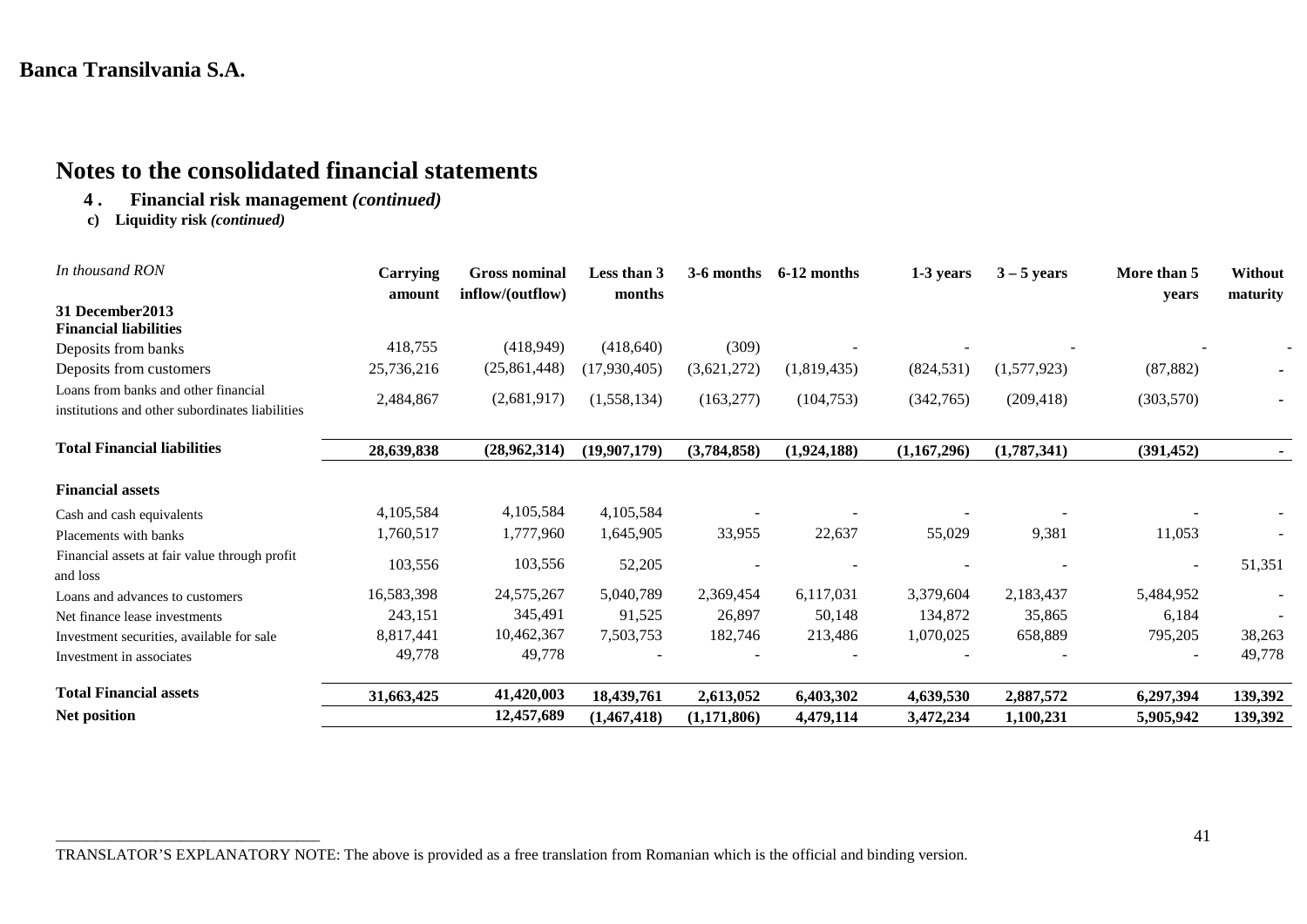## **Notes to the consolidated financial statements**

#### **4. Financial risk management** *(continued)*

#### **c) Liquidity risk (continued***)*

\_\_\_\_\_\_\_\_\_\_\_\_\_\_\_\_\_\_\_\_\_\_\_\_\_\_\_\_\_\_\_\_\_\_

| In thousand RON                                           | Carrying<br>amount | <b>Gross nominal</b><br>inflow/(outflow) | Less than 3<br>months | 3-6 months  | 6-12 months | 1-3 years   | $3 - 5$ years | More than 5<br>vears | Without<br>maturity |
|-----------------------------------------------------------|--------------------|------------------------------------------|-----------------------|-------------|-------------|-------------|---------------|----------------------|---------------------|
| 31 December 2012                                          |                    |                                          |                       |             |             |             |               |                      |                     |
| <b>Financial liabilities</b>                              |                    |                                          |                       |             |             |             |               |                      |                     |
| Deposits from banks                                       | 45,953             | (45,970)                                 | (45,668)              | (302)       |             |             |               |                      |                     |
| Deposits from customers                                   | 23, 167, 128       | (23,330,667)                             | (15,883,599)          | (3,438,186) | (1,578,226) | (916, 121)  | (1,401,888)   | (112, 647)           |                     |
| Loans from banks and other financial                      |                    |                                          |                       |             |             |             |               |                      |                     |
| institutions and other subordinates liabilities           | 3,324,754          | (3,395,962)                              | (1,779,618)           | (106,007)   | (421,741)   | (928, 436)  | (123, 826)    | (36, 334)            |                     |
| <b>Total Financial liabilities</b>                        | 26,537,835         | (26,772,599)                             | (17,708,885)          | (3,544,495) | (1,999,967) | (1,844,557) | (1,525,714)   | (148,981)            |                     |
| <b>Financial assets</b>                                   |                    |                                          |                       |             |             |             |               |                      |                     |
| Cash and cash equivalents                                 | 5,579,088          | 5,579,088                                | 5,579,088             |             |             |             |               |                      |                     |
| Placements with banks                                     | 1,405,173          | 1,425,208                                | 1,329,966             | 1,207       | 3,273       | 65,762      | 12,900        | 12,100               |                     |
| Financial assets at fair value through profit<br>and loss | 125,851            | 125,851                                  | 64,171                |             |             |             |               |                      | 61,680              |
| Loans and advances to customers                           | 15,361,263         | 22,869,452                               | 4,320,829             | 2,617,326   | 5,659,849   | 3,017,479   | 1,842,954     | 5,411,015            |                     |
| Net finance lease investments                             | 202,686            | 292,966                                  | 71,813                | 26,669      | 43,362      | 113,403     | 32,288        | 5,431                |                     |
| Investment securities, available for sale                 | 6,420,054          | 7,363,445                                | 5,645,055             | 142,911     | 185,922     | 736,245     | 436,946       | 196,824              | 19,542              |
| Investment in associates                                  | 25,858             | 25,858                                   |                       |             |             |             |               |                      | 25,858              |
| <b>Total Financial assets</b>                             | 29,119,973         | 37,681,868                               | 17,010,922            | 2,788,113   | 5,892,406   | 3,932,889   | 2,325,088     | 5,625,370            | 107,080             |
| <b>Net position</b>                                       |                    | 10,909,269                               | (697, 963)            | (756, 382)  | 3,892,439   | 2,088,332   | 799,374       | 5,476,389            | 107,080             |

TRANSLATOR'S EXPLANATORY NOTE: The above is provided as a free translation from Romanian which is the official and binding version.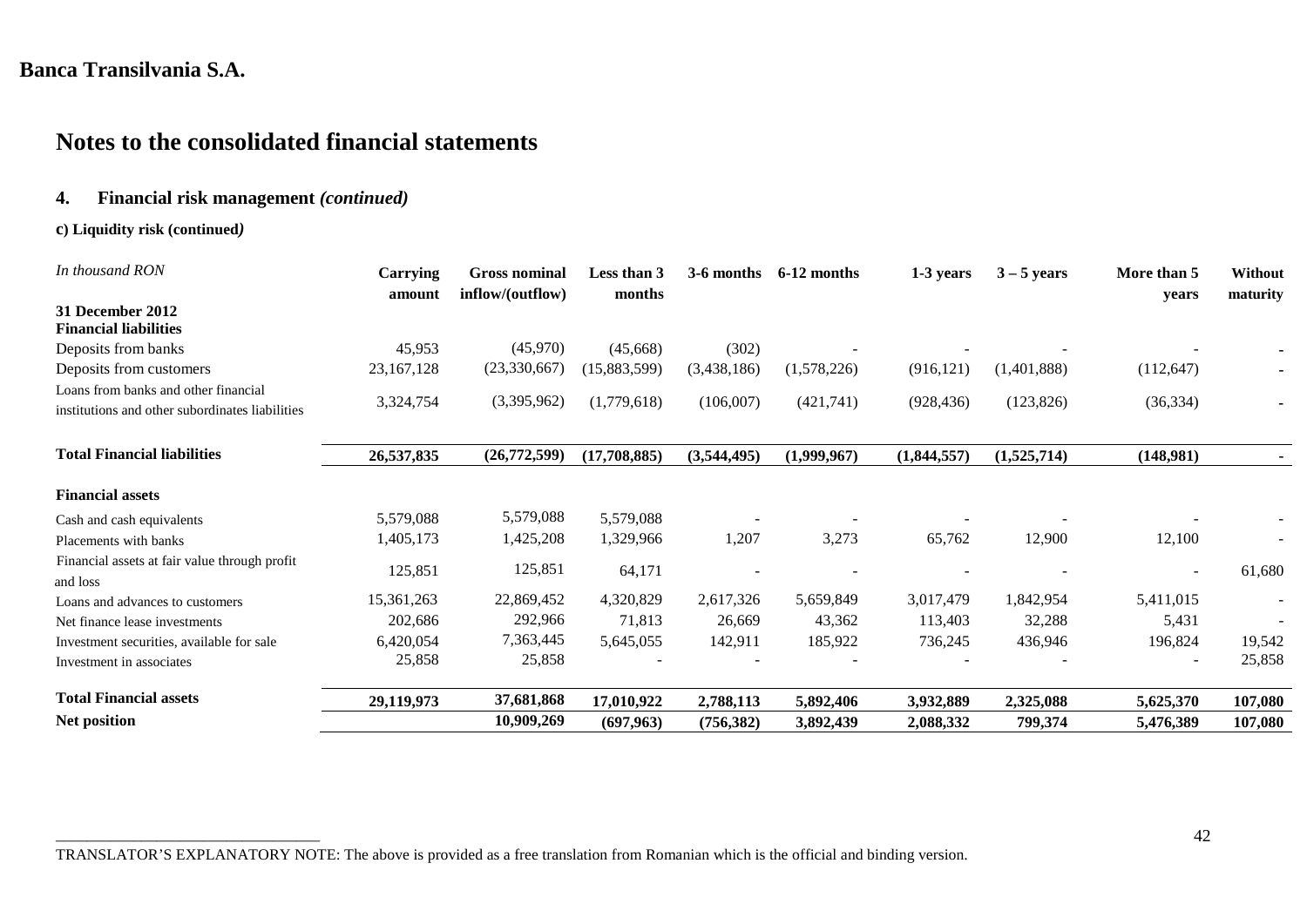#### **4. Financial risk management** *(continued)*

#### **d) Market risk**

Market risk represents the current or prospective risk to earnings and capital arising from adverse market movements in equities prices and interest rates, as well as from movements in foreign exchange rate and commodities prices for the whole business of the credit institution. The objective of market risk management is to manage and control market risk exposures within acceptable parameters, while optimizing the return on risk.

#### **d1) Interest rate Risk**

Interest rate risk represents the actual or future risk of negative affecting of the profit and capital as a result of adverse changes in interest rates.

The main sources of the interest rate risk is the defective correlation between the maturity dates (for fixed interest rates) or price updating date (for variable interest rates) on assets and liabilities bearing interest, adverse evolution rate efficiency curve (unparalleled evolution of interest rates efficiency of interest bearing assets and liabilities). Interest bearing asset and liabilities management activities is carried out in the context of the Group's interest rate fluctuations. Generally, the Group is more sensitive to the instruments in foreign currency, since assets recorded in foreign currency interest bearing have a longer duration even if interest adjusting is correlated with interest bearing liabilities recorded in foreign currencies.

The Group is less affected by interest rate risk related to instruments in local currency, as the majority of assets and liabilities bearing variable interest or assimilated variable interest.

The Group uses a mix of bearing fixed and variable interest instruments to control the mismatch between the dates on which the active and passive interest rates are set at the market rates or maturity dates between active and passive instruments.

Interest rate risk is managed by GAP monitoring (mismatch) regarding the interest rate, through a system of limits and indicators approved on categories (time intervals) of interest relocation.

Assets and Liabilities Management Committee is the body that monitors the compliance of these limits, being assisted in the daily monitoring of these limits by the Department of Treasury.

Managing interest rate risk within the variation limits of the interest rate is supplemented by monitoring the sensitivity of the Group financial assets and liabilities in different standard scenarios of interest rate, The monthly standard scenarios include the parallel decrease or increase of the interest curve with 100 and 200 basis points, An analysis of the Group's interest carrying assets and liabilities sensitivity to the increase or decrease in the market interest rates is set out below:

|                        | 200 basis points<br><b>Increase</b> | 200 basis points<br><b>Decrease</b> | 100 basis points<br><b>Increase</b> | 100 basis points<br><b>Decrease</b> |
|------------------------|-------------------------------------|-------------------------------------|-------------------------------------|-------------------------------------|
|                        | <b>RON</b> thousand                 | <b>RON</b> thousand                 | <b>RON</b> thousand                 | <b>RON</b> thousand                 |
| At 31 December 2013    |                                     |                                     |                                     |                                     |
| Average for the period | 5.171                               | (5,171)                             | 2,586                               | (2,586)                             |
| Minimum for the period | (16, 642)                           | 16,642                              | (8,321)                             | 8,321                               |
| Maximum for the period | 45,272                              | (45,272)                            | 22,636                              | (22, 636)                           |
| At 31 December 2012    |                                     |                                     |                                     |                                     |
| Average for the period | (4,984)                             | 4,984                               | (2,492)                             | 2,492                               |
| Minimum for the period | (44,260)                            | 44,260                              | (22, 130)                           | 22,130                              |
| Maximum for the period | 14,704                              | (14,704)                            | 7,352                               | (7, 352)                            |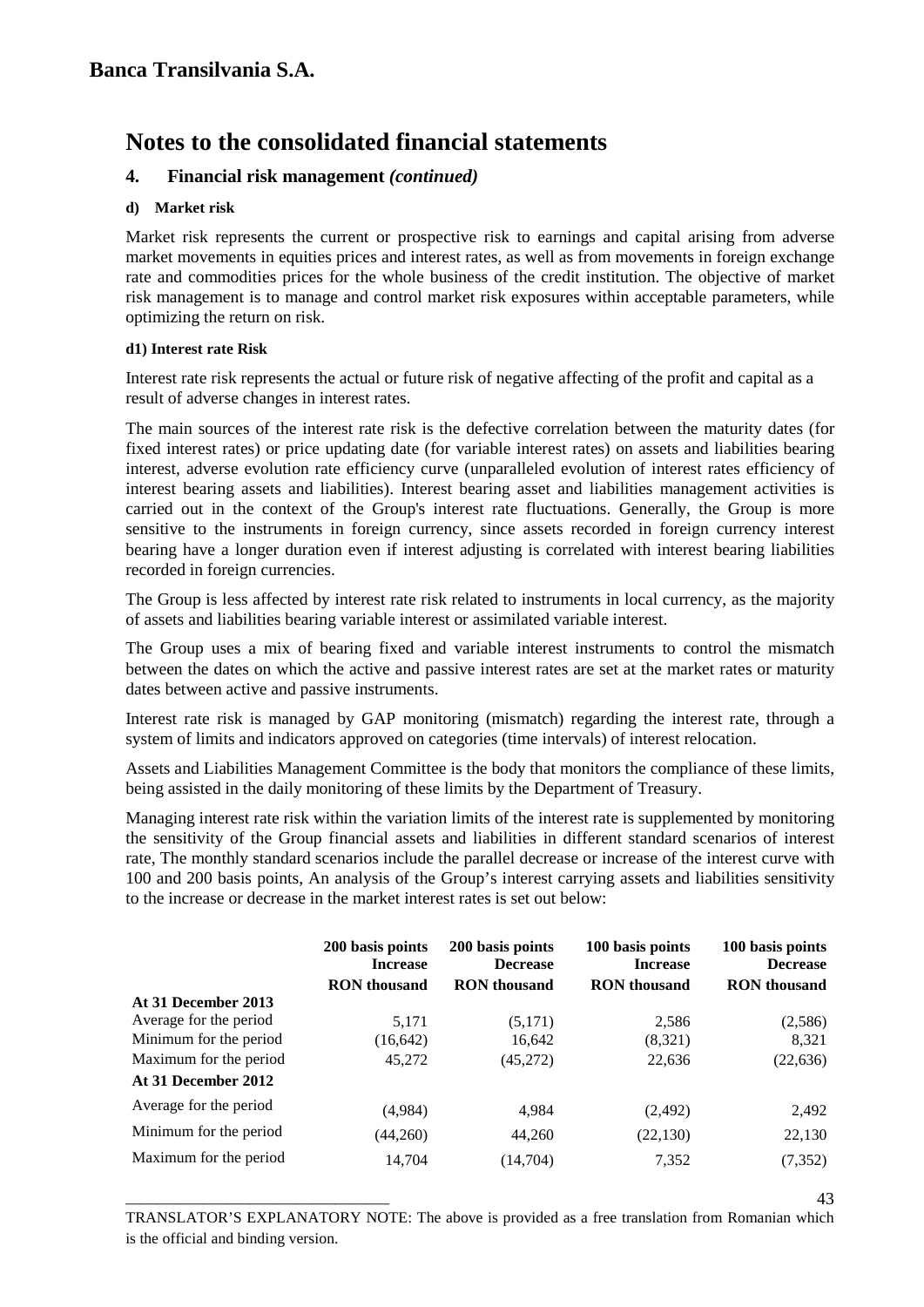#### **4. Financial risk management** *(continued)*

**d) Market risk (continued)**

#### **d1) Interest rate Risk (continued)**

\_\_\_\_\_\_\_\_\_\_\_\_\_\_\_\_\_\_\_\_\_\_\_\_\_\_\_\_\_\_\_\_\_\_

In the sensitivity analysis regarding interest rate variation the Group has computed the impact over the interest margin over the future financial year by taking into consideration the interest rate resetting date for assets and liabilities recorded in the separate statement of the financial position as follows: the Group divided the assets and liabilities bearing fixed interest rate from the ones bearing variable interest rate and for each category the following split was made: less than 1 month,  $1 - 3$  months,  $3 - 6$ months,  $6 - 12$  months,  $1 - 2$  years,  $2 - 3$  years,  $3 - 4$  years,  $4 - 5$  years,  $5 - 7$  years,  $7 - 10$  years,  $10 -$ 15 years, 15 – 20 years and over 20 years; for the assets and liabilities with variable interest rate the future interest cash flows were recomputed by modifying the interest rate by +/- 100 and 200 basis points.

Based on the Group's sensitivity analysis according to the methodology presented above it can be observed that the impact over the Group's profit is limited. The highest impact is recorded for the interval 6-12 months, fact that gives the Group sufficient time to adjust to the financial market conditions. The average for the period included in the table above represents the average monthly impact of the change in interest rates over the Group's profit (according to the methodology presented above) and the minimum included represents the annual potential impact of the change in interest rates over the profit for the time interval 1-3 months, and the maximum represent the potential annual impact of the change in interest rates over the profit on the interval 6 – 12 months.

The interest rates related to the local currency and the major foreign currencies as at 31 December 2013 and 2012 were as follows:

| <b>Currency</b>    | Interest rate    | 31 December<br>2013 | 31 December<br>2012 |
|--------------------|------------------|---------------------|---------------------|
| Romanian Leu (RON) | Robor 3 months   | 2.44%               | 6.05%               |
| Euro (EUR)         | Euribor 3 months | 0.2870\%            | 0.1870\%            |
| Euro (EUR)         | Euribor 6 months | 0.3890%             | 0.3200\%            |
| US Dollar (USD)    | Libor 6 months   | 0.3480\%            | 0.4089%             |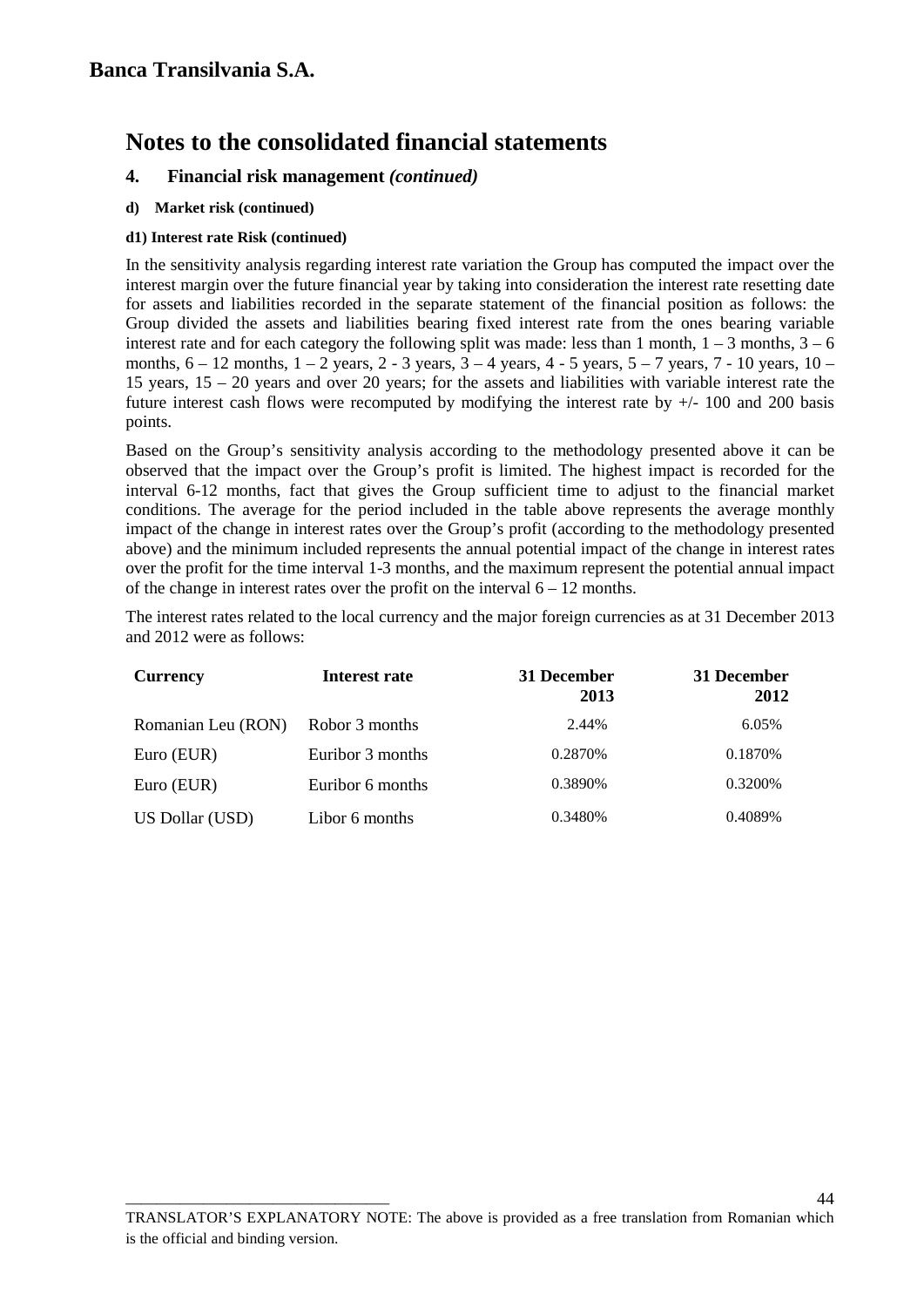### **Notes to the consolidated financial statements**

#### **4. Financial risk management** *(continued)*

#### **d) Market risk (continued)**

#### **d1) Interest rate Risk (continued)**

A summary of the Group's interest rate gap position on interest bearing instruments as at 31 December 2013 is as follows:

| In RON thousand                                        | Less than 6<br>months | $6 - 12$<br>months       | $1 - 3$ years | $3 - 5$ years | More than<br>5 years | <b>Non</b><br>sensitive | <b>Total</b> |
|--------------------------------------------------------|-----------------------|--------------------------|---------------|---------------|----------------------|-------------------------|--------------|
| <b>Financial assets</b>                                |                       |                          |               |               |                      |                         |              |
| Cash and cash equivalents                              | 4.105.584             |                          |               |               |                      |                         | 4.105.584    |
| Placements with banks                                  | 1.679.449             | 18.042                   | 46.702        | 6.330         | 9.994                |                         | 1.760.517    |
| Financial assets at fair value through profit and loss | 103.556               | $\overline{\phantom{a}}$ |               |               | $\overline{a}$       |                         | 103.556      |
| Loans and advances to customers                        | 10.398.305            | 4.596.667                | 427.350       | 382.197       | 62.666               | 716.213                 | 16.583.398   |
| Net lease investments                                  | 243.151               |                          |               |               |                      |                         | 243.151      |
| Financial assets available for sale                    | 8.007.450             | 14.472                   | 303.869       | 202.147       | 287.755              | 1.748                   | 8.817.441    |
|                                                        | 24.537.495            | 4.629.181                | 777.921       | 590.674       | 360.415              | 717.961                 | 31.613.647   |
| <b>Financial liabilities</b>                           |                       |                          |               |               |                      |                         |              |
| Deposits from banks                                    | 418.755               |                          |               |               |                      |                         | 418.755      |
| Deposits from customers                                | 22.025.659            | 3.662.127                | 8.991         | 15.479        | 23.960               |                         | 25.736.216   |
| Loans from banks and other financial institutions,     |                       |                          |               |               |                      |                         |              |
| other subordinated loans and debt securities           | 2.484.867             |                          |               |               |                      |                         | 2.484.867    |
|                                                        | 24.929.281            | 3.662.127                | 8.991         | 15.479        | 23.960               |                         | 28.639.838   |
| Net position                                           | (391.786)             | 967.054                  | 768.930       | 575.195       | 336.455              | 717.961                 | 2.973.809    |

\_\_\_\_\_\_\_\_\_\_\_\_\_\_\_\_\_\_\_\_\_\_\_\_\_\_\_\_\_\_\_\_\_\_\_\_\_ TRANSLATOR'S EXPLANATORY NOTE: The above is provided as a free translation from Romanian which is the official and binding version.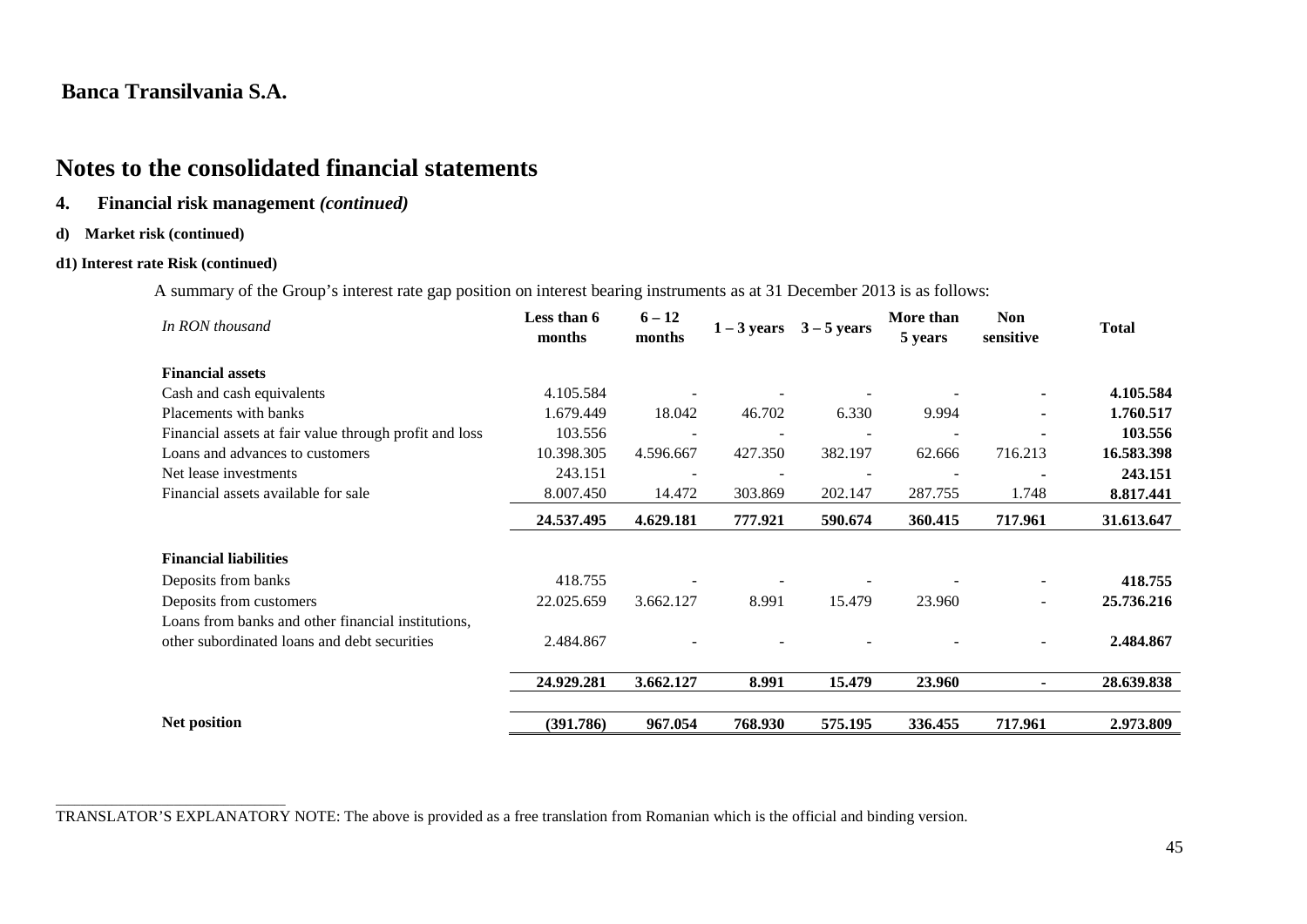### **Notes to the consolidated financial statements**

#### **4. Financial risk management** *(continued)*

#### **d) Market risk (continued)**

#### **d1) Interest rate Risk (continued)**

A summary of the Group's interest rate gap position on interest bearing instruments as at 31 December 2012 is as follows:

| In RON thousand                                        | Less than 6<br>months | $6 - 12$<br>months | $1 - 3$ years | $3 - 5$ years | More than<br>5 years | <b>Non</b><br>sensitive | <b>Total</b> |
|--------------------------------------------------------|-----------------------|--------------------|---------------|---------------|----------------------|-------------------------|--------------|
| <b>Financial assets</b>                                |                       |                    |               |               |                      |                         |              |
| Cash and cash equivalents                              | 5,579,088             | $\sim$             |               |               |                      |                         | 5,579,088    |
| Placements with banks                                  | 1,330,969             | $\sim$             | 54,211        | 9,999         | 9,994                |                         | 1,405,173    |
| Financial assets at fair value through profit and loss | 122,068               | 1,084              | 316           | 905           | 1,478                |                         | 125,851      |
| Loans and advances to customers                        | 13,556,852            | 619,103            | 422,766       | 343           | 792                  | 761,407                 | 15,361,263   |
| Net lease investments                                  | 193,678               | 3,321              | 5,525         | 90            |                      | 72                      | 202,686      |
| Financial assets available for sale                    | 5,843,307             | 46,697             | 249,330       | 206,622       | 71,834               | 2,264                   | 6,420,054    |
|                                                        | 26,625,962            | 670,205            | 732,148       | 217,959       | 84,098               | 763,743                 | 29,094,115   |
| <b>Financial liabilities</b>                           |                       |                    |               |               |                      |                         |              |
| Deposits from banks                                    | 45,953                |                    |               |               |                      |                         | 45,953       |
| Deposits from customers                                | 19,292,781            | 3,809,961          | 11,907        | 10,503        | 41,976               | Ξ.                      | 23, 167, 128 |
| Loans from banks and other financial institutions,     |                       |                    |               |               |                      |                         |              |
| Other subordinated loans and debt securities           | 2,717,806             | 4                  | 600,616       | 6,328         |                      |                         | 3,324,754    |
|                                                        | 22,056,540            | 3,809,965          | 612,523       | 16,831        | 41,976               |                         | 26,537,835   |
| Net position                                           | 4,569,422             | (3,139,760)        | 119,625       | 201,128       | 42,122               | 763,743                 | 2,556,280    |

\_\_\_\_\_\_\_\_\_\_\_\_\_\_\_\_\_\_\_\_\_\_\_\_\_\_\_\_\_\_\_\_\_\_\_\_\_ TRANSLATOR'S EXPLANATORY NOTE: The above is provided as a free translation from Romanian which is the official and binding version.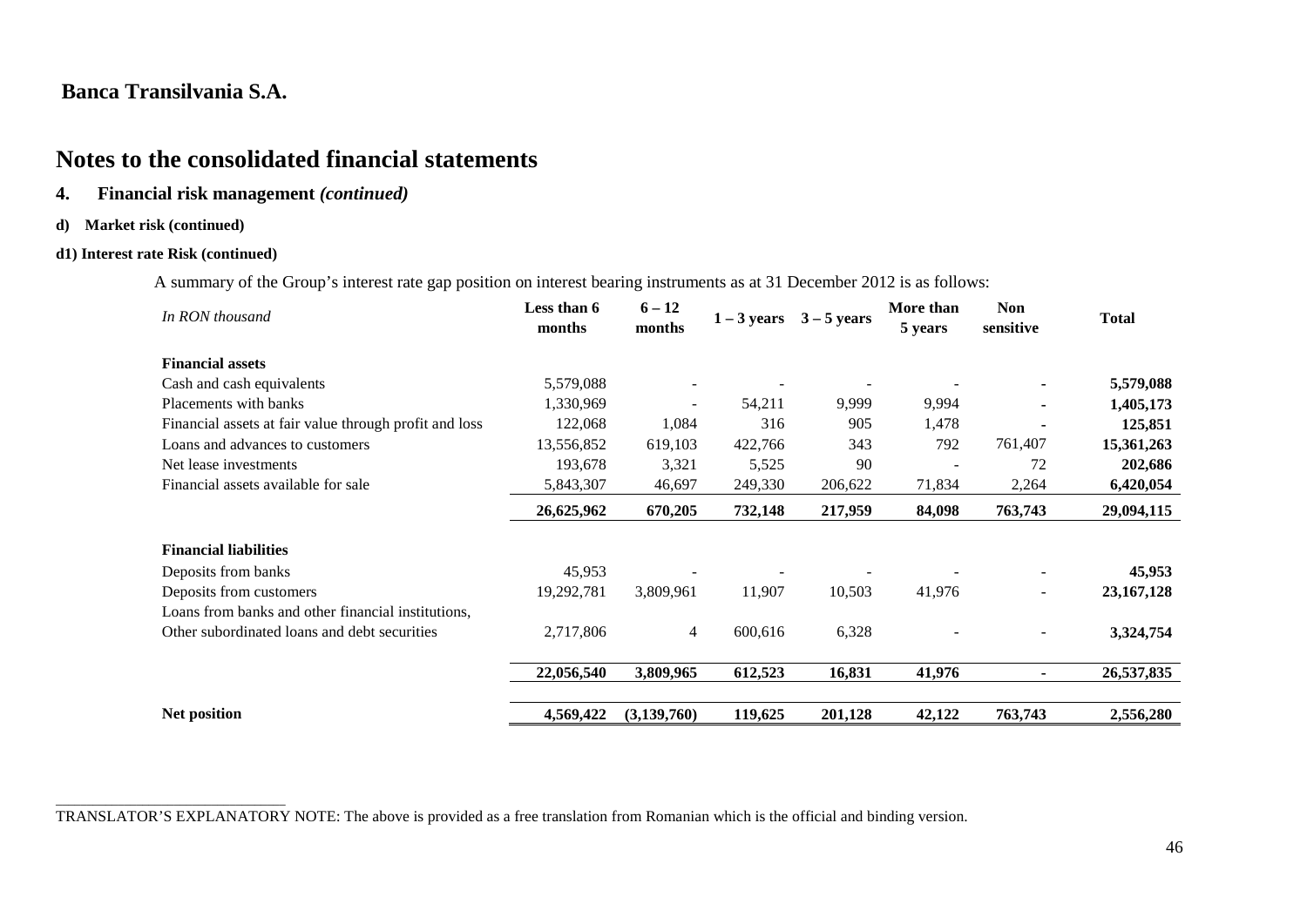## **Notes to the consolidated financial statements**

#### **4. Financial risk management (continued)**

#### **d) Market risk (continued)**

\_\_\_\_\_\_\_\_\_\_\_\_\_\_\_\_\_\_\_\_\_\_\_\_\_\_\_\_\_\_\_\_\_\_\_\_\_

#### **d2) Currency risk**

The Group controls its exposure to market risk through daily monitoring of the fair value of the trading portfolio in order to ensure compliance with the risk exposure limits authorized by the Assets and Liabilities Committee. The trading portfolio is composed of fixed income securities issued by local or European entities (state treasury bills, bonds issues by entities with a rating higher or equal to the sovereign rating), denominated in LEI, EUR and USD, also shares issued by local entities traded at the Bucharest Stock Exchange (these are not directly exposed to the interest rate and currency risk, these being exposed to the price risk).

The Group is exposed to currency risk through transactions in foreign currencies against RON. Currency Risk Management Group is based on strict position limits and "stop-loss", monitored in real time. There is also a balance sheet risk that the net monetary assets and liabilities in foreign currencies will take a different value when translated into RON as a result of currency movements.

The Group performs monthly crisis simulations for the currency risk.

The monetary assets and liabilities held in RON and in foreign currencies at 31 December 2013 are presented below:

| <b>RON</b> | <b>EUR</b> | <b>USD</b> | <b>Other</b>             | <b>Total</b> |
|------------|------------|------------|--------------------------|--------------|
|            |            |            |                          |              |
| 1,859,392  | 2,000,649  | 205,631    | 39,912                   | 4,105,584    |
| 869,150    | 727,684    | 85,769     | 77,914                   | 1,760,517    |
| 91,473     | 12,083     |            |                          | 103,556      |
| 11,356,276 | 4,985,603  | 241,519    | -                        | 16,583,398   |
| 67,999     | 174,144    | 1,008      | $\overline{\phantom{a}}$ | 243,151      |
| 6,065,025  | 2,352,359  | 400,057    | $\overline{a}$           | 8,817,441    |
| 49,778     |            |            |                          | 49,778       |
| 156,959    | 7,765      | 1,958      | 1,142                    | 167,824      |
| 20,516,052 | 10,260,287 | 935,942    | 118,968                  | 31,831,249   |
|            |            |            |                          |              |
| 380,285    | 38,099     | 309        | 62                       | 418,755      |
| 16,334,738 | 8,377,238  | 913,294    | 110,946                  | 25,736,216   |
|            |            |            |                          |              |
| 779,765    | 1,427,625  | 277,477    |                          | 2,484,867    |
| 287,193    | 42,289     | 5,665      | 2,216                    | 337,363      |
| 17,781,981 | 9,885,251  | 1,196,745  | 113,224                  | 28,977,201   |
|            |            |            |                          | 2,854,048    |
|            | 2,734,071  | 375,036    | (260, 803)               | 5,744        |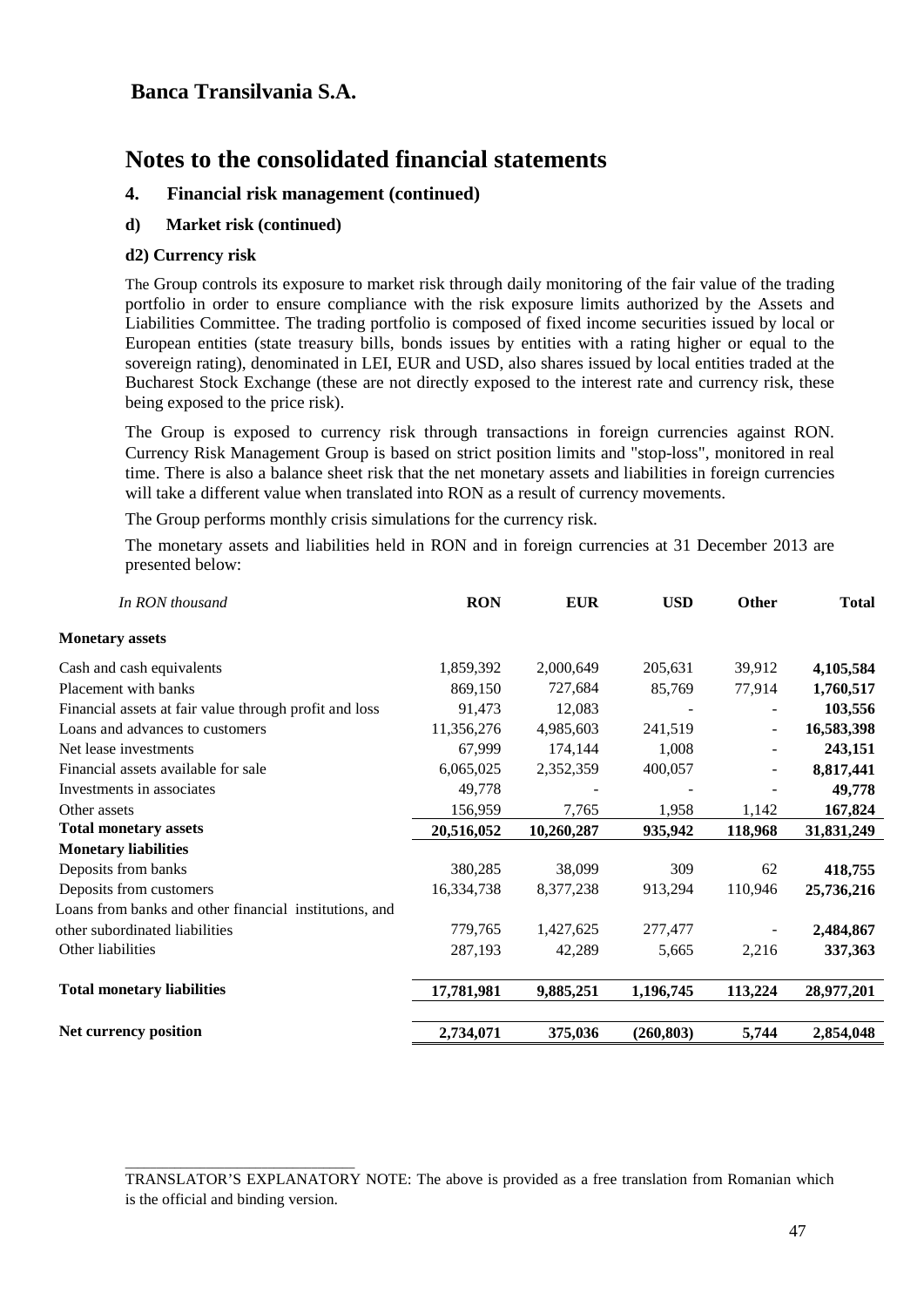## **Notes to the consolidated financial statements**

#### **4. Financial risk management** *(continued)*

#### **d) Market risk** *(continued)*

#### *d2) Currency risk (continued)*

\_\_\_\_\_\_\_\_\_\_\_\_\_\_\_\_\_\_\_\_\_\_\_\_\_\_\_\_\_\_\_\_\_\_\_\_\_

The monetary assets and liabilities held in RON and in foreign currencies at 31 December 2012 are presented below:

| RON thousand                                  | <b>RON</b> | <b>EUR</b> | <b>USD</b> | Other                    | <b>Total</b> |
|-----------------------------------------------|------------|------------|------------|--------------------------|--------------|
| <b>Monetary</b> assets                        |            |            |            |                          |              |
| Cash and cash equivalents                     | 3,412,795  | 1,954,623  | 174,317    | 37,353                   | 5,579,088    |
| Placement with banks                          | 117,863    | 961,433    | 261,594    | 64,283                   | 1,405,173    |
| Financial assets at fair value through profit |            |            |            |                          |              |
| and loss                                      | 117,306    | 8,545      |            |                          | 125,851      |
| Loans and advances to customers               | 10,203,969 | 4,876,004  | 281,290    | $\overline{\phantom{a}}$ | 15,361,263   |
| Net lease investments                         | 46,386     | 156,300    |            |                          | 202,686      |
| Financial assets available for sale           | 4,395,445  | 1,905,315  | 119,294    |                          | 6,420,054    |
| Investments in associates                     | 25,858     |            |            |                          | 25,858       |
| Other assets                                  | 155,418    | 16,262     | 1,710      | 1,437                    | 174,827      |
| <b>Total monetary assets</b>                  | 18,475,040 | 9,878,482  | 838,205    | 103,073                  | 29,294,800   |
| <b>Monetary liabilities</b>                   |            |            |            |                          |              |
| Deposits from banks                           | 45,253     | 388        | 304        | 8                        | 45,953       |
| Deposits from customers                       | 13,961,498 | 8,308,006  | 805,020    | 92,604                   | 23, 167, 128 |
| Loans from banks and other financial          |            |            |            |                          |              |
| institutions, other subordinated loans        | 1,700,845  | 1,602,658  | 21,251     |                          | 3,324,754    |
| Other liabilities                             | 279,676    | 44,014     | 5,029      | 2,104                    | 330,823      |
| <b>Total monetary liabilities</b>             | 15,987,272 | 9,955,066  | 831,604    | 94,716                   | 26,868,658   |
| <b>Net currency position</b>                  | 2,487,768  | (76, 584)  | 6,601      | 8,357                    | 2,426,142    |

TRANSLATOR'S EXPLANATORY NOTE: The above is provided as a free translation from Romanian which is the official and binding version.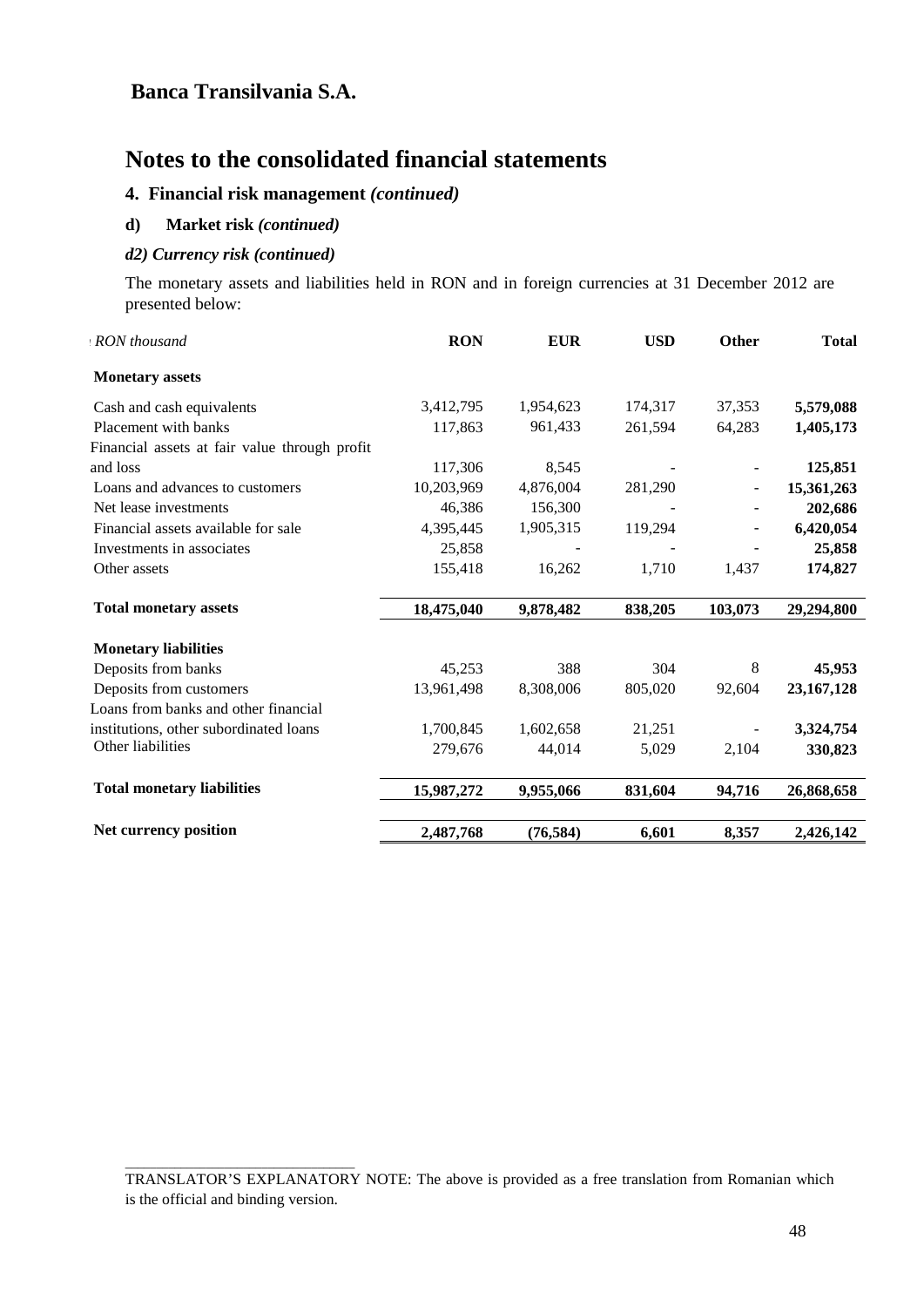## **Notes to the consolidated financial statements**

#### **4. Financial risk management** *(continued)*

#### **e) Taxation risk**

The Group is committed to ensure sustainable performance of tax risk management by building and maintaining an efficient, effective and transparent tax function within the organization. The Group strictly complies with the legal norms regarding taxes and duties.

The Romanian tax legislation provides for detailed and complex rules and has suffered various changes in the recent years. Interpretation of the text and practical implementation procedures of tax legislation could vary, and there is a risk that certain transactions, for example, could be viewed differently by the tax authorities as compared to the Group's treatment.

Furthermore, the recent conversion to IFRS of the Romanian banks raised additional tax implications that are not yet fully clarified in the legislation and might generate potential tax risks.

The Romanian Government has a number of agencies that are authorized to conduct audits of companies operating in Romania. These audits are similar in nature to tax audits performed by tax authorities in many countries, but may extend not only to tax matters but to other legal and regulatory matters in which the applicable agency may be interested. It is likely that the Group will continue to be subject to regular controls as new laws and regulations are issued.

In this context, careful analysis was performed in identification of differences in accounting treatment, having tax impact, both in terms of current tax and deferred tax.

#### **f) Operating environment**

\_\_\_\_\_\_\_\_\_\_\_\_\_\_\_\_\_\_\_\_\_\_\_\_\_\_\_\_\_\_\_\_\_\_\_\_\_

In 2013, the economic environment has been challenging, although some improvements appeared compared to prior years. Gross domestic product growth accelerated to an estimated 3.5% (according to the Statistics National Institute), from 0.6% in 2012, sustained by strong external demand and a strong crop in agriculture. This would be the strongest growth rhythm since the onset of the economic crisis, in 2008.

Despite the better headline GDP figure, broad economic local activity has presented unequal results, with a persistence of the internal demand deficit, the increase being around the export segment.

Demand for loans remained weak, both from legal entities and individuals. Non-government loans decreased 4.1% as of November 2013, compared to November 2012, to RON 219.7 billion (source: National Bank of Romania).

Income for banks has also been hurt by the squeeze in interest margins, as the National Bank of Romania embarked an easing cycle that saw the key interest rate decline from 5.25% to 4%. Banks responded by adjusting the passive interest offered to customers, tightening cost management, with more staff lay-offs and more branches closed. These measures allowed the banking sector to turn a profit of RON 1.4 billion for the first nine months of 2013, versus a loss of RON 2.3 billion in 2012 (source: National Bank of Romania).

The Management estimates also for 2014 a significant level of impairment adjustment of loans, with a tendency towards maintenance of the impairment expense recorded in 2013, with corresponding effects on the separate financial statements of the Group.

TRANSLATOR'S EXPLANATORY NOTE: The above is provided as a free translation from Romanian which is the official and binding version.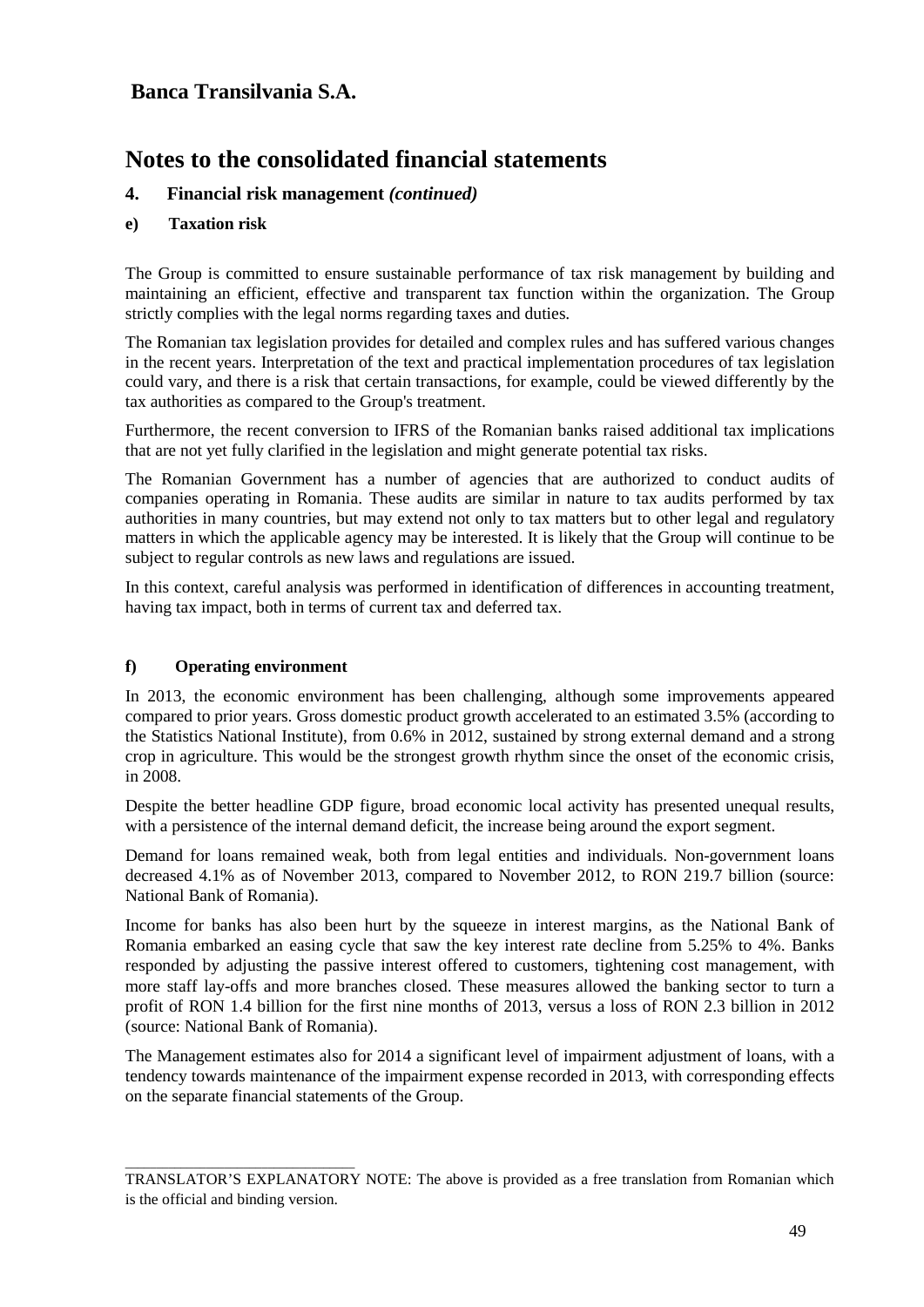## **Notes to the consolidated financial statements**

#### **4. Financial risk management** *(continued)*

#### **f) Operating environment** *(continued)*

Management believes it is taking all the necessary measures to support the growth of the Group's business in the current circumstances by:

- continuous improvement of risk management framework;
- constant monitoring of relevant indicators for the Group's financial stability an strength;
- better control of costs, increase of work efficiency;
- maintain the quality of the Group's assets; a proper provisioning policy;
- continuing increase of the portfolio of corporate clients by identifying and lending of the mature, healthy businesses which survived to the crisis and defending the existing customers;
- maintaining competitive advantage and increase of loans for the agricultural sector;
- increasing the number of retail customers through the development of banking products and services packages on classes / categories of customers;
- improving customer service concept, based on cross-selling, finding fast solutions.

#### **g) Operational risks**

Operational risk is the risk of direct or indirect loss arising from a wide variety of causes associated with the Group's processes, personnel, technology and infrastructure, and from external factors other than credit, market and liquidity risk such those arising from legal and regulatory requirements and generally accepted standards of corporate behavior. Operational risks arise from all of the Group's operations and are faced by all business entities.

The Group's objective is to manage operational risk in order to fulfill its objectives to ensure reasonable performance (efficiency and effectiveness), information (credibility, integrity, continuity) and to mitigate damage resulting from the materialization of this risk category.

In order to reduce the inherent risks due to Group's operational activities it was developed a general framework to manage those risks. The development and update of this framework referring to politics, norms and procedures is the responsibility of the Directorate of Operational Risk Department and comprises policies, procedures and regulations regarding the operational risk management as part of corporate governance.

The primary responsibility for the development and implementation of controls to address operational risk is assigned to senior management within each business unit. This responsibility is supported by the development of overall Group standards for the management of operational risk in the following areas:

- requirements for appropriate segregation of duties, including the independent authorization of transactions;
- requirements for implementing the principle of dual control in the transactions and any other activity associated with a significant level of risk;
- requirements for the reconciliation and monitoring of transactions;
- compliance with regulatory and other legal requirements;
- documentation of controls and procedures;

\_\_\_\_\_\_\_\_\_\_\_\_\_\_\_\_\_\_\_\_\_\_\_\_\_\_\_\_\_\_\_\_\_\_\_\_\_ TRANSLATOR'S EXPLANATORY NOTE: The above is provided as a free translation from Romanian which is the official and binding version.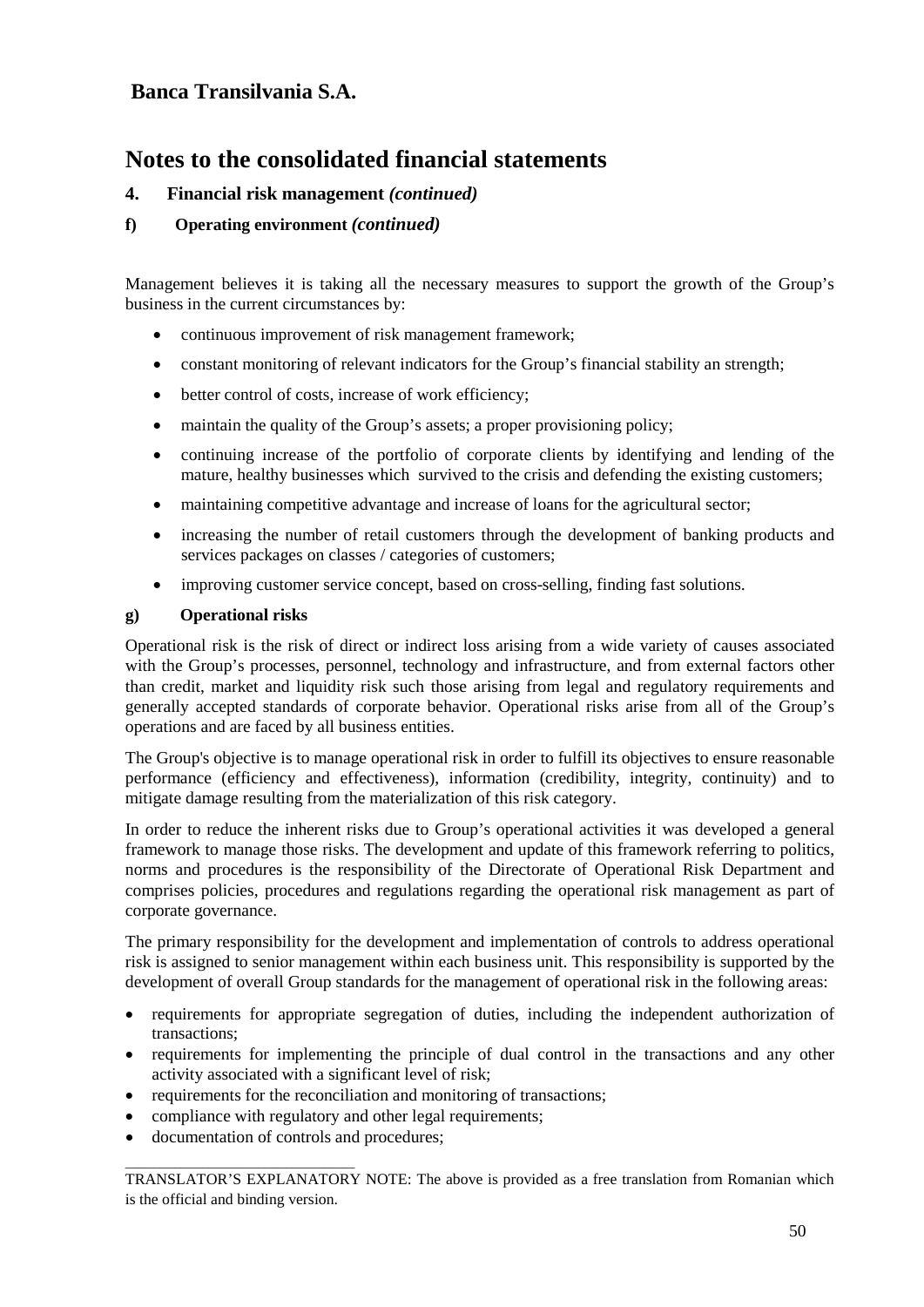## **Notes to the consolidated financial statements**

#### **4. Financial risk management** *(continued)*

#### **g) Operational risks** *(continued)*

- relevant indicators and acceptability limits regarding the operational risks;
- requirements for the periodic assessment of operational risk faced, and the adequacy of controls and procedures to address the risks identified;
- requirements for the reporting of operational losses and proposed remedial action;
- a formalized approach over the continuity of the business with a focus on IT infrastructure (public services, hardware, software, human resources) due to its high degree of support during the activity;
- training and professional development for all business line and for all the Bank employees; development of ethical and business standards;
- monitoring transactions in the employees' accounts;
- IT- risk in terms of operational risk;
- calculation of the capital adequacy in terms of operational risk;
- risk mitigation, including insurance where applicable.

Internal Audit Department, Operational Risk Management Department and Executive Management of the Bank monitor compliance with the Group through regular inspections. The results of internal audit, operational risk monitoring and control are discussed with management of the audited entities, and the summary is submitted to the Technical Committee Compliance Audit and Internal Control and management of the Group.

#### **h) Capital management**

\_\_\_\_\_\_\_\_\_\_\_\_\_\_\_\_\_\_\_\_\_\_\_\_\_\_\_\_\_\_\_\_\_\_\_\_\_

The Group's regulatory capital based on the legal requirements in force regarding capital management includes

- Tier 1 capital, which includes ordinary share capital, share premium eligible reserves after deductions of intangible assets, 50% of shares' value and other investments in financial and credit institutions that exceed 10% of their share capital and 50% of the investments held in insurance companies;
- Tier II capital, which includes reserves from revaluation and subordinated loans after 50% deductions of shares' value and other investments in financial and credit institutions that exceed 10% of their share capital and 50% of the investments held in insurance companies.

At 31 December 2013 the calculation of regulatory capital was based on the NBR Regulation no. 18/2006, including the subsequent amendments.

TRANSLATOR'S EXPLANATORY NOTE: The above is provided as a free translation from Romanian which is the official and binding version.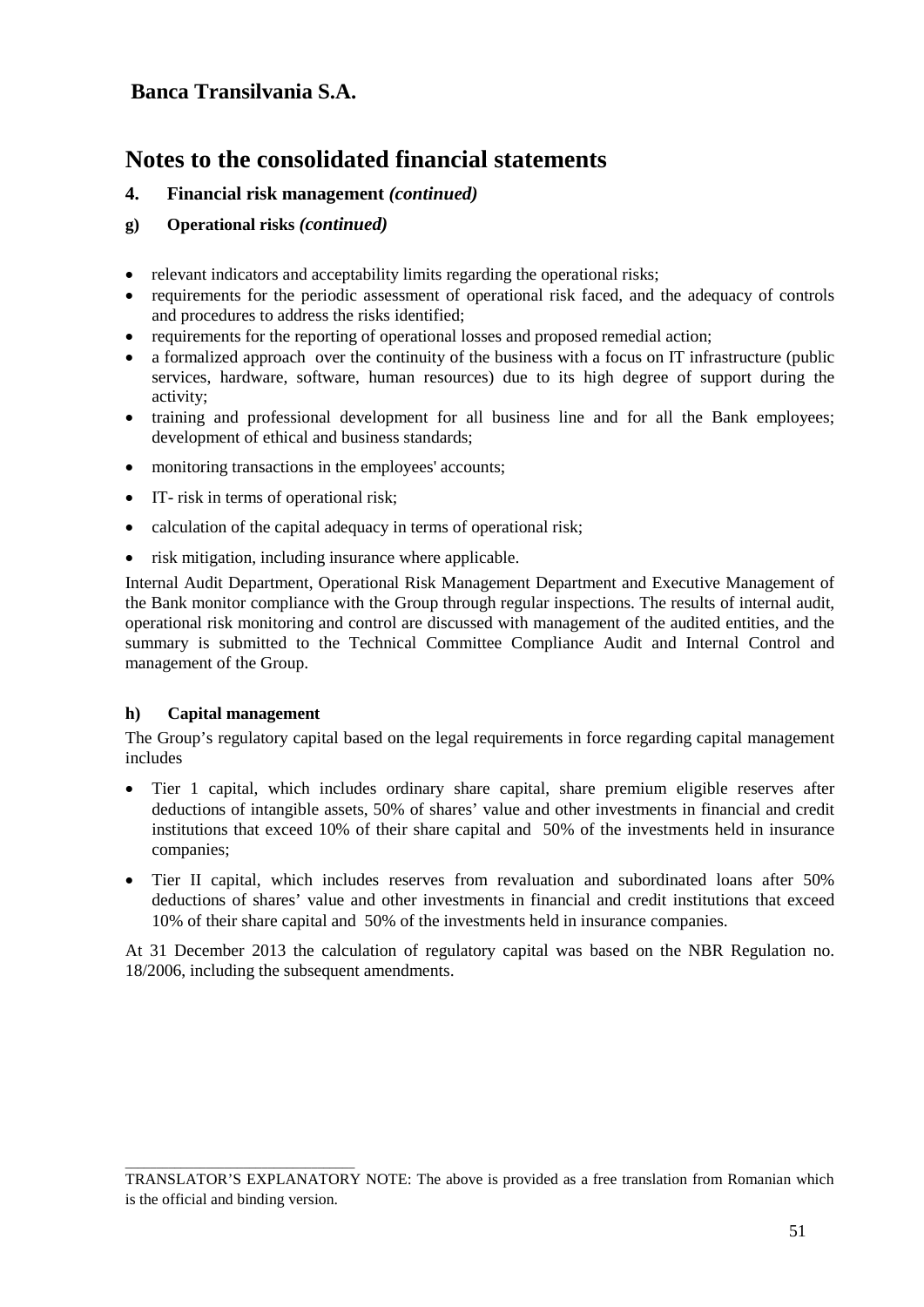## **Notes to the consolidated financial statements**

#### **4. Financial risk management** *(continued)*

#### **h) Capital management** *(continued)*

Starting 2008 the Bank applied NBR Regulation 13/2006 regarding the computation of the minimal capital requirements and adopted:

- the standard approach regarding credit risk based on Regulation 14/2006;
- the standard approach based on appendix I, II and IV of the NBR Regulation 22/2006 for the computation of the minimal capital requirements for the position risk, foreign exchange risk and merchandise risk;
- the standards approach for the minimal capital requirements regarding operational risk based on NBR Regulation 24/2006.

The Group's regulatory capital as at 31 December 2013 and 31 December 2012 and the legal requirements regarding capital management at 31 December 2013 and 31 December 2012 were as follows:

| In RON thousand                                                                                                    | 31 December<br>2013 | 31 December<br>2012 |
|--------------------------------------------------------------------------------------------------------------------|---------------------|---------------------|
| Tier I                                                                                                             | 2,863,115           | 2,470,461           |
| Tier II                                                                                                            | 357,601             | 88,212              |
| <b>Total Group's capital</b>                                                                                       | 3,220,716           | 2,558,673           |
| Capital requirement for credit risk, counterparty risk, decrease in<br>receivables and for incomplete transactions | 1,187,377           | 1,134,995           |
| Capital requirements for foreign exchange position and commodities                                                 | 272,055             | 160,953             |
| Capital requirements for operational risk                                                                          | 233,437             | 219,881             |
| <b>Total capital requirements</b>                                                                                  | 1,692,869           | 1,515,829           |

*Note: In the computation of Group's own funds are included the statutory profits of the years ended 31 December 2012 and 31 December 2011*

#### **5. Use of estimates and judgments**

The Group makes estimates and assumptions that affect the reported amounts of assets and liabilities within the next financial year. Estimates and judgments are continually evaluated and are based on historical experience and other factors, including expectations of future events that are believed to be reasonable under the circumstances.

#### *Impairment losses on loans and advances*

\_\_\_\_\_\_\_\_\_\_\_\_\_\_\_\_\_\_\_\_\_\_\_\_\_\_\_\_\_\_\_\_\_\_\_\_\_

The Group reviews its loan and net lease investments portfolios to assess impairment at least on a half year basis (monthly by the Bank). In determining whether an impairment loss should be recorded in the income statement, the Group makes judgments as to whether there is any observable data indicating that there is a measurable decrease in the estimated future cash flows from a portfolio of loans and net lease investments before the decrease can be identified with an individual loan in that portfolio.

TRANSLATOR'S EXPLANATORY NOTE: The above is provided as a free translation from Romanian which is the official and binding version.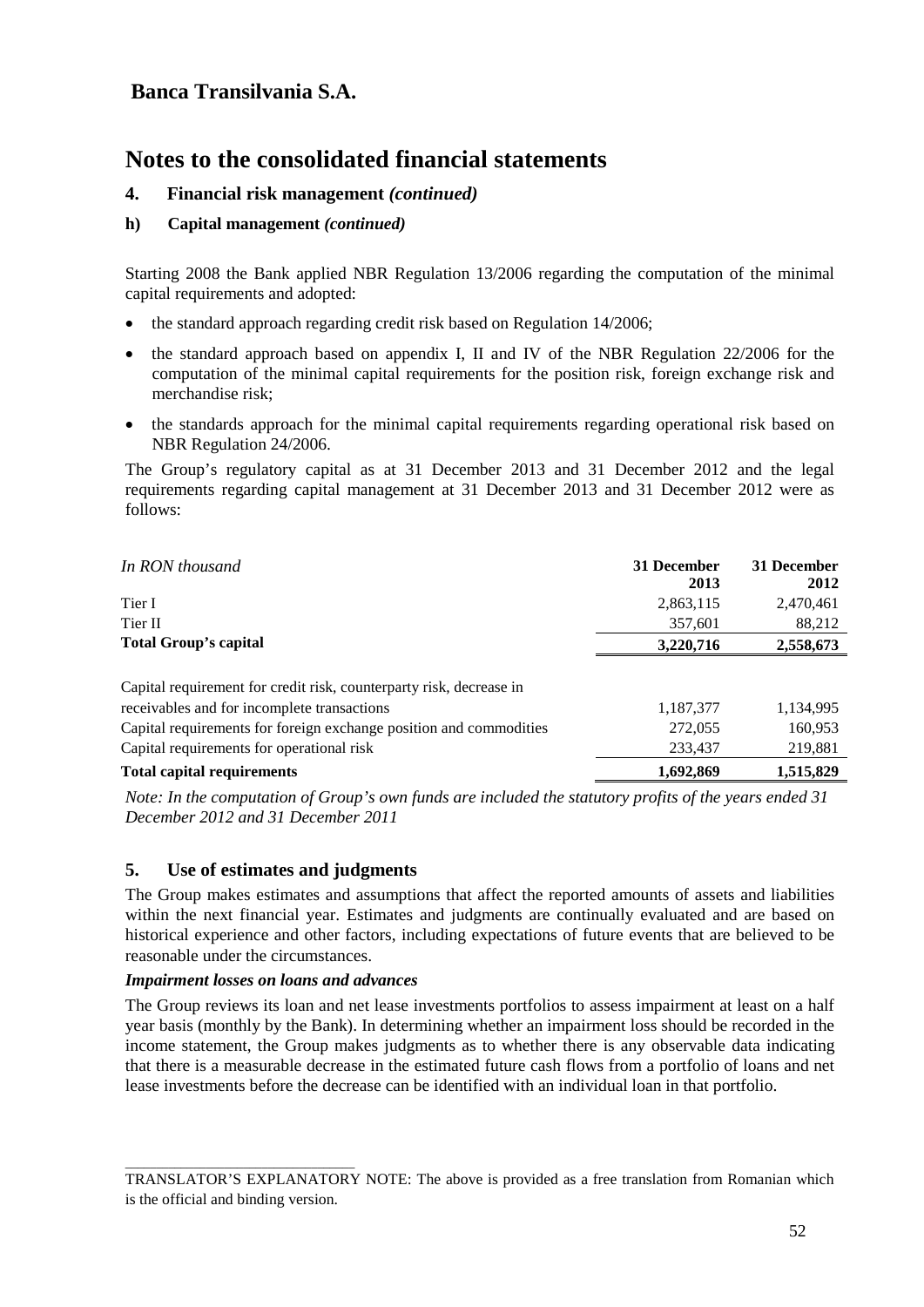## **Notes to the consolidated financial statements**

#### **5. Use of estimates and judgments (continued)**

This evidence may include observable data indicating that there has been an adverse change in the payment status of borrowers (lessees) in a group, or national or local economic conditions that correlate with defaults on assets in the group. Management uses estimates based on historical loss experience for assets with credit risk characteristics and objective evidence of impairment similar to those in the portfolio when scheduling its future cash flows. The methodology and assumptions used for estimating both the amount and timing of future cash flows are reviewed regularly to reduce any differences between loss estimates and actual loss experience. The loan impairment assessment considers the visible effects of current market conditions on the individual / collective assessment of loans and advances to customers' impairment. Hence, the Group has estimated the impairment loss provision for loans and advances to customers based on the internal methodology harmonized with Group policies and assessed that no further provision for impairment losses is required except as already provided for in the financial statements.

To the extent that the net present value of estimated cash flows differs by +/-5 percent, the impairment provision for loans and advances to customers would be estimated RON 50,380 thousand higher or RON 46,838 thousand lower (31 December 2012: RON 36,083 thousand higher or RON 31,334 thousand lower).

#### *Fair value of financial instruments*

\_\_\_\_\_\_\_\_\_\_\_\_\_\_\_\_\_\_\_\_\_\_\_\_\_\_\_\_\_\_\_\_\_\_\_\_\_

The Group measures fair values using the following fair value hierarchy that reflects the significance of the inputs used in making the measurements:

- Level 1: Quoted market price in an active market for an identical instrument.
- Level 2: Valuation techniques based on observable inputs. This category includes instruments valued using: quoted market prices in active markets for similar instruments; quoted prices for similar instruments in markets that are considered less than active; or other valuation techniques where all significant inputs are directly or indirectly observable from market data.
- Level 3: Valuation techniques using significant unobservable inputs. This category includes all instruments where the valuation technique includes inputs not based on observable data and the unobservable inputs could have a significant effect on the instrument's valuation. This category includes instruments that are valued based on quoted prices for similar instruments where significant unobservable adjustments or assumptions are required to reflect differences between the instruments.

The objective of valuation techniques is to arrive at a fair value determination that reflects the price of the financial instrument at the reporting date that would have been determined by market participants acting at arm's length.

TRANSLATOR'S EXPLANATORY NOTE: The above is provided as a free translation from Romanian which is the official and binding version.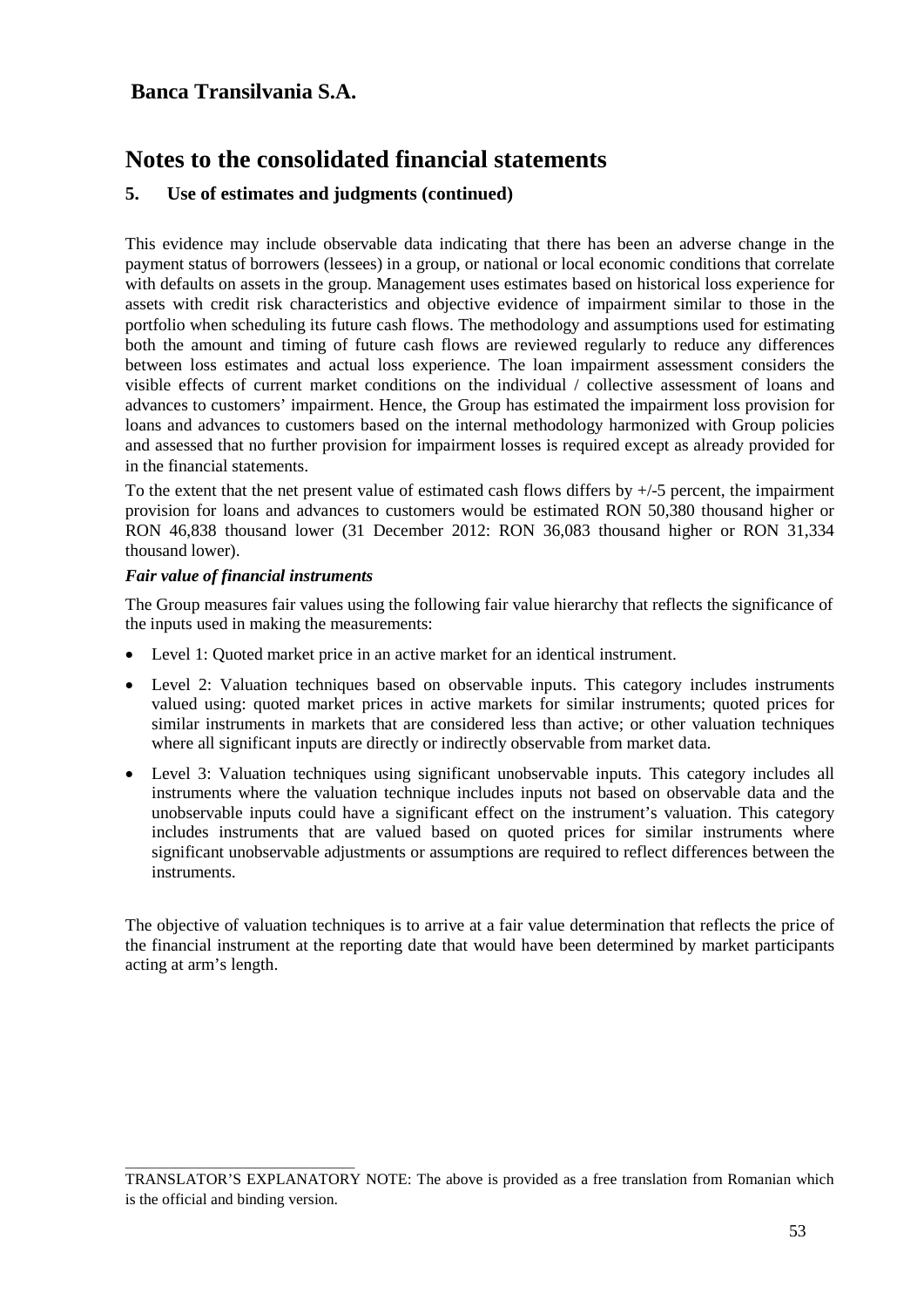\_\_\_\_\_\_\_\_\_\_\_\_\_\_\_\_\_\_\_\_\_\_\_\_\_\_\_\_\_\_\_\_\_\_\_\_\_

## **Notes to the consolidated financial statements**

#### **5. Use of estimates and judgments (continued)**

Availability of observable market prices and model inputs reduces the need for management judgment and estimation and also reduces the uncertainty associated with determination of fair values. Availability of observable market prices and inputs varies depending on the products and markets and is prone to changes based on specific events and general conditions in the financial markets.

The fair value of financial instruments that are not traded in an active market (for example, unlisted treasury securities, bonds and certificates of deposit) is determined by using valuation techniques. The management uses its judgment to select the valuation method and make assumptions that are mainly based on market conditions existing at the date of the consolidated statement of the financial position.

Valuation models that employ significant unobservable inputs require a higher degree of management judgment and estimation in determination of fair value. Management judgment and estimation are usually required for selection of the appropriate valuation model to be used, determination of expected future cash flows on the financial instrument being valued, determination of probability of counterparty default and prepayments and selection of appropriate discount rates. The Group's percentage of this type of portfolio instruments is not significant.

Carrying amount of assets and liabilities classified as fair value through profit and loss and of financial assets available for the, would decrease as at 31 December 2013 with approximate RON 474,624 thousand, out of which RON 6,049 thousand through profit and loss and RON 468,575 thousand through equity, or would increase with RON 697,265 thousand, out of which RON 6,049 thousand through profit and loss and RON 691,216 thousand through equity, as compared to the fair value as at 31 December 2013, if interest rates of the financial assets available for sale would change with +/- 2%, and prices of the financial assets at fair value through profit and loss would change with +/- 10% as compared to the Management estimates.

The table below analyzes financial instruments measured at fair value at the end of the reporting period, the hierarchical levels:

| In RON thousand                            | <b>Note</b> | Level 1 -<br><b>Ouoted market</b><br>prices in active<br>markets | Level 2-<br><b>Valuation</b><br>$techniques -$<br>observable<br>inputs | Level 3-<br><b>Valuation</b><br>$techniques -$<br>unobservable<br>inputs | <b>Total</b> |
|--------------------------------------------|-------------|------------------------------------------------------------------|------------------------------------------------------------------------|--------------------------------------------------------------------------|--------------|
| 31 December 2013                           |             |                                                                  |                                                                        |                                                                          |              |
| Financial assets at fair value through     | 19          |                                                                  |                                                                        |                                                                          |              |
| profit and loss                            |             | 103.033                                                          | 523                                                                    |                                                                          | 103,556      |
| Investments securities, available for sale | 22          | 91,263                                                           | 8,724,430                                                              | 1.748                                                                    | 8,817,441    |
| 31 December 2012                           |             |                                                                  |                                                                        |                                                                          |              |
| Financial assets at fair value through     | 19          |                                                                  |                                                                        |                                                                          |              |
| profit and loss                            |             | 125,851                                                          |                                                                        |                                                                          | 125,851      |
| Investments securities, available for sale | 22          | 43.177                                                           | 6,374,614                                                              | 2.263                                                                    | 6,420,054    |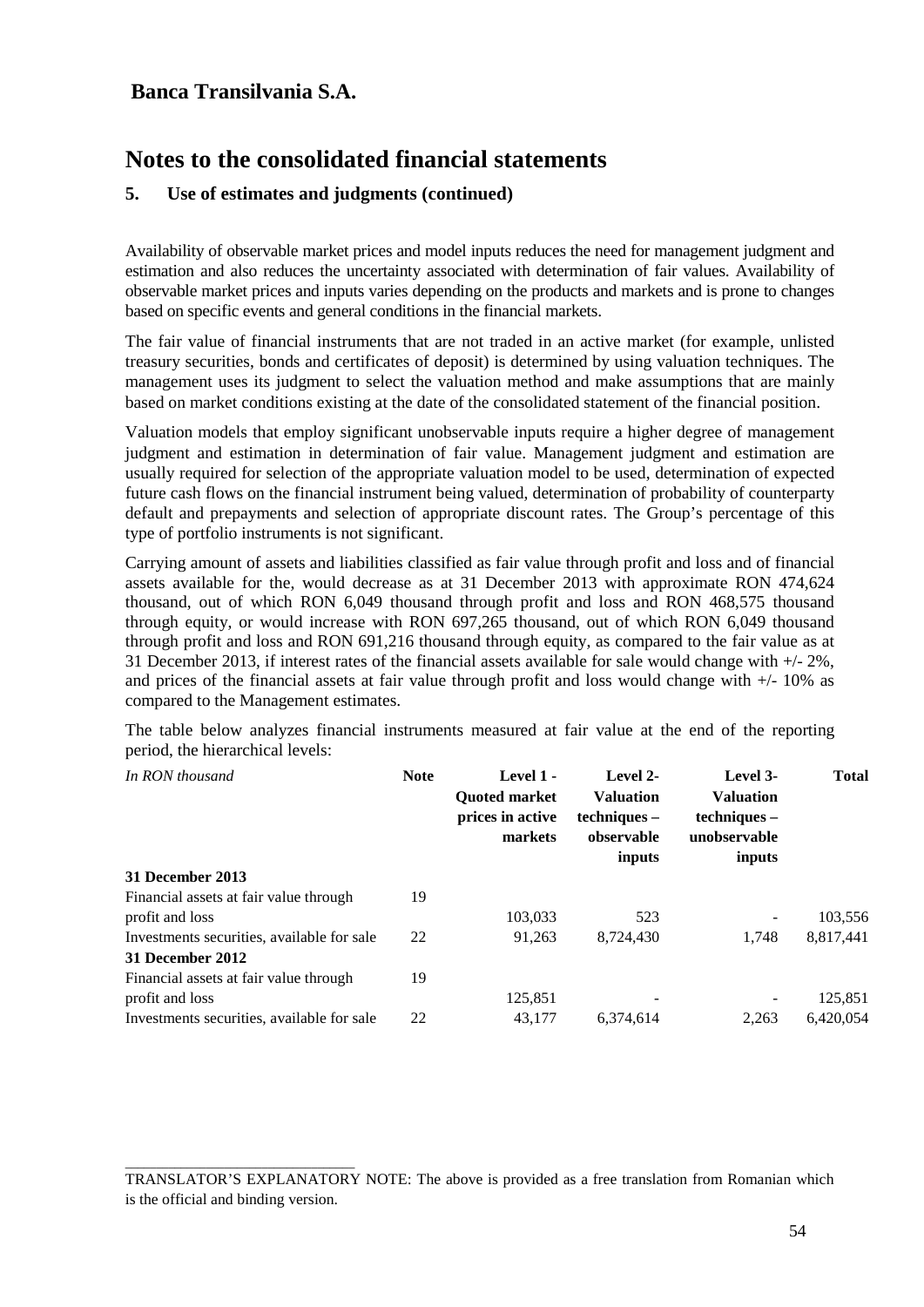## **Notes to the consolidated financial statements**

#### **5. Use of estimates and judgments (continued)**

#### *Financial assets and liabilities*

\_\_\_\_\_\_\_\_\_\_\_\_\_\_\_\_\_\_\_\_\_\_\_\_\_\_\_\_\_\_\_\_\_\_\_\_\_

The Group considered that the effective transaction prices would be situated between the informative BID-ASK quotations obtained, which are rather an interval within which the Group could have realistically negotiated the quotations for each series and taking into account the volume of its portfolio, and thus, the Group used in its estimation an average price for each series.

The Group's accounting policies provide scope for assets and liabilities to be designated on inception into different accounting categories in certain circumstances:

- In classifying financial assets or liabilities as "trading", the Group has determined that it meets the description of trading assets and liabilities set out in accounting policy 3(k);
- In classifying financial assets as held-to-maturity, the Group has determined that it has both the positive intention and ability to hold the assets until their maturity date as required by its accounting policy.

If the Group fails to keep these investments to maturity other than for the specific circumstances mentioned in IAS 39, it will be required to reclassify the entire class as available-for-sale. The investments would therefore be measured at fair value not amortized cost. If the entire class of held-tomaturity investments is tainted, the fair value would not be significantly different from the carrying amount.

TRANSLATOR'S EXPLANATORY NOTE: The above is provided as a free translation from Romanian which is the official and binding version.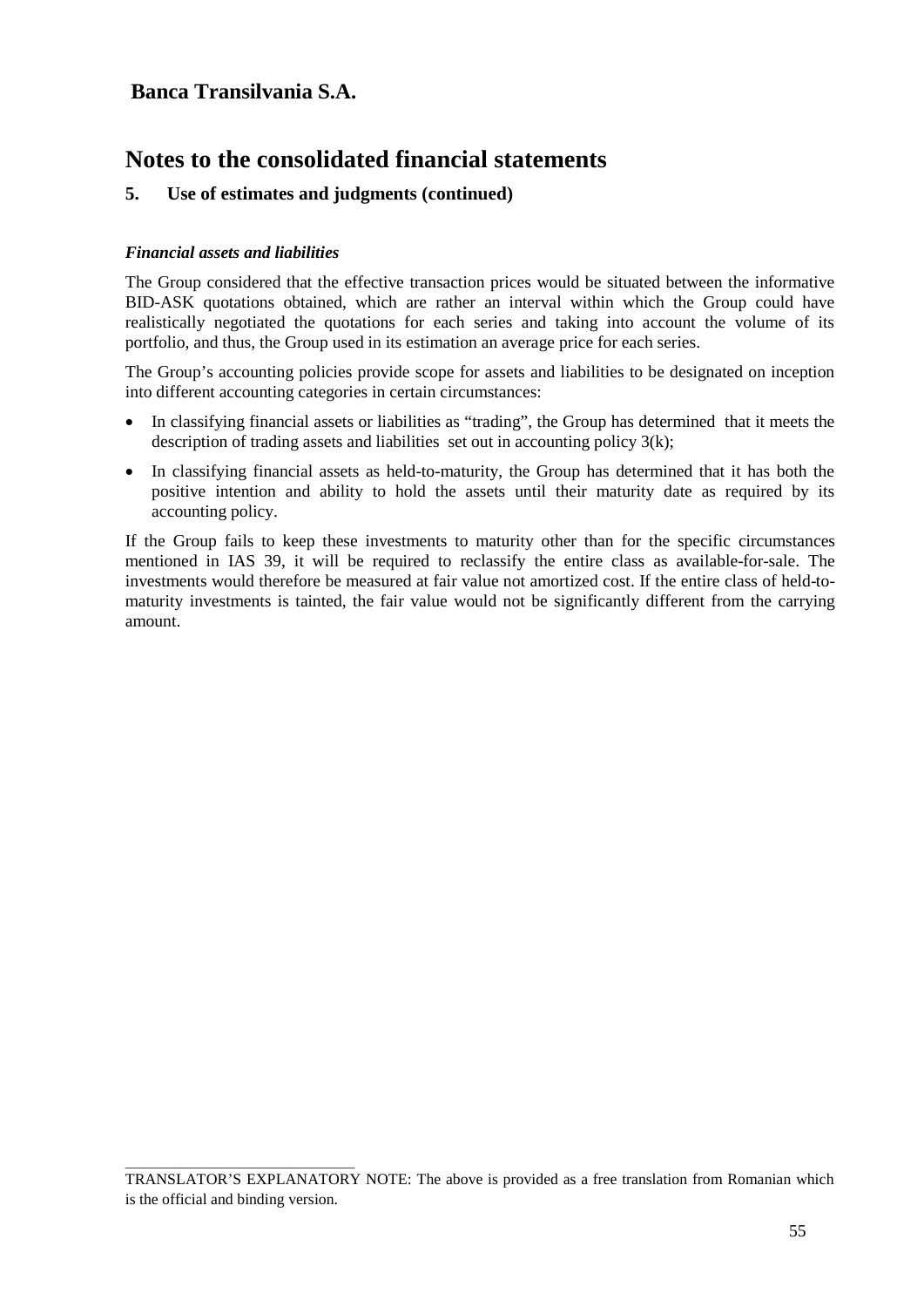## **Notes to the consolidated financial statements**

#### **6. Segment reporting**

The business segment reporting format is the Group's primary basis of segment reporting. Transactions between business segments are conducted at arm's length.

Segment assets and liabilities include items directly attributable to a segment as well as those that can be allocated on a reasonable basis.

The Group's segment reporting comprises the following main business segments:

- *Corporate customers.* Within corporate banking the Group provides corporations with a range of banking products and services, including lending and deposit taking, providing cash management, foreign commercial business, investment advices, financial planning, securities business, project and structured finance transactions, syndicated loans and asset backed transactions.
- *SME* is a client segment for which the Group developed and provided personalized products, easy to access and which cover their business needs: loans, saving products, current account transactions.
- *Individuals*. The Group provides individuals with a range of banking products and services, including lending (consumer loans, vehicles purchase, personal needs, and mortgages), savings and deposit taking business, payment services and securities business.
- *Treasury:* incorporating of work services for cash.

\_\_\_\_\_\_\_\_\_\_\_\_\_\_\_\_\_\_\_\_\_\_\_\_\_\_\_\_\_\_\_\_\_\_\_\_\_

- *Leasing and customer finance.* Within leasing the Group includes financial products and services provided by the leasing and consumer finance arm of the Group.
- *Other.* Within other the Group incorporates financial products and services provided to or by financial institutions including: management of securities, brokerage, factoring, logistics, and real estate.

In 2013 the Group reanalyzed the relevant reporting segments and included the Medical Division in the other reported segments. In the stand alone financials presented as at 31 December 2012 this was presented as a separate segment.

The following notes present financial information on segments, regarding the separate financial position and the operational result before net expenses with the impairment allowance for loans and advances to customers, for the financial year ended at 31 December 2013, and comparative data with 2012.

TRANSLATOR'S EXPLANATORY NOTE: The above is provided as a free translation from Romanian which is the official and binding version.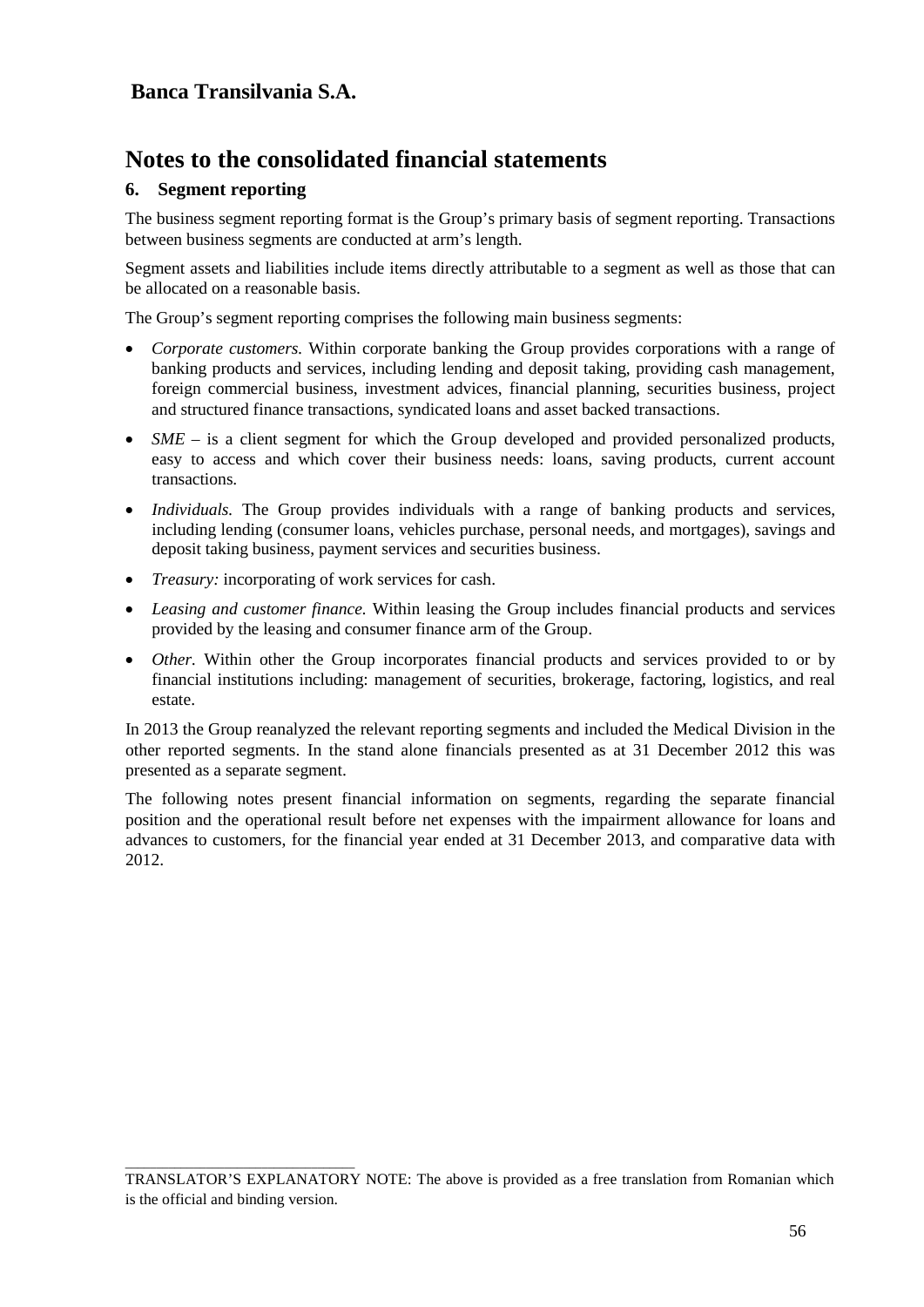## **Notes to the consolidated financial statements**

**6. Segment reporting**

\_\_\_\_\_\_\_\_\_\_\_\_\_\_\_\_\_\_\_\_\_\_\_\_\_\_\_\_\_\_\_\_\_\_\_\_\_

### **Information about reportable segments at 31 December**

| <b>RON</b><br>In<br>thousand                     |           | <b>Corporate banking</b> | <b>SME</b> |           | <b>Retail Banking</b> |            | <b>Treasury</b> |            | Leasing and consumer<br>finance |         | <b>Others</b> |         |            | Eliminations &<br>adjustments | <b>Un-allocated</b> |                |            | Group      |
|--------------------------------------------------|-----------|--------------------------|------------|-----------|-----------------------|------------|-----------------|------------|---------------------------------|---------|---------------|---------|------------|-------------------------------|---------------------|----------------|------------|------------|
|                                                  | 2013      | 2012                     | 2013       | 2012      | 2013                  | 2012       | 2013            | 2012       | 2013                            | 2012    | 2013          | 2012    | 2013       | 2012                          | 2013                | 2012           | 2013       | 2012       |
| <b>Business</b><br>segment assets                | 8,603,070 | 7,655,589                | 2,047,601  | 2,063,357 | 6,208,440             | 5,979,874  | 14,978,505      | 13,739,502 | 382,894                         | 312,310 | 469,624       | 420,356 | (446, 052) | (459,792)                     | $\blacksquare$      | $\blacksquare$ | 32,244,082 | 29,711,196 |
| <b>Un-allocated</b><br>assets                    |           |                          |            |           |                       |            |                 |            |                                 |         |               |         |            |                               |                     |                |            |            |
| <b>Total Assets</b>                              | 8,603,070 | 7,655,589                | 2,047,601  | 2,063,357 | 6,208,440             | 5,979,874  | 14,978,505      | 13,739,502 | 382,894                         | 312,310 | 469,624       | 420,356 | (446, 052) | (459,792)                     | $\blacksquare$      |                | 32,244,082 | 29,711,196 |
| <b>Business</b><br>segment<br><b>Liabilities</b> | 5,961,937 | 5,152,570                | 3,188,832  | 2,978,457 | 17,435,264            | 16,059,129 | 2,397,338       | 2,686,951  | 272,676                         | 217,234 | 33,236        | 84,067  | (254, 359) | (282, 223)                    | $\blacksquare$      | $\sim$         | 29,034,924 | 26,896,185 |
| <b>Total</b><br><b>Liabilities</b>               | 5,961,937 | 5,152,570                | 3,188,832  | 2,978,457 | 17,435,264            | 16,059,129 | 2,397,338       | 2,686,951  | 272,676                         | 217,234 | 33,236        | 84,067  | (254, 359) | (282, 223)                    | $\blacksquare$      | $\sim$         | 29,034,924 | 26,896,185 |
| Equity                                           |           |                          |            |           |                       |            |                 |            |                                 |         |               |         |            |                               | 3,209,158           | 2,815,011      | 3,209,158  | 2,815,011  |
| <b>Total</b><br><b>Liabilities</b>               | 5,961,937 | 5,152,570                | 3,188,832  | 2,978,457 | 17,435,264            | 16,059,129 | 2,397,338       | 2,686,951  | 272,676                         | 217,234 | 33,236        | 84,067  | (254, 359) | (282, 223)                    | 3,209,158           | 2,815,011      | 32,244,082 | 29,711,196 |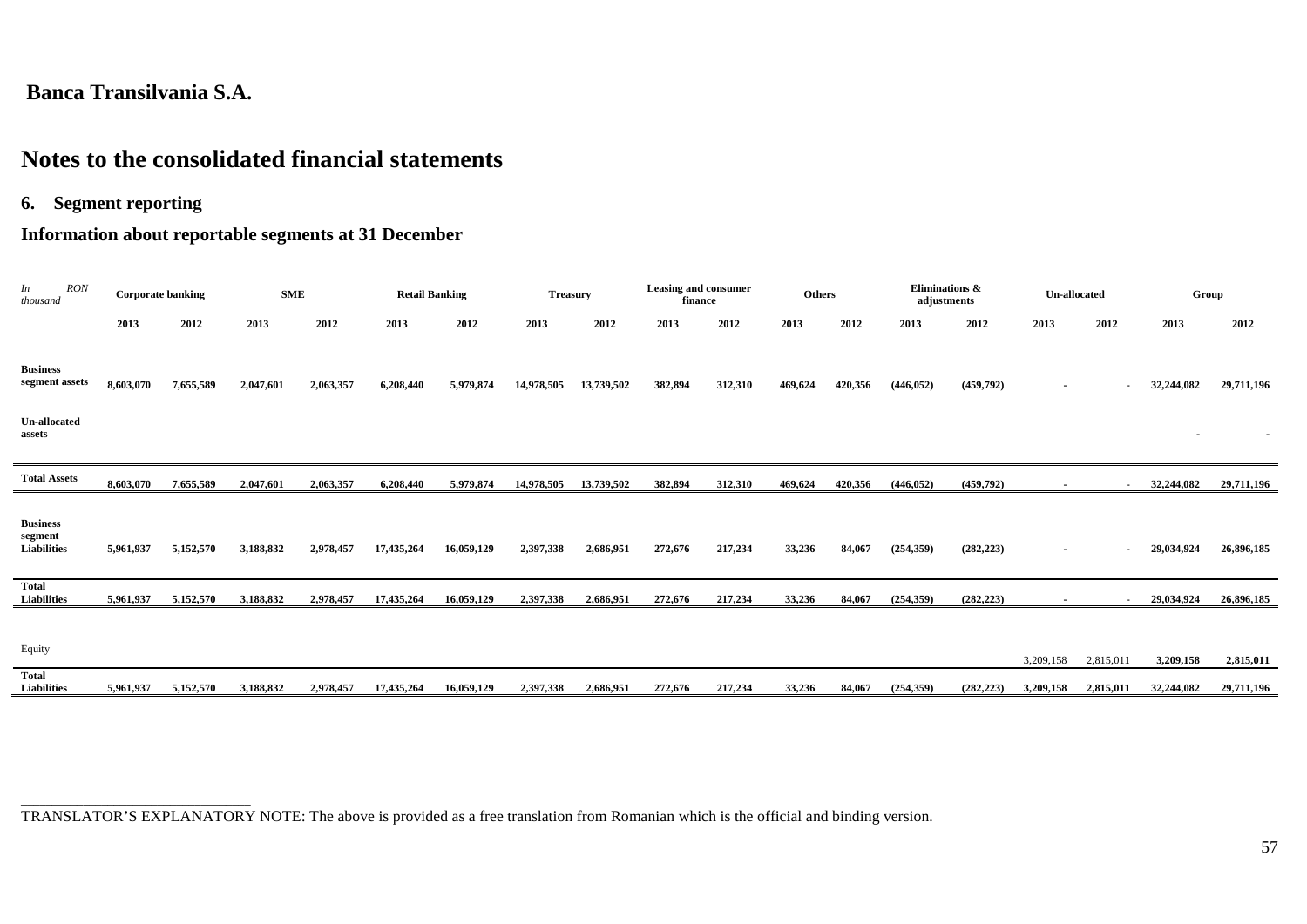\_\_\_\_\_\_\_\_\_\_\_\_\_\_\_\_\_\_\_\_\_\_\_\_\_\_\_\_\_\_\_\_\_\_\_\_\_

### **Notes to the consolidated financial statements**

**6. Segment reporting** *(continued)*

#### **Information about reportable segments at 31 December**

| In RON thousand                                                   | <b>Corporate banking</b> |            | <b>SME</b> |           | <b>Retail banking</b> |            | <b>Treasury</b> |           |           | Leasing and<br>consumer finance | Other      |           |          | <b>Elimination &amp;</b><br><b>Adjustments</b> | Group      |            |
|-------------------------------------------------------------------|--------------------------|------------|------------|-----------|-----------------------|------------|-----------------|-----------|-----------|---------------------------------|------------|-----------|----------|------------------------------------------------|------------|------------|
|                                                                   | 2013                     | 2012       | 2013       | 2012      | 2013                  | 2012       | 2013            | 2012      | 2013      | 2012                            | 2013       | 2012      | 2013     | 2012                                           | 2013       | 2012       |
| Net interest income                                               | 301,676                  | 288,977    | 190,659    | 177,723   | 350,863               | 346,919    | 147,184         | 116,544   | 29,964    | 31,294                          | 5,727      | 5,682     | 694      | 593                                            | 1,026,767  | 967,732    |
| Net commission income                                             | 121,205                  | 98,071     | 119,632    | 120,516   | 120,898               | 138,474    |                 |           | 1,816     | 2,100                           | 9,244      | 5,452     | (1,717)  | (1, 137)                                       | 371,078    | 363,476    |
| Net trading income                                                | 25,304                   | 24,131     | 19,439     | 18,750    | 18,874                | 18,126     | 64,312          | 53,528    | 1,243     | (282)                           | 17,635     | 33,219    | 147      | 194                                            | 146,954    | 147,666    |
| Net gain from sale of available<br>for sale financial instruments |                          |            |            |           |                       |            | 203,613         | 75,344    | (1,078)   |                                 | 282        | (657)     |          |                                                | 202,817    | 74,687     |
| Contribution to the Banking<br>Deposits Guarantee Fund            | (13, 812)                | (11,996)   | (7, 191)   | (6, 355)  | (43, 395)             | (35, 694)  |                 |           |           |                                 |            |           |          |                                                | (64, 398)  | (54, 045)  |
| Other operating income                                            |                          | 6          |            | 86        | 14,766                | 10,373     |                 |           | 32,179    | 32,299                          | 38,942     | 49,937    | (3,547)  | (3, 712)                                       | 82,340     | 88,989     |
| <b>Total Income</b>                                               | 434,373                  | 399,189    | 322,539    | 310,720   | 462,006               | 478,198    | 415,109         | 245,416   | 64,124    | 65,411                          | 71,830     | 93,633    | (4, 423) | (4,062)                                        | 1,765,558  | 1,588,505  |
|                                                                   |                          |            |            |           |                       |            |                 |           |           |                                 |            |           |          |                                                |            |            |
| Personnel expenses                                                | (110, 755)               | (106, 783) | (86, 866)  | (85, 450) | (128, 881)            | (140, 915) | (82, 021)       | (55, 993) | (15,072)  | (15, 317)                       | (39, 662)  | (33, 464) | 1,043    | 942                                            | (462, 214) | (436,980)  |
| Operating expenses                                                | (50, 480)                | (52,998)   | (39, 555)  | (42, 418) | (58, 612)             | (69, 977)  | (43, 670)       | (33, 399) | (10,066)  | (16, 595)                       | (98, 145)  | (77, 229) | 2,235    | 803                                            | (298, 293) | (291,813)  |
| Advertising and promotional                                       |                          |            |            |           |                       |            |                 |           |           |                                 |            |           |          |                                                |            |            |
| expenses                                                          | (1,637)                  | (2,531)    | (1, 965)   | (4,701)   | (8, 733)              | (5, 169)   | (981)           | (1,067)   | (332)     | (341)                           | (553)      | (823)     | ٠        | $\overline{\phantom{a}}$                       | (14, 201)  | (14, 632)  |
| Depreciation and amortization                                     | (7, 227)                 | (8, 124)   | (5,666)    | (6, 503)  | (8,401)               | (10, 733)  | (5, 365)        | (4, 265)  | (6, 881)  | (6, 764)                        | (31,703)   | (18, 321) | ٠        | $\overline{\phantom{a}}$                       | (65, 243)  | (54, 710)  |
| Other expenses                                                    | (3, 437)                 | (5,839)    | (2,690)    | (4, 678)  | (3,993)               | (7, 751)   | (2,532)         | (3,045)   | (19, 250) | (10, 741)                       | (2,054)    | (8, 237)  | 2,013    | 459                                            | (31, 943)  | (39, 832)  |
| <b>Total Expenses</b>                                             | (173, 536)               | (176, 275) | (136, 742) | (143,750) | (208, 620)            | (234, 545) | (134, 569)      | (97, 769) | (51,601)  | (49, 758)                       | (172, 117) | (138,074) | 5,291    | 2,204                                          | (871, 894) | (837, 967) |
|                                                                   |                          |            |            |           |                       |            |                 |           |           |                                 |            |           |          |                                                |            |            |
| Operational result, before net                                    |                          |            |            |           |                       |            |                 |           |           |                                 |            |           |          |                                                |            |            |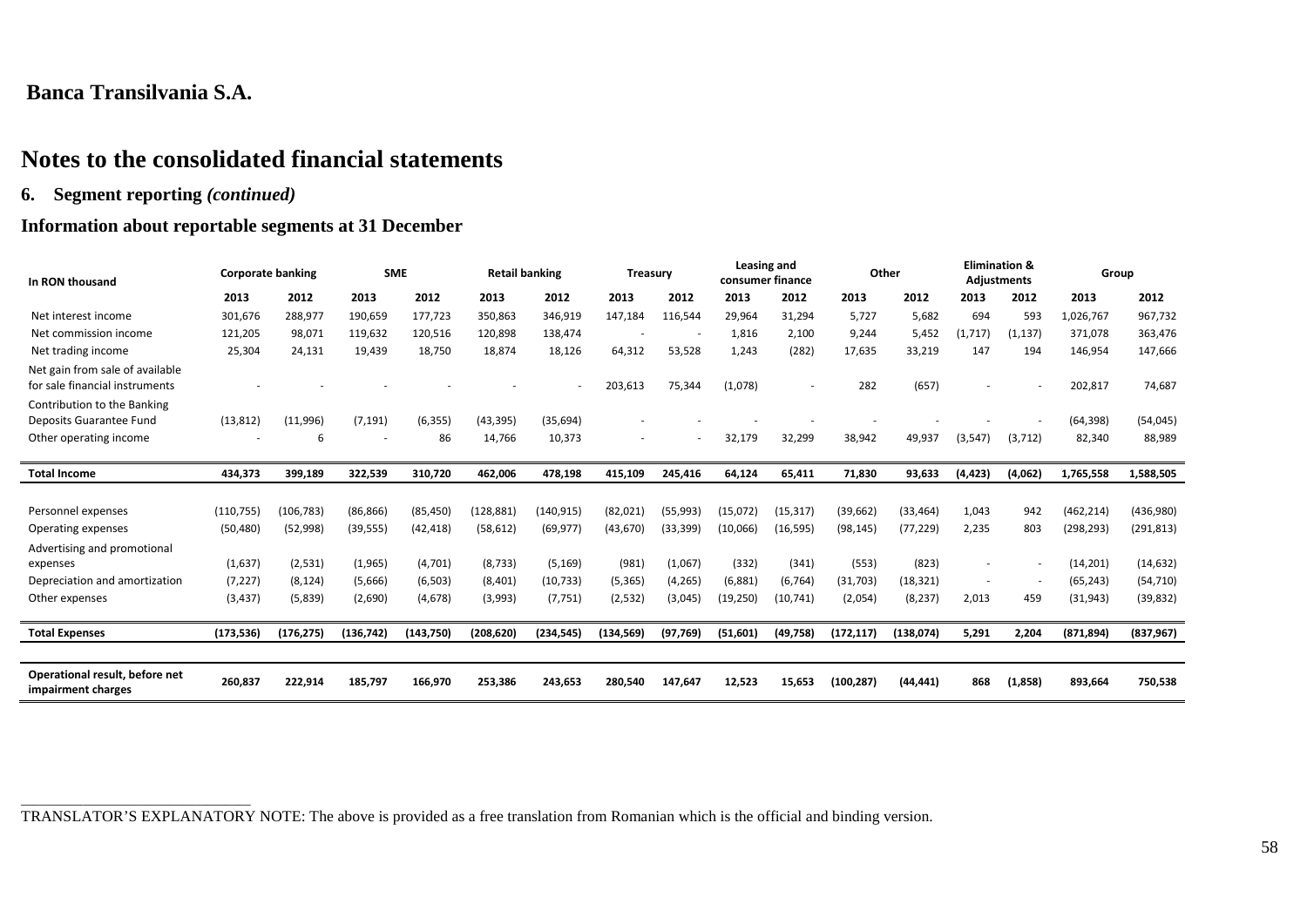\_\_\_\_\_\_\_\_\_\_\_\_\_\_\_\_\_\_\_\_\_\_\_\_\_\_\_\_\_\_\_\_\_\_\_\_\_

## **Notes to the consolidated financial statements**

#### **7. Financial assets and liabilities**

#### *Accounting classifications and fair values*

| In RON thousand                                        | <b>Note</b> | <b>Financial</b><br>assets at fair<br>value through<br>profit and loss | <b>Loans</b> and<br>receivables<br>(including net lease)<br>investments) | <b>Available for sale</b> | <b>Other amortized</b><br>cost | <b>Total carrying</b><br>amount | <b>Fair value</b> |
|--------------------------------------------------------|-------------|------------------------------------------------------------------------|--------------------------------------------------------------------------|---------------------------|--------------------------------|---------------------------------|-------------------|
| 31 December 2013                                       |             |                                                                        |                                                                          |                           |                                |                                 |                   |
| <b>Financial Assets</b>                                |             |                                                                        |                                                                          |                           |                                |                                 |                   |
| Cash and cash equivalents                              | 17          |                                                                        |                                                                          |                           | 4,105,584                      | 4,105,584                       | 4,105,584         |
| Placements with banks                                  | 18          |                                                                        | $\overline{\phantom{0}}$                                                 | $\overline{\phantom{a}}$  | 1,760,517                      | 1,760,517                       | 1,760,517         |
| Financial assets at fair value through profit and loss | 19          | 103,556                                                                |                                                                          | $\overline{\phantom{a}}$  |                                | 103,556                         | 103,556           |
| Loans and advances to customers                        | 20          | $\overline{\phantom{a}}$                                               | 16,583,398                                                               | $\overline{\phantom{a}}$  | $\overline{\phantom{a}}$       | 16,583,398                      | 17,032,938        |
| Net lease investments                                  | 21          | $\overline{\phantom{a}}$                                               | 243,151                                                                  | $\overline{\phantom{a}}$  |                                | 243,151                         | 243,151           |
| Investment securities                                  | 22          |                                                                        | $\overline{\phantom{a}}$                                                 | 8,817,441                 |                                | 8,817,441                       | 8,817,441         |
| <b>Total financial assets</b>                          |             | 103,556                                                                | 16,826,549                                                               | 8,817,441                 | 5,866,101                      | 31,613,647                      | 32,063,187        |
| <b>Financial Liabilities</b>                           |             |                                                                        |                                                                          |                           |                                |                                 |                   |
| Deposits from banks                                    | 27          | $\overline{\phantom{0}}$                                               | $\overline{\phantom{a}}$                                                 | $\overline{\phantom{a}}$  | 418,755                        | 418,755                         | 418,755           |
| Deposits from customers                                | 28          | $\overline{\phantom{0}}$                                               | $\overline{\phantom{a}}$                                                 | $\overline{\phantom{a}}$  | 25,736,216                     | 25,736,216                      | 25,761,913        |
| Loans from banks and other financial institutions      | 29          | $\overline{\phantom{0}}$                                               | $\overline{\phantom{a}}$                                                 | $\overline{\phantom{a}}$  | 2,146,743                      | 2,146,743                       | 2,146,743         |
| Other subordinated loans                               | 30          | $\overline{\phantom{a}}$                                               | $\overline{\phantom{a}}$                                                 | $\overline{\phantom{a}}$  | 338,124                        | 338,124                         | 338,124           |
| <b>Total financial liabilities</b>                     |             |                                                                        |                                                                          |                           | 28,639,838                     | 28,639,838                      | 28,665,535        |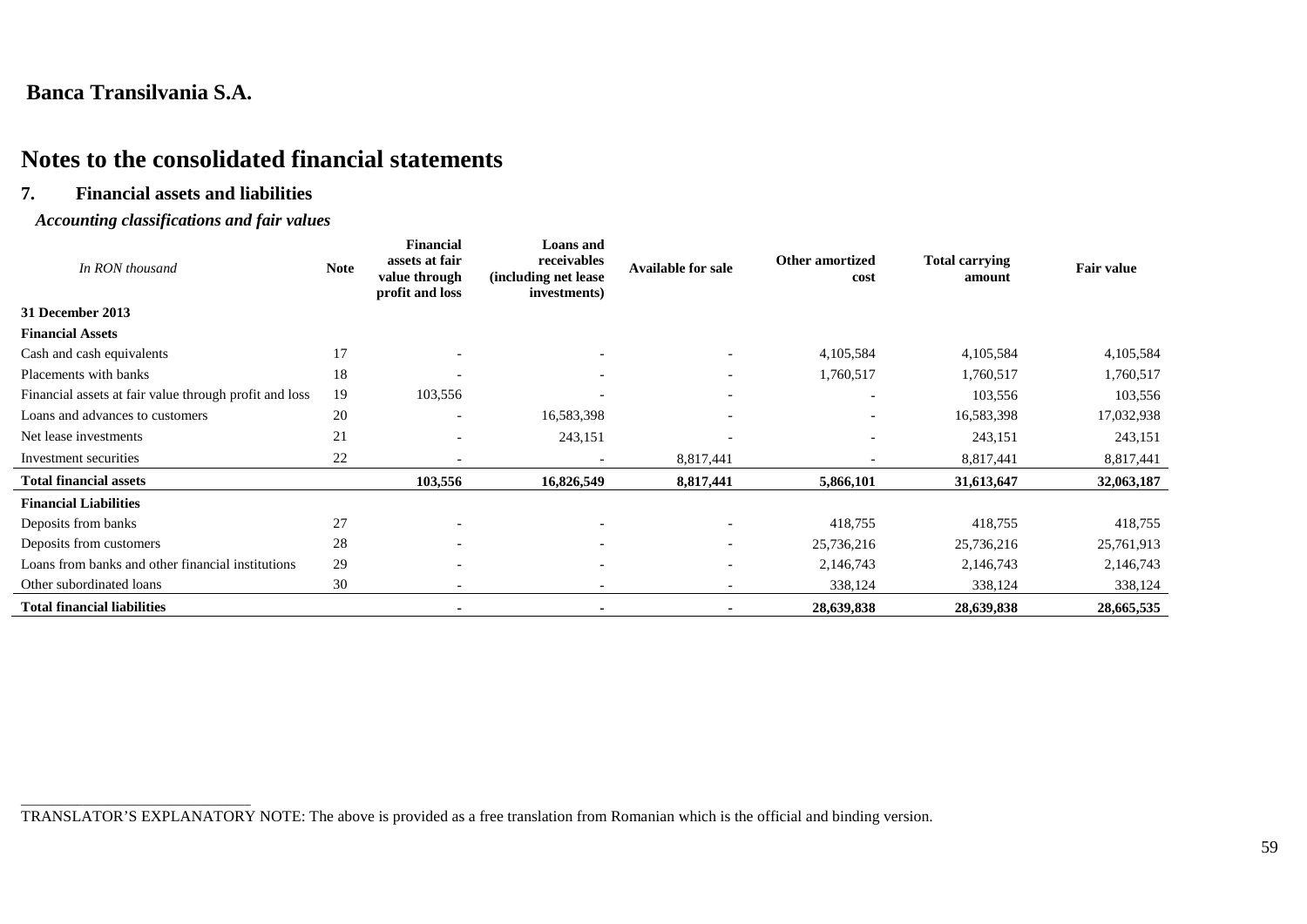## **Notes to the consolidated financial statements**

#### **7. Financial assets and liabilities**

#### *Accounting classifications and fair values (continued)*

| In RON thousand                                        | <b>Note</b> | <b>Financial assets at</b><br>fair value through<br>profit and loss | <b>Loans and</b><br>receivables<br>(including net lease<br>investments) | <b>Available for sale</b> | Other<br>amortized<br>cost | <b>Total carrying</b><br>amount | <b>Fair value</b> |
|--------------------------------------------------------|-------------|---------------------------------------------------------------------|-------------------------------------------------------------------------|---------------------------|----------------------------|---------------------------------|-------------------|
| 31 December 2012                                       |             |                                                                     |                                                                         |                           |                            |                                 |                   |
| <b>Financial Assets</b>                                |             |                                                                     |                                                                         |                           |                            |                                 |                   |
| Cash and cash equivalents                              | 17          |                                                                     |                                                                         | $\overline{\phantom{a}}$  | 5,579,088                  | 5,579,088                       | 5,579,088         |
| Placements with banks                                  | 18          |                                                                     |                                                                         | $\overline{\phantom{a}}$  | 1,405,173                  | 1,405,173                       | 1,405,173         |
| Financial assets at fair value through profit and loss | 19          | 125,851                                                             |                                                                         |                           | $\overline{\phantom{a}}$   | 125,851                         | 125,851           |
| Loans and advances to customers                        | 20          | $\overline{\phantom{a}}$                                            | 15,361,263                                                              |                           | $\overline{\phantom{a}}$   | 15,361,263                      | 15,361,263        |
| Net lease investments                                  | 21          |                                                                     | 202,686                                                                 |                           |                            | 202,686                         | 202,686           |
| Investment securities                                  | 22          |                                                                     |                                                                         | 6,420,054                 |                            | 6,420,054                       | 6,420,054         |
| <b>Total financial assets</b>                          |             | 125,851                                                             | 15,563,949                                                              | 6,420,054                 | 6,984,261                  | 29,094,115                      | 29,094,115        |
| <b>Financial Liabilities</b>                           |             |                                                                     |                                                                         |                           |                            |                                 |                   |
| Deposits from banks                                    | 27          | $\overline{\phantom{a}}$                                            | $\overline{\phantom{a}}$                                                | -                         | 45,953                     | 45,953                          | 45,953            |
| Deposits from customers                                | 29          | $\overline{\phantom{a}}$                                            | $\overline{\phantom{a}}$                                                | $\overline{\phantom{a}}$  | 23, 167, 128               | 23, 167, 128                    | 23,172,382        |
| Loans from banks and other financial institutions      | 30          |                                                                     |                                                                         | -                         | 3,035,944                  | 3,035,944                       | 3,035,944         |
| Other subordinated loans                               | 31          |                                                                     | $\overline{\phantom{a}}$                                                |                           | 288,810                    | 288,810                         | 228,810           |
| <b>Total financial liabilities</b>                     |             |                                                                     | $\blacksquare$                                                          |                           | 26,537,835                 | 26,537,835                      | 26,483,089        |

\_\_\_\_\_\_\_\_\_\_\_\_\_\_\_\_\_\_\_\_\_\_\_\_\_\_\_\_\_\_\_\_\_\_\_\_\_ TRANSLATOR'S EXPLANATORY NOTE: The above is provided as a free translation from Romanian which is the official and binding version.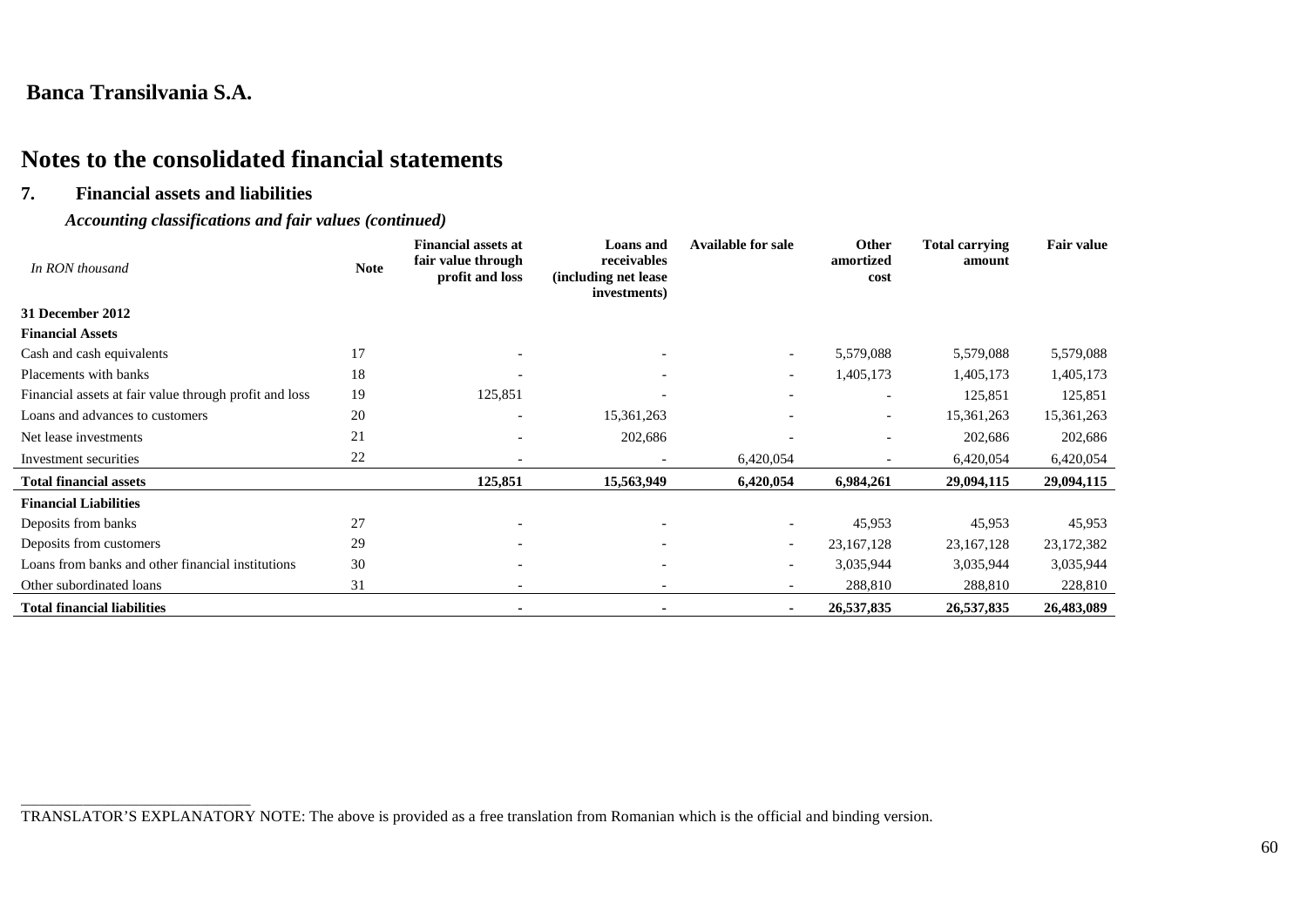## **Notes to the consolidated financial statements**

#### **8. Net interest income**

| In RON thousand                                   | 2013      | 2012             |
|---------------------------------------------------|-----------|------------------|
| <b>Interest income</b>                            |           |                  |
| Loans and advances to customers $(i)$             | 1,443,844 | 1,493,484        |
| Current accounts held with banks                  | 28,845    | 36,859           |
| Available for sale securities                     | 358,547   | 411,871          |
| Placements with banks                             | 17,264    | 31,294           |
| Net lease investments                             | 33,989    | 36,606           |
| Total interest income                             | 1,882,489 | 2,010,114        |
| <b>Interest expense</b>                           |           |                  |
| Deposits from customers                           | 794,447   | 913,474          |
| Loans from banks and other financial institutions | 56,281    | 117,806          |
| Deposits from banks                               | 4,886     | 10,984           |
| Net lease investments                             | 108       | 118              |
| Total interest expense                            | 855,722   | <u>1,042,382</u> |
| Net interest income                               | 1,026,767 | 967,732          |

(i) Interest income from loans and advances to customers for the year ended at 31 December 2013 includes interest income related to impaired loans amounting to RON 206,234 thousand (2012: RON 147,960 thousand). The interest income and expense related to the financial assets and liabilities, others than those held at fair value through profit and loss, are determined using the effective interest rate method.

The impairment charge determined for the impaired loans is included in the interest income. The amount resulted from this effect is RON 132,565 thousand for the year 2013 (2012: RON 137,632 thousand) consisting in a decrease in the interest income and a decrease in the provision expense.

#### **9. Net fee and commission income**

|                                                           | 2013    | 2012    |
|-----------------------------------------------------------|---------|---------|
| In RON thousand                                           |         |         |
| Fee and commission income                                 |         |         |
| <b>Transactions</b>                                       | 414,359 | 379,371 |
| Loans management, factoring and guarantees issuance $(i)$ | 31,161  | 48,236  |
| Financial lease management                                | 547     | 794     |
| Other fee and commission income                           | 49      | 38      |
| Total fee and commission income                           | 446.116 | 428.439 |

\_\_\_\_\_\_\_\_\_\_\_\_\_\_\_\_\_\_\_\_\_\_\_\_\_\_\_\_\_\_\_\_\_\_\_\_ TRANSLATOR'S EXPLANATORY NOTE: The above translation of the consolidated financial statements is provided as a free translation from Romanian which is the official and binding version.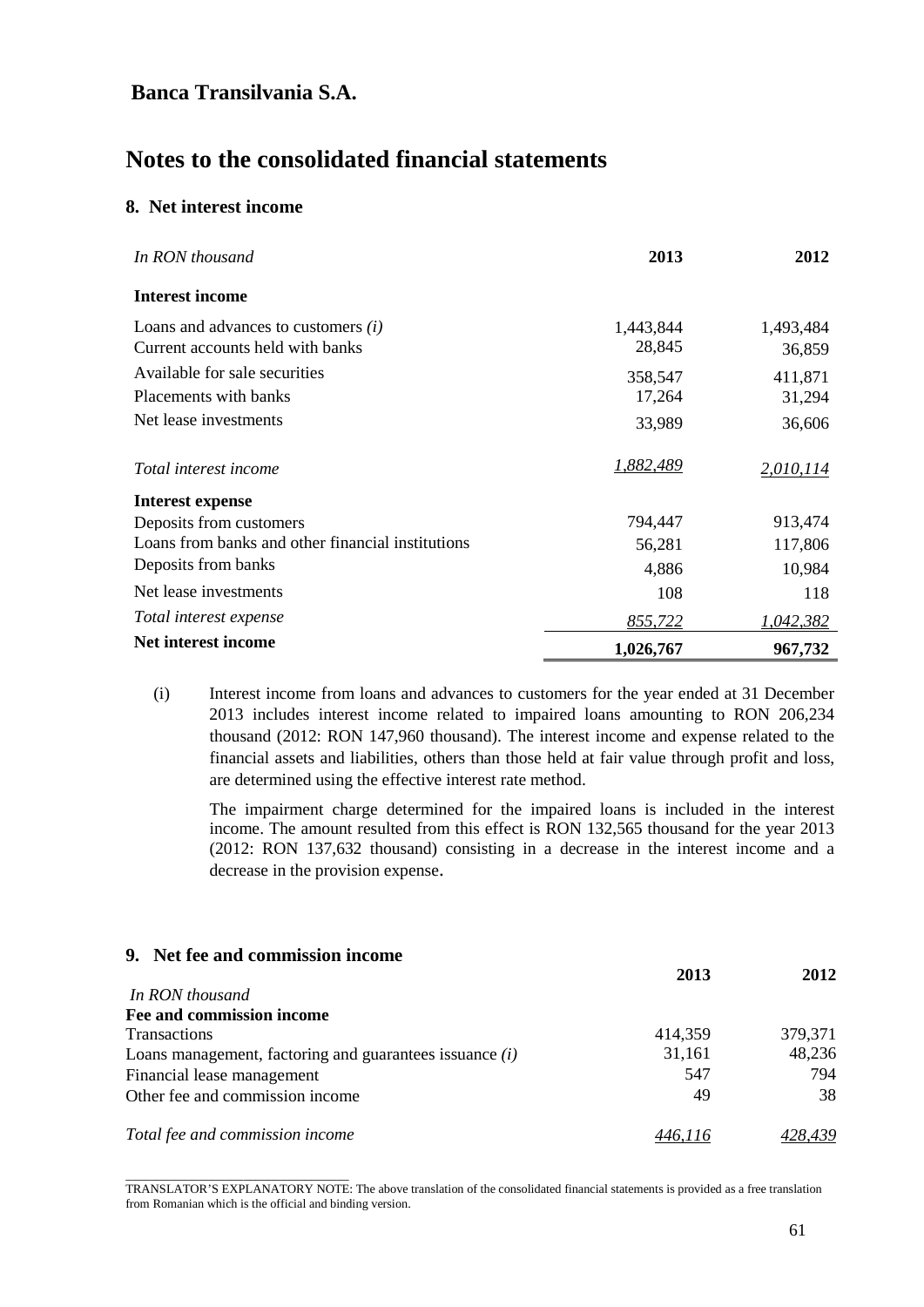## **Notes to the consolidated financial**

#### **9. Net fee and commission income (continued)**

| Net fee and commission income                                         | 371,078          | 363,476          |
|-----------------------------------------------------------------------|------------------|------------------|
| Total fee and commission expense                                      | 75,038           | 64,963           |
| Fee and commission expense<br>Bank commissions<br><b>Transactions</b> | 61,081<br>13,957 | 51.339<br>13,624 |

*(i)* In 2013, the Bank reclassified the loans and financial lease management fees as interest income as they considered them as an integral part of the effective interest rate of a financial instrument.

#### **10. Net trading income**

\_\_\_\_\_\_\_\_\_\_\_\_\_\_\_\_\_\_\_\_\_\_\_\_\_\_\_\_\_\_\_\_\_\_\_\_

| In RON thousand                                                                       | 2013      | 2012    |
|---------------------------------------------------------------------------------------|-----------|---------|
| Net income from foreign exchange transactions $(i)$                                   | 141,253   | 117,937 |
| Net income/ (expenses) from financial assets at fair value through<br>profit and loss | 25,704    | 34,267  |
| Losses on equity instruments derivatives                                              | (7,829)   |         |
| Net expense from revaluation of assets and liabilities held in foreign<br>currency    | (12, 174) | (4,538) |
| Net trading income                                                                    | 146,954   | 147.666 |

*(i)* Net income from foreign exchange transactions also includes the realized and unrealized gain and loss from spot and forward contracts.

| 11. Net gain from sale of financial instruments available for sale | 2013     | 2012     |
|--------------------------------------------------------------------|----------|----------|
| In RON thousand                                                    |          |          |
| Gain from sale of financial instruments available for sale         | 248,016  | 118.393  |
| Losses from sale of financial instruments available for sale       | (45,199) | (43,706) |
| <b>Total</b>                                                       | 202,817  | 74.687   |

TRANSLATOR'S EXPLANATORY NOTE: The above translation of the consolidated financial statements is provided as a free translation from Romanian which is the official and binding version.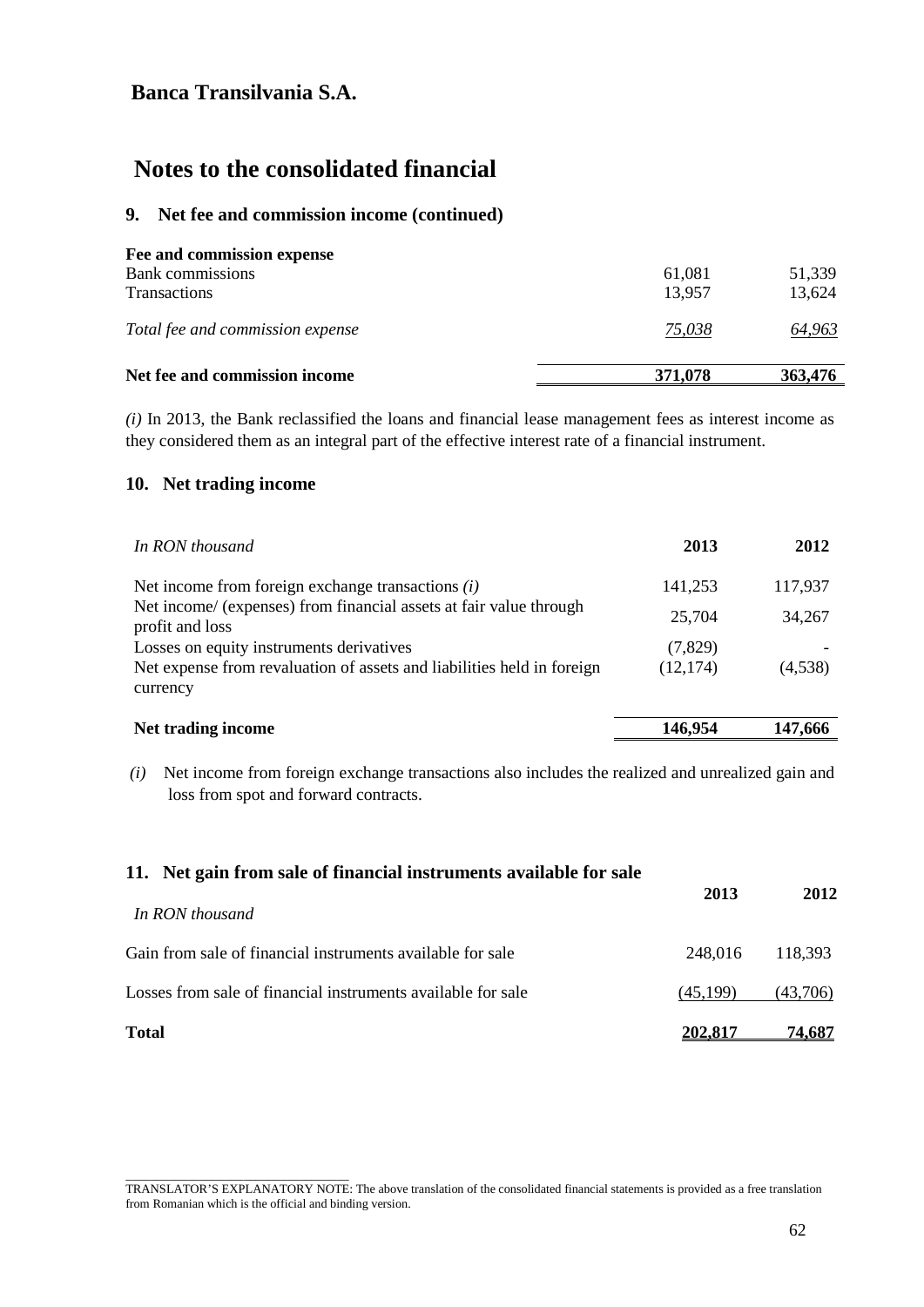# **Notes to the consolidated financial**

### **12. Other operating income**

| In RON thousand        | 2013   | 2012   |
|------------------------|--------|--------|
| Rent income            | 12.749 | 14,911 |
| Dividend income        | 508    | 6,979  |
| Other operating income | 63.146 | 65,930 |
| <b>Total</b>           | 76,403 | 87,820 |

#### **13. Net impairment losses on assets, other liabilities and credit commitments**

| In RON thousand                                                                        | 2013     | 2012     |
|----------------------------------------------------------------------------------------|----------|----------|
| Net charge of impairment losses on assets $(i)$                                        | 417,491  | 385,060  |
| Loans and net lease investments written-off                                            | 21,298   | 4,653    |
| Other liabilities and credit commitments                                               | 208      | 3,893    |
| Recoveries from loans and financial lease previously written off                       | (24,717) | (14,070) |
| Net impairment losses on financial assets, other liabilities<br>and credit commitments | 414,280  | 379,536  |

*(i)* Net charge with impairment losses on assets contains the following:

| In RON thousand<br><b>Note</b>        | 2013    | 2012    |
|---------------------------------------|---------|---------|
| Loans and advances to customers<br>20 | 407,089 | 369,867 |
| Net lease investments<br>21           | 11,938  | 16,754  |
| Investment securities<br>22           | (537)   | 56      |
| 26<br>Other assets                    | (965)   | (1,744) |
| 23<br>Property and equipment          | (34)    | 127     |
| Net charge with impairment losses     | 417,491 | 385,060 |

#### **14. Personnel expenses**

\_\_\_\_\_\_\_\_\_\_\_\_\_\_\_\_\_\_\_\_\_\_\_\_\_\_\_\_\_\_\_\_\_\_\_\_

| In RON thousand                                   | 2013    | 2012    |
|---------------------------------------------------|---------|---------|
| Wages and salaries                                | 343,781 | 327,232 |
| Contribution to social security                   | 66,454  | 65,080  |
| Meal tickets and other taxes related to personnel | 18,605  | 17,920  |
| Contribution to health fund                       | 19,152  | 18,753  |
| Contribution to unemployment fund                 | 2,333   | 1,554   |
| Provisions for other employee benefits            | 11,889  | 6,441   |
| <b>Total</b>                                      | 462,214 | 436,980 |

TRANSLATOR'S EXPLANATORY NOTE: The above translation of the consolidated financial statements is provided as a free translation from Romanian which is the official and binding version.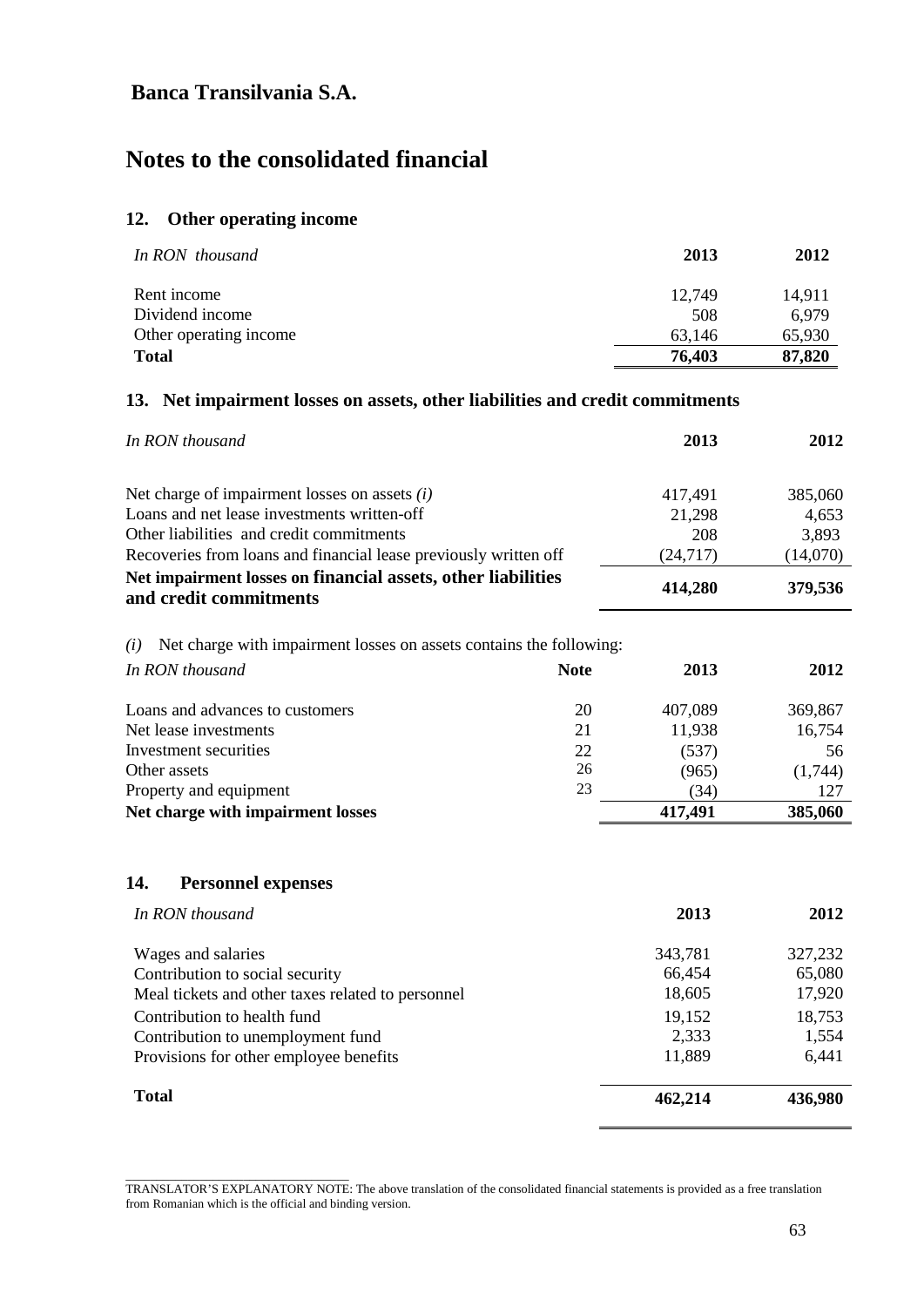## **Notes to the consolidated financial**

#### **14. Personnel expenses (continued)**

The Group's number of employees at 31 December 2013 was 6,370 persons (31 December 2012: 6,494).

The expenses related to share-based payments transactions with employees, is included in the wages and salaries line amounting to RON 21,098 thousand in 2013 (2012: RON 14,420 thousand). In 2013 the Bank granted a number of 15,446,531 shares to the employees and administrators of the Bank and its subsidiaries, with a vesting period of less than 3 years.

The Bank established a program of share- based payment, in which the employees with performances may exercise their right and option to purchase a number of shares issued by the Bank. Terms and conditions of granting are the following:

#### **2013**

Shares granted 2013 15,446,531

| <b>Granting date</b>                           | <b>Shares number</b> | <b>Contractual vesting</b><br>period | <b>Conditions to enter into force</b>                                |
|------------------------------------------------|----------------------|--------------------------------------|----------------------------------------------------------------------|
| Shares granted to                              |                      |                                      | Achievement of performance and<br>prudential indicators during 2013. |
| employees at<br>14 May 2013 and<br>17 May 2013 | 15,000,000           | 2 years and 11 months                | Achieving Bank objectives<br>regarding the completion of             |
|                                                |                      |                                      | implementation for new accounting<br>and reporting rules.            |
| Shares granted to<br>employees at              | 446,531              | 3 years                              | Rewarding the employees with the<br>best annual results, which have  |
| 19 December 2013                               |                      |                                      | consistently performed at hide<br>standards                          |

**2012** Shares granted 2012 14,000,000

\_\_\_\_\_\_\_\_\_\_\_\_\_\_\_\_\_\_\_\_\_\_\_\_\_\_\_\_\_\_\_\_\_\_\_\_

| <b>Granting date</b>                                | <b>Shares number</b>             | <b>Contractual vesting</b><br>period | <b>Conditions to enter into force</b>                                                                                 |
|-----------------------------------------------------|----------------------------------|--------------------------------------|-----------------------------------------------------------------------------------------------------------------------|
| Shares granted to                                   |                                  |                                      | Achievement of performance and<br>prudential indicators during 2012.                                                  |
| employees at<br>18 May 2012                         | 9,362,130                        | 2 years and 11 months                | Achieving Bank objectives<br>regarding the completion of<br>implementation for new accounting<br>and reporting rules. |
| Shares granted to<br>employees at 16<br>August 2012 | 1 year and 5 months<br>4,637,870 |                                      | Achieving Bank objectives<br>regarding the completion of<br>implementation for new core<br>banking                    |
|                                                     |                                  |                                      | Achievement of performance and<br>prudential indicators during 2012.                                                  |

TRANSLATOR'S EXPLANATORY NOTE: The above translation of the consolidated financial statements is provided as a free translation from Romanian which is the official and binding version.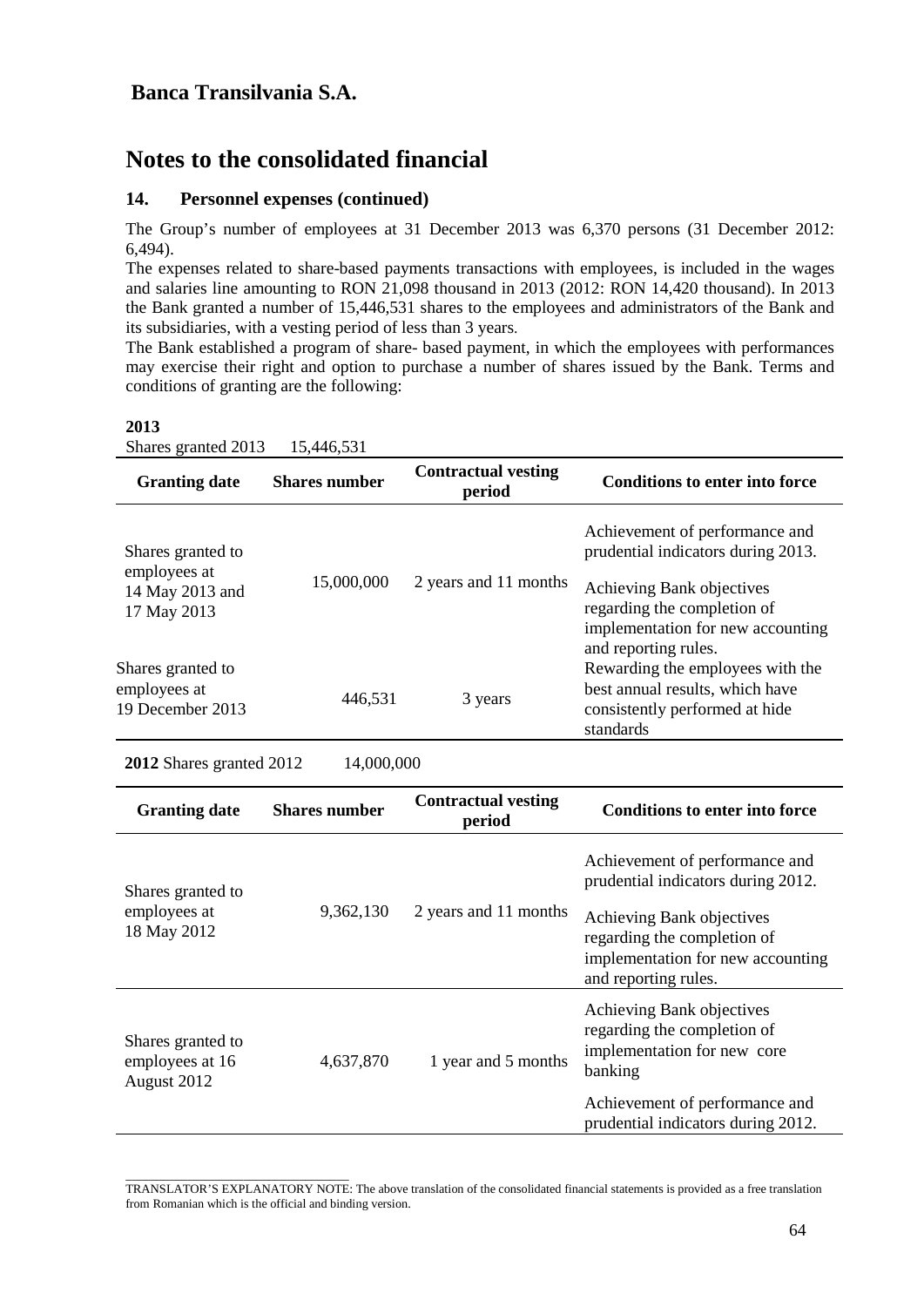# **Notes to the consolidated financial statements**

### **15. Other operating expenses**

\_\_\_\_\_\_\_\_\_\_\_\_\_\_\_\_\_\_\_\_\_\_\_\_\_\_\_\_\_\_\_\_\_\_\_\_

| In RON thousand                                                                                         | 2013    | 2012      |
|---------------------------------------------------------------------------------------------------------|---------|-----------|
| Operating lease (rent)                                                                                  | 87,277  | 90,926    |
| Repairs and maintenance                                                                                 | 65,775  | 54,345    |
| Materials and consumables                                                                               | 27,098  | 28,737    |
| Postage and telecommunications                                                                          | 21,301  | 27,351    |
| Advertising and promotional expenses                                                                    | 16,680  | 16,703    |
| Security and protection                                                                                 | 20,284  | 20,325    |
| <b>Taxes</b>                                                                                            | 9,342   | 2,846     |
| Electricity and heating                                                                                 | 18,260  | 16,162    |
| Travel and transport                                                                                    | 6,224   | 10,284    |
| Legal, advisory and consulting                                                                          | 6,199   | 3,866     |
| Loss on sale of property and equipment                                                                  | 1,785   |           |
| Other operating expenses                                                                                | 64,212  | 74,732    |
| <b>Total</b>                                                                                            | 344,437 | 346,277   |
| 16. Income tax expense                                                                                  |         |           |
| In RON thousand                                                                                         | 2013    | 2012      |
| Current tax expense at 16% (2012: 16%) of taxable profits<br>determined in accordance with Romanian Law | 45,616  | 19,165    |
| Deferred tax expense                                                                                    | 25,211  | 5,381     |
| <b>Total income tax expense</b>                                                                         | 70,827  | 24,546    |
| <b>Tax</b> reconciliation                                                                               |         |           |
| In RON thousand                                                                                         | 2013    | 2012      |
| Profit before tax                                                                                       | 479,382 | 371,002   |
| Taxation at statutory rate of 16% (2012: 16%)                                                           | 76,701  | 59,360    |
| Non-deductible expenses and non-taxable revenues and other<br>permanent differences                     | (3,950) | (21,709)  |
| <b>Effect of carried forward losses</b>                                                                 | (1,924) | (13, 105) |
| <b>Taxation in the income statement</b>                                                                 | 70,827  | 24,546    |

TRANSLATOR'S EXPLANATORY NOTE: The above translation of the consolidated financial statements is provided as a free translation from Romanian which is the official and binding version.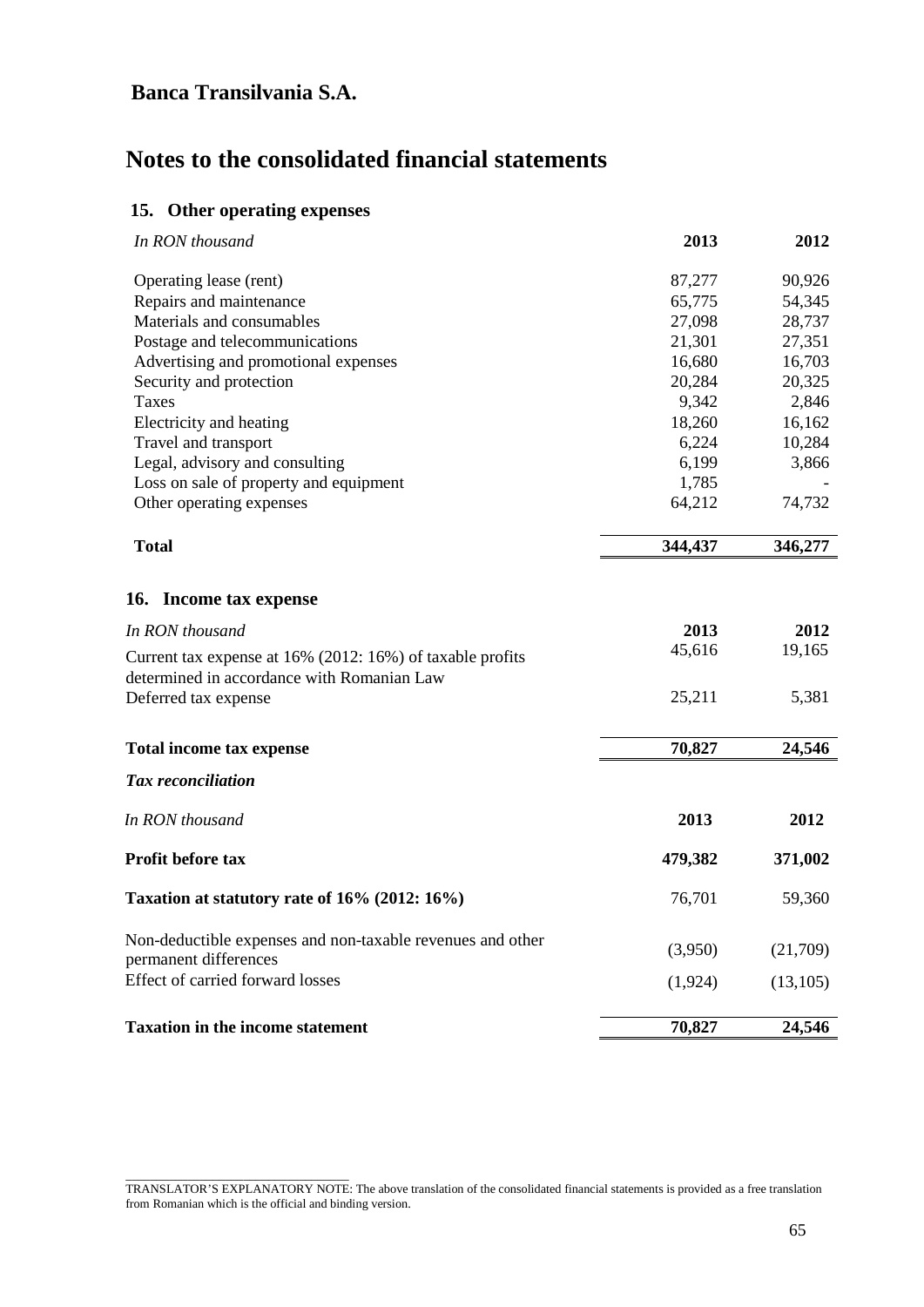## **Notes to the consolidated financial statements**

#### **17. Cash and cash equivalents**

| 31 December<br>2013 | 31 December<br>2012 |
|---------------------|---------------------|
| 3,510,624           | 4,974,894           |
| 539,139             | 519,613             |
| 55.821              | 84,581              |
|                     | 5,579,088           |
|                     | 4,105,584           |

*(i)* As at 31 December 2013, the minimum reserve requirement held with the National Bank of Romania was set at 15% for RON and 20% for balances denominated in USD or EUR (31 December 2012: 15% for RON and 20% for USD and EUR). Minimum reserve balance may vary from day to day. The interest paid by the National Bank of Romania for the reserves held by banks was 0.55% - 1.30% per year for the reserves in RON, 0.36% - 0.56% per year for reserves denominated in EUR and 0.14% - 0.50% per year for reserves denominated in USD. Mandatory reserve can be used by the Bank for daily activities as long as the average monthly balance is maintained within the limits required.

*(ii)* Current accounts held with other banks are at immediate disposal of the Bank and unencumbered and contain value recovered in the short term.

#### **18. Placements with banks**

|                                               | 31 December | 31 December |
|-----------------------------------------------|-------------|-------------|
| In RON thousand                               | 2013        | 2012        |
| Sight and term deposits placed at other banks | 870,760     | 1,259,285   |
| Reverse repo type transactions $(i)$          | 724,348     | 67,562      |
| Loans and advances to banks $(ii)$            | 165,409     | 78,326      |
|                                               |             |             |
| <b>Total</b>                                  | 1,760,517   | 1,405,173   |
|                                               |             |             |

*(i)* Investment securities reclassified by the Group during 2008 and 2010 from assets available for sale into loans and advances (see note 22 (v)).

*(ii)* As at 31 December 2013 reverse repurchase agreements transactions amounting to RON 724,348 thousand were concluded with commercial banks (31 December 2012: RON 67,562 thousand).

\_\_\_\_\_\_\_\_\_\_\_\_\_\_\_\_\_\_\_\_\_\_\_\_\_\_\_\_\_\_\_\_\_\_\_\_ TRANSLATOR'S EXPLANATORY NOTE: The above translation of the consolidated financial statements is provided as a free translation from Romanian which is the official and binding version.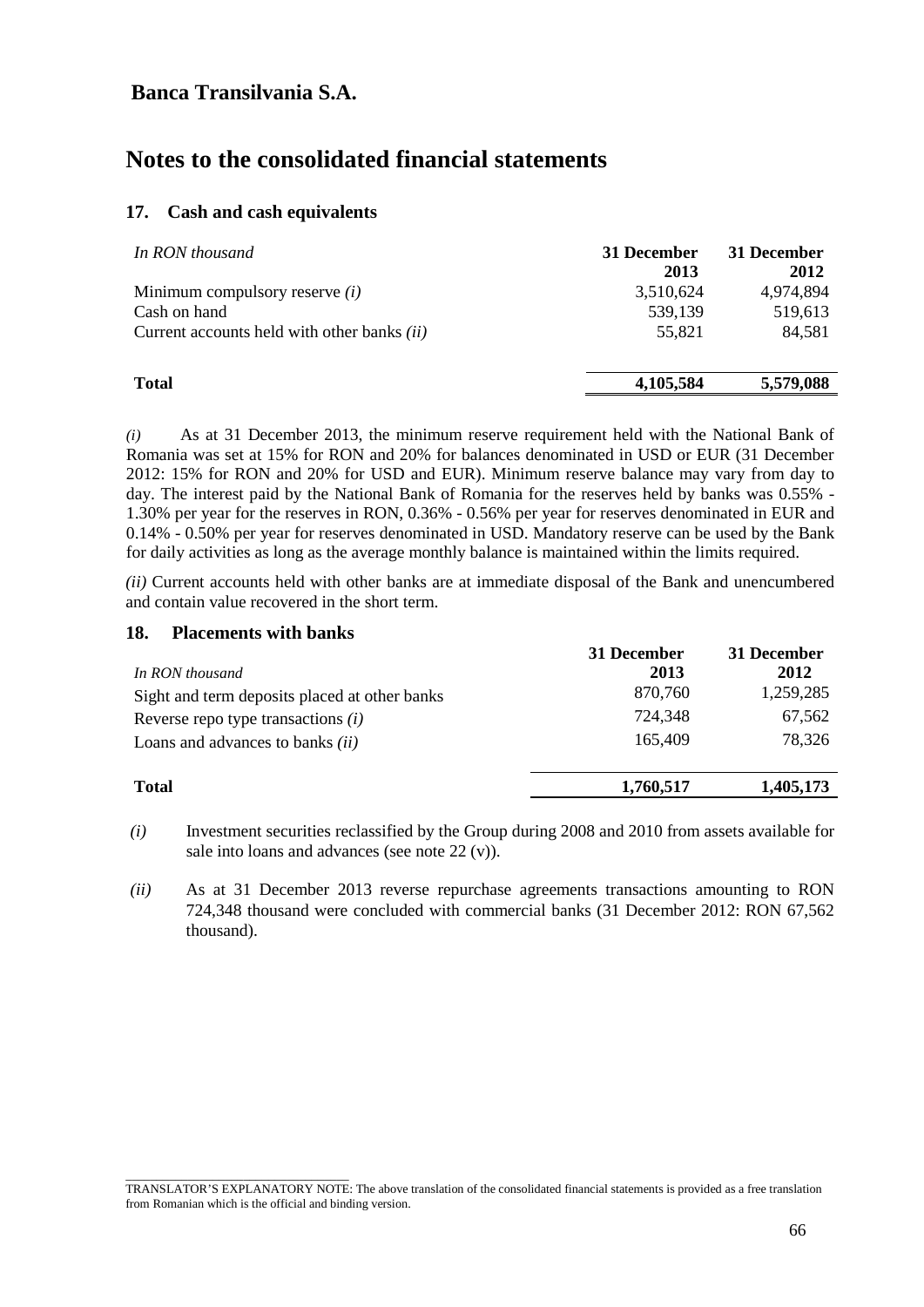## **Notes to the consolidated financial statements**

#### **19. Financial assets at fair value through profit and loss**

| In RON thousand                 | 31 December<br>2013 | 31 December<br>2012 |
|---------------------------------|---------------------|---------------------|
| <b>Trading assets</b>           |                     |                     |
| Listed equity investments $(i)$ | 103.556             | 125.851             |
| <b>Total</b>                    | 103.556             | 125,851             |

*i)* As at 31 December 2013, the Group owns shares quoted on the Bucharest Stock Exchange S.A. and Vienna Stock Exchange.

As at 31 December 2013, the Group owns significant investments in amount of RON 76,910 thousand at the following companies: Fondul Proprietatea S.A., SIF Moldova S.A., SIF Muntenia SA, SIF Oltenia SA, SNP Petrom and Nuclearelectrica (31 December 2012: RON 93,608 thousand at the following companies: SIF Moldova S.A., SIF Oltenia S.A, SIF Transilvania S.A, Fondul Proprietatea S.A. and SNP Petrom S.A.)

#### **20. Loans and advances to customers**

The Group's commercial lending is concentrated on companies and individuals domiciled in Romania. Economic sector risk concentrations within the customer's loan portfolio as at 31 December 2013 were and 31 December 2012, was as follows:

| In RON thousand                                                      | 31 December | 31 December |
|----------------------------------------------------------------------|-------------|-------------|
|                                                                      | 2013        | 2012        |
| Individuals                                                          | 6,874,467   | 6,391,713   |
| Trading                                                              | 3,134,675   | 2,945,755   |
| Manufacturing                                                        | 3,026,037   | 2,525,429   |
| Construction                                                         | 1,063,539   | 990,837     |
| Services                                                             | 1,054,313   | 946,453     |
| Transport                                                            | 874,526     | 702,460     |
| Real estate                                                          | 723,692     | 526,949     |
| Agriculture                                                          | 582,973     | 730,764     |
| Free lancers                                                         | 424,684     | 382,202     |
| Chemical industry                                                    | 316,776     | 315,305     |
| Mining industry                                                      | 315,645     | 170,697     |
| <b>Financial institutions</b>                                        | 106,629     | 124,341     |
| Telecommunication                                                    | 152,083     | 125,484     |
| Energy industry                                                      | 82,853      | 322,277     |
| Governmental bodies                                                  | 28,597      | 31,030      |
| Fishing industry                                                     | 8,025       | 7,255       |
| Others                                                               | 390,009     | 295,986     |
| Total loans and advances to customers before impairment<br>allowance | 19,159,523  | 17,534,937  |
| Less provisions for impairment allowance on loans                    | (2,576,125) | (2,173,674) |
| Total loans and advances to customers, net of provisions             | 16,583,398  | 15,361,263  |

\_\_\_\_\_\_\_\_\_\_\_\_\_\_\_\_\_\_\_\_\_\_\_\_\_\_\_\_\_\_\_\_\_\_\_\_ TRANSLATOR'S EXPLANATORY NOTE: The above translation of the consolidated financial statements is provided as a free translation from Romanian which is the official and binding version.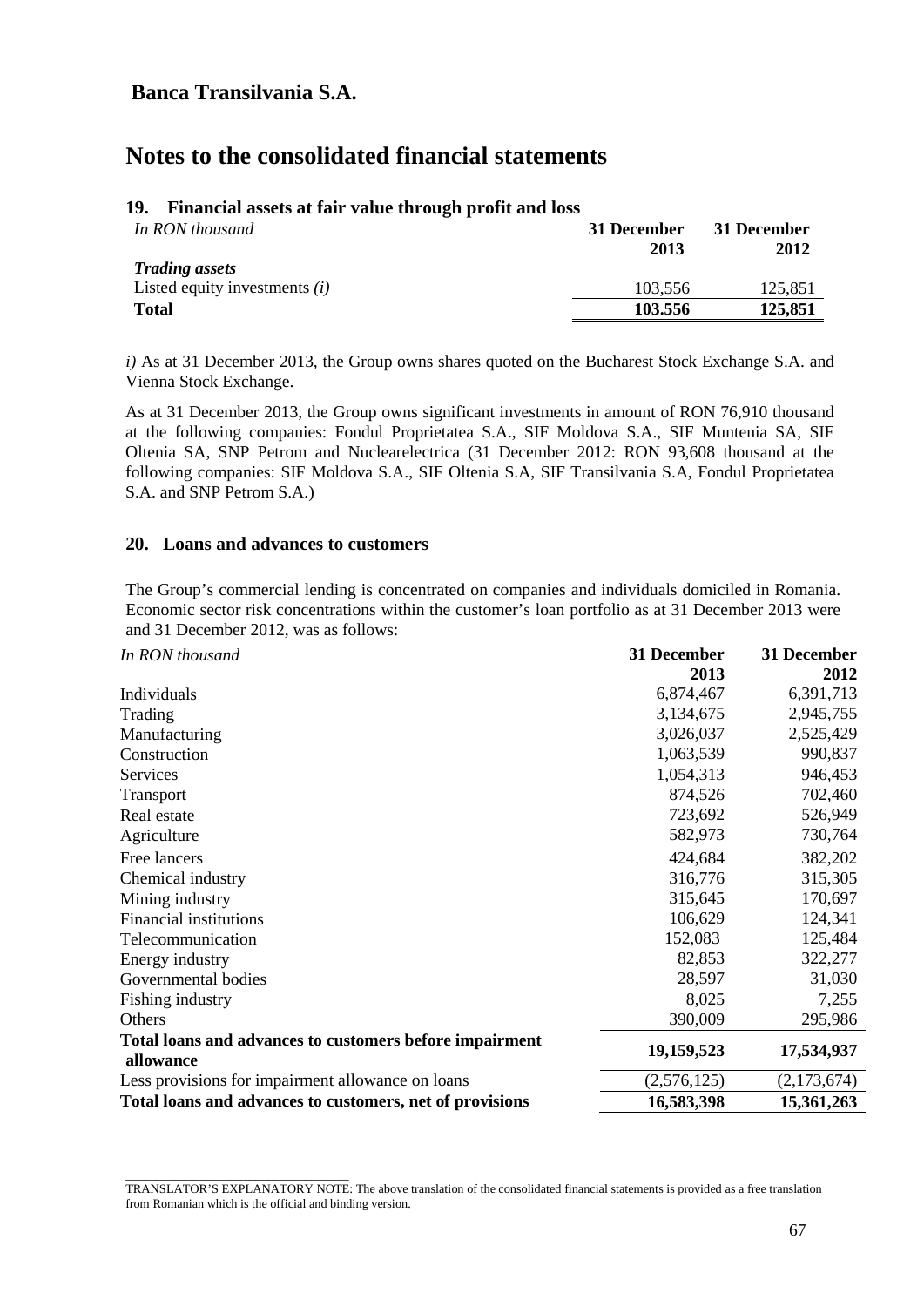\_\_\_\_\_\_\_\_\_\_\_\_\_\_\_\_\_\_\_\_\_\_\_\_\_\_\_\_\_\_\_\_\_\_\_\_

## **Notes to the consolidated financial statements**

#### **20. Loans and advances to customers** *(continued)*

Movement in allowance for impairment loss on loans and advances to customers granted was as follows:

|                                                                 | 2013      | 2012      |
|-----------------------------------------------------------------|-----------|-----------|
| In RON thousand                                                 |           |           |
| Balance at 1 January                                            | 2,173,674 | 1,721,801 |
| Net impairment change (Note 13)                                 | 407,089   | 369,867   |
| Impairment allowances on written off loans (Note 4b)            | (145,772) | (63, 431) |
| Effect of adjustment effect on the interest income for impaired |           |           |
| loans (Note 8)                                                  | 132,565   | 137,632   |
| FX gain/loss                                                    | 8,569     | 7,805     |
| <b>Balance at 31 December</b>                                   | 2,576,125 | 2,173,674 |

Movement in individual allowance for impairment loss on loans and advances to customers granted was as follows:

|                                                                 | 2013      | 2012      |
|-----------------------------------------------------------------|-----------|-----------|
| In RON thousand                                                 |           |           |
| Balance at 1 January                                            | 1,134,809 | 823,813   |
| Net impairment change                                           | 266,272   | 264,242   |
| Impairment allowances on written off loans                      | (5,524)   | (4,719)   |
| Effect of adjustment effect on the interest income for impaired |           |           |
| loans                                                           | 48,488    | 53,754    |
| FX gain/loss                                                    | 22,107    | (2,281)   |
| <b>Balance at 31 December</b>                                   | 1,466,152 | 1,134,809 |

Movement in collective allowance for impairment loss on loans and advances to customers granted was as follows:

|                                                            | 2013       | 2012      |
|------------------------------------------------------------|------------|-----------|
| In RON thousand                                            |            |           |
| Balance at 1 January                                       | 1,038,865  | 897,988   |
| Net impairment change                                      | 140,817    | 105,625   |
| Impairment allowance for written off loans                 | (140, 248) | (58, 712) |
| Effect of adjustment of interest income for impaired loans | 84,077     | 83,878    |
| FX gain/loss                                               | (13, 538)  | 10,086    |
| <b>Balance at 31 December</b>                              | 1,109,973  | 1,038,865 |
|                                                            |            |           |

TRANSLATOR'S EXPLANATORY NOTE: The above translation of the consolidated financial statements is provided as a free translation from Romanian which is the official and binding version.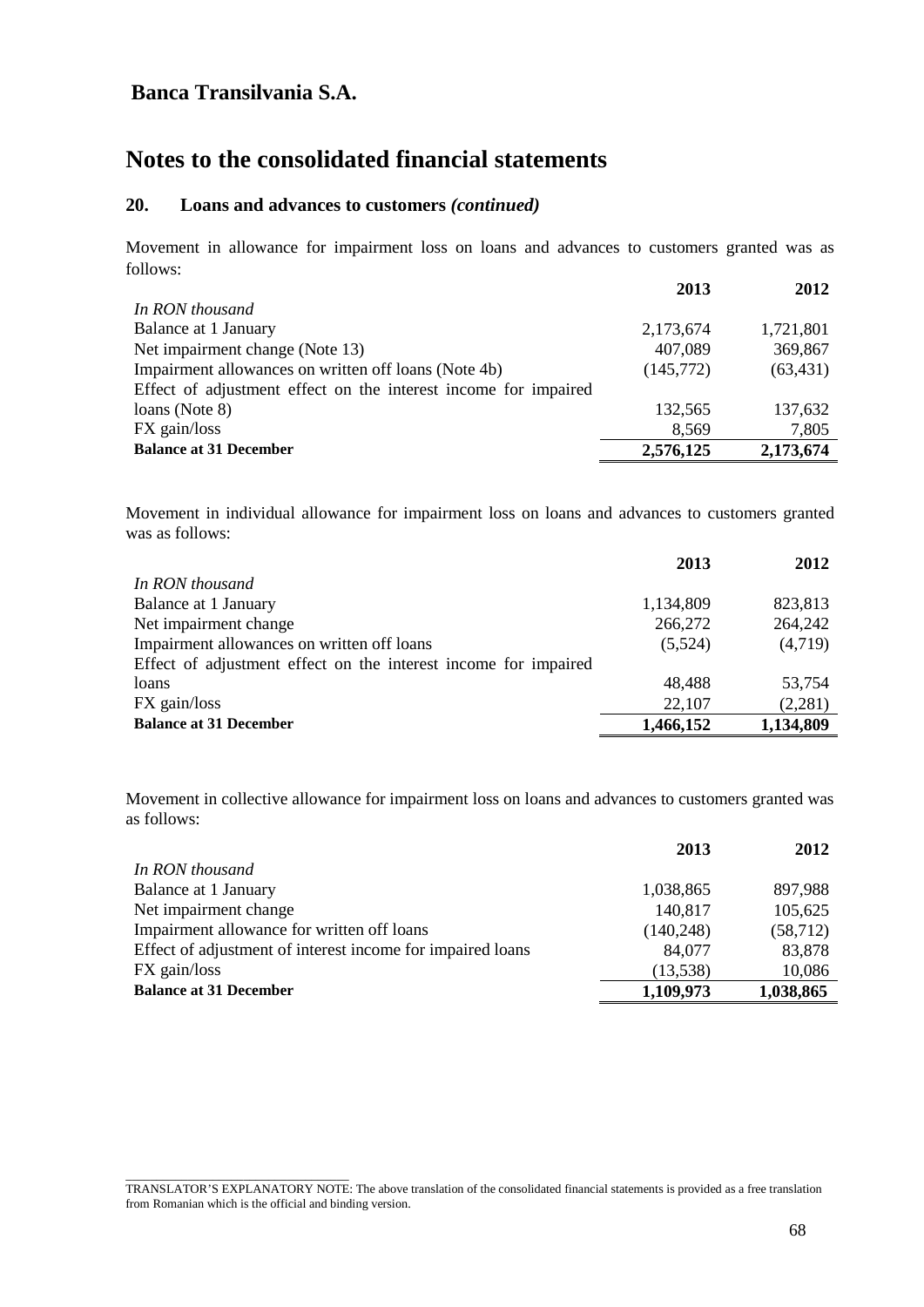## **Notes to the consolidated financial statements**

#### **21. Net finance lease investments**

\_\_\_\_\_\_\_\_\_\_\_\_\_\_\_\_\_\_\_\_\_\_\_\_\_\_\_\_\_\_\_\_\_\_\_\_

The Group acts as a lessor under finance lease, mainly of motor vehicles and equipment. The leases are denominated in EUR, RON and MDL and typically run for a period between two and five years, with transfer of ownership of the leased asset at the end of the lease term. Interest is charged over the period of the leased based on fixed interest rates. The lease receivables are secured by the underlying assets and by other collateral. The breakdown of investments in leases according to their maturity is presented below:

| In RON thousand                                          | 31 December<br>2013 | 31 December<br>2012 |
|----------------------------------------------------------|---------------------|---------------------|
| Investments in leases less than one year (gross)         | 175,846             | 189,819             |
| Investments in leases between one and five years (gross) | 174,132             | 111,078             |
| Total investment in leases, gross                        | 349,978             | 300,897             |
| Unearned finance income                                  | (37, 298)           | (36, 143)           |
| Total investments in leases, net unearned finance income | 312,680             | 264,754             |
| Impairment allowances                                    | (69, 529)           | (62,068)            |
| <b>Total net leasing investment</b>                      | 243,151             | 202,686             |

The lease contracts are generated and managed through BT Leasing Transilvania IFN S.A., BT Leasing Moldova S.R.L., and BT Operational Leasing S.A. Net lease investments include also consumer finance facilities granted to the Group's customers by BT Direct IFN S.A.

The provision for net lease investments can be further analyzed as follows:

| In RON thousand                            | 2013    | 2012      |
|--------------------------------------------|---------|-----------|
| Balance at beginning of the year           | 62,068  | 62.197    |
| Net impairment provision expense (Note 13) | 11,938  | 16,754    |
| Written – off lease investment (Note 4b)   | (4,095) | (17, 836) |
| Foreign exchange difference                | (382)   | 953       |
| Balance at the end of the year             | 69,529  | 62,068    |

TRANSLATOR'S EXPLANATORY NOTE: The above translation of the consolidated financial statements is provided as a free translation from Romanian which is the official and binding version.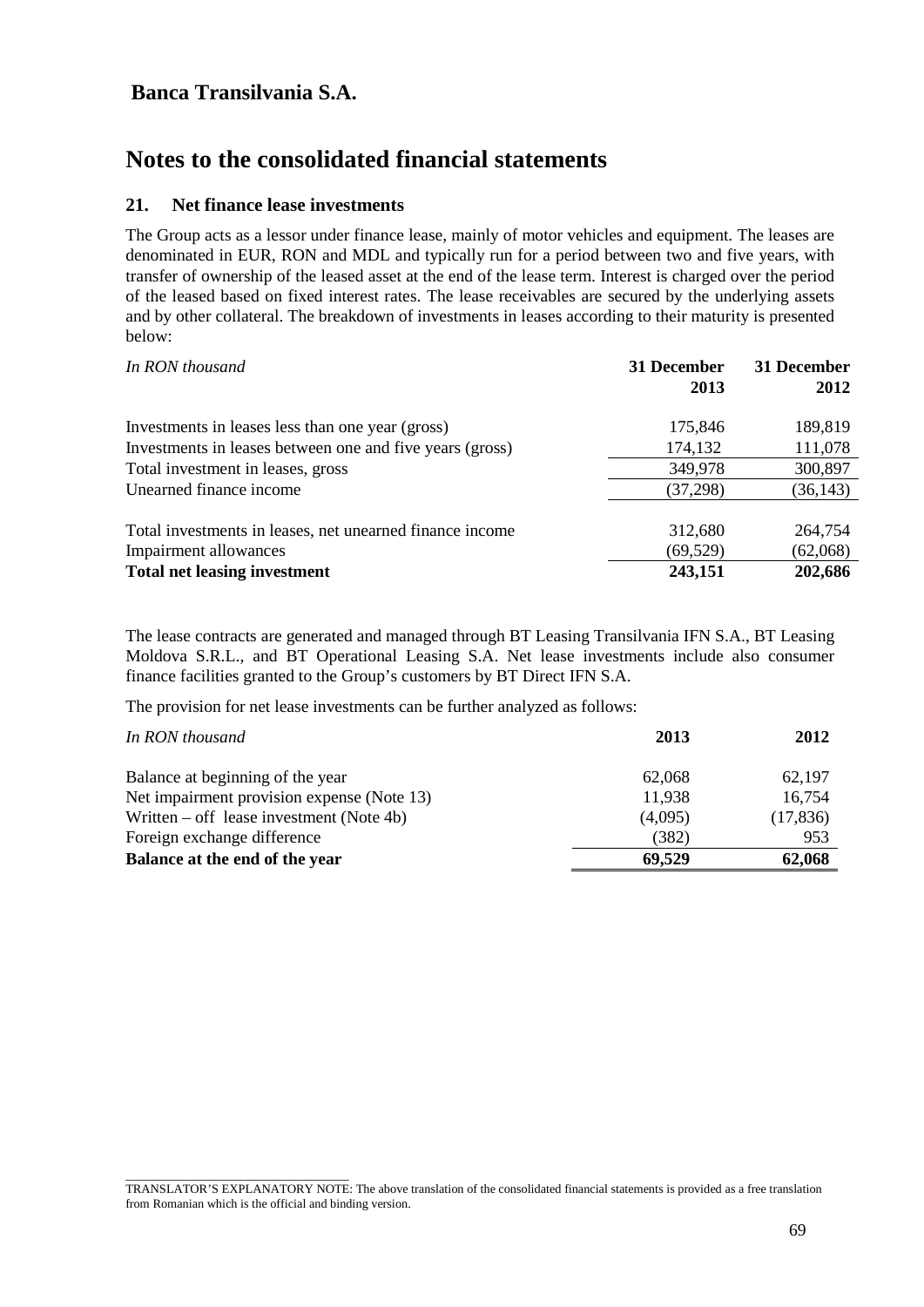#### **22. Investment securities**

\_\_\_\_\_\_\_\_\_\_\_\_\_\_\_\_\_\_\_\_\_\_\_\_\_\_\_\_\_\_\_\_\_\_\_\_

|                                                               | 31 December | 31 December |
|---------------------------------------------------------------|-------------|-------------|
|                                                               | 2013        | 2012        |
| In RON thousand                                               |             |             |
| <b>Investment securities available-for-sale</b>               |             |             |
| Unlisted debt and other fixed income instruments:             | 8,724,430   | 6,374,614   |
| Treasury securities issued by the Government of Romania, from |             |             |
| which:                                                        | 6,905,103   | 5,540,477   |
| - discount certificates                                       | 34,956      | 13,405      |
| - coupon certificates                                         | 32,757      | 30,635      |
| - Benchmark bonds (RON)                                       | 5,904,251   | 4,305,860   |
| - Treasury certificates with coupon (EUR)                     | 933,139     | 1,190,577   |
| EURO bonds issued by Romania's Government on external         |             |             |
| markets                                                       | 1,386,564   | 705,063     |
| USD bonds issued by Romania's Government on external          |             |             |
| markets                                                       | 400,057     | 119,294     |
| Bonds, from which:                                            | 32,706      | 9,780       |
| - issued by Bucharest Municipality                            | 8,928       | 9,128       |
| - issued by Municipality Alba Iulia                           | 597         | 652         |
| - issued by Croatian Bank of Reconstruction and Development   | 23,181      |             |
| <b>Listed shares</b>                                          | 99          | 70          |
| <b>Unit funds</b>                                             | 53,679      | 43,107      |
| <b>Certificates of participation</b>                          | 37,485      |             |
| Equity securities measured at acquisition price, from which:  | 1,748       | 2,263       |
| Gross value                                                   | 1,756       | 2,808       |
| Allowances for impairment                                     | (8)         | (545)       |
| Total investment securities available-for-sale                | 8,817,441   | 6,420,054   |

(i) As at 31 December 2013 treasury securities in amount of RON 28,450 thousand (31 December 2012: RON 28,450 thousand) were pledged for other current operations (RoCLEAR, SENT, MASTERCARD and VISA).

(ii) Treasury securities issued by Romania's Government have maturities between 2014 and 2027.

As at 31 December 2013, the Bank has concluded repo transactions with other financial institutions having as supporting assets investment securities available for sale amounting to RON 1,615,107 thousand (31 December 2012: RON 1,721,650 thousand). Also, as of 31 December 2013 the Bank had not pledges on the investment securities available for sale (31 December 2012: RON 466,819 thousand).

(iii) The municipal bonds of Alba Iulia have variable interest (Robid  $6M + R$ obor  $6M/2 + 1.5\%$  (31) December 2013: 4.5%; 31 December 2012: 6.5%). EURO bonds issued by Bucharest Municipality have a fixed interest of 4.125% and bonds issued by Croatian Bank for Reconstruction and Development have a coupon rate of 6%.

TRANSLATOR'S EXPLANATORY NOTE: The above translation of the consolidated financial statements is provided as a free translation from Romanian which is the official and binding version.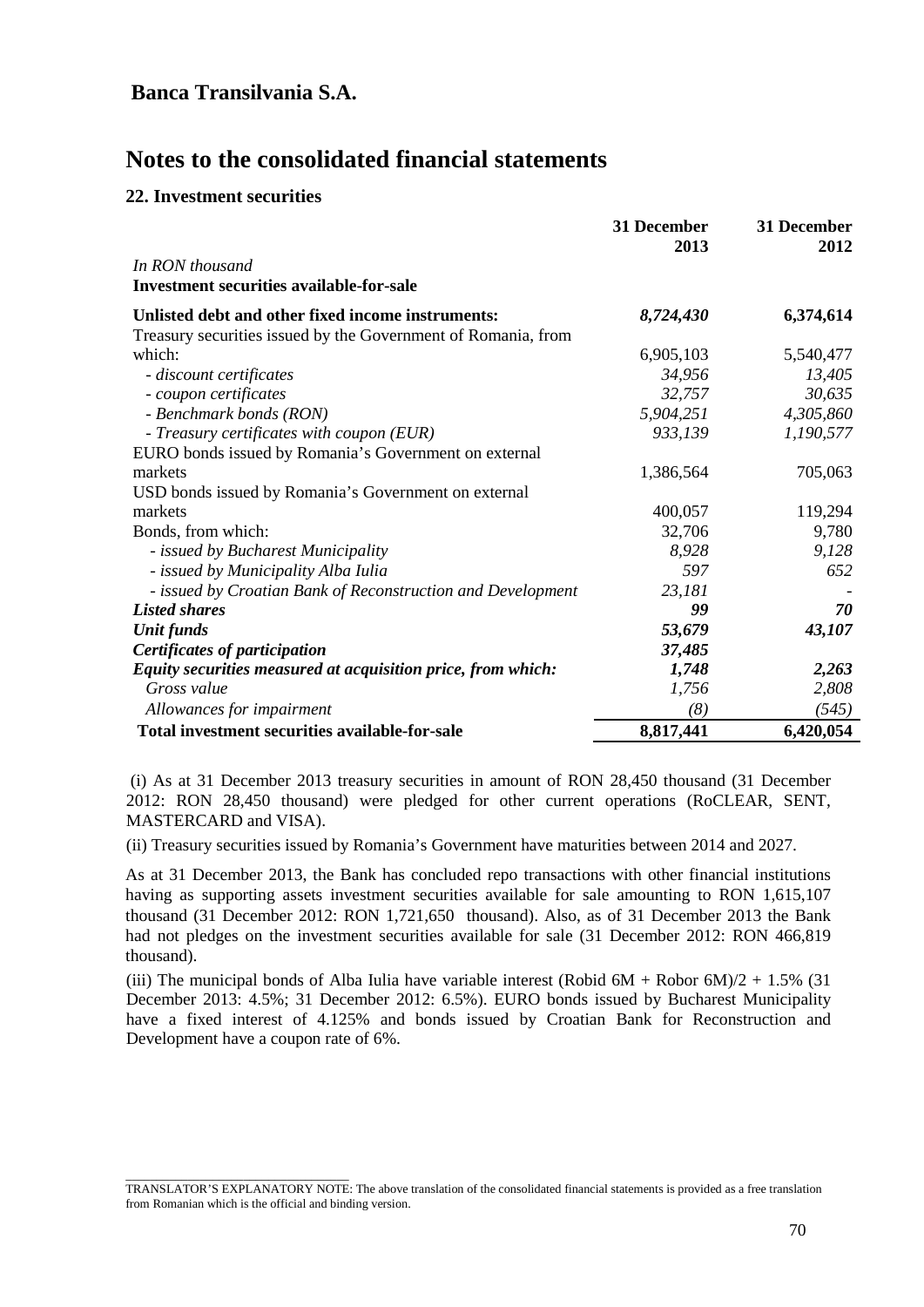## **Notes to the consolidated financial statements**

### **22. Investment securities** *(continued)*

(iv) In the third quarter, the Bank acquired a participation certificate issued by Raiffeisen Centrobank AG, based on SIF 2 Moldova shares. It was classified as securities available for sale.

Gains realized on disposal of financial assets available for sale reclassified from other comprehensive income to profit or loss were RON 223,300 thousand (2012: RON 91,791 thousand) with the related tax RON 35,724 thousand (2012: RON 16.687 thousand).

#### **(v) Reclassification out of available-for-sale investments securities into loans and advances**

Starting 2008, under the amendment to IAS 39 "Financial Instruments - Recognition and Measurement" and IFRS 7 "Financial Instruments: Disclosure " (presented in accounting policies at 3p(iv)). The Group has identified financial assets that have fulfilled the conditions imposed by this category (the non-derivative financial assets fixed and determinable payments that are not quoted on an active market) and held in the foreseeable future.

The value of securities classified as "loans and advances" at the end of 2012 was RON 78,324 thousand.

During 2013 the Group has purchased and classified as loans and receivables, corporate bonds issued by International Personal Finance and Turkiye Garanti Bankasi in the amount of RON 17,236 thousand.

Movement of investment securities classified in the category "Loans and advances" in 2013 is reflected in the table below:

|                                                   | 2013    |
|---------------------------------------------------|---------|
| <b>Balance at 31 December 2012</b>                | 78,324  |
| Acquisitions 2013                                 | 17,235  |
| Decreases 2013                                    | (3,407) |
| Coupon for bonds                                  | 7,284   |
| Coupon cashed during the year                     | (7,080) |
| Amortization of the difference between fair value | (21)    |
| and acquisition value (Interest income)           |         |
| <b>Balance at 31 December 2013</b>                | 92,335  |

**2013**

\_\_\_\_\_\_\_\_\_\_\_\_\_\_\_\_\_\_\_\_\_\_\_\_\_\_\_\_\_\_\_\_\_\_\_\_ TRANSLATOR'S EXPLANATORY NOTE: The above translation of the consolidated financial statements is provided as a free translation from Romanian which is the official and binding version.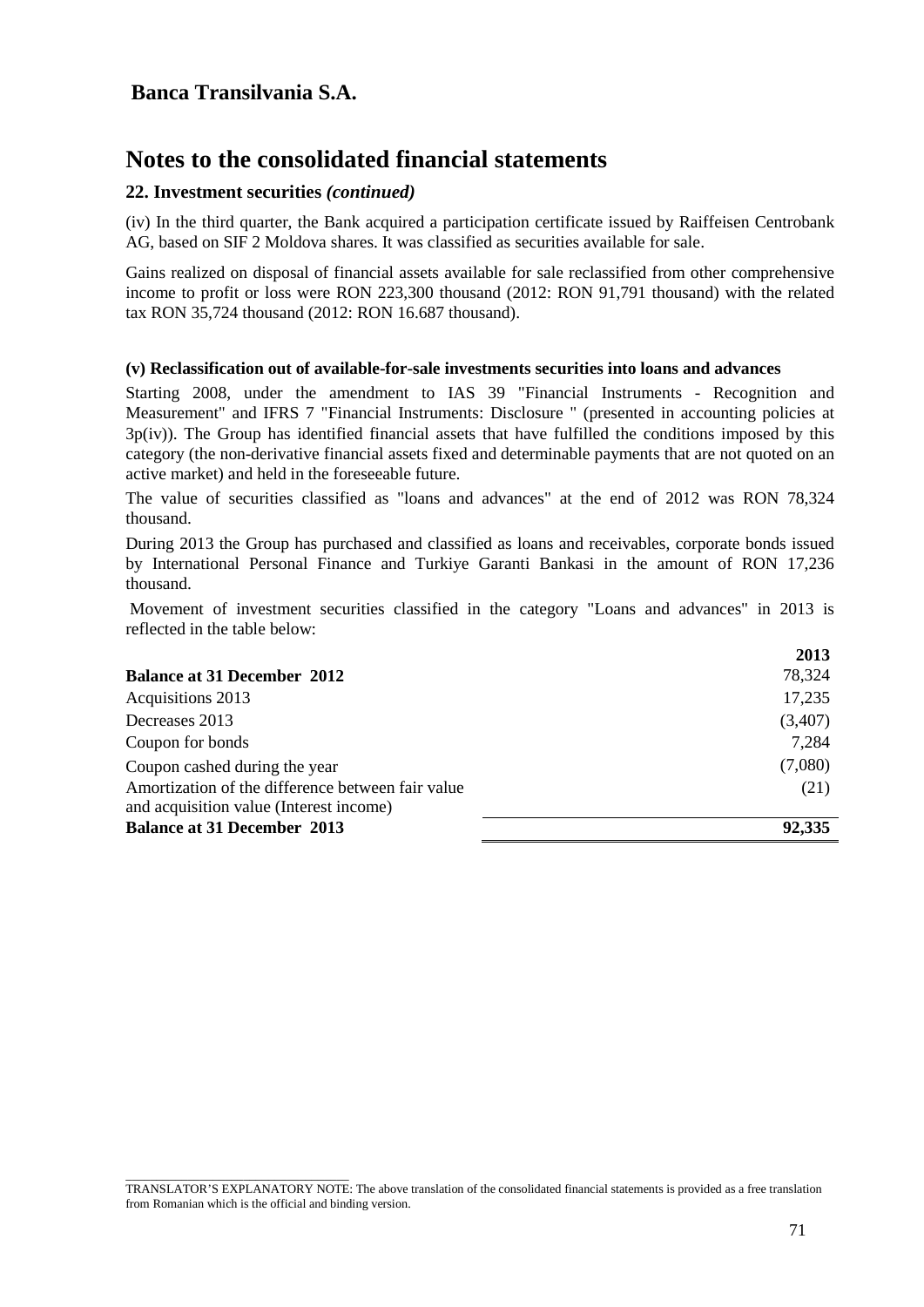\_\_\_\_\_\_\_\_\_\_\_\_\_\_\_\_\_\_\_\_\_\_\_\_\_\_\_\_\_\_\_\_\_\_\_\_

# **Notes to the consolidated financial statements**

## **22. Investment securities** *(continued)*

The impairment allowance for equity investments can be further analyzed as follows:

| In RON thousand                      | 2013  | 2012 |
|--------------------------------------|-------|------|
| Balance at the beginning of the year | 545   | 489  |
| Net impairment loss (Note 13)        | (537) | 56   |
| Balance at the end of the year       |       | 545  |

The movement in investment securities may be summarized as follows:

| In RON thousand                                    | <b>Available for sale</b> | <b>Held to maturity</b> |
|----------------------------------------------------|---------------------------|-------------------------|
| At 1 January 2013                                  | 6,420,054                 |                         |
| Additions (acquisitions and increase in value)     | 20,751,267                |                         |
| Disposals (sale, redemption and decrease in value) | 18,353,880                |                         |
| At 31 December 2013                                | 8,817,441                 |                         |
| At 1 January 2012                                  | 5,816,778                 | 819                     |
| Additions (acquisitions and increase in value)     | 19,482,327                | 70                      |
| Disposals (sale, redemption and decrease in value) | 18,879,051                | 889                     |
| At 31 December 2012                                | 6,420,054                 |                         |

TRANSLATOR'S EXPLANATORY NOTE: The above translation of the consolidated financial statements is provided as a free translation from Romanian which is the official and binding version.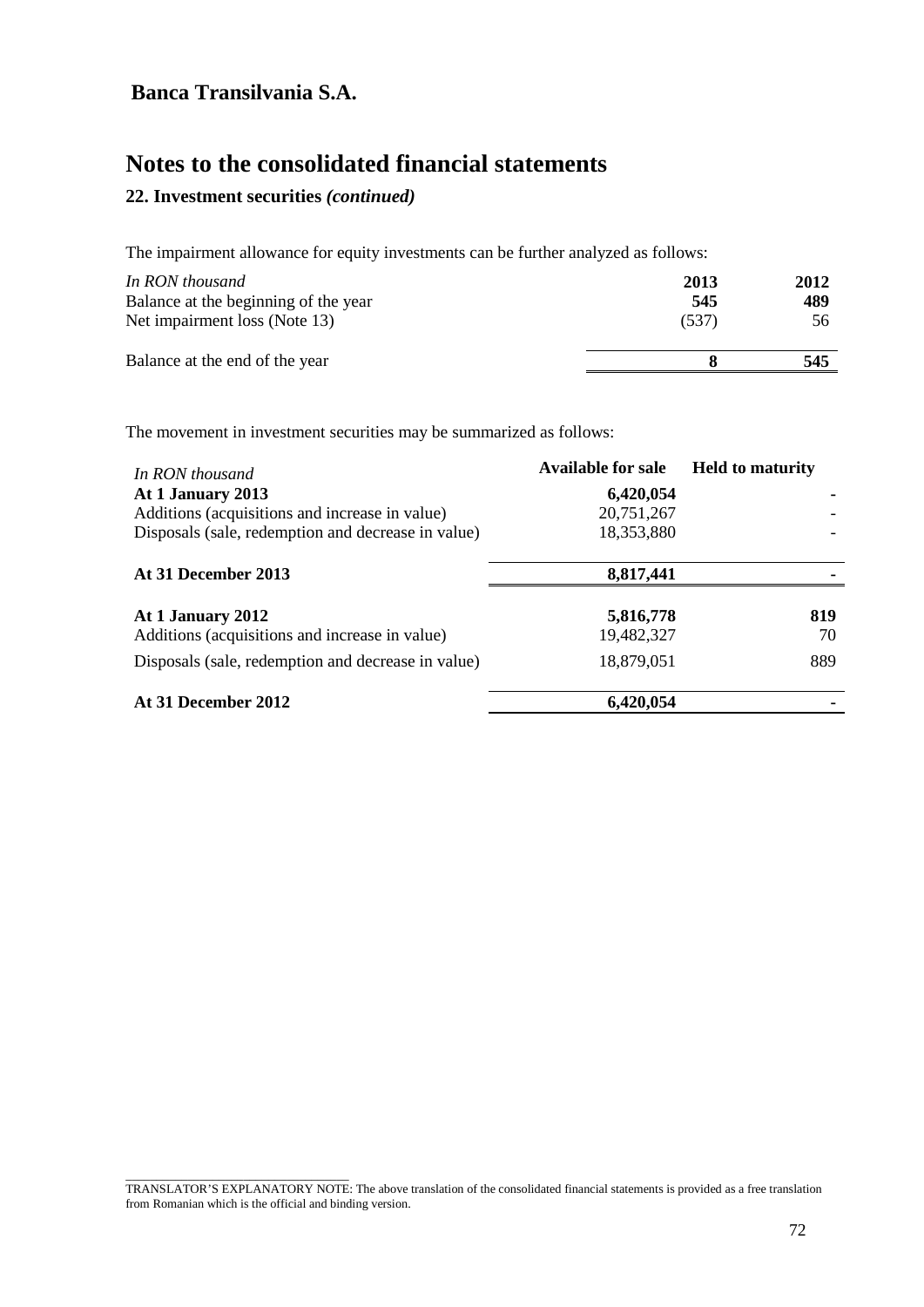# **Notes to the consolidated financial statements**

**23. Property and equipment** 

|                                                                            | <b>Land</b> and<br>buildings | <b>Computers and</b><br>equipment | <b>Vehicles</b> | Assets in<br>progress | <b>Total</b>   |
|----------------------------------------------------------------------------|------------------------------|-----------------------------------|-----------------|-----------------------|----------------|
| In thousand RON                                                            |                              |                                   |                 |                       |                |
| <b>Gross carrying amount</b>                                               |                              |                                   |                 |                       |                |
| <b>Balance at 1 January 2012</b>                                           | 300,337                      | 196,293                           | 63,642          | 27,717                | 587,989        |
| Additions                                                                  | 661                          | 22,504                            | 13,934          | 44,819                | 81,918         |
| Transfers from investment in progress                                      | 17,903                       | 30,904                            | 1,221           |                       | 50,028         |
| Reevaluations                                                              | 364                          | 1,804                             | 2,506           |                       | 4,674          |
| Disposals                                                                  | (2,927)                      | (14, 717)                         | (8,147)         | (42, 559)             | (68, 350)      |
| Reevaluations                                                              | (75)                         |                                   |                 |                       | (75)           |
| <b>Balance at 31 December 2012</b>                                         | 316,263                      | 236,788                           | 73,156          | 29,977                | 656,184        |
| <b>Balance at 1 January 2013</b>                                           | 316,263                      | 236,788                           | 73,156          | 29,977                | 656,184        |
| Additions                                                                  | 342                          | 7,618                             | 8,709           | 33,260                | 49,929         |
| Transfers from investment in progress                                      | 33,131                       | 16,628                            | 1,370           |                       | 51,129         |
| Additions through merger of subsidiaries                                   |                              | 133                               |                 |                       | 133            |
| Reevaluations                                                              | (1,537)                      | 239                               | 221             |                       | (1,077)        |
| Disposals                                                                  | (5,405)                      | (16,980)                          | (13, 642)       | (52,073)              | (88, 100)      |
| <b>Balance at 31 December 2013</b>                                         | 342,794                      | 244,426                           | 69,814          | 11,164                | 668,198        |
| <b>Depreciation and impairment</b>                                         |                              |                                   |                 |                       |                |
| <b>Balance at 1 January 2012</b>                                           | 118,645                      | 135,569                           | 36,244          |                       | 290,458        |
| Charge for the year                                                        | 14,090                       | 23,465                            | 9,626           |                       | 47,181         |
| Accumulated depreciation of disposals                                      | (2,821)                      | (6, 844)                          | (6,712)         |                       | (16, 377)      |
| Accumulated depreciation related to                                        | 208                          |                                   |                 |                       | 208            |
| revaluation                                                                |                              |                                   |                 |                       |                |
| Reversal of provision for impairment<br><b>Balance at 31 December 2012</b> | 130,122                      | 152,190                           | 127<br>39,285   | $\blacksquare$        | 127<br>321,597 |
|                                                                            |                              |                                   |                 |                       |                |
| <b>Balance at 1 January 2013</b>                                           | 130,122                      | 152,190                           | 39,285          | ٠                     | 321,597        |
| Charge for the year                                                        | 10,522                       | 25,755                            | 10,361          | $\blacksquare$        | 46,638         |
| Additions through merger of subsidiaries                                   |                              | 133                               |                 |                       | 133            |
| Accumulated depreciation of disposals                                      | (3,331)                      | (15, 847)                         | (9,055)         |                       | (28, 233)      |
| Accumulated depreciation related to<br>revaluation                         | (130)                        |                                   |                 |                       | (130)          |
| Provision for impairment                                                   |                              |                                   | $20\,$          |                       | 20             |
| Reversal of provision for impairment                                       |                              |                                   | (54)            |                       | (54)           |
| <b>Balance at 31 December 2013</b>                                         | 137,183                      | 162,231                           | 40,557          |                       | 339,971        |
| Net carrying amount                                                        |                              |                                   |                 |                       |                |
| <b>Balance at 1 January 2013</b>                                           | 186,141                      | 84,598                            | 33,871          | 29,977                | 334,587        |
| <b>Balance at 31 December 2013</b>                                         | 205,611                      | 82,195                            | 29,257          | 11,164                | 328,227        |

\_\_\_\_\_\_\_\_\_\_\_\_\_\_\_\_\_\_\_\_\_\_\_\_\_\_\_\_\_\_\_\_\_\_\_\_ TRANSLATOR'S EXPLANATORY NOTE: The above translation of the consolidated financial statements is provided as a free translation from Romanian which is the official and binding version.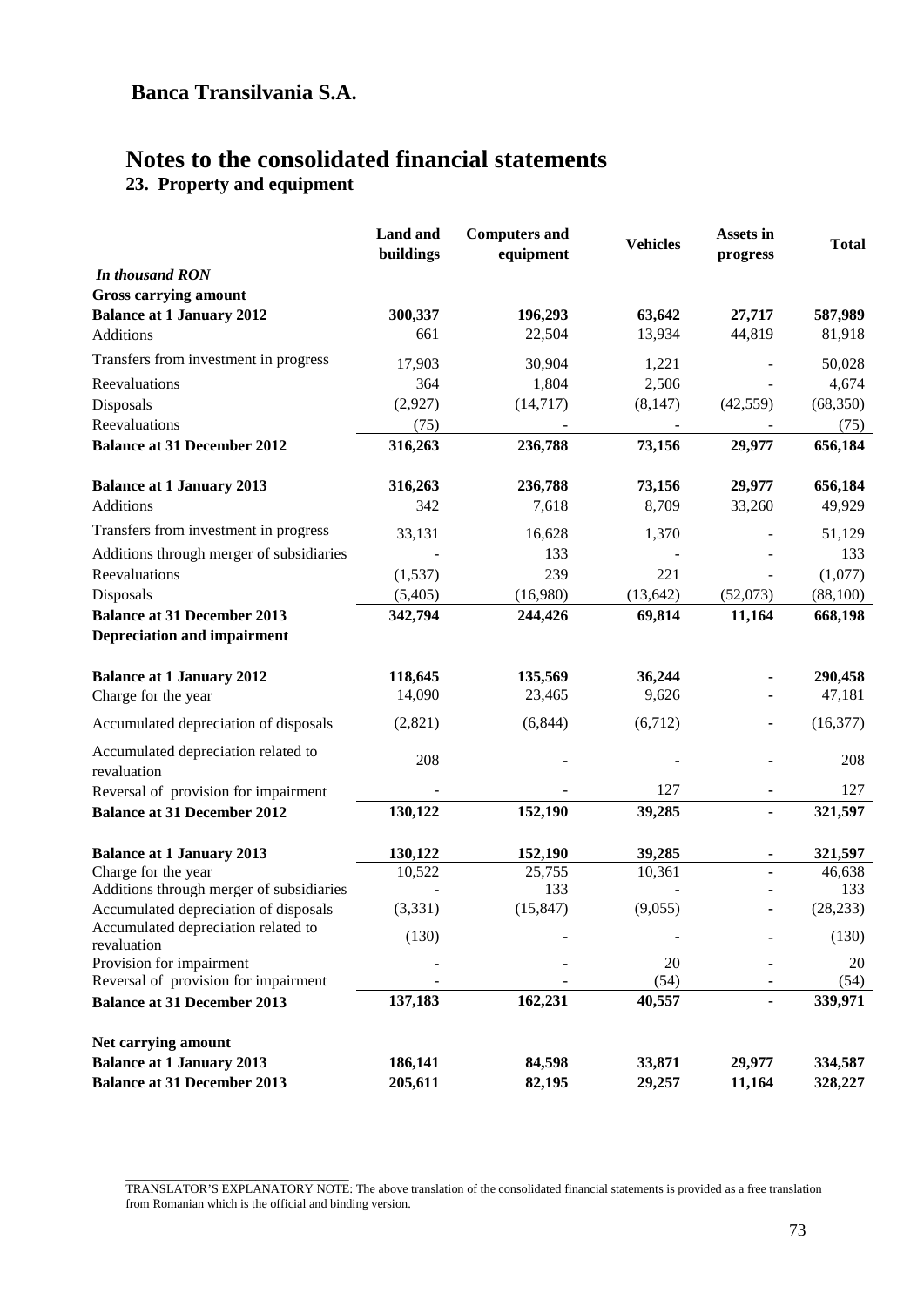## **Notes to the consolidated financial statements**

### **23. Property and equipment (continued)**

At 31 December 2013 the Group leased property and equipment on a carrying amount of RON 6,885 thousand (31 December 2012: 8,105 RON) and intangibles acquired through finance lease, with a net book value of RON 134 thousand (31 December 2012: nil). At 31 December 2012 the Group had no pledged property, equipment or intangible assets. Property and equipment outstanding at 31 December 2013 were revalued by an independent valuer. If the assets would have been recorded under the cost model, the carrying amount recognized were: land and buildings RON 167,708 thousand (2012: RON 145,664 thousand), computers and equipment RON 81,589 thousand (2012: RON 82,920 thousand) transportation RON 28,405 thousand (2012: RON 31,448 thousand).

### **24. Intangible assets (including goodwill)**

| <b>In RON thousand</b>             | Goodwill | <b>Software</b> |
|------------------------------------|----------|-----------------|
| <b>Gross carrying amount</b>       |          |                 |
| <b>Balance at 1 January 2012</b>   | 376      | 114,106         |
| <b>Additions</b>                   |          | 18,408          |
| Disposals                          |          | (180)           |
| <b>Balance at 31 December 2012</b> | 376      | 132,334         |
| <b>Balance at 1 January 2013</b>   | 376      | 132,334         |
| <b>Additions</b>                   |          | 21,200          |
| Revaluation                        |          | 205             |
| Additions through merger           |          | 194             |
| Disposals                          |          | (14, 575)       |
| <b>Balance at 31 December 2013</b> | 376      | 139,358         |
| <b>Accumulated amortization</b>    |          |                 |
| <b>Balance at 1 January 2012</b>   |          | 43,551          |
| Charge for the year                |          | 7,529           |
| Disposals                          |          | (179)           |
| <b>Balance at 31 December 2012</b> |          | 50,901          |
| <b>Balance at 1 January 2013</b>   |          | 50,901          |
| Charge for the year                |          | 18,604          |
| Additions through merger           |          | 163             |
| Disposals                          |          | (14, 540)       |
| <b>Balance at 31 December 2013</b> |          | 55,128          |
| <b>Net Carrying amount</b>         |          |                 |
| <b>Balance at 1 January 2012</b>   | 376      | 70,555          |
| <b>Balance at 31 December 2012</b> | 376      | 81,433          |
| <b>Balance at 1 January 2013</b>   | 376      | 81,433          |
| <b>Balance at 31 December 2013</b> | 376      | 84,230          |

\_\_\_\_\_\_\_\_\_\_\_\_\_\_\_\_\_\_\_\_\_\_\_\_\_\_\_\_\_\_\_\_\_\_\_\_ TRANSLATOR'S EXPLANATORY NOTE: The above translation of the consolidated financial statements is provided as a free translation from Romanian which is the official and binding version.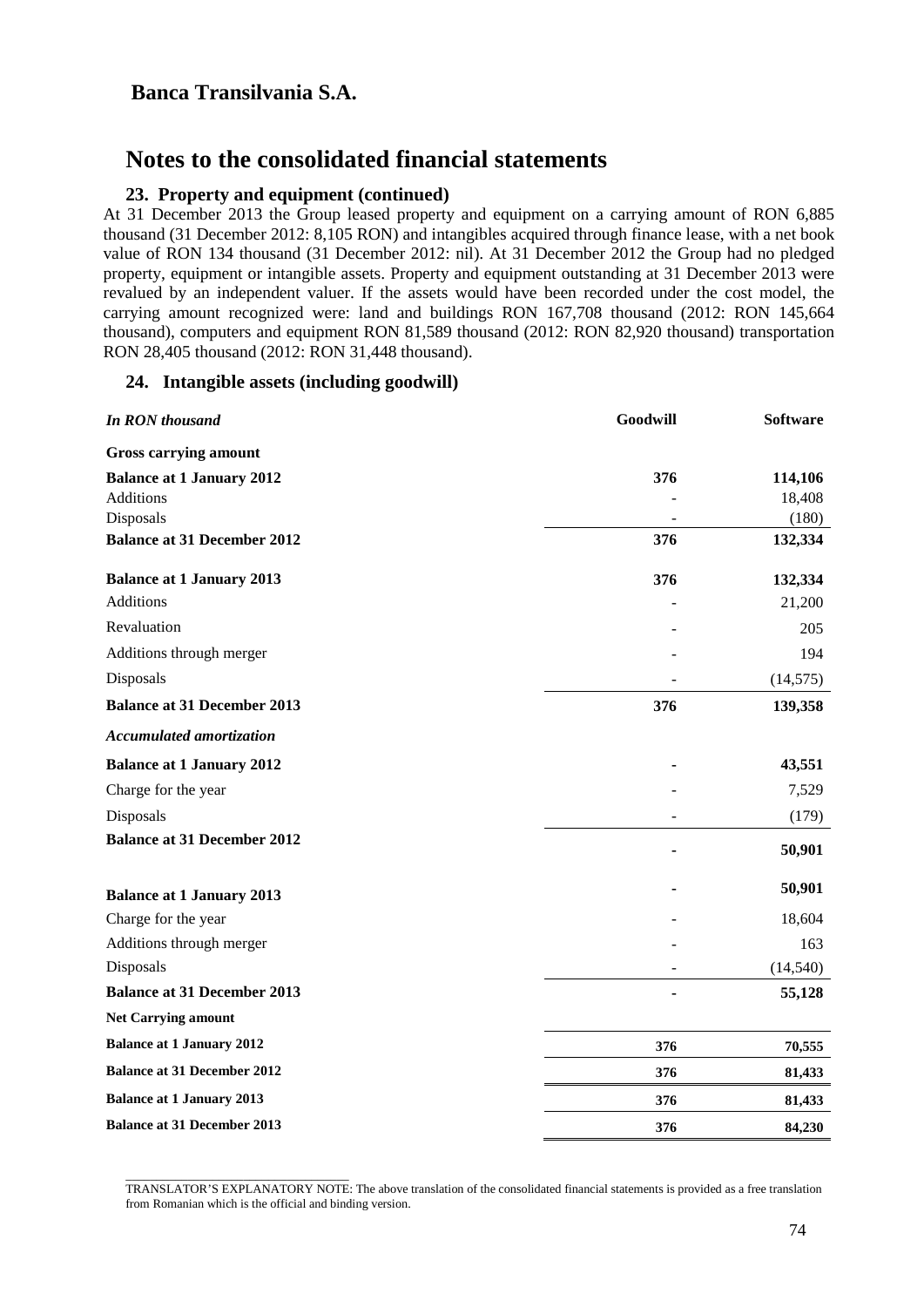## **Notes to the consolidated financial statements**

### **24. Intangible assets (including goodwill)** *(continued)*

### **Impairment testing for cash generating units containing goodwill**

For the purpose of impairment testing, goodwill is allocated to the Group's operating divisions which represent the lowest level within the Group at which the goodwill is monitored for internal management.

At 31 December 2013 the goodwill at BT Leasing Transilvania IFN S.A was in amount of RON 376 thousand (31 December 2011: RON 376 thousand).

### **25. Deferred tax assets and liabilities**

| In RON thousand                                                       | 31 December 2013 |           |            |  |
|-----------------------------------------------------------------------|------------------|-----------|------------|--|
|                                                                       | <b>Asset</b>     | Liability | <b>Net</b> |  |
| Loans and advances to customers (including net lease)<br>investments) |                  | 229,973   | (229, 973) |  |
| Investment securities, available-for-sale                             |                  | 94,590    | (94, 590)  |  |
| Financial assets at fair value by income statement                    | 475              |           | 475        |  |
| Investment in associates                                              |                  | 7,568     | (7,568)    |  |
| Tangible and intangible assets                                        |                  | 29,213    | (29,213)   |  |
| Other assets                                                          | 99               |           | 99         |  |
| <b>Total</b>                                                          | 574              | 361,344   | (360,770)  |  |
| Net temporary differences                                             |                  |           | (360,770)  |  |
| Defermed toy lighility of 160/                                        |                  |           | 57,723     |  |

#### **Deferred tax liability at 16% 57,723**

\_\_\_\_\_\_\_\_\_\_\_\_\_\_\_\_\_\_\_\_\_\_\_\_\_\_\_\_\_\_\_\_\_\_\_\_

| In RON thousand                                                       |       | 31 December 2012 |            |
|-----------------------------------------------------------------------|-------|------------------|------------|
|                                                                       | Asset | <b>Liability</b> | <b>Net</b> |
| Loans and advances to customers (including net lease)<br>investments) |       | 75,376           | (75,376)   |
| Investment securities, available-for-sale                             |       | 96,714           | (96,714)   |
| Financial assets at fair value by income statement                    | 612   |                  | 612        |
| Investment in associates                                              |       | 1,028            | (1,028)    |
| Other assets                                                          | 460   |                  | 460        |
| <b>Total</b>                                                          | 1,072 | 173,118          | (172, 046) |
| Net temporary differences                                             |       |                  | (172,046)  |
| Deferred tax liability at 16%                                         |       |                  | 27,527     |
|                                                                       |       |                  |            |

TRANSLATOR'S EXPLANATORY NOTE: The above translation of the consolidated financial statements is provided as a free translation from Romanian which is the official and binding version.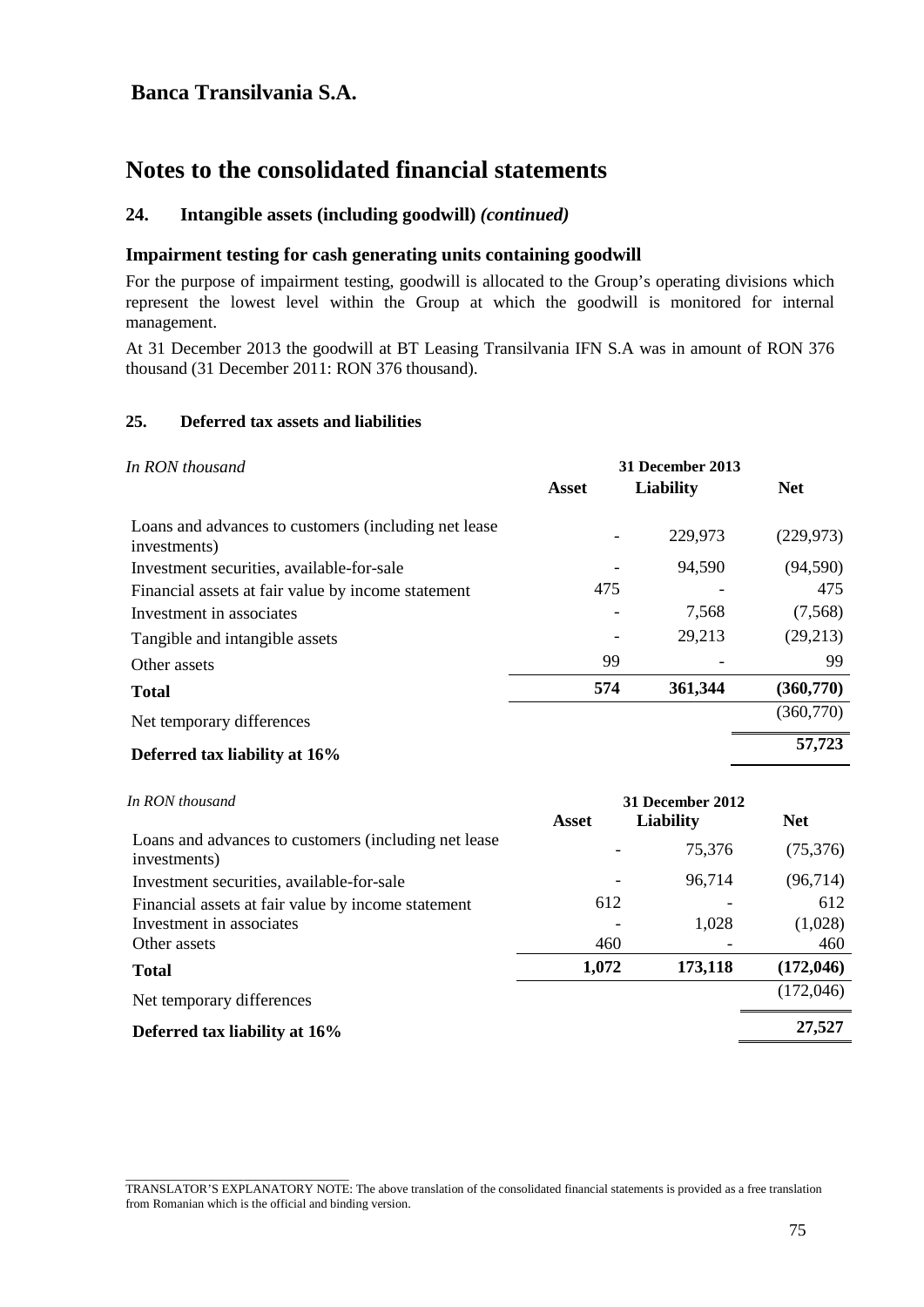## **Notes to the consolidated financial statements**

### **25. Deferred tax assets and liabilities** *(continued)*

Movement of assets and liabilities from deferred tax

| In RON thousand                                   | 31 December<br>2012 | <b>Inputs</b> | <b>Outputs</b> | 31 December<br>2013 |
|---------------------------------------------------|---------------------|---------------|----------------|---------------------|
| Deferred tax assets                               |                     |               |                |                     |
| Deferred tax assets for retained earnings         |                     |               |                |                     |
| from specific impairment provisions               | (21, 929)           | (5)           | (10, 852)      | (11,082)            |
| Deferred tax assets for financial assets at fair  |                     |               |                |                     |
| value through profit and loss                     | (98)                |               | (22)           | (76)                |
| Deferred tax assets for other assets              | (74)                | (104)         | (162)          | (16)                |
| <b>Total</b>                                      | (22,101)            | (109)         | (11, 036)      | (11, 174)           |
| Deferred tax liabilities                          |                     |               |                |                     |
| Differed tax liabilities for loans and advances   |                     |               |                |                     |
| to customers (including net finance lease)        |                     |               |                |                     |
| investments)                                      | 33,990              | 14,916        | 1,028          | 47,878              |
| Differed tax liabilities for securities available |                     |               |                |                     |
| for sale                                          | 15,474              | 12,955        | 13,224         | 15,134              |
| Deferred tax liabilities for associates           | 164                 | 1,122         | 146            | 1,211               |
| Deferred tax liabilities for property and         |                     |               |                |                     |
| equipment and intangible assets                   |                     | 5,254         | 580            | 4,674               |
| <b>Total</b>                                      | 49,628              | 34,247        | 14,978         | 68,897              |
| <b>Total Deferred tax liabilities</b>             | 27,527              | 34,138        | 3,942          | 57,723              |

### **26. Other assets**

\_\_\_\_\_\_\_\_\_\_\_\_\_\_\_\_\_\_\_\_\_\_\_\_\_\_\_\_\_\_\_\_\_\_\_\_

| In RON thousand                            | <b>31 December 2013</b> | 31 December 2012 |
|--------------------------------------------|-------------------------|------------------|
| Amounts under settlement                   | 18,107                  | 30,091           |
| Inventories and consumables                | 60,319                  | 61,095           |
| Prepayments                                | 19,212                  | 20,445           |
| Sundry debtors                             | 30,300                  | 35,361           |
| VAT receivable                             | 5,691                   | 29,453           |
| Other assets                               | 46,999                  | 11,758           |
| Less impairment allowance for other assets | (12, 804)               | (13,376)         |
| <b>Total</b>                               | 167,824                 | 174,827          |

Movement in provision for impairment loss on other assets for the year was as follows:

| In RON thousand               | 2013   | 2012           |
|-------------------------------|--------|----------------|
| <b>Balance at 1 January</b>   | 13.376 | 15.507         |
| Impairment change (Note 13)   | (965)  | (1,744)        |
| Exchange rate differences     | 393    | $^{\prime}387$ |
| <b>Balance at 31 December</b> | 12,804 | 13,376         |

TRANSLATOR'S EXPLANATORY NOTE: The above translation of the consolidated financial statements is provided as a free translation from Romanian which is the official and binding version.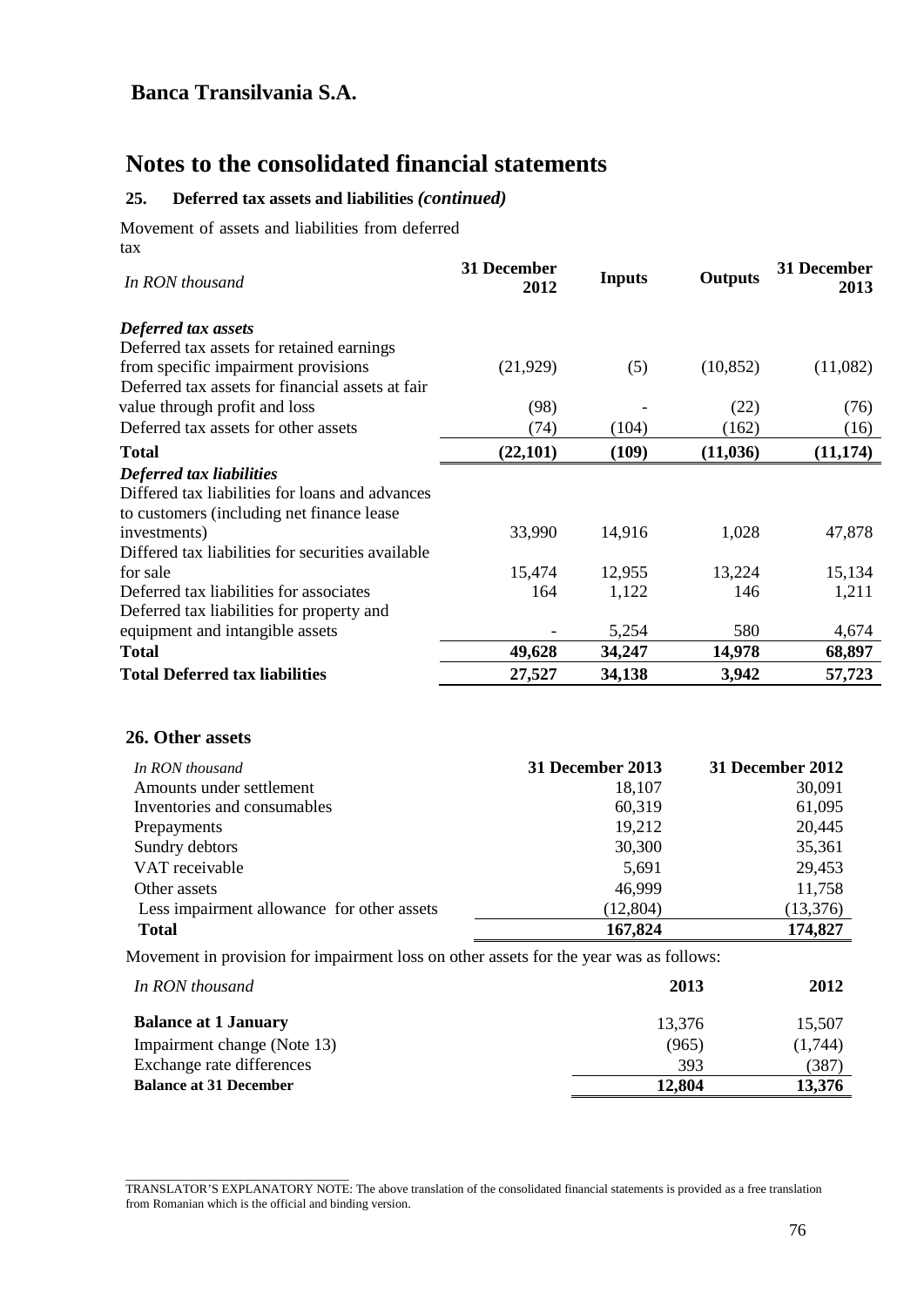# **Notes to the consolidated financial statements**

### **27. Deposits from banks**

| <b>In RON thousand</b> | 31 December 2013 | 31 December<br>2012 |
|------------------------|------------------|---------------------|
| Sight deposits         | 254,249          | 1,617               |
| Term deposits          | 164,506          | 44,336              |
| <b>Total</b>           | 418,755          | 45,953              |

### **28. Deposits from customers**

| In RON thousand     | 31 December 2013 | 31 December<br>2012 |
|---------------------|------------------|---------------------|
| Current accounts    | 5,038,324        | 3,638,485           |
| Sight deposits      | 167,141          | 156,541             |
| Term deposits       | 20,050,490       | 18,882,728          |
| Collateral deposits | 480,261          | 489,374             |
| <b>Total</b>        | 25,736,216       | 23, 167, 128        |

Deposits from customers can be also analyzed as follows:

| In RON thousand     | 31 December<br>2013 | 31 December<br>2012 |
|---------------------|---------------------|---------------------|
| Retail customers    | 17.090.119          | 15,669,535          |
| Corporate customers | 8.646.097           | 7.497.593           |
| <b>Total</b>        | 25,736,216          | 23, 167, 128        |

### **29. Loans from banks and other financial institutions**

| In RON thousand                          | 31 December | 31 December |
|------------------------------------------|-------------|-------------|
|                                          | 2013        | 2012        |
| Loans from commercial banks              | 31,755      | 30,125      |
| Romanian banks                           | 29,815      | 26,802      |
| Foreign banks                            | 1,940       | 3,323       |
| Loans from development banks (EBRD, IFC) | 390,277     | 557,860     |
| Repurchase agreements                    | 1,615,107   | 1,721,650   |
| Other funds from financial institutions  | 109,604     | 726,309     |
| <b>Total</b>                             | 2,146,743   | 3,035,944   |

The interest rates range for loans from banks and financial institutions was as follows:

|            |          | 2013                | 2012              |                     |
|------------|----------|---------------------|-------------------|---------------------|
|            | Minimum  | Maximum             | Minimum           | Maximum             |
| EUR        | $0.22\%$ | Euribor $3m+5.50\%$ | 0.75%             | Euribor $3m+5.50\%$ |
| LEI        | .40%     | 2.00%               | 5.25%             | 5.25%               |
| <b>USD</b> | 0.80%    | Libor $6m+4.50\%$   | Libor $6m+0.51\%$ | Libor $6m+4.50\%$   |

\_\_\_\_\_\_\_\_\_\_\_\_\_\_\_\_\_\_\_\_\_\_\_\_\_\_\_\_\_\_\_\_\_\_\_\_ TRANSLATOR'S EXPLANATORY NOTE: The above translation of the consolidated financial statements is provided as a free translation from Romanian which is the official and binding version.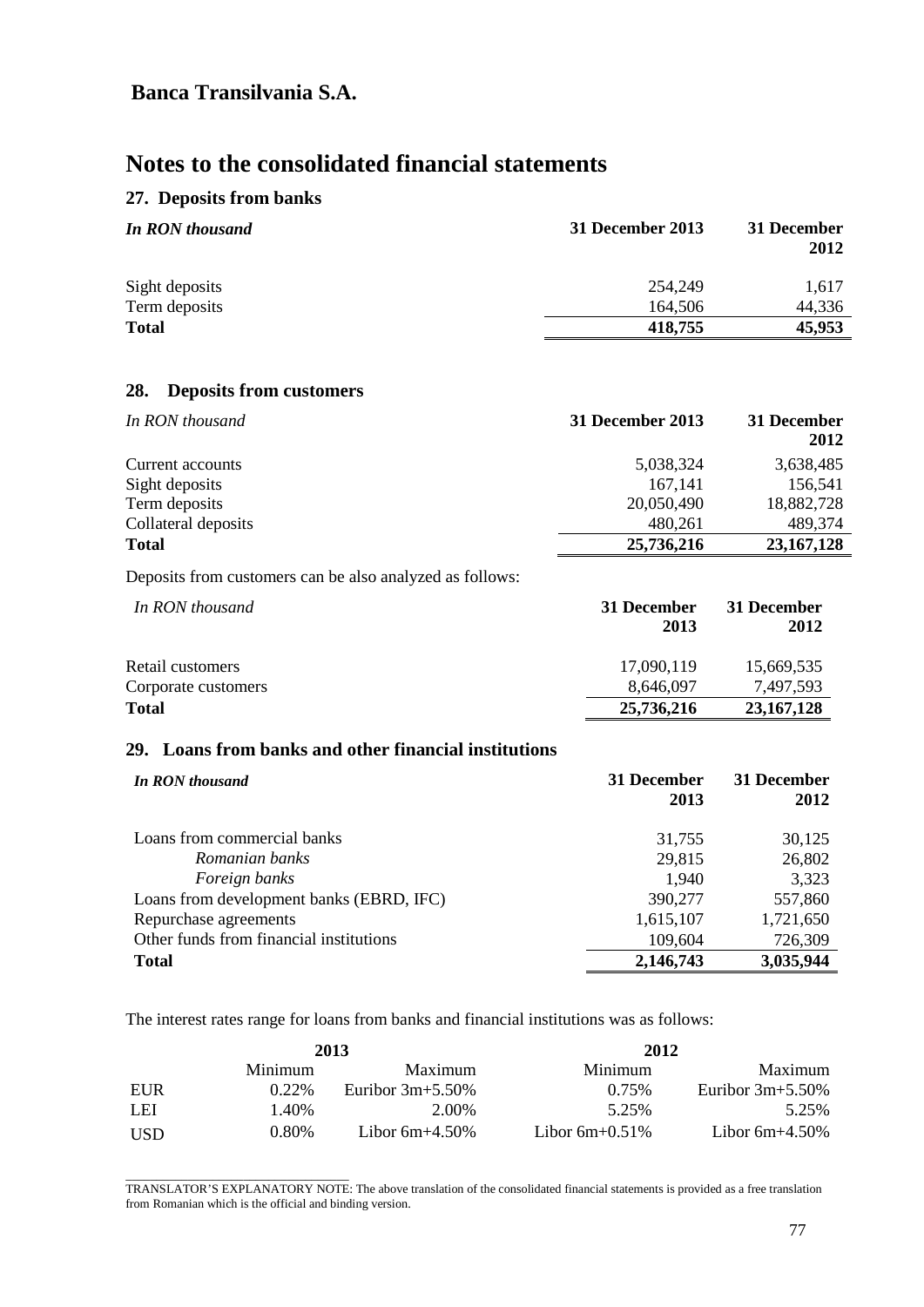## **Notes to the consolidated financial statements**

### **30. Other subordinated liabilities**

*In RON thousand*

|                                   | 2013    | 2012    |
|-----------------------------------|---------|---------|
| Loans from financial institutions | 200,627 | 288,810 |
| Convertible Bonds                 | 137,497 |         |
| <b>Total</b>                      | 338,124 | 288,810 |
|                                   |         |         |

The subordinated debt is in amount of EUR 45 million, equivalent of RON 201,812 thousand (in 2012: EUR 60 million, equivalent of RON 287,866 thousand) representing 3 subordinate loans contracted as follows:

- 15 million EURO contracted in 2013, at EURIBOR 6M+6.20% due in 2018

- 25 million EURO contracted in 2013, at EURIBOR 6M+6.20% due in 2023

- 5 million EURO contracted in 2012, at EURIBOR 6M+6.50% due in 2018

The Bank issued in 2013 convertible bonds worth EURO 30 million, equivalent to 134,541 thousand at EURIBOR 6M 6.25%, due in 2020. Unmatured bonds may be converted into shares at the option of bondholders.

Accrued interest on subordinated debt is in worth of RON 1,771 thousand (2012: RON 944 thousand)

### **31. Other liabilities**

| In RON thousand           | 31 December<br>2013 | 31 December<br>2012 |
|---------------------------|---------------------|---------------------|
| Amounts under settlement  | 153,818             | 218,813             |
| Other fees payable        | 48,135              | 22,884              |
| Sundry creditors          | 54,232              | 27,524              |
| Leasing liabilities $(i)$ | 1,666               | 1,796               |
| Other liabilities         | 30,274              | 22,738              |
| Provisions <i>(ii)</i>    | 49,238              | 37,068              |
| <b>Total</b>              | 337,363             | 330,823             |

*(i)* Future minimum lease payments under finance leases and the present value of the net minimum lease payments are as follows:

| In RON thousand                         | 31 December | 31 December |
|-----------------------------------------|-------------|-------------|
|                                         | 2013        | 2012        |
| <b>Minimum lease payments</b>           |             |             |
| 2012                                    |             | 114         |
| 2013                                    |             | 382         |
| 2014                                    | 424         | 432         |
| 2015                                    | 424         | 417         |
| 2016                                    | 424         | 432         |
| 2017                                    | 424         | 432         |
| 2018                                    | 207         | 72          |
| <b>Total minimum lease payments</b>     | 1,903       | 2,281       |
| Less future interest                    | (237)       | (485)       |
| Present value of minimum lease payments | 1,666       | 1,796       |

\_\_\_\_\_\_\_\_\_\_\_\_\_\_\_\_\_\_\_\_\_\_\_\_\_\_\_\_\_\_\_\_\_\_\_\_ TRANSLATOR'S EXPLANATORY NOTE: The above translation of the consolidated financial statements is provided as a free translation from Romanian which is the official and binding version.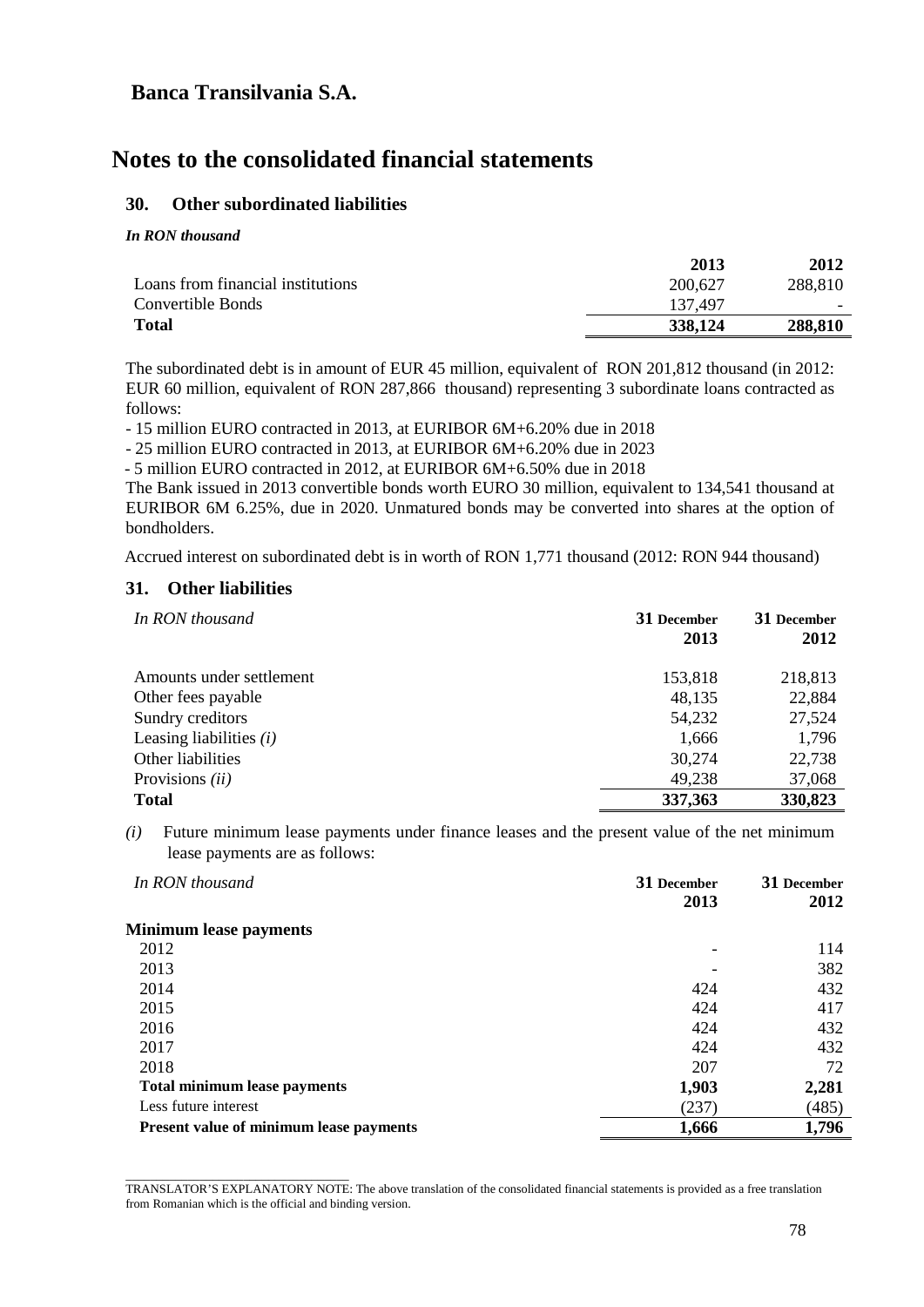## **Notes to the consolidated financial statements**

### **31. Other liabilities** *(continued)*

 $(ii)$  Under "Provisions" are included the followings: *In RON Thousand*

|                                        | 31 December<br>2013 | 31 December<br>2012 |
|----------------------------------------|---------------------|---------------------|
| Provisions for credit commitments      | 10,314              | 10,020              |
| Provisions for employee benefits as    |                     |                     |
| compensated absences                   | 2,927               | 6,042               |
| Provisions for other employee benefits | 35,924              | 20,921              |
| Other provisions                       | 73                  | 85                  |
| <b>Total</b>                           | 49,238              | 37,068              |

#### **32. Share capital**

The statutory share capital of the Bank as of 31 December 2013 was represented by 2,206,436,324 ordinary shares of RON 1 each (31 December 2012: 1,903,042,413 shares of RON 1 each). The shareholders structure of the Bank is presented in Note 1.

| In RON thousand                                      | 31 December<br>2013 | 31 December<br>2012 |
|------------------------------------------------------|---------------------|---------------------|
| Subscribed capital paid at Trade Register            | 2,206,436           | 1,903,042           |
| Capital adjustment at inflation                      | 89.899              | 89,899              |
| Share capital adjustment with revaluation reserve of |                     |                     |
| tangible assets                                      | (3,398)             | (3,398)             |
| <b>Total</b>                                         | 2,292,937           | 1,989,543           |

The capital increased by incorporating the reserves in the statutory profit, revaluation reserves and share premiums amounting to RON 303,393,911 was registered at the Trade Register in 2013.

### **33. Other reserves**

As at 31 December 2013 and 31 December 2012 the reserves include the following:

| In RON thousand                                            | 31 December 2013 | 31 December 2012 |
|------------------------------------------------------------|------------------|------------------|
| General banking risks <i>(i)</i>                           | 77.893           | 77,893           |
| Statutory reserve <i>(ii)</i>                              | 161.977          | 139,446          |
| Fair value gains/ (losses) taken to equity (net of tax) on |                  |                  |
| available for sale investments                             | 79,364           | 82,525           |
| <b>Total</b>                                               | 319,234          | 299,864          |

\_\_\_\_\_\_\_\_\_\_\_\_\_\_\_\_\_\_\_\_\_\_\_\_\_\_\_\_\_\_\_\_\_\_\_\_ TRANSLATOR'S EXPLANATORY NOTE: The above translation of the consolidated financial statements is provided as a free translation from Romanian which is the official and binding version.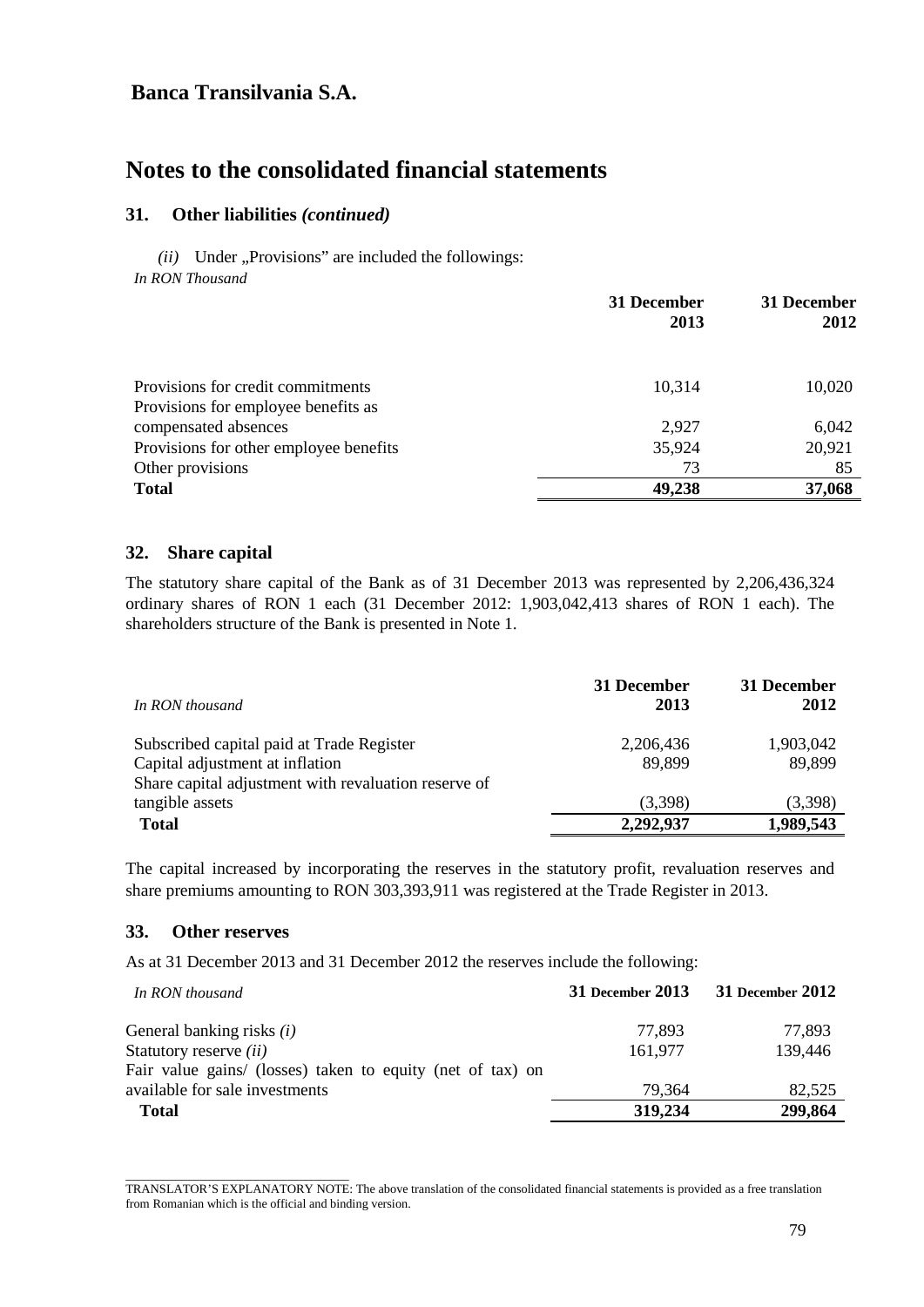## **Notes to the consolidated financial statements**

### **33. Other reserves** *(continued)*

| <b>Statutory reserves</b> |  |
|---------------------------|--|
|---------------------------|--|

| In RON thousand            | 2013    | 2012    |
|----------------------------|---------|---------|
| At 1 January               | 139.446 | 121.437 |
| Appropriations from profit | 22.531  | 18.009  |
| <b>Total</b>               | 161,977 | 139,446 |

- *(i)* The general banking risks reserve include amounts set aside in accordance with local banking regulations for future losses and other unforeseen risks or contingencies, are separately disclosed as appropriations of profit. The general banking risks reserve is appropriated from the statutory gross profit at the rate of 1% of the balance of the assets carrying specific banking risks. The general banking risks reserve was set up, starting financial year 2004 up to the end of financial year 2006.
- *(ii)* Statutory reserves represent accumulated transfers from retained earnings in accordance with local banking regulations that require 5% of the Bank's net profit and its subsidiaries to be transferred to a non-distributable statutory reserve until such time this reserve represents 20% of the Bank's share capital and of subsidiaries.

The statutory reserves are not distributable.

### **34. Related parties transactions**

### **Transactions with shareholders**

During the year ended 31 December 2013, the following banking transactions were carried out with the shareholders:

| In thousand RON                     | 2013    | 2012    |
|-------------------------------------|---------|---------|
| <b>Assets</b>                       |         |         |
| Loans to shareholders               |         | 763     |
| <b>Liabilities</b>                  |         |         |
| Current accounts, deposits, related | 32,383  | 114,422 |
| Loans from financial institutions   | 320,421 | 458,985 |
| Subordinated loans                  |         | 106,662 |
| Subordinate securities              | 111,525 |         |
| <b>Income statement</b>             |         |         |
| Interest and commission income      | 68      | 156     |
| Commission income of performance    | 10      | 294     |
| Interest and commission expense     | 24,610  | 37,747  |

\_\_\_\_\_\_\_\_\_\_\_\_\_\_\_\_\_\_\_\_\_\_\_\_\_\_\_\_\_\_\_\_\_\_\_\_ TRANSLATOR'S EXPLANATORY NOTE: The above translation of the consolidated financial statements is provided as a free translation from Romanian which is the official and binding version.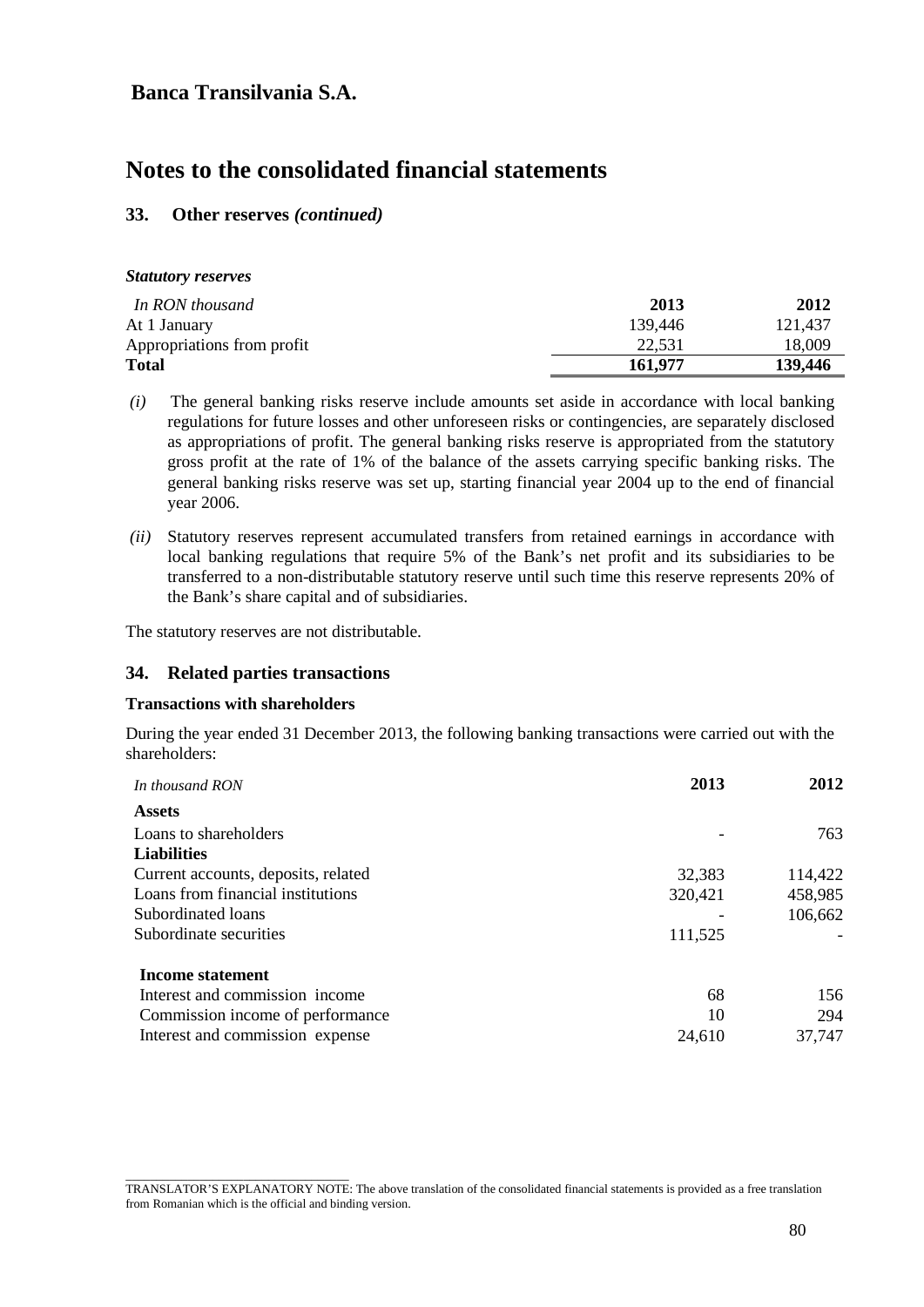## **Notes to the consolidated financial statements**

### **34. Related parties transactions** *(continued)*

#### **Transactions with key management personnel**

During the year ended 31 December 2013, the following banking transactions were carried out with key personnel:

| In RON thousand                                                                             | 2013   | 2012    |
|---------------------------------------------------------------------------------------------|--------|---------|
| <b>Assets</b>                                                                               |        |         |
| Loans to key personnel granted by Banca Transilvania SA, related<br>interest and provisions | 92,588 | 100,635 |
| <b>Liabilities</b>                                                                          |        |         |
| Current accounts at Banca Transilvania SA, deposits and accrued                             | 65,595 | 53,074  |
| <b>Commitments to key personnel</b>                                                         | 7,649  | 6,987   |
| Income statement                                                                            |        |         |
| Interest and commission income                                                              | 4,894  | 4,891   |
| Interest and commission expense                                                             | 2,220  | 1,999   |

During 2013 the total salaries paid to the Board of Director's members and executive management of the Bank and subsidiaries amounting to RON 7,698 thousand (2011: RON 5,985 thousand).

### **35. Commitments and contingencies**

At any time the Group has outstanding commitments to extend credit. These commitments take the form of approved loans and overdraft facilities. Outstanding loan commitments have a commitment period that does not extend beyond the normal underwriting and settlement period of one month to one year.

The Group provides financial guarantees and letters of credit to guarantee the performance of customers to third parties. These agreements have fixed limits and generally extend for a period of up to one year. Expirations are not concentrated in any period.

The contractual amounts of commitments and contingent liabilities are set out in the following table by category. The amounts reflected in the table as commitments assume that amounts are fully advanced.

The amounts reflected in the table as guarantees and letters of credit represent the maximum accounting loss that would be recognized at the balance sheet date if counterparties failed completely to perform as contracted.

| In RON thousand   | 31 December<br>2013 | 31 December<br>2012 |
|-------------------|---------------------|---------------------|
| Guarantees issued | 1,866,259           | 1.753.730           |
| Loan commitments  | 3,002,719           | 2.418.410           |
| <b>Total</b>      | 4,868,978           | 4,172,140           |

\_\_\_\_\_\_\_\_\_\_\_\_\_\_\_\_\_\_\_\_\_\_\_\_\_\_\_\_\_\_\_\_\_\_\_\_ TRANSLATOR'S EXPLANATORY NOTE: The above translation of the consolidated financial statements is provided as a free translation from Romanian which is the official and binding version.